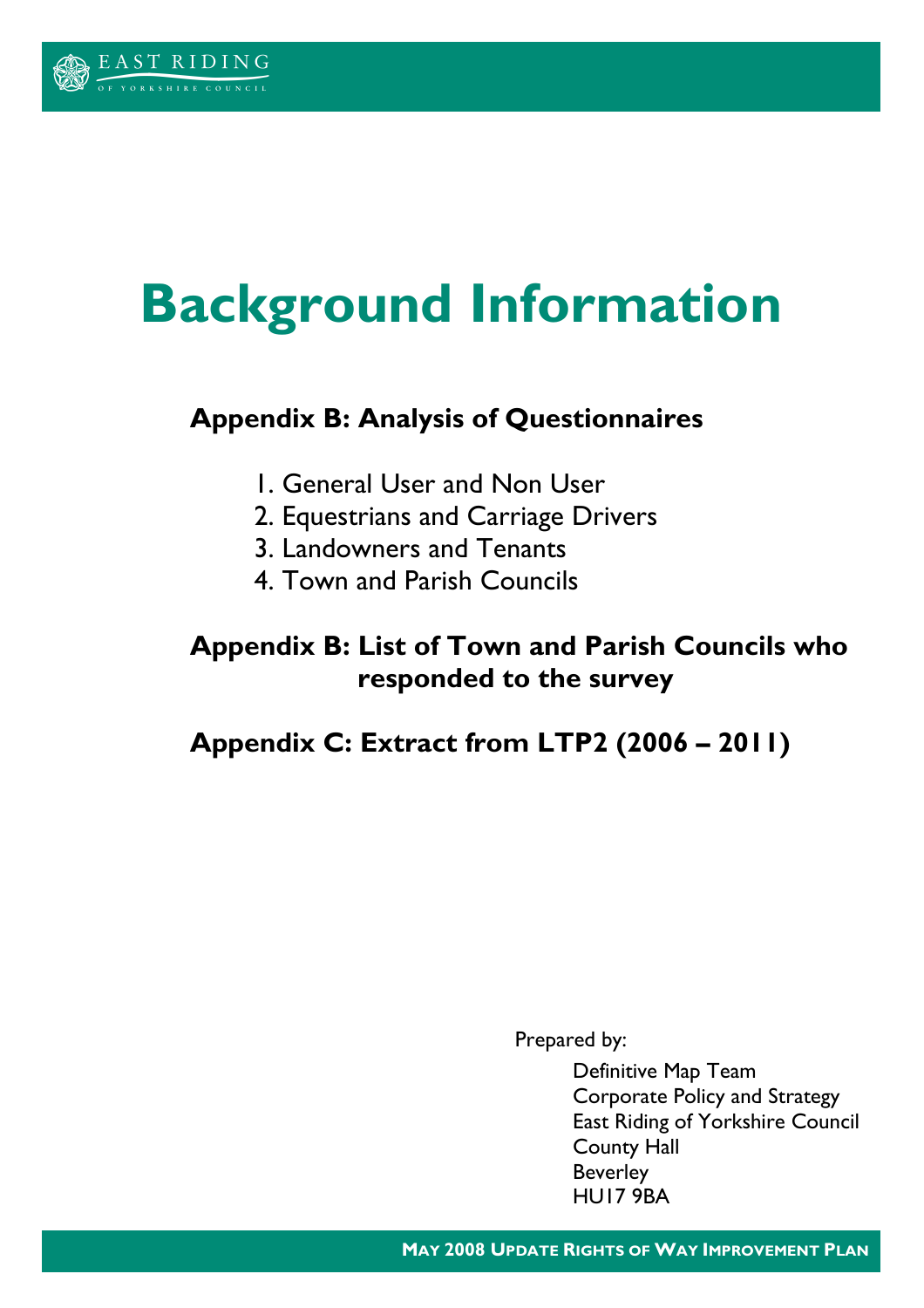

## **Welcome to the Background Information** to the May 2008 Update **Rights of Way Improvement Plan** (ROWIP) for the **East Riding of Yorkshire**

East Riding of Yorkshire Council will, on request, provide this document in Braille or large print.

If English is not your first language and you would like a translation of this document please telephone 01482 393939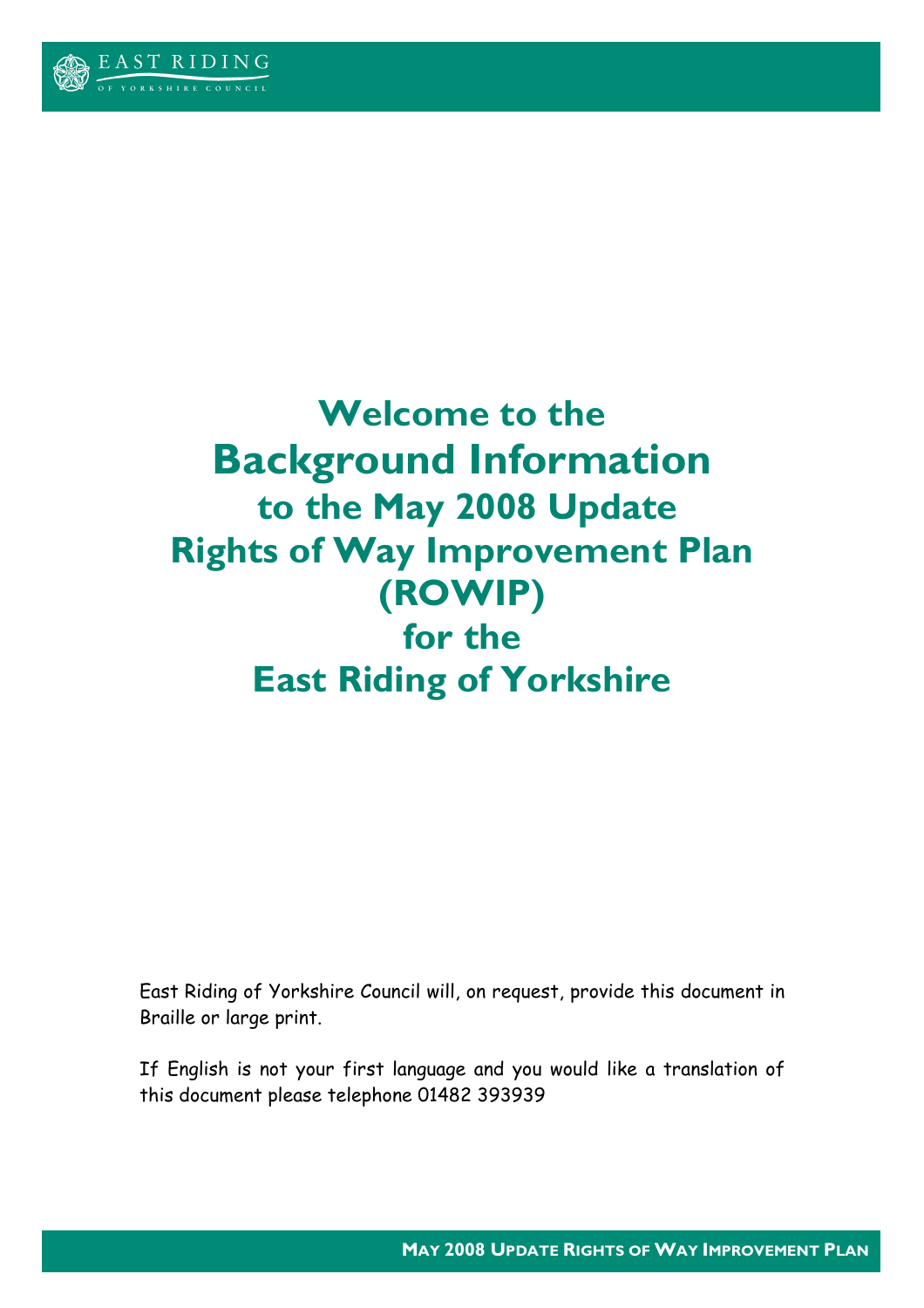

## **Appendix A: Analysis of Questionnaires**

#### 1. General User and Non User

**Note**: where figures are shown as percentages and do not total 100% this may be due to some questions not being answered, multi-responses or rounding.

#### $Q1$ Do you, or anyone in your household, use PROWs in the East Riding?

|                | Number | Percentage |
|----------------|--------|------------|
| Yes.           | 408.   | 88.9       |
| $\overline{N}$ | 51     | 11.1       |

#### $Q2$ How do you use the Public Rights of Way?

|                           | Number | Percentage |
|---------------------------|--------|------------|
| On foot                   | 392    | 96.1       |
| On a bicycle              | 160    | 39.2       |
| By motor vehicle          | 35     | 8.6        |
| On horseback              | 28     | 6.9        |
| With non-motorised aids   | 19     | 4.7        |
| Other                     | 5      | 1.2        |
| With motorised aids       | 4      | 1.0        |
| With a horse and carriage |        | 02         |

#### How do you use the Public Rights of Way?



Other comments included 'with a dog' and 'with a pushchair'.

General User and Non User Page 1 of 36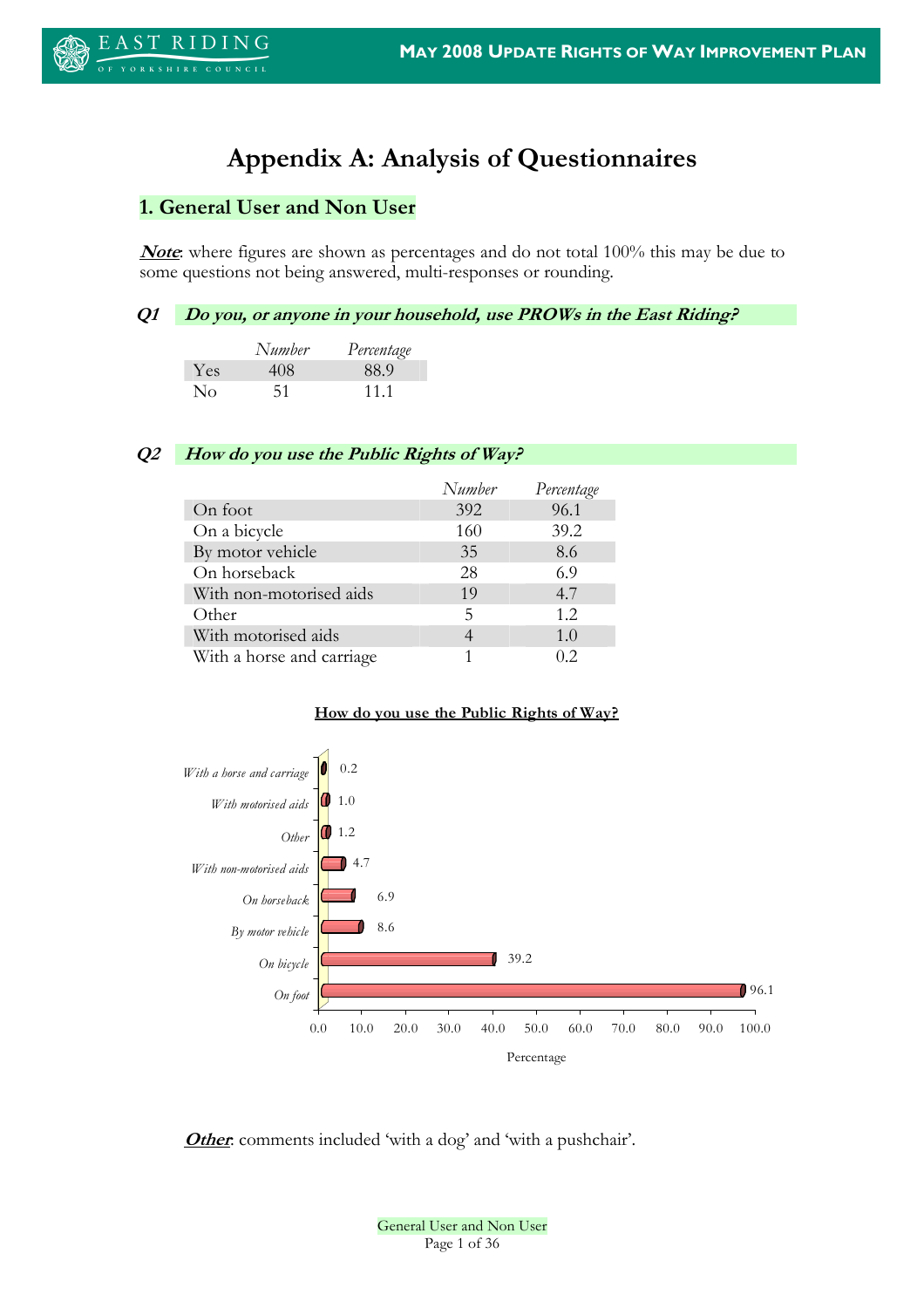

#### $Q3$ Which Public Rights of Way do you use?

|                            | Daily |                | Weekly |                                    | Monthly |               | Occasionally |               |
|----------------------------|-------|----------------|--------|------------------------------------|---------|---------------|--------------|---------------|
|                            | Nr    | $\frac{0}{0}$  | Nr     | $\frac{\partial}{\partial \theta}$ | Nr      | $\frac{0}{0}$ | Nr           | $\frac{o}{o}$ |
| Footpaths                  | 147   | 36             | 129    | 32                                 | 47      | 12            | 64           | 16            |
| <b>Bridleways</b>          | 65    | 16             | 109    | 27                                 | 48      | 12            | 73           | 18            |
| Cycleways/cycle tracks     | 20    | 5              | 52     | 13                                 | 31      | 8             | 65           | 16            |
| Byways Open to All Traffic | 17    | 4              | 27     |                                    | 29      | 7             | 57           | 14            |
| Coastal footpaths          | 17    | $\overline{4}$ | 37     | 9                                  | 60      | 15            | 156          | 38            |
| Open Access Land           | 16    | 4              | 42     | 10                                 | 44      | 11            | 111          | 27            |
| Nature Reserves/Woodland   | 9     | $\overline{2}$ | 49     | 12                                 | 57      | 14            | 157          | 39            |

#### $Q4$ What do you use Public Rights of Way for?

|                             | Number | Percentage |
|-----------------------------|--------|------------|
| Relaxation/enjoyment        | 335    | 82.1       |
| Personal fitness/exercise   | 289    | 70.8       |
| Exercise pets               | 150    | 36.8       |
| Hobbies (birdwatching etc.) | 146    | 35.8       |
| To visit specific places    | 101    | 24.8       |
| To visit local shops        | 96     | 23.5       |
| Transport (to/from work)    | 47     | 11.5       |
| Health reasons              | 47     | 11.5       |
| Other                       | 30     | 7.4        |
| To take children to school  | 23     | 5.6        |

#### What do you use Public Rights of Way for?



Other comments included 'fresh air for children without traffic danger', use for access to fields in order to undertake role as an Agronomist', 'to relieve stress', 'seclusion', 'peace and quiet' and 'friendship'.

> General User and Non User Page 2 of 36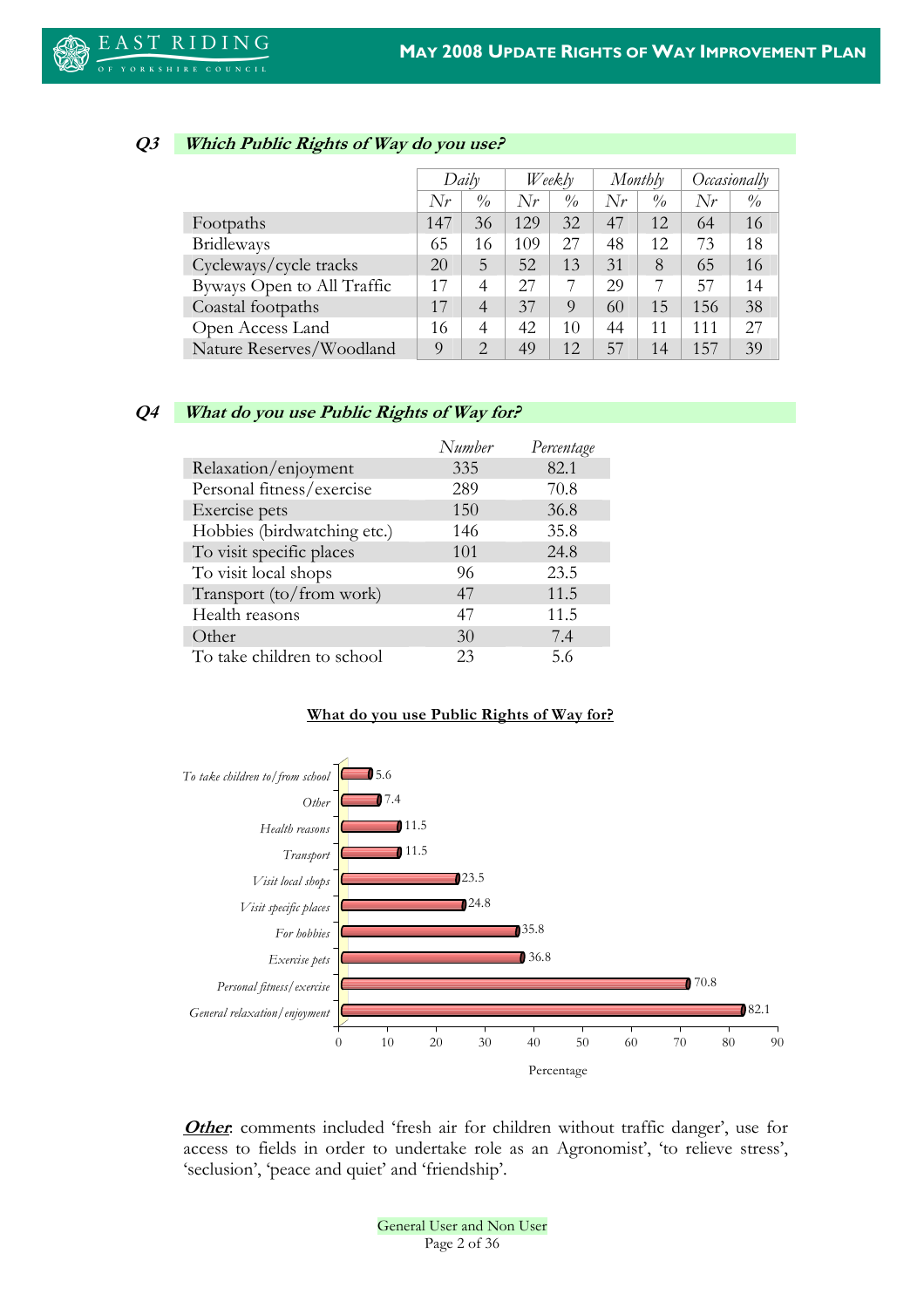

|                     | Number | Percentage |
|---------------------|--------|------------|
| Walk                | 320    | 78.4       |
| Car/van/motor cycle | 272    | 67.7       |
| Ride a bicycle      | 136    | 33.3       |
| Public Transport    | 50     | 12.3       |
| Ride/drive a horse  | 24     | 5.9        |
| Other               | 10     | 2.5        |

#### How do you usually reach the start of the Public Right of Way?



#### $Q6$ What prevents you using the Public Rights of Way network more frequently?

|                                                         | Number | Percentage |
|---------------------------------------------------------|--------|------------|
| Lack of free time                                       | 174    | 42.6       |
| Routes are overgrown                                    | 150    | 36.8       |
| Routes are in a poor state (e.g. litter, dog fouling)   | 140    | 34.3       |
| Lack of circular routes                                 | 135    | 33.1       |
| Routes are ploughed out or cropped                      | 125    | 30.6       |
| Lack of information on routes (e.g. maps/leaflets)      | 102    | 25.0       |
| I don't know where there are routes that I can use      | 87     | 21.3       |
| Routes do not go where I want to go                     | 86     | 21.1       |
| Concerned about personal safety                         | 75     | 18.4       |
| Other                                                   | 63     | 15.4       |
| Restrictions on the route                               | 55     | 13.5       |
| Difficulty in reaching the start of a route             | 53     | 13.0       |
| Lack of toilet facilities                               | 50     | 12.3       |
| Routes terminate or change status at Parish boundary    | 46     | 11.3       |
| Routes are dangerous (e.g. cross or along busy roads)   | 41     | 10.0       |
| Unsuitable terrain (e.g. steep hills, uneven surfaces)  | 36     | 8.8        |
| Problems with animals                                   | 22     | 5.4        |
| Concerned about getting lost                            | 21     | 5.1        |
| Routes unsuitable for the mobility or visually impaired | 15     | 3.7        |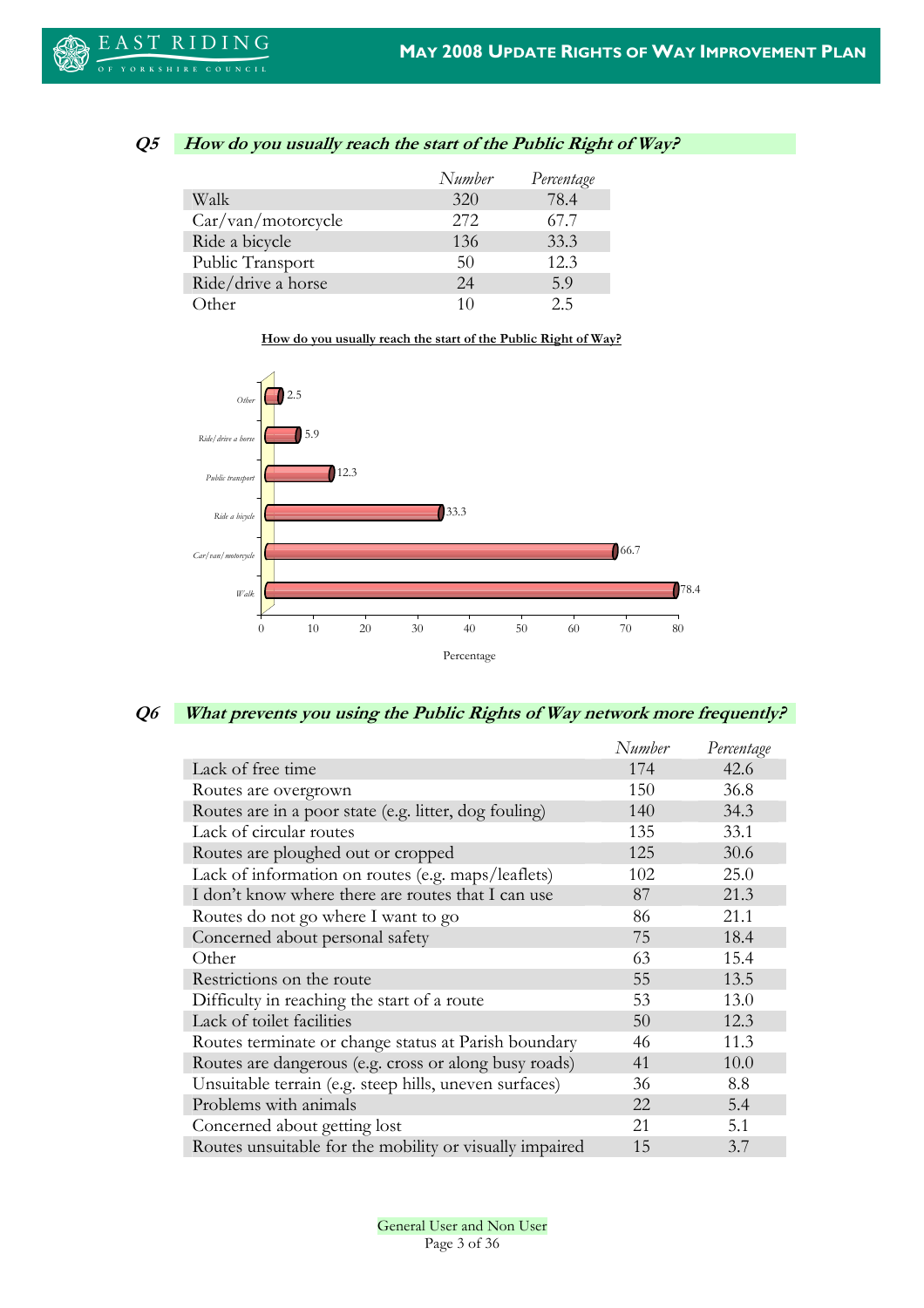



#### What prevents you using the Public Rights of Way network more frequently?

Other comments included: -

- difficult to find/follow many signposts have been allowed to fall over
- $\bullet$ no lighting so makes it difficult at night
- we use an all-terrain buggy so all routes not accessible  $\bullet$
- 12000 miles resident of Freemantle, Western Australia  $\bullet$
- motorised vehicles churning up the paths  $\bullet$
- small number of Byways Open to All Traffic in the East Riding  $\bullet$
- routes closed illegally by landowners  $\bullet$
- used by off-road motorbikes  $\bullet$
- poor health  $\bullet$
- shooting clubs at weekends, scares dogs/very noisy  $\bullet$
- routes are overgrown/problems with animals (bulls)  $\bullet$
- more disabled access please!  $\bullet$
- routes very fragmented  $\bullet$
- concern regarding safe area to park the car  $\bullet$
- dirty and muddy in winter  $\bullet$
- lack of safe cycle routes to get to start of routes  $\bullet$
- $\bullet$ fly tipping
- routes deliberately blocked by landowners  $\bullet$
- unsuitable terrain steep hills and uneven surfaces  $\bullet$
- inadequate signing on long routes which means having to turn back
- the smaller number of rights compared with other Local Authority areas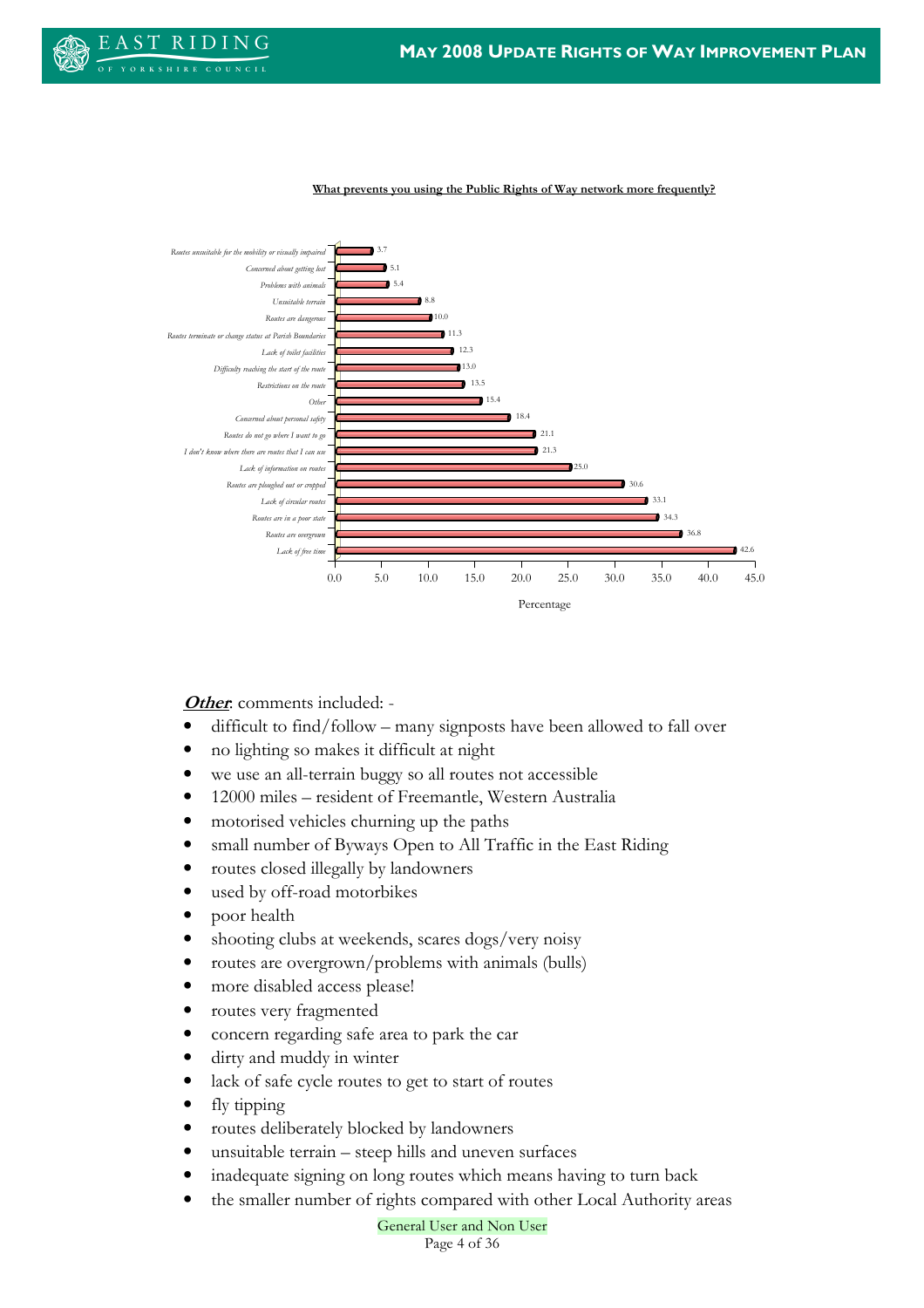| what improvements would you like to see made to the I KOW hetwork:                    |        |            |
|---------------------------------------------------------------------------------------|--------|------------|
|                                                                                       | Number | Percentage |
| Improved maintenance                                                                  | 219    | 53.8       |
| More circular routes                                                                  | 187    | 45.8       |
| Improved signing of routes (e.g. distances, clarity)                                  | 182    | 44.6       |
| More/improved information on<br>the routes the public may use                         | 172    | 42.2       |
| Additional routes                                                                     | 139    | 34.1       |
| Safer links between routes<br>(e.g. cross or along busy roads)                        | 81     | 19.9       |
| More 'inter-settlement, multi-user,<br>non-motorised user' routes                     | 56     | 13.7       |
| Other                                                                                 | 50     | 12.3       |
| Improved public transport links to<br>the start and ends of the routes                | 36     | 8.8        |
| Routes made more accessible for mobility<br>or visually impaired (where possible)     | 31     | 7.6        |
| More information on routes that are<br>suitable for the mobility or visually impaired | 22     | 5.4        |

#### What improvements would you like to see made to the  $PROW$  network?  $Q7$

#### What improvements would you like to see made to the PROW network?



General User and Non User Page 5 of 36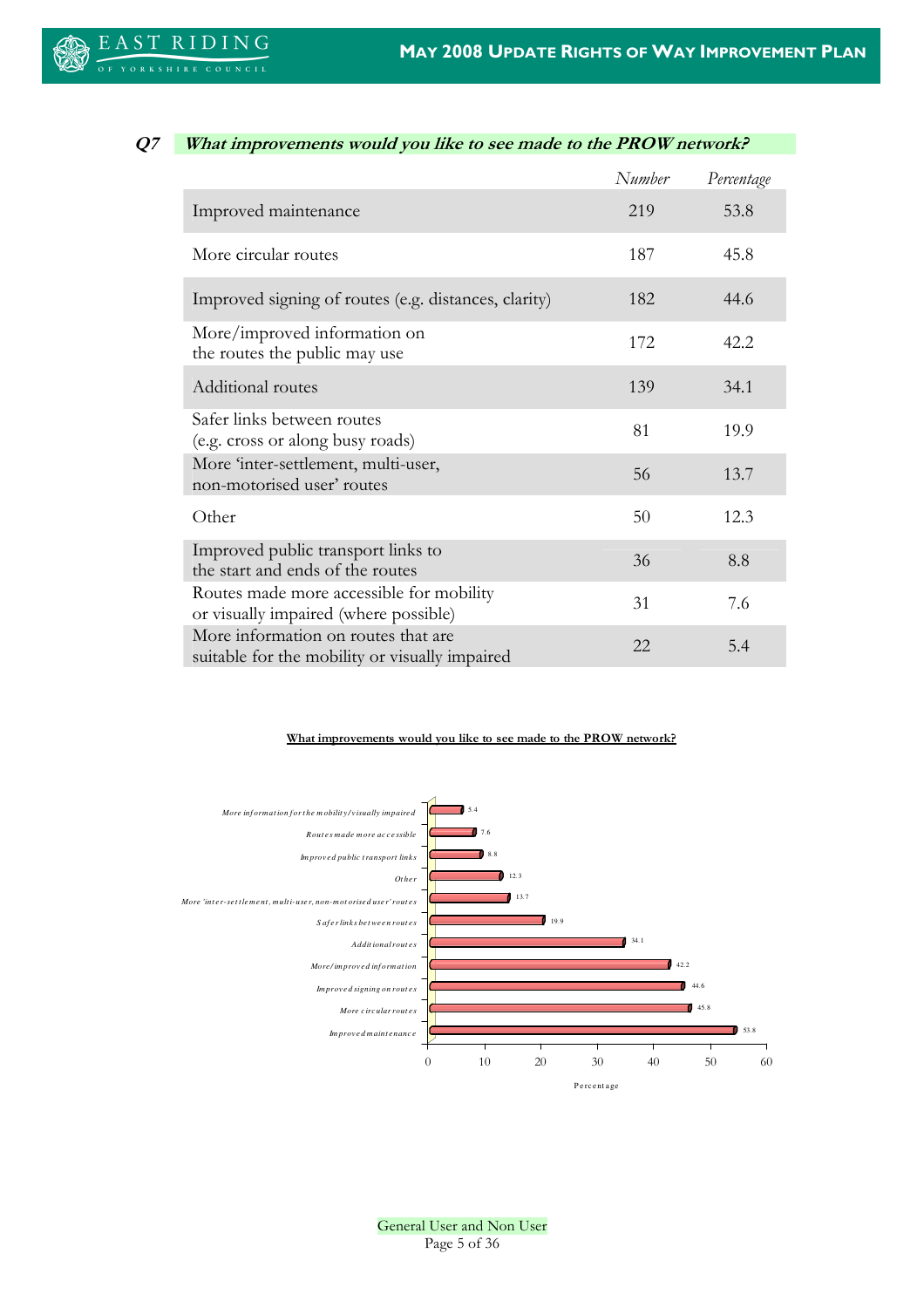Other: comments included: -

- better policing of blocked, obstructed and difficult to use PROWs
- reduction of use by non-authorised vehicles on footpaths and bridleways
- integration of footpaths, bridleways and cycle tracks
- some routes need better drainage
- better safety lower fences and hedges
- more motorised user routes
- improved maintenance  $\bullet$
- divert cross field paths to field edge
- more 'wheelchair user friendly' routes and information
- signs to include points of interest on or along the routes
- more co-operation between landowners and users
- resolve outstanding 'claimed routes'
- reduce dog fouling

#### 08 Finally, please tell us in your own words what would encourage you and your family to make more use of the Public Rights of Way network in the East Riding of Yorkshire.

- I would like to see better maintenance of existing routes as a priority over creating new routes. If the Council is unwilling to provide the resources to adequately maintain existing routes then there is little point in creating more routes that need maintaining. I would like to see more prosecutions against landowners who deliberately block rights of way. A few high profile prosecutions can have a positive effect on all landowners. This has been proven by action taken by City of York Council.
- First, I would like to say I am the P3 co-coordinator for my parish Watton where we have done a lot of physical works to improve the PROW and cut the grass etc three times a year. It would be good if the same standards of maintenance/signing could be extended across the East Riding. I think the ERYC's programme of publicity/guided walks etc should be increased as I am sure increasing use of PROW would help improve the health of the residents.
- I am a regular walker and use the network of Public Rights of Way. Would like more circular routes in the East Riding, as often as residents we think North Yorkshire walking is better in terms of landscape and attractions. Would definitely like to see more cycle routes that link safely to Bridleways. We have to use main roads, particularly from Beverley in order to access More should be made of safer routes to school/work limited cycle ways. and encouragement to use alternative means of transport. Walking The Riding is an excellent source of information. Additionally, I would feel happier walking some of the longer routes if I knew access through farms/similar was safe. I have been attacked by dogs, had obstacles in the way (barbed wire) and similar situations that put me off walking in more remote areas.
- Having more free time and knowing exactly where to go and what facilities were on route or at the beginning or end of routes (e.g. pubs, cafes, loos etc).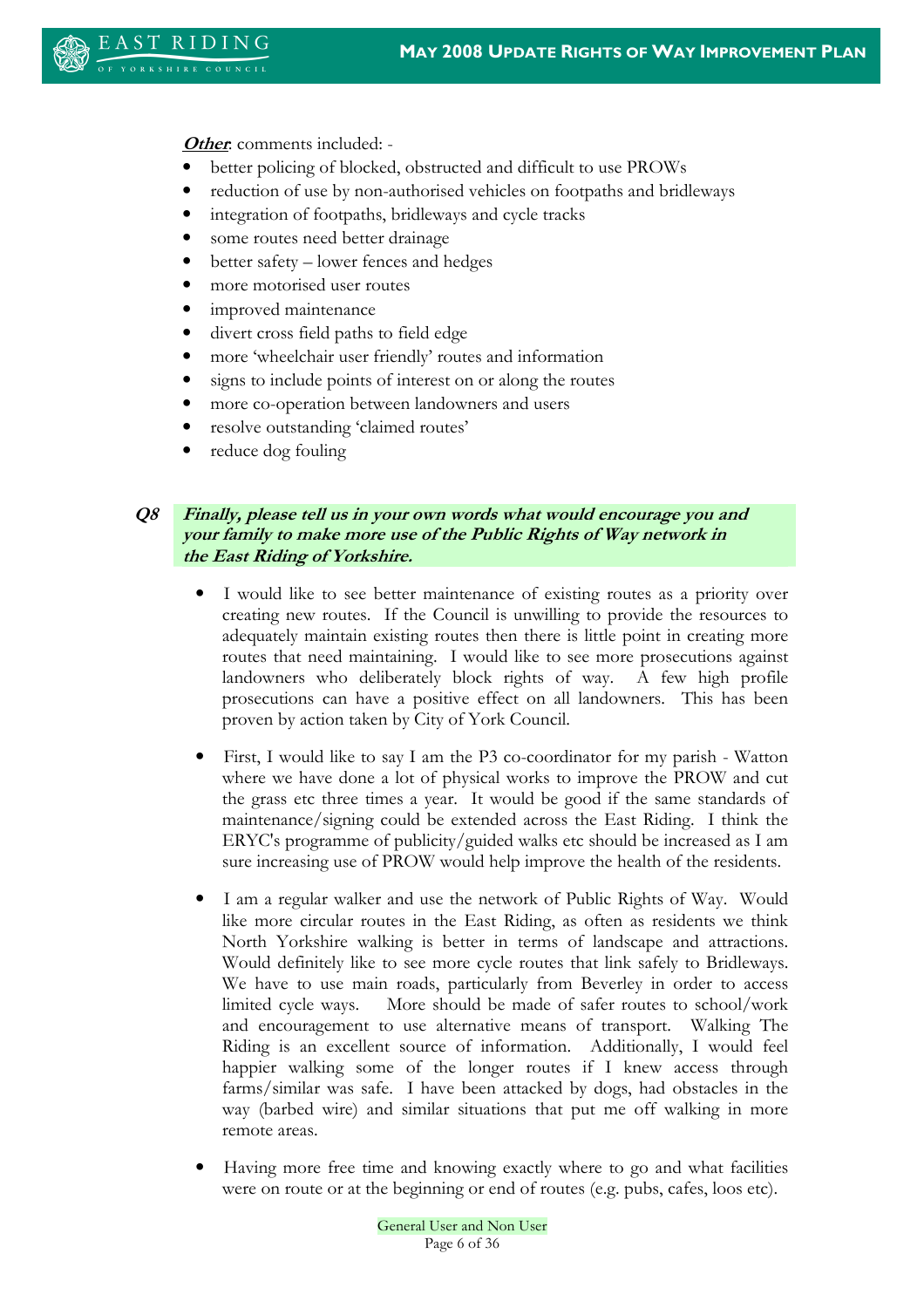- I use local routes for walking my dogs. If I were to use other PROW I would travel by car and would need to be able to park - my mobility is limited but I do not use any mobility aids. Locally - if the routes were kept clear overgrown grass cut more regularly - large tree trunks restricting access removed (the footpath marked no. 3 in Beeford has a large tree trunk cut in half placed across it which has only a small gap to get through). Generally in and around Beeford the ROW are generally useable.
- As a dog owning family we like to use the footpaths regularly, but find it frustrating to identify new route that are not clearly marked at junctions of fields for example. We do not want to trespass inadvertently. To help us explore more areas a pamphlet or small book clearly showing the routes of the footpaths would be great. The maps put on public display for new rights of way are fantastic, but non-portable. We would be willing to pay for a collection for certain areas. Some footpaths become impassable in summer due to vigorous plant growth. Currently our local footpaths are cleared once a year at the end of summer, therefore we lose use of them during the best time for walking. Twice a year would be preferable, or a mechanism to report trouble spots so a "rapid response" team could be called into action.
- Certainty when setting out that we'll be able to follow the route, without being hindered by absent signposts, seas of nettles etc.
- Better access and easier access to information about rights of way e.g. where they are, how long, difficulty etc.
- Could there please be a safe walking/cycling way between Kelleythorpe and Kirkburn to allow access to the Wolds and the vale of York from Driffield. If that is not feasible, there is a walking/cycling path between Driffield and Garton on the Wolds and then a country lane from Garton joining the A614 just outside Kirkburn. Could you please provide a safe path from this point into Kirkburn (through the dangerous road bent with curbs on either side)? It is only a stretch of a few hundred vards. Secondly there is a footpath from about Tophill Low nature reserve into Beverley but no continuous footpath between the reserve and Driffield. A continuous footpath between Driffield and Beverley would allow me to walk one way and then use public transport to get back.
- The Rights of Way currently depicted on OS maps do not necessarily indicate a viable route on the ground. There are problems in the East Riding where PROWs are blocked by crops and where inadequate enforcement action is taken against offenders. Tied gates, misleading notices, fences across paths and other disincentives to use are not uncommon. If policing and enforcement were improved, and complaints were promptly dealt with I would be more inclined to walk within the County. A well maintained, adequately signed and well-managed Rights of Way network is not only a health-giving asset to residents, but also an incentive to potential visitors to the area.
- Better signing, better maintenance i.e. Rights of way to be reinstated promptly (within the legal requirement) after being ploughed out. Legal action to be taken against offenders more promptly. Prompt action to be taken against landowners who illegally block rights of way.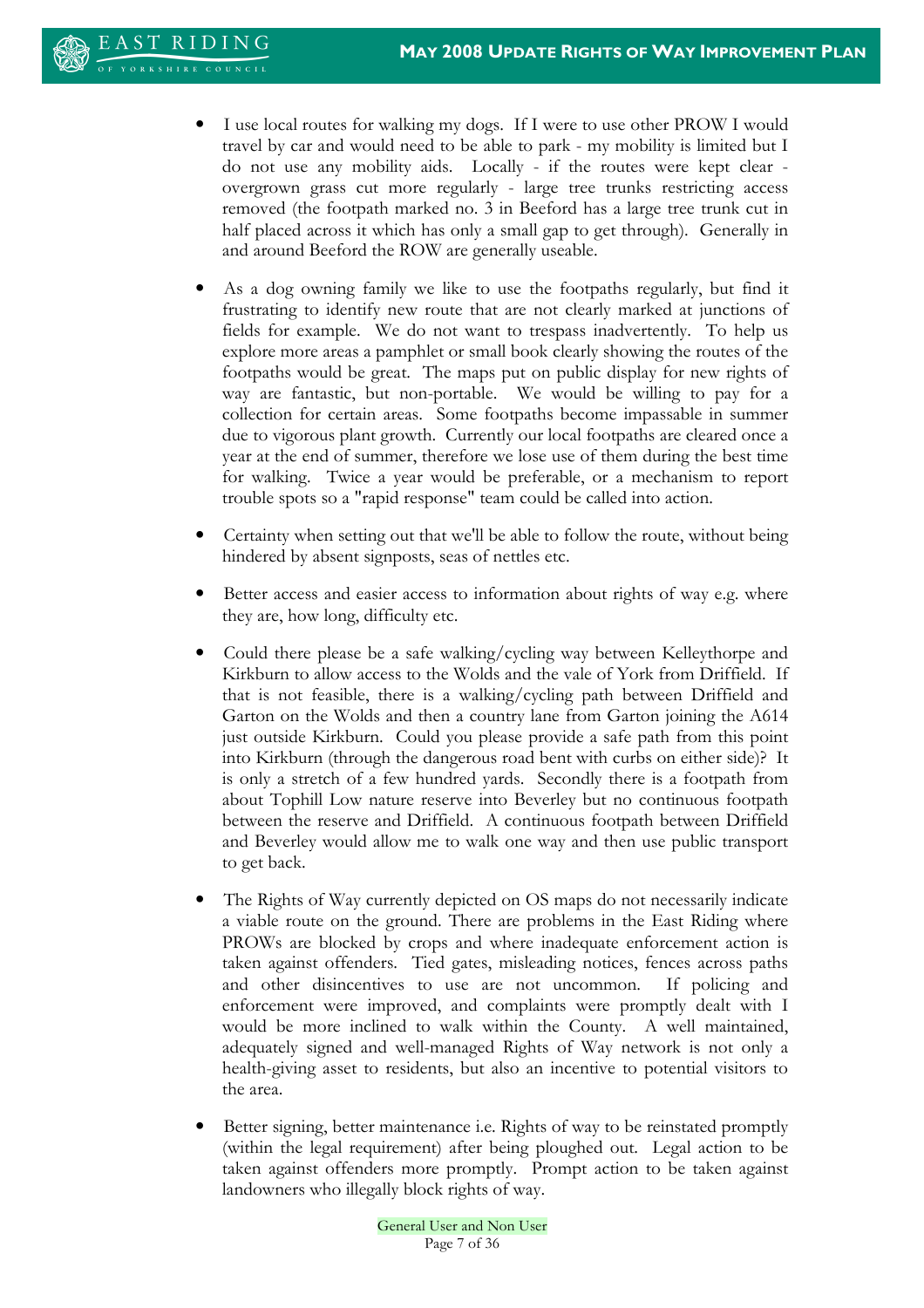

- The connecting of some existing rights of way, which peter out at parish boundaries, so that there are more circular routes. The replacement of the footbridge on the Driffield - Wansford footpath which crosses the Main Drain at GR 045571. Its absence forces ramblers onto the busy, narrow main road. The creation of a cycle route crossing the River Hull at Brigham or Bethell's Bridge, allowing access to quiet country routes.
- A requirement for all dogs to be on leads.
- More information/publicity about routes.
- Too many public footpaths are now being used by youths on motorcycles, cutting up the surface of the paths.
- Improved direct cycle routes for commuting to work. (Wilberfoss to York).
- A bit more respect for Mountain Bikers from Walkers and Horse Riders and far more circular bridleway routes rather than 'road' routes which are dangerous. Why should a cyclist not be able to enjoy the more rural tracks?
- I live on my own so safety comes into it. I'd like to know more details of where these routes are.
- Public Transport at both ends (or intermediate points) of any walk.
- I live alongside the old Withernsea rail track (at Station Road Burstwick). The track is in a very poor state of repair, compared with, say, the old Hornsea track. The access gates are vandalized by yobs on motorbikes. At weekends and at the end of the working day during the week, we are overwhelmed by the noise of illegal motorbikes ridden dangerously and (very often) by uninsured, underage children, usually with no helmets. The police very rarely patrol the track. There must be some way of erecting strong metal barriers onto the tracks which are negotiable by cyclists, horse riders, and walkers, but not by motorised vehicles. Farmers would, of course, need keys to the barriers.
- Just to know where they all are.
- If there was more lighting on the footpaths. I live on Butterfly Meadows and there is no lighting at all so I don't feel safe walking down them at night.
- Youth and better health!
- I use them 2 or 3 times everyday and appreciate what a fine facility we have on our doorstep.
- If the embankment on Garton Road/Willerby Square were better maintained, tidy and clean, I would use it. I also feel distances on signs would be very useful.
- Better access to/from them.
- If people would clear up their dogs mess.
- If they were safer and cleaner.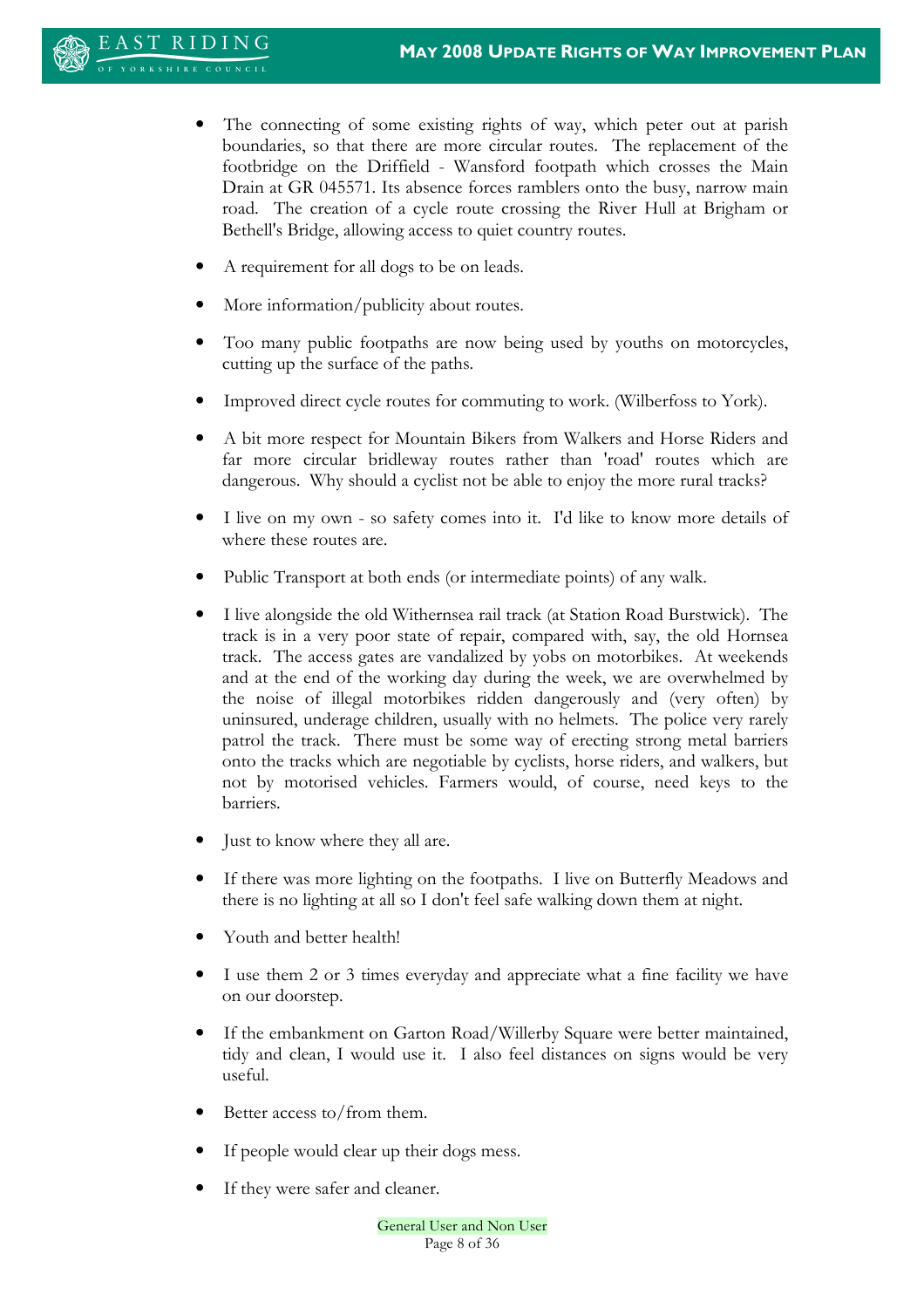

- Plenty of signs saying Public Right of Way as most people who do not live in the area may not know that they can't use or use area.
- I would like to see better integration of cycle paths, bridleways and footpaths. I would like to see thorns cleared up properly after hawthorn hedges have been trimmed, due to constant punctures which cost a fortune and can leave me stranded in the middle of nowhere- though I admit I don't know how this would be done efficiently. I would like dog walkers to be encouraged to use PROWs more responsibly - i.e. restrain their dogs in the presence of other users, and clear up after their mess. I would like less stiles and gates, especially in the Brantingham area, as they constantly interrupt a walk, run, or bike ride and appear to me totally unnecessary in fields which never contain livestock. I would use cycle paths rather than busy roads if they did not keep stopping at junctions- you have to stop and give way several times over the course of a journey which would be direct if taken on the parallel road.
- Better walking underfoot, as muddy paths don't encourage me to go out walking.
- More information that is easy to obtain.
- Short, circular routes, suitable for young children. More free time!
- More co-operation with landowners in the East Riding.
- More time.
- I my view the single most significant improvement would be an initiative to enable more routes to be classified as bridleways and thus usable by mountain bikes. During the original Definitive Map process many bridleways were reclassified from bridleways to footpaths, because mountain bikes hadn't been invented and horse riding was not as popular as it is now. Thus many bridleways were 'lost', even though their status as footpaths may not have been. This is particularly true of Enclosure (Act) roadways, some as wide as 30 feet, which now only have the status of footpaths! These and others would be ideal for mountain biking and horse riding, both sports with growing popularity, and ideal for the flatlands of the East Riding. An initiative to increase the availability of bridleways for riders of both sorts, with published maps showing circular routes would be a really exciting new initiative, and particularly encouraging of the younger age groups enjoying both sports.
- More information on where the network is. Suggested walks of varying lengths with maps available showing facilities e.g. toilets, rest stops etc. Better safety on routes in towns (i.e. lighting at night, lower hedges etc).
- Circular and routes with clear signing. But normal yellow arrows perhaps with a colour spot would often be enough (a small blob of paint). If the routes didn't disappear in the middle of a fields and ploughing and growing crops. If more money was spent on paths and signs.
- If more could be done to prevent motorcyclists and drivers of "off road" vehicles from using the footpaths. This is illegal, dangerous and causes damage to the path. Occasionally I come across paths that have been ploughed up or even cultivated.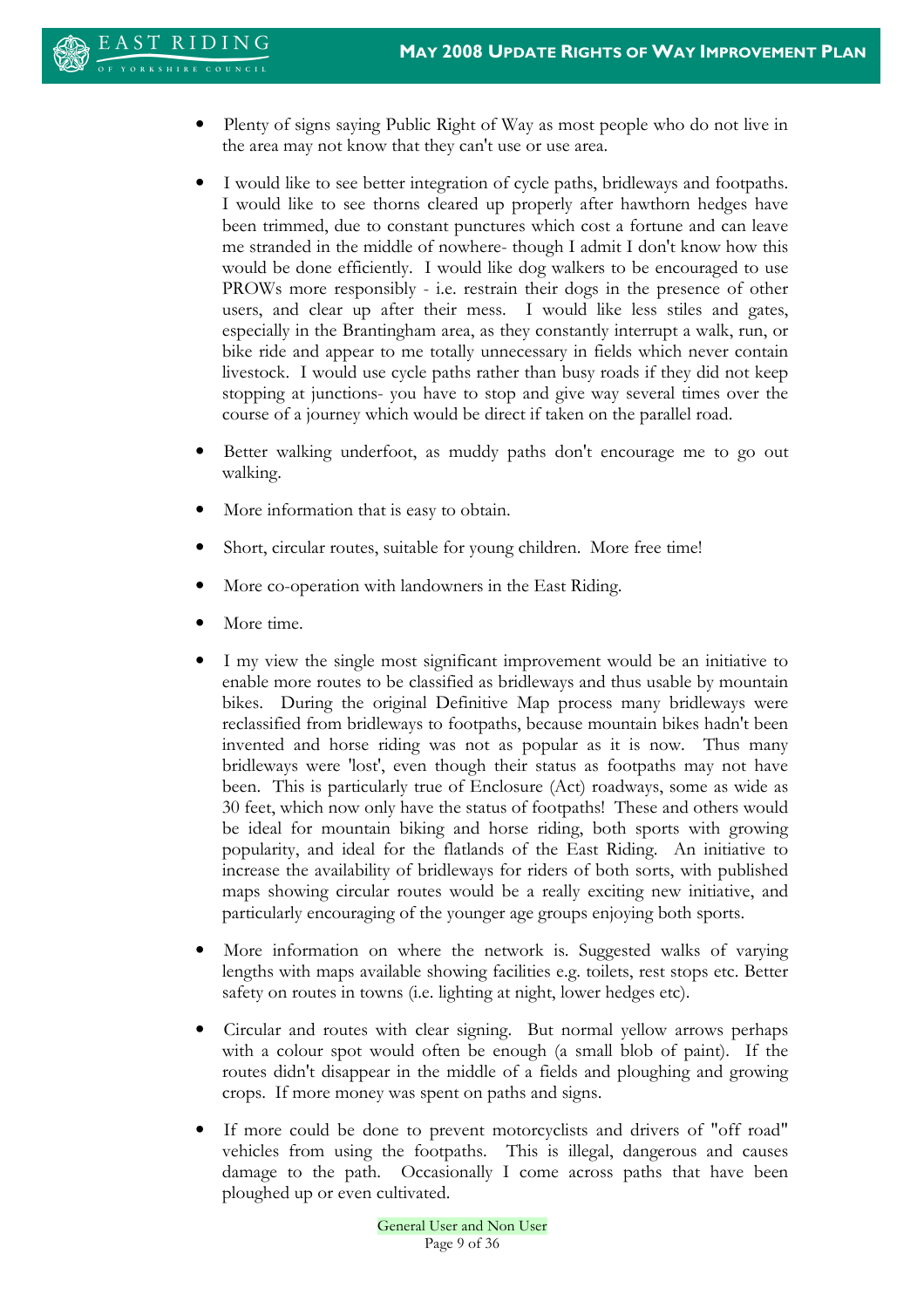

- More free car parking places available at start of route with access to free public toilets at that location or on route.
- In most cases have to use busy main roads to get to the routes.
- We live in North Ferriby and use the foreshore paths to either old pond place and the land/routes that extend to Hessle or the paths through the river bank to Ferriby woods and cappa pass/Brough river ways on a regular basis, the fouling is bad and in the summer smells. Along the riverbank there is a lack of bins especially the paths in the woods and towards Brough. These areas have incredible history, info on the ancient history of Ferriby, the mud bank where the iron age boat works is sited etc would be lovely.
- Better information about routes, especially shorter, circular routes.
- More public transport- especially buses to the main attractions in the area e.g. Sledmere. Buses are very few and far between. Without a car many people are unable to visit many areas and only know their 'bit' of the East Riding e.g. parks, national trust properties and stately homes. I am a retired teacher aged 73, disabled due to kidney failure and arthritis but try to be as active as possible.
- I have been an ambassador for the Wolds Way. Beautiful scenery, remote yet close. Some great history and friendly warm people. Don't get too many trampling this gem!!!
- Some areas of the East Riding have very few footpaths marked on the OS maps. Some footpaths appear to end in the middle of nowhere. Paths are often very overgrown in summer. More links between different paths are needed, e.g. to avoid walking along main roads. Most East Riding villages off the main roads do not have buses at suitable times to start or finish a walk. A continuous path along the River Hull would be a benefit, particularly between Beverley and Driffield. Also continuation of the cycle/ footpath along the old Hull to Withernsea railway beyond Keyingham into Withernsea.
- More routes please, more signage along those routes, and an update of the new access routes. I would love to be able to buy a booklet, or decent map of all the routes available in the East Yorkshire area. Also a lot of the routes around me are edge of field, and can tend to be ploughed up by Farmers. Could more routes for bicycles be set? Meaning those with gates you can get bicycles through easily. I think a revamp of routes in the east riding area is needed. Along with easy access to the border area routes- i.e. when you are walking along the East Riding border with N Yorkshire.
- A balanced multi-use approach to suit all should be encouraged/permitted. Designated areas for e.g. off road motor cycling, mountain biking - which are not environmentally sensitive sites. Improved footpaths where too many regular visitors cause soil damage and erosion from "over walking". Closed periods for mountain bikes/motor vehicles during winter/wet weather to protect flora & soil structure. (Gated Access?) Improved information for a given right of way e.g. what flora/fauna is likely to be present. History of the rights of way etc. Parking facilities which do not obstruct the openings to rights of way and reducing them to Quagmires! Keeping motor homes/caravans off the green lanes, removal of litter and scrap.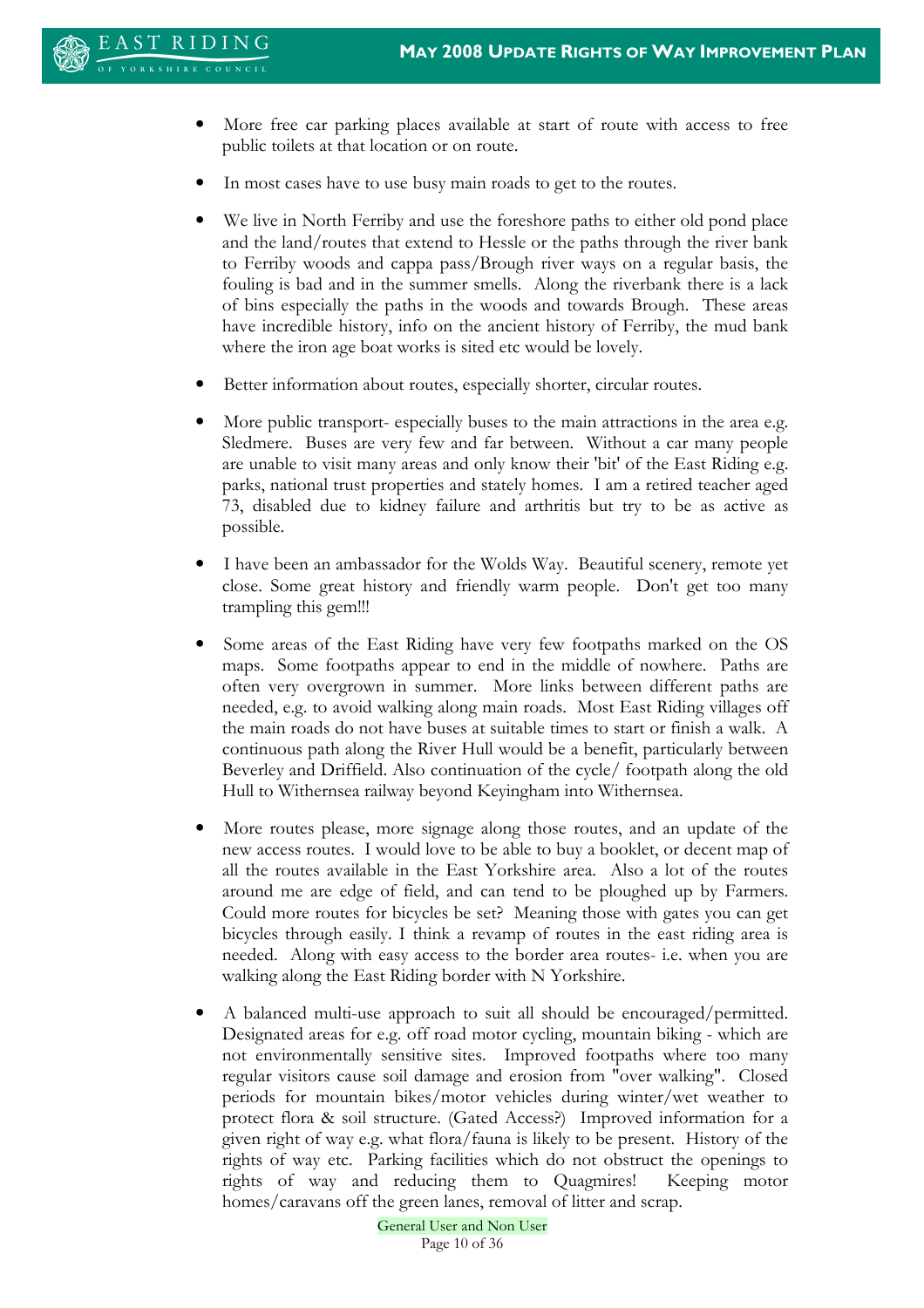

- Improving the maintenance, on all of the routes.
- Part of Wolds Way near Market Weighton (access just off York road going out of Market Weighton towards York) is sometimes ploughed over, making ground very uneven and difficult to walk up. More circular routes would help.
- I get as much exercise as I want or need at present.
- Simply more of them.
- The bridleways that I have access to are frequently used by motorised vehicles, leaving ruts in the road, these dry out and often make the way dangerous for my horse to walk on. This leaves me struggling along the edges and encroaching on farmland. I would use more different ones if I had more information on where they are.
- More information about the routes.
- Warmer Weather.
- I use the network extensively from Preston (home) to Patrington, Paull, Humbleton, Burstwick (Rail track), Lelley, Sproatley. I enjoy all the walks in this area and since my retirement in the year 2000, I have a genuine recorded mileage of 8000+ miles. I find the farmers in the Preston and Lelley area very helpful. I take great pleasure from all my walking in these areas.
- Better information and sign posting.
- Better Signing. Better maintained paths and crossings. Make sure paths are not ploughed and sown.
- More availability of BOATs across the East Riding would allow greater use for the leisure and enjoyment of the countryside by off-road motorcycle.
- Although not part of this survey my main complaint is that the footpaths beside the roads around Market Weighton, are not designated for cycle use as are those around Molescroft. If they were so designated they would give safe access to a wide network of minor roads for cyclists. Market Weighton Town Council has supported this proposal but there has been no response from The footpaths in question are: York road to Shiptonthorpe, ERYC. Londesborough Road to A613 and Sancton Road to Sancton.
- Fewer Stiles and larger dog friendly gates.
- Publicity of routes (easy access to maps/info) particularly in the Internet when downloads could be available. Circular routes advertised. Routes from A to B not suitable usually because of lack of transport back to where car is parked or where a bus might be available. Varying lengths of routes/difficulty/etc for public to choose from.
- More circular routes, length 1-2 hours suitable for dog walking (need swing) gates rather than stiles which can be difficult for some dogs). Better car parking facilities at route accesses. More interesting paths-especially through woodland. Preventative measures to stop vehicles churning up paths in the winter. Some become so muddy that they are impossible.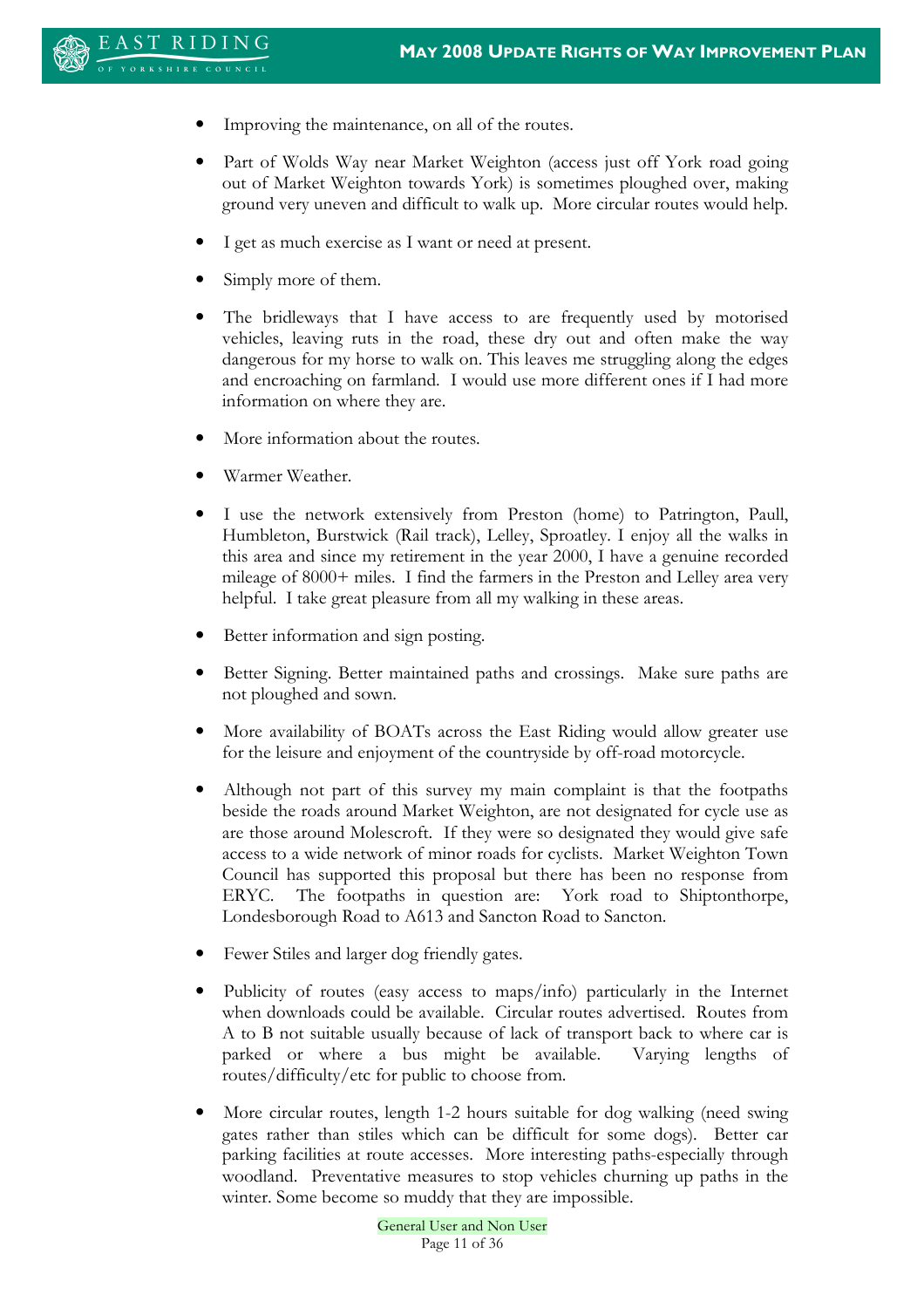

- Improved maintenance. Also I would like more information on public right of way, in form of leaflets, pamphlets etc, in and around Stamford Bridge.
- The weather.
- Would particularly like to see more cycle routes not just made lanes on the main roads! Some of the local cycle routes are in a terrible condition. Surely something could be done to provide cycle paths between Beverley and Hull and Beverley and Skidby.
- I would like to know where the rights of way are. Maps and leaflets should be locally available and details should include any hazards or obstacles on the route. Better maintenance of the routes would encourage us to us them more especially where they quickly become overgrown with nettles etc. If the paths were clearly laid out it would mean people didn't accidentally stray onto farm or private land.
- We do make good use of PROW in East Yorkshire but it would be nice to see the vast amounts of rubbish that is deposited in the countryside collected on a more regular basis and also the strimming of paths brought back into the general maintenance regime. When I was ranger on the Heritage Coast paths were strimmed twice a year but this never seems to happen nowadays. Why couldn't people on Community Service be used to keep the PROW in some kind of acceptable order?
- We would use them more if they were looked after better.
- If public transport stopped near to footpaths it would encourage particularly the elderly to go by bus with their new passes.
- Shorter working day and shorter working week. Longer holidays. BST all year round, double summertime May - Oct. More circular routes to save using two cars.
- I would like to see more Bridleways linked together to enable off-road cycling. It is very difficult to plan rides that don't include roads and it is unsafe to lead a dog in such circumstances. Also I dislike road riding due to car drivers disregard for cyclists.
- More improved information so that we could know how and where to find them. Better signing and keeping paths etc. Up to date maintenance wise (especially in wet weather), Circular routes are a good idea, so that you can plan an hour's walk or half an hours walk.
- More circular routes locally.
- I would like to see public footpaths better maintained mainly in the summer as many we use for running get very overgrown. I would like to see a clean up and a more care awareness to poorly discarded barbed wire fencing. I would like to see the farmers and landowners being made aware, and held responsible for barbed wire, poorly discarded shotgun cartridges and scrap they leave around. They should be learning the country code! We need a cycle path on the A1079 from Pocklington to York!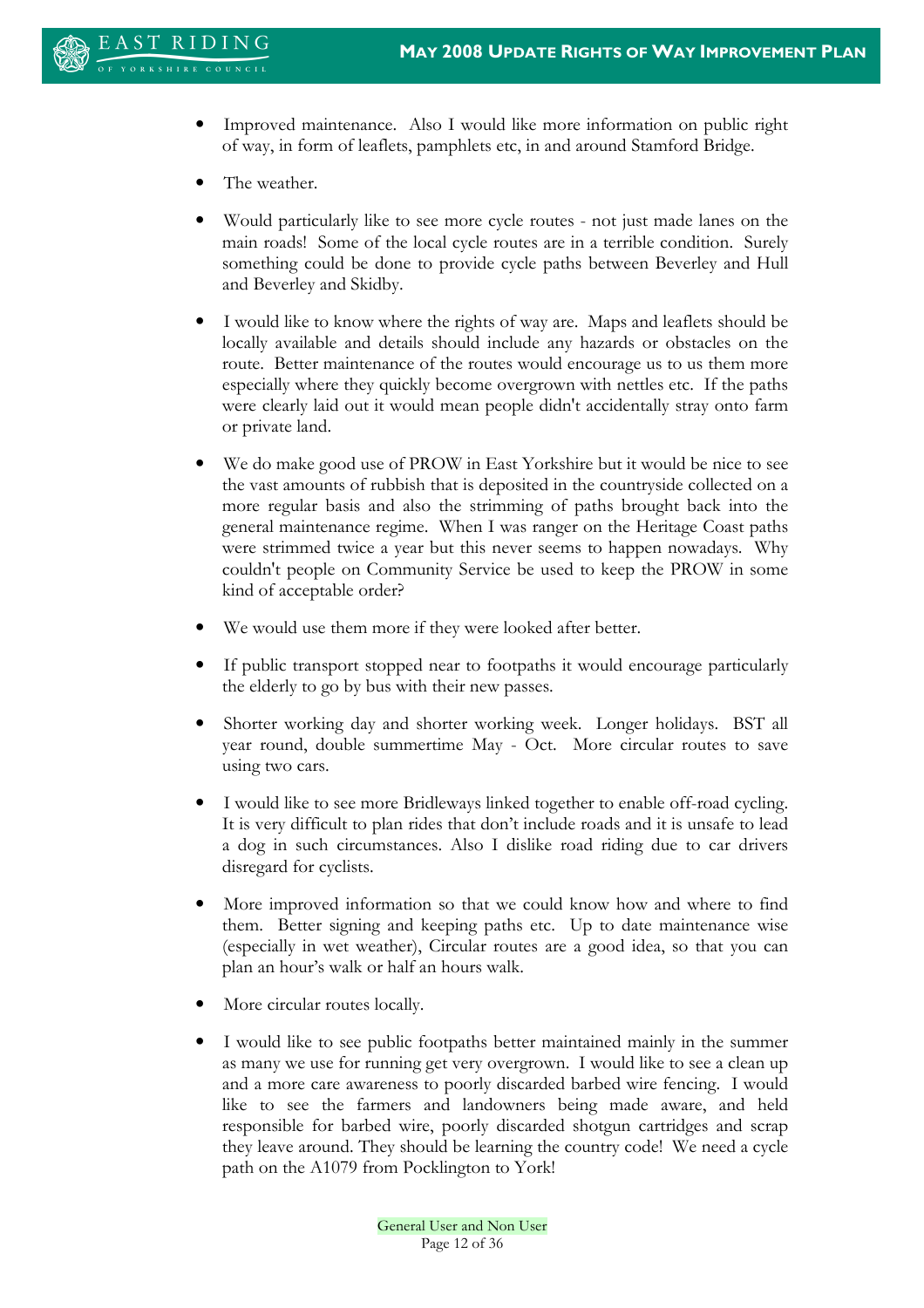

- Clearer indications of where the public are allowed to go, and where they're not, more facilities along routes - litter bins, toilets etc., better surfaces so paths are walkable even when it's been raining heavily, less litter along routes.
- Better signage and access I have often experienced footpaths that have crops growing across them and no sign to tell you exactly where the path goes. Plus more leaflets showing the routes. I still have some very old leaflets published by Humberside County Council which show all the rights of way in a given area - it is then easy to link these up yourself to come up with a circular route of whatever length you fancy. They show a range of circular routes in different colours with directions in text - excellent. I have used these a lot and they are now pretty scruffy and I've lost some over the years. East Riding should publish a new set covering the whole County and showing the new open access areas.
- If all the rights of way in the county were to be opened up. The biggest problem is when a farmer has ploughed them out.
- I'd use more public rights of way if they were better sign posted. I'd also make more use of the East Ridings Web site page for walks, however, it always appears to take ages to download the information. I'd also like to see more toilet facilities it's okay for men to pop behind a hedge not quite so easy for us ladies. I also sometime have difficulty in finding a decent place to park my car.... especially at Raywell lovely walks but lack of parking facilities.
- More free time.
- All weather routes if it were possible.
- Although the East Riding has many miles of footpaths, the majority of which are well maintained and well signposted there are still many that are marked on OS maps but are non existent on the ground and as such can spoil a day's walking. It would be nice to see all paths well maintained and marked. It is also disappointing when a footpath stops abruptly at a parish boundary.
- Even walking surfaces for the majority of the year, less barriers to promote access for buggies, more publicity on where different rights of way are perhaps the Council should spend more in conjunction with landowners to maintain paths etc with acceptable access (i.e. gates etc) so that landowners feel more positive about people using PROWs on their land because they will not incur costs or suffer damage if correct routes are adequately maintained by the Council.
- Greater advertisement of routes in my area (Pocklington).
- Even more information on routes and somewhere easy to park or good bus links to a pleasant circular walk with nice views of about 5 miles with probably a pub at the end of it! First starting using the  $w@$ lking the Riding information that we liked, and wish had more walks on it. We discovered Millington from this, which is almost perfect from our point of view, but wish it was closer to Driffield! We also appreciated the work that has been done to bridge over the muddy parts near the beck – this does make it easier and less dangerous and you don't then need such heavy-duty spats or walking boots.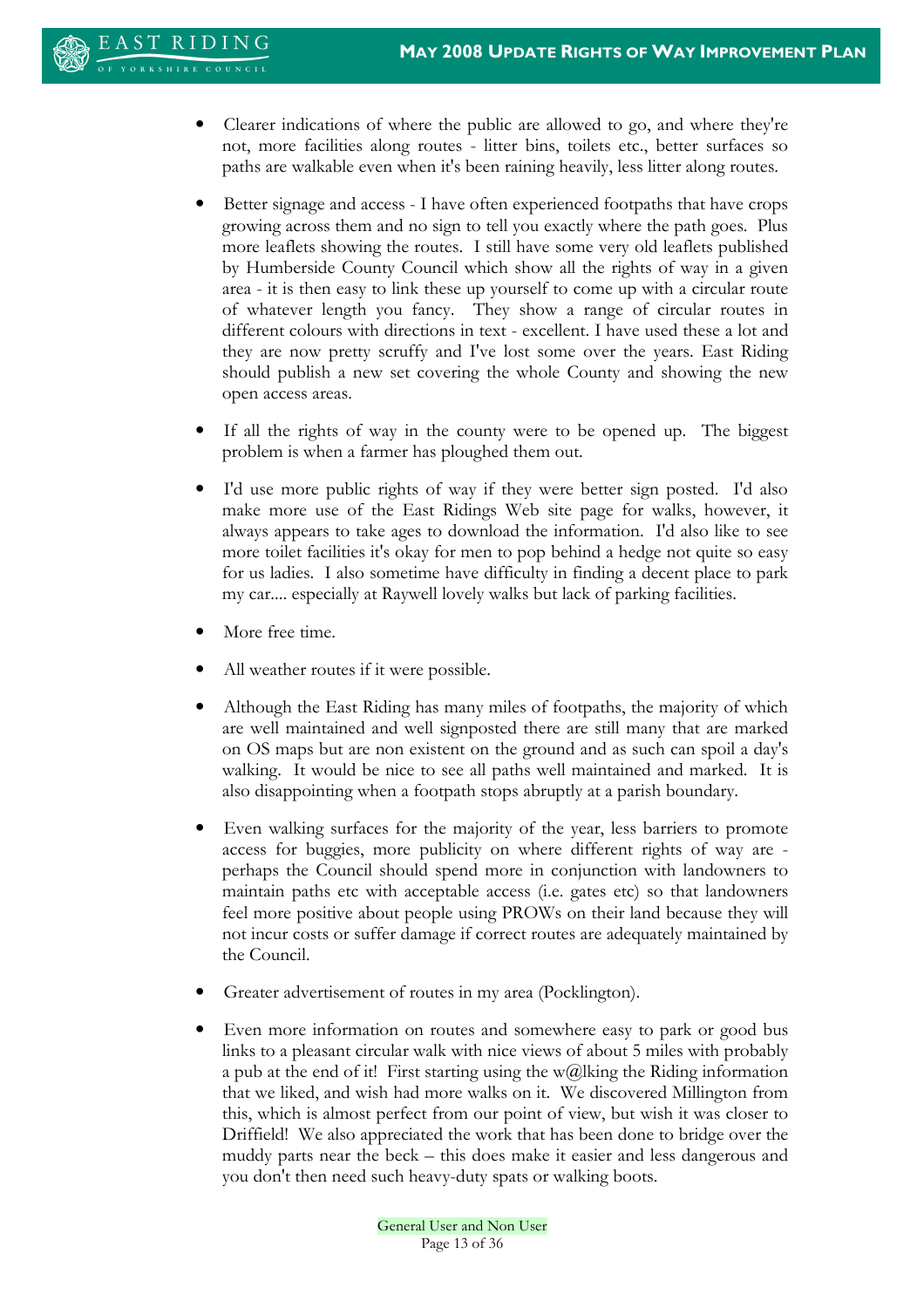

- Clearer signs telling what is allowed on each route. More routes opened up. Cycle tracks from village to village.
- If the routes were safer and used more often by other walkers/cyclists.
- I/we use footpaths daily, and generally find them well marked and maintained. - It would improve things if you/we took a much harder line with those who do not clean up after their dogs have toileted. Heavy, regular and publicized fines would work (Where there are dog owners!). Consistently muddy sections had improved drainage.
- Visit your local beauty spots. To get healthy and fit.
- If the hedges were kept cut back and tidy, as well as the bushes etc. Also if there wasn't dog dirt on the footways.
- Litter bins on Rail Trail. Sigglesthorne station nature reserve in a very sorry state. Fencing around nature reserve, very bad workmanship. The orchid bed has been ruined!
- More publicity as to where they are...but I do like maps anyway! Accessibility in regard to car parking linked to paths in more out of the way spots. Linkage to points of interest - views, history, pub for lunch etc.
- I think the Public Right of Way is pretty good and find very few difficulties when out walking.
- Better maintained (overgrown in summer/wet in winter) our footpaths are cut maybe twice a year, which is not adequate. More circular routes/better signposts. Stop farmers ploughing the footpaths up.
- No gun clubs near footpaths.
- Less dog fouling-either provide more bins or make it unlawful. Stop motorbikes and cycles using paths. Improve information-history of the area, things to observe on route.
- Roads and lanes not ploughed up so much by users of motorbikes or tractors. Although I have my mobile on me, phone boxes and information areas could be of use.
- More spare time. Longer summer Shorter winters.
- Toilet facilities, refreshment facilities and provide facilities for taking a rest.
- Better signing on routes, some routes are marked on the ground as bridleways but are BOATs and not marked as so. More information on Green lanes suitable for 4x4s when weather and ground conditions are suitable, to stop damage to other routes. Provide guides with Glass for East Riding. Some drainage on footpaths, very wet when walking dog out and about. Fair usage for all not anti 4x4 some of us are not mad damaging lanes.
- If I was aware of where the routes are.
- Availability of leaflets detailing circular walks.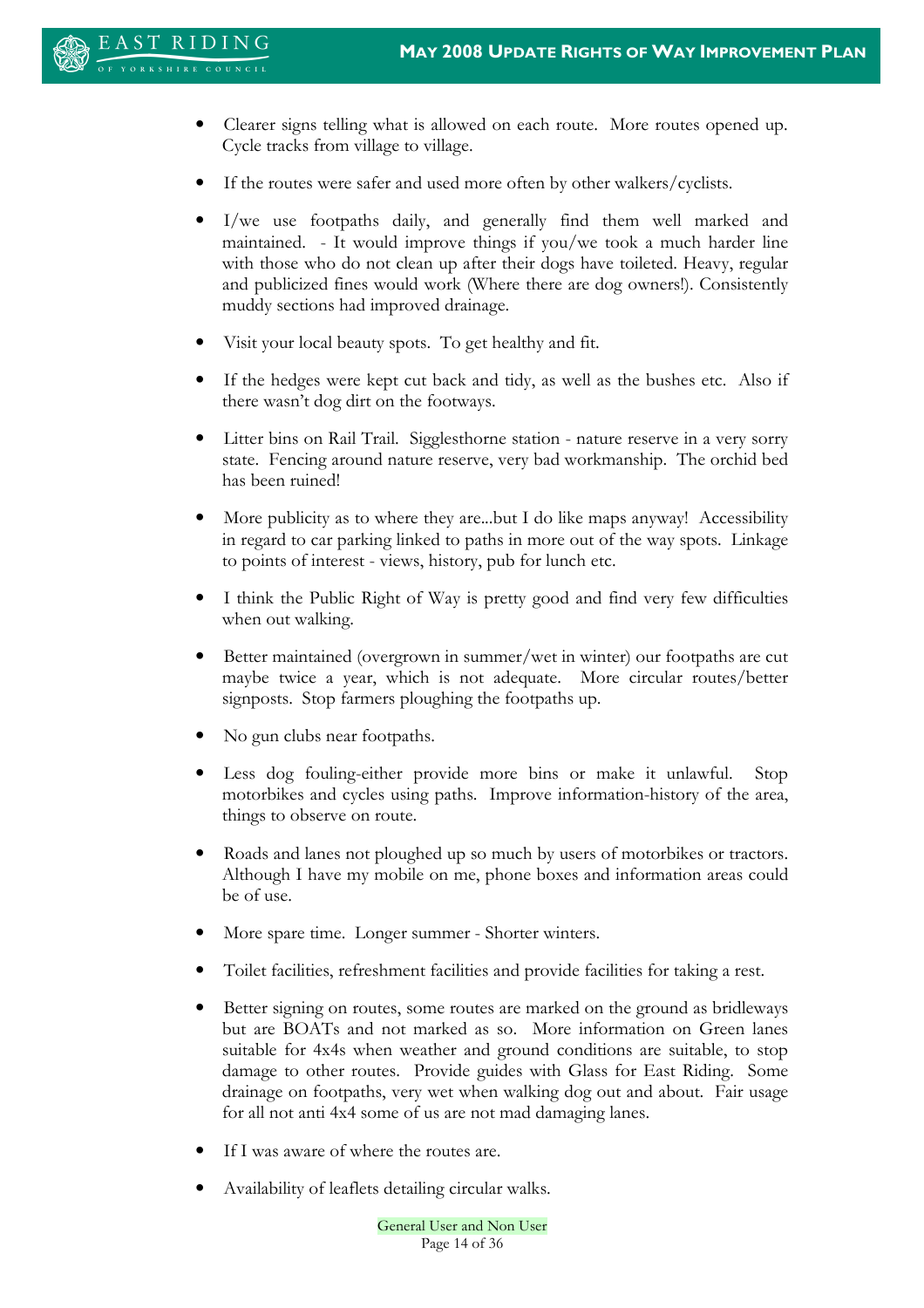

- Some very busy roads don't have proper pavements, which make my family, and I feel unsafe, also cars/vehicles never seem to obey the speed limits. I would like to see more cycle routes marked out on roads. I think this would encourage more people to use the road network.
- The pathway down Boothferry Road used to be kept in good order. It is not overgrown on all the pathways and generally not kept in very good order. It used to be a nice walk. It is not anymore. The pathways could be kept in better order and not all overgrown as it is now. There should be more dog litterbins to encourage people to put dog waste in and not just leave it.
- Better maintenance and accessibility.
- Greater information on the walks. Currently use OS maps- can be a faff when a small card might do just as well. However, the biggest problem is lack of free time. More info on PROWs near hometown Cottingham would help walking on summer evenings, morning jog etc.
- Signposted more clearly, also the safety of female walkers is a major concern otherwise I'm happy with my walks.
- Maps and information on the terrain.
- Free car parking and toilets at beginning/end of pathway.
- Time and the weather.
- Stop vehicle use of bridleways. Better/clearer signage of Rights of Way. More circular routes.
- Better information regarding the location of these.
- Provision of seats in suitable places would be helpful to the infirm and elderly. Vandalism and litter are also a discouragement in some instances (although this seems to be a universal problem).
- I use the footpaths at the side of Bridlington Priory that runs from Priory walk (Hanover Grange) through to the side of the vicarage to the shops/pubs. It gets in a disgusting state with dog fouling. I have written to the Council and Bridlington Free Press to no avail. I think all dog fouling should be prohibited on public footpaths/pavements even if owners clean up the scent remains for other dogs. There should be fenced off designated areas for dogs. Please do something about dog fouling on footpaths, I had to dodge half a dozen heaps today and I am too old for this hassle.
- Knowing where they are, are pets allowed, how far (and to where) the route goes.
- We are lucky here at the moment in that the paths are well maintained and signed however farmers ploughing fields and not leaving the footpaths clear is very frustrating. We jog a lot and it would be lovely to be able to jog on footpaths instead of roads but they are just too uneven.
- Mainly increased knowledge of where routes are without having to buy ordnance survey maps and good weather.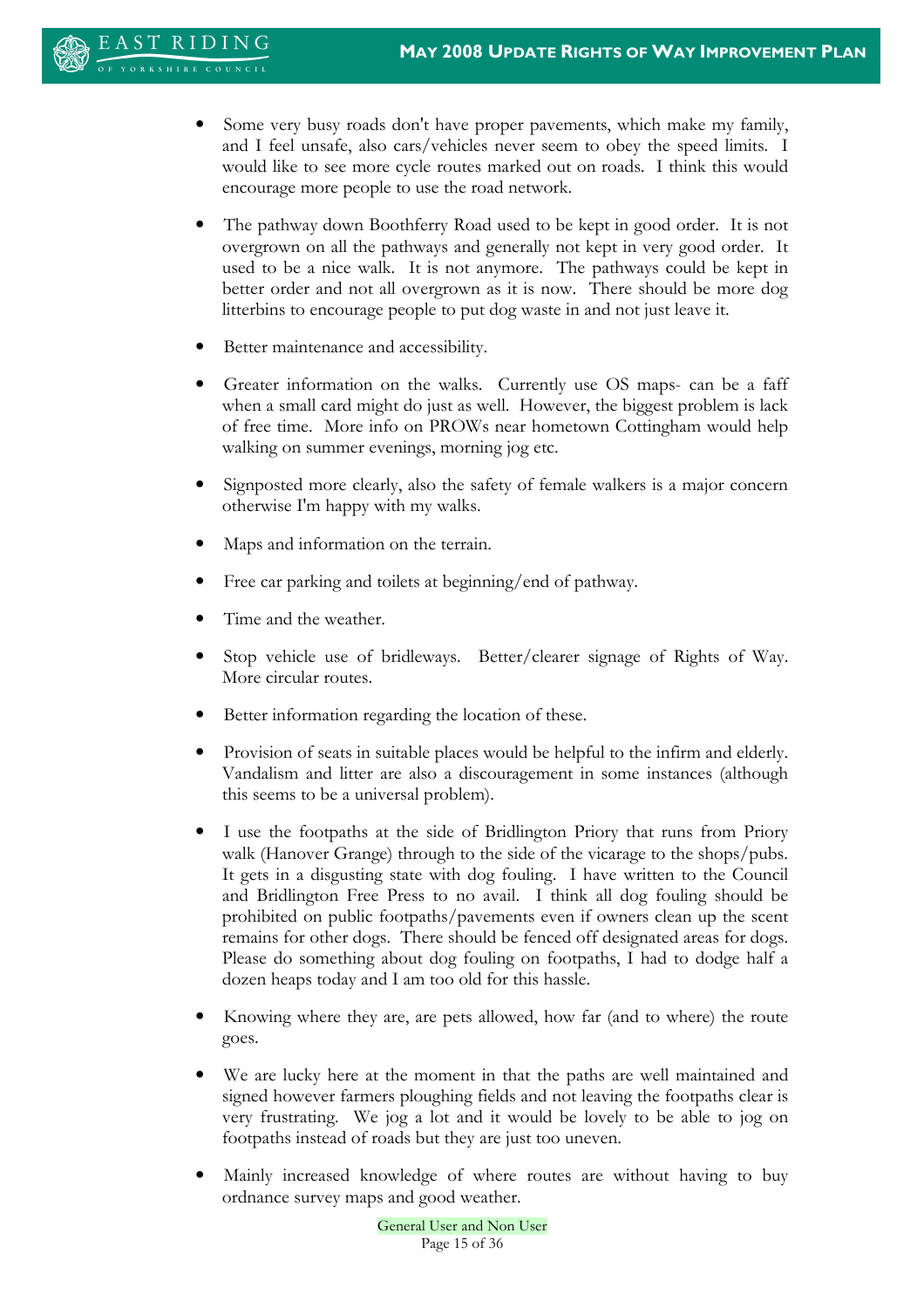

- Restrictions placed on 4WD vehicles (as many as 14 at a time in convoy). Ruining a very nice lane i.e. Garton green lane A166. At times this is very dangerous for walkers.
- There needs to be more footpaths that allow for circular trips. Too many of them stop at parish boundaries (because when the Act came in the adjacent Parish didn't get their claim in). Appeals by landowners have been allowed far too often. There is a route between Roos and Burton Pidsea including a bridge (demolished during the war) which has been and is regularly used by people but was appealed against and just put on hold. It is a dead end because of being no bridge. I have a copy of a letter which the then Rector wrote to the Council in 1969 asking for the path to be reinstated and nothing has been done by you since then.
- Access via Rickety Bridge made safer.
- I would like to be able to pick up a small plan of local routes from my customer service centre.
- Only improved health and fitness.
- Would like more circular walks or varying distance. Otherwise for those further a field (e.g. Wolds Way) we end up taking 2 cars to leave one at the end of a section. Enjoyed walks around Hutton Cranswick, have done some from website.
- Time and company restricts usage. Being female one has to be careful where to be but with family and friends I go all over and it's lovely to be able to wander, more people should do it!
- Better facilities and routes need to have dog bins to stop fouling and better maintenance needed.
- I would like to see a footpath along or near to Danes Dyke Flamborough. To adjoin the coastal footpath at each end. This would make a complete circular route and would be a classic 13 and half miles. I would like to see the footpath at Water Lane Flamborough to Danes Dyke made into a Bridleway. This would make a safe route for cycle riders to reach Bridlington without using the main road, which gets very busy during the holiday period. From Danes Dyke to Bridlington is a bridleway.
- I do not want to interfere too much with the right of way across the countryside and spoil the general feeling of being away from the rest of the world. Just keep discreet signage up to date and keep them clear of obstructions.
- Already make frequent use of PROW.
- Winning the lottery, being able to retire and more free time.
- More advertising of local networks.
- Improved maintenance e.g. duck boarding on muddy routes etc. More information on local walks - particularly circular ones. More cycle paths (off road).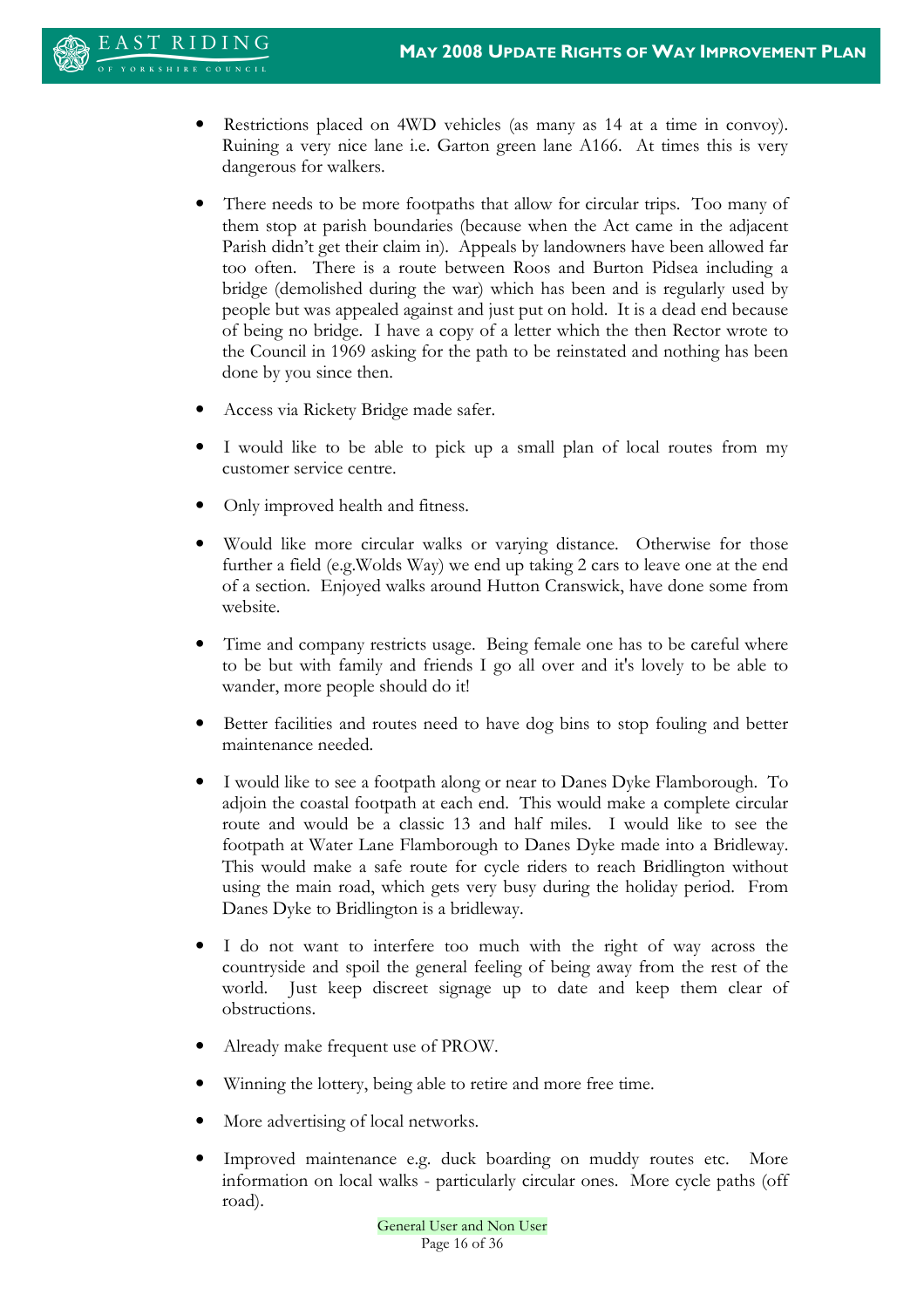

- Free parking at Flamborough for permit holders and residents within E. Yorkshire.
- The provision of better car parking facilities at the beginning or end of routes, along with additional circular routes that do not entail walking along the Highway. Notification/signage at the beginning of a route that informs of stiles especially where this is combined with no access for dogs (on leads) near the stile.
- More free time. Up to date information on range of routes available.
- More seating for the elderly people to have a rest when walking out to the shops. Mostly in the Hedon main shopping area. Improved lighting and surfacing.
- One guide to all the PROWs for a particular area of East Yorkshire.
- More information about where we can go.
- Safe areas were we could take young children under the age of 5 years old. To have facilities like toilets along the routes, for paths to have clear signs and clear warning signs for things like water ahead (i.e. rivers, ponds) so we can keep our children away. I don't feel safe to take my children on my own if it is overgrown after what happened to the lady down south with her little boy and was stabbed in the neck.
- More routes. I believe we should have access comparable to Scotland or better *i.e.* access to all arable land.
- Free leaflets on walks available in local outlets. Use of permissive paths to create circular routes, or to link with other paths. Rest stops on long distance ensuring paths are clear and passable and properly signposted there is paths nothing more annoying than starting a walk only to find the path overgrown, blocked, or it disappears.
- Better disabled access and/or information within the East Riding of Yorkshire. Please!
- Generally the footpath systems are very good, in particular the coastal pathways. I'm surprised that cyclists in Bridlington are officially not permitted to ride along the sea front on the North Side, whilst on the South Side no such restrictions appears to exist. There is more than adequate width for safe use by both cyclists and pedestrians. I have always been under the apparent misapprehension that bicycles should be fitted with a warning bell.
- Used to maximum now.
- Better/more extensive cycle ways that provided complete links between towns and villages. More information on finger posts, i.e. directions to villages or places rather than just the basic uninformative 'public footpath'. Properly maintained footpaths in all parishes rather than the 1st rate paths in one parish that turn to cultivated land without clear paths in the next.
- More time to enjoy them.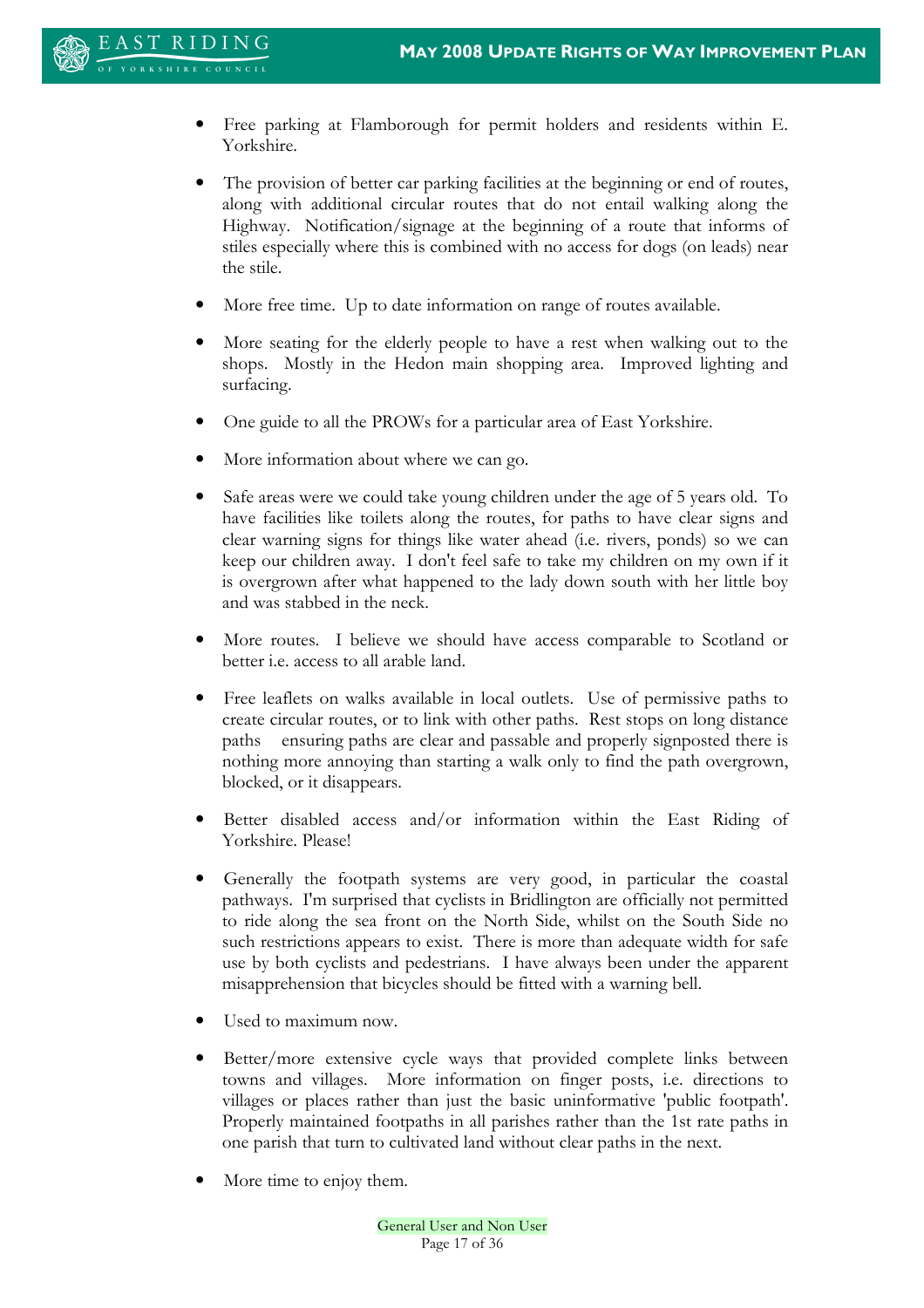

- A less antagonistic attitude from landowners. Footpaths better maintained at the height of summer i.e. grass and undergrowth cutback during period of maximum growth. More continuity of footpaths *i.e.* many gaps between footpaths some of only little distance.
- A more consistent approach to the overall maintenance, provision of information and sensible route of paths throughout the county and not just in those parishes involved in the footpaths partnership scheme.
- I would use the Public Rights of Way network if there were more information about where we were able to go. I live in Driffield and have two dogs and I feel I am surrounded by all this beautiful countryside and yet have very little knowledge on where I can go.
- More publicised information.
- We don't need much more encouragement as since we got our dog 2 years ago we have been making excellent use of the public rights of way network. As I was originally from West Yorkshire (moorland and hill top aplenty) I have been enjoying the difference of walking across public rights of way in a flatter and more agricultural landscape. I am, however, unsure sometimes if I am actually trespassing as there is a lack of signage - there are some very well trodden paths but sometimes locked gates, I have always (hopefully correctly) assumed that the gates are to stop vehicular access and not pedestrians. As a dog walker I am keen to ensure that my dog leaves no waste where feet would land and I always carry poop bags, I do however leave his mess if he goes in the long grass or hedge row where no foot would fall. I do think that one significant improvement could be made to the footpath alongside the main road from Cowick to Snaith please widen the path and put in a cycle marked track. Bicyclists always ride on the footpath and this means that I often have to jump out of their way, sometimes they make me jump out of my skin when they ride up behind me quickly and don't have a bell!! Many thanks for the survey.
- Better information, maps issued with council tax bills, all public rights of way published in the East Riding News.
- Repair footpaths to get to them e.g. Bedale Road up hill down into Market Weighton etc.
- There should be more all-weather public rights of way around the towns. This would be better for mobility and visually impaired people and would deter people from leaving dog mess and litter if it was obvious that people were using them more. More litterbins would also be useful at the points where rights of way link onto the public footpaths. The all-weather routes would also be better for cyclists and families with pushchairs. I strongly believe that these pleasant walks around peoples towns make them feel more pride in where they live and this will be passed down to their children, etc.
- More info on routes e.g. a map of the routes open to the public and circular routes would be good for walks we do for pleasure. If you are on an underused route on your own you do worry a bit about safety but hopefully if more people start using them this will be less of a problem.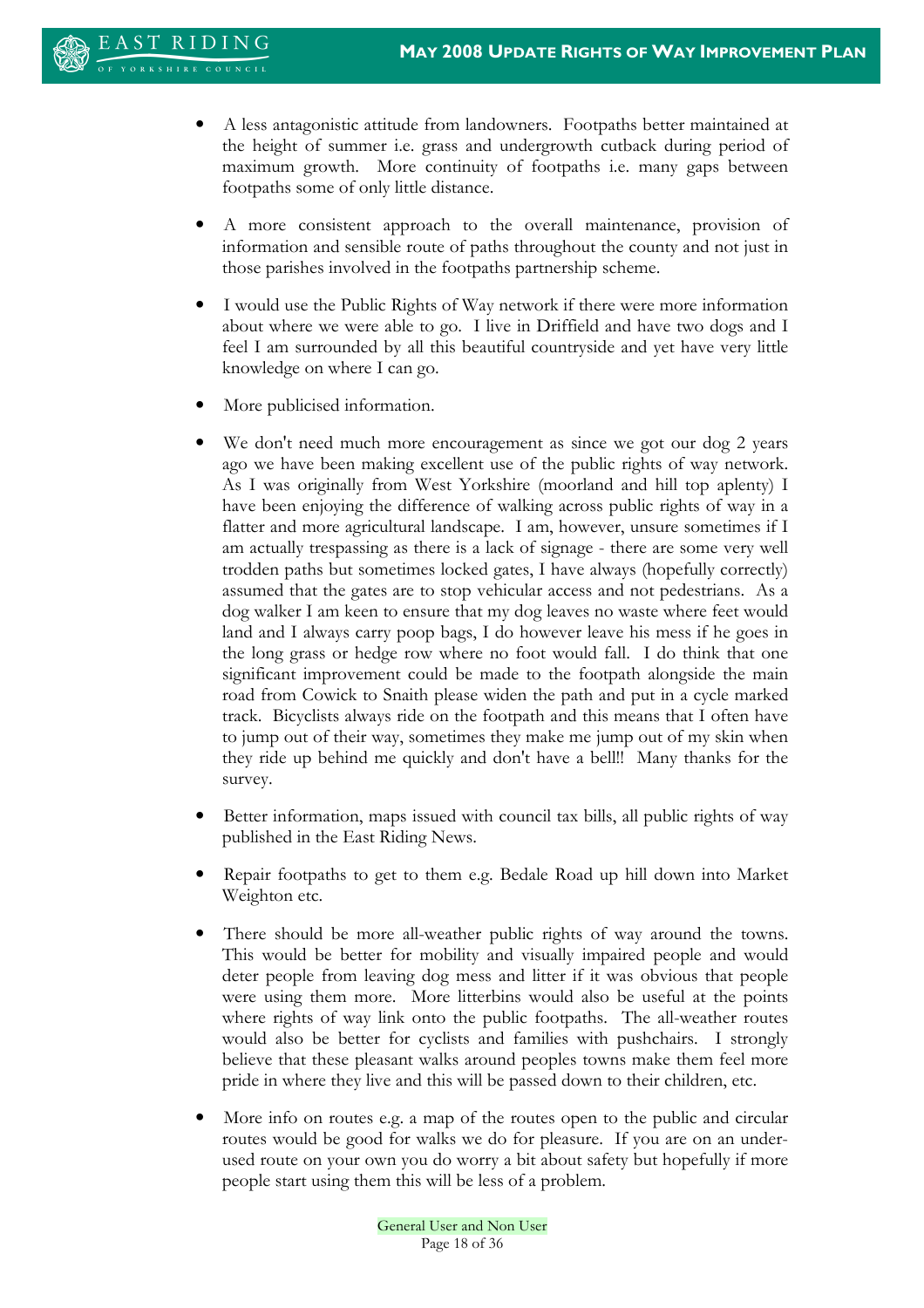

- More information regarding routes, distances and access and on some routes improved access especially vegetation growth being checked. Also restriction on far as possible regarding cyclists and horse riders.
- Better/improved up keep of footpaths especially in areas prone to be excessively muddy underfoot.
- Although a lot has been done over the last few years there is still a lot to do to ensure that the existing rights of way are usable. Sadly many rights of way in the East Riding have been ploughed up over the years and have probably disappeared forever.
- All weather surface thus enabling us to use these pathways to walk to the Doctors, to link the village of Cowick and Snaith, and work towards an all weather ring pathway around Snaith so everybody old and young may enter at any point and exit at any point, without being covered in mud.
- If we had more time.
- Suitable routes in close proximity to where we live. A greater Right to Roam!
- More information on location of different routes and more information on routes themselves i.e. where they go to/how far they stretch etc. Occasional seating would help these with difficulty walking far.
- More signs on the routes so it's clear where they go and which route to take without having to use OS map.
- In Hook many gardens are not fenced off therefore a constant vigil has to be maintained to prevent our dogs entering gardens. They should (the residents) be fenced off. This is mainly on the riverbank of the house.
- I believe the use of fencing on Public Rights of Way will discourage people from walks in East Yorkshire.
- We tend to stick to the walks we are familiar with, which eventually becomes boring. So new information would be good. Also free time is rare, and these are many demands on it, but again improved routes with highlighted facilities would be appealing. Better weather!
- Rubbish/litter is still a great problem within the Town boundaries. We use Minster Way most days - Waste bins? Community Service Offenders? More seats or occasional benches would be appreciated greater awareness of where the rights of way are. Better weather.
- More information on different networks around the ERY. At present I am only aware of certain local footpaths and bridleways, which I currently use. Also circular walks would be appreciated for family walks at the weekends.
- Very well used at present, but an improved path network close to main centres of population, would encourage younger members of my family to walk. (Short distance dog walkers may become more confident and try routes in less handy areas).
- Maintaining health, fitness and pride in our lovely East Riding Countryside.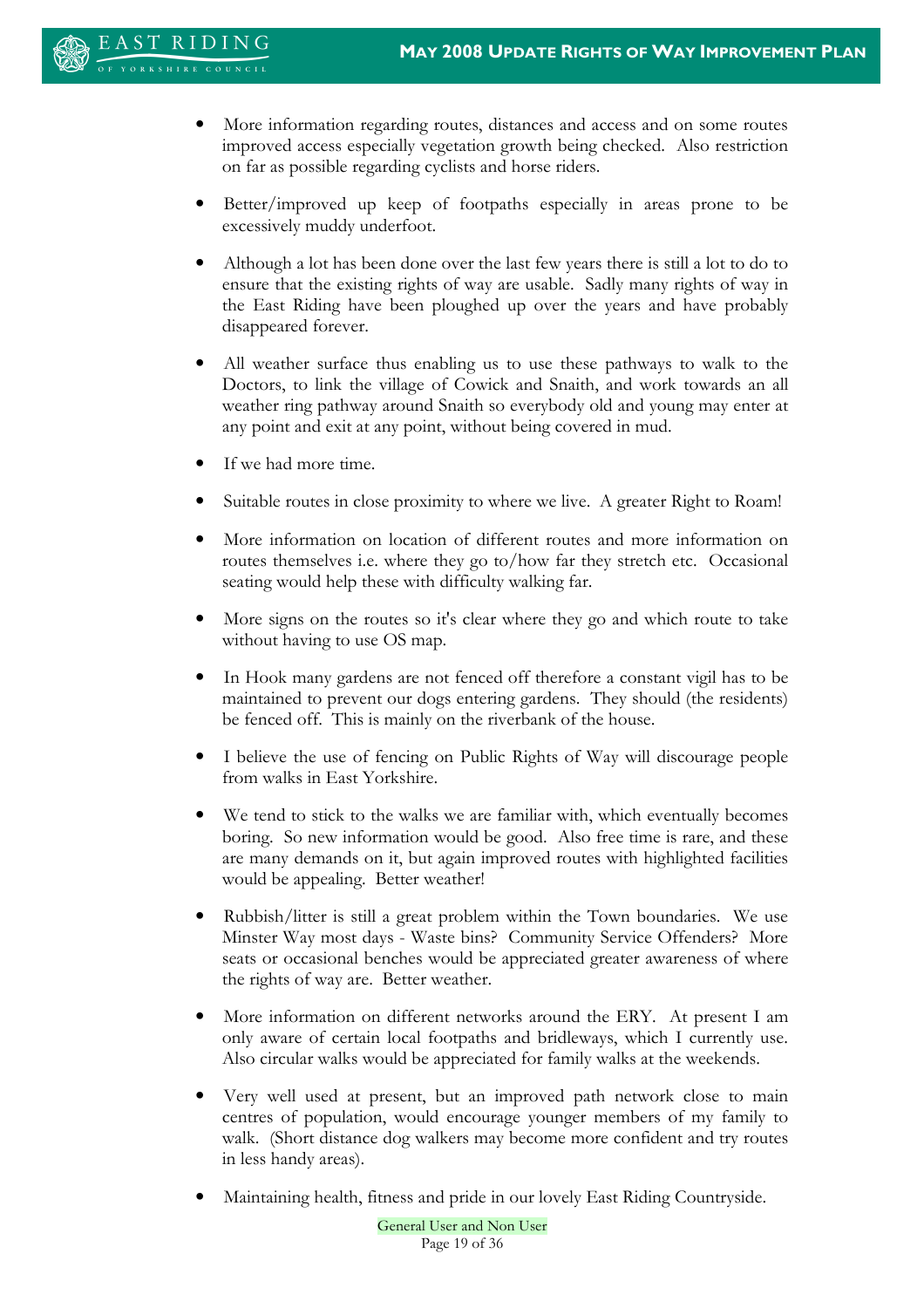

- I really enjoy getting out in the countryside and I think we ought to stop looking for lost rights of way, they were lost for reason nobody used them (in most cases the historic reason died out) and look for and encourage new ways with landowners and user co-operation. Few more carrots and less stick.
- More information, signs on routes and more circular routes. Anything that would make the walks and bike rides safer and more enjoyable.
- An improvement to the track surface of sustrans route 66 between Shepherd Lane and Wanless Farm (Beverley to Cottingham section).
- Some of the routes are a bit overgrown or very muddy in places *i.e.* The Hudson Way' has deteriorated over the years and the path is getting narrower.
- More policing of routes used by motorcycles. This can cause major problems for horse riders and ramblers who simply want to enjoy the peace and quiet of the countryside. This causes problems for landowners too who are being verbally abused when trying to stop motorcyclists.
- Knowing where they are, where they go and how to get back to start point etc. Type of terrain easy or difficult etc. Definitive maps showing Rights of Way. Write up with suggested walks shown in following categories Rights of Way with parking for cars etc, rest and picnic area(s) where possible, walks of significant interest i.e. history, architecture, scenic beauty, heritage etc. Walks leading in a circular direction and graded as follows suitable in terrain and distance for young people, suitable in terrain and distance for older people with limited physical conditions, suitable for fit and healthy people of all ages and suitable for disabled vehicles or wheel chairs where accompanied by helper. Walks of a local nature (e.g. to Hornsea or other specific areas) could be issued via the Council/ offices/library/tourist etc say charged  $(a)$  5p per map. Part could hold sponsorship details and perhaps lead to a booklet entitled "Walks in the E. Riding" at a low cost to encourage use of PROW.
- Improved signs at the beginning of each route. Improved drainage so routes can be used all year round. Litterbins and dog waste bins at regular intervals. Circular walks.
- We live right on the main road and the amount of traffic that uses these roads are increasing and they don't stick to the speed limit at all, if the motorway is closed this increases even more with heavy goods wagons breaking speed limit it's too dangerous to cross these roads - we have seen 7 accidents of people trying to cross the roads here. We need more speed limit signs up along the road and those signs that flash when someone is doing more than the speed limit. You recently put cycles lanes along the bridges these are still not safe we still have wagons and dock workers and cars cutting into these lanes sorry but until I see it safe to use these me and my family will carry on using the paths.
- All stiles to be as well designed as that on situated on the Mount Airey (S.Cave) walk from their private road to the village below across the fields. Excellent. A very poor example is the style from Spout Hill Brantingham across the field to the church. Dogs have to be physically lifted over which needs two people!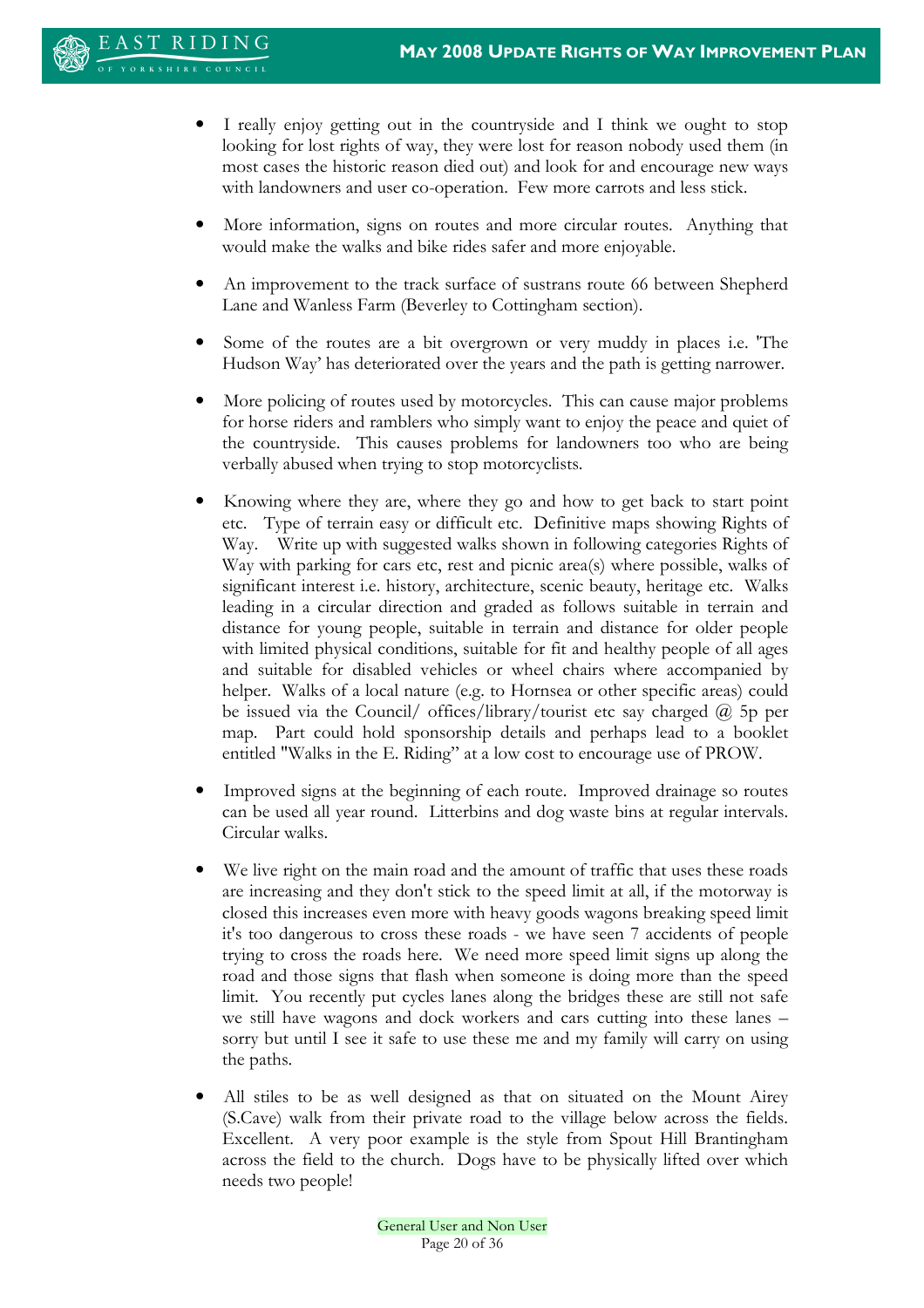

- Circular routes. More bridleways (for mountain biking). Better maintenance.
- I believe that stricter controls need to be in place to prevent Rights of Way being used by horses, which turn the surface into mud, particularly in the winter. They also are a danger on narrow rights of way e.g. there have been occasions when I have found it very difficult to use the path from Priory Road Cottingham leading to a public bridleway at the rear of Kingston Road Willerby and emerging due to the Willerby Road Municipal Golf Club. There are stables nearby who use the public right of way to exercise horses.
- More publicity about them what is available routes, amenities etc.
- There are certain footpaths and other Rights Way, which are quite heavily used by dog walkers. We would use these paths more frequently if some dog owners were more responsible in keeping dogs under control.
- It is as a family when they visit that paths are used and only by me on my own. So really in this section I have no real view.
- More information available (maps and leaflets). Better maintenance and drainage over fields.
- Publicise routes to families. Information leaflets required and to be readily available. Routes from different locations, villages, towns required - becoming unknown. Consider offering small leaflet holders in post offices, with a different walks available.
- In particular access directly onto a Public Right of Way from Little Weighton where we live making it capable of being used by a pushchair. Such a route would be used daily.
- I would like to see a map of routes in the area, perhaps available as a PDF through the ERYC website. Where I live in Patrington there are a number of farm tracks and also the old railway line that could be used to create circular routes, which are currently lacking.
- Motorcyclists riding on footpaths and bridleways destroying peace and quiet and the safety which should obtain in the East Ridings countryside, as well as damaging the surfaces of the tracks and endangering walkers, dogs and horses. Gates installed on e.g. Minster Way and elsewhere are little good - bikes can get through! Bird-shooting machines placed near PROW without warning can frighten and intimidate walkers who don't know they're there or cannot judge timing between the loud bangs.
- I have a life style that permits me to use. The restrictions are not within any control -time and climate!
- More designated routes that link footpaths, villages e.g. Path along River Derwent in Bubwith ends at the parish boundary this is nonsense. Greater efforts to keep motorbikes off ROWs. Greatest deterrence is poor signing and poor maintenance, very badly overgrown routes make walking exceedingly unpleasant, especially if a path is badly overgrown with nettles/brambles. PROWs are exactly that and the contempt they are treated with by some landowners whose land they cross is not acceptable.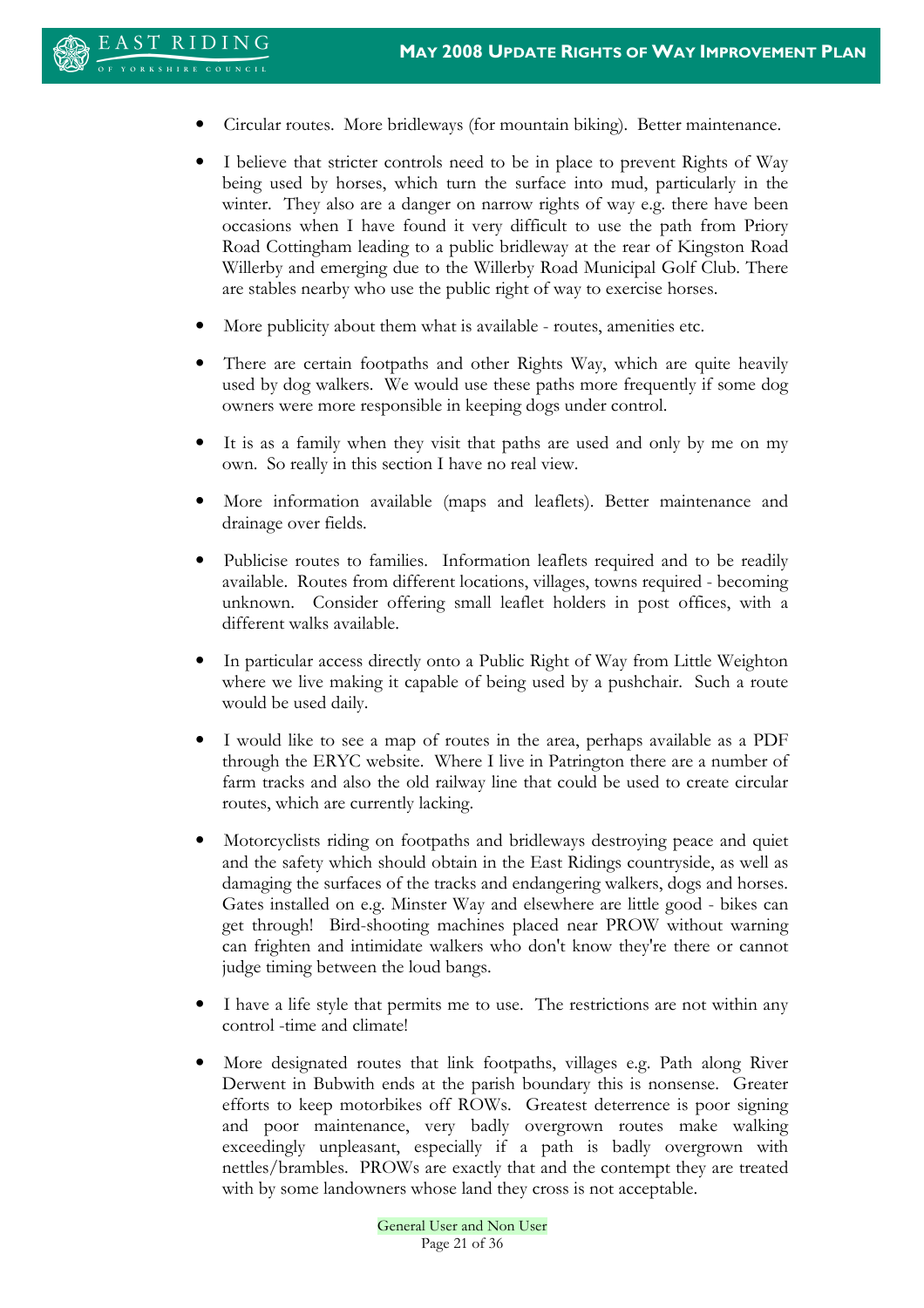- Pathways cleared or gravelled to allow all users all year usage. There are lots of times (even in winter) when you would like to use the pathways but because they are in a poor condition, you don't feel like walking/trudging in I also think more litter bins/patrols and stiffer penalties would mud. encourage people to use the paths, who normally would be cautious to walk alone etc.
- If the lane and walkways were cleaner.
- I use them as much as I want or need to, and can see no major improvements that would encourage or enable me to use them any more.
- Additional time and feeling safer.
- More bridleways.
- New pair of legs would be very nice!
- The roads are very dangerous. All of my family would love to cycle far more if there was a huge improvement i.e. safe cycle ways. It would be nice to use our cars much less. Bridlington seem to have miles of hardly used footpaths that could be converted to cycle ways. Compared to Berkshire and York where we have lived before this area does not seem to encourage cyclists.
- As stated more bridleway routes we have hardly any circular routes in areas where there is a huge horse population. Most routes start off as bridleways and then have a stile or gate that we cannot open. Some routes become footpaths suddenly. We don't want to have to ride horses on the roads but we have no option if the council won't provide us with bridleways. Routes from village to village would ensure we left our cars at home and saved the 'ozone layer'.
- Leaflets on local routes. Found out most by word of mouth. Because of use of motorbikes and stolen vehicles a lot of or rides have been blocked and we can't get the horses through.
- My only problem is the lack of time or other demands on my time that means that I cannot walk the paths as often as I would like.
- Improved maintenance by which I mean monthly checks on the footpath and bridleway. Problems are constant with seasonal litter louts, broken glass, empty cans etc: also by overgrowth and loss of sight of the paths due to farmers ploughing. Constant checks would help.
- I am a keen horse rider but for such a rural area I find bridleways few and far between. We stable in Woodmansey and have to either take the trailer and car to bridleways or negotiate very busy roads. More bridleways that take riders off roads would improve safety greatly. Also more info on existing routes would be really useful. The British Horse Society (bhs) had local representatives and groups that would be worth liaising with to improve local facilities for riders. Re: using footpaths to walk the dog. Some get very muddy and the surface breaks down and is not maintained. However the choice and variety of footpaths in EY is second to none and we really enjoy using them to walk the dog.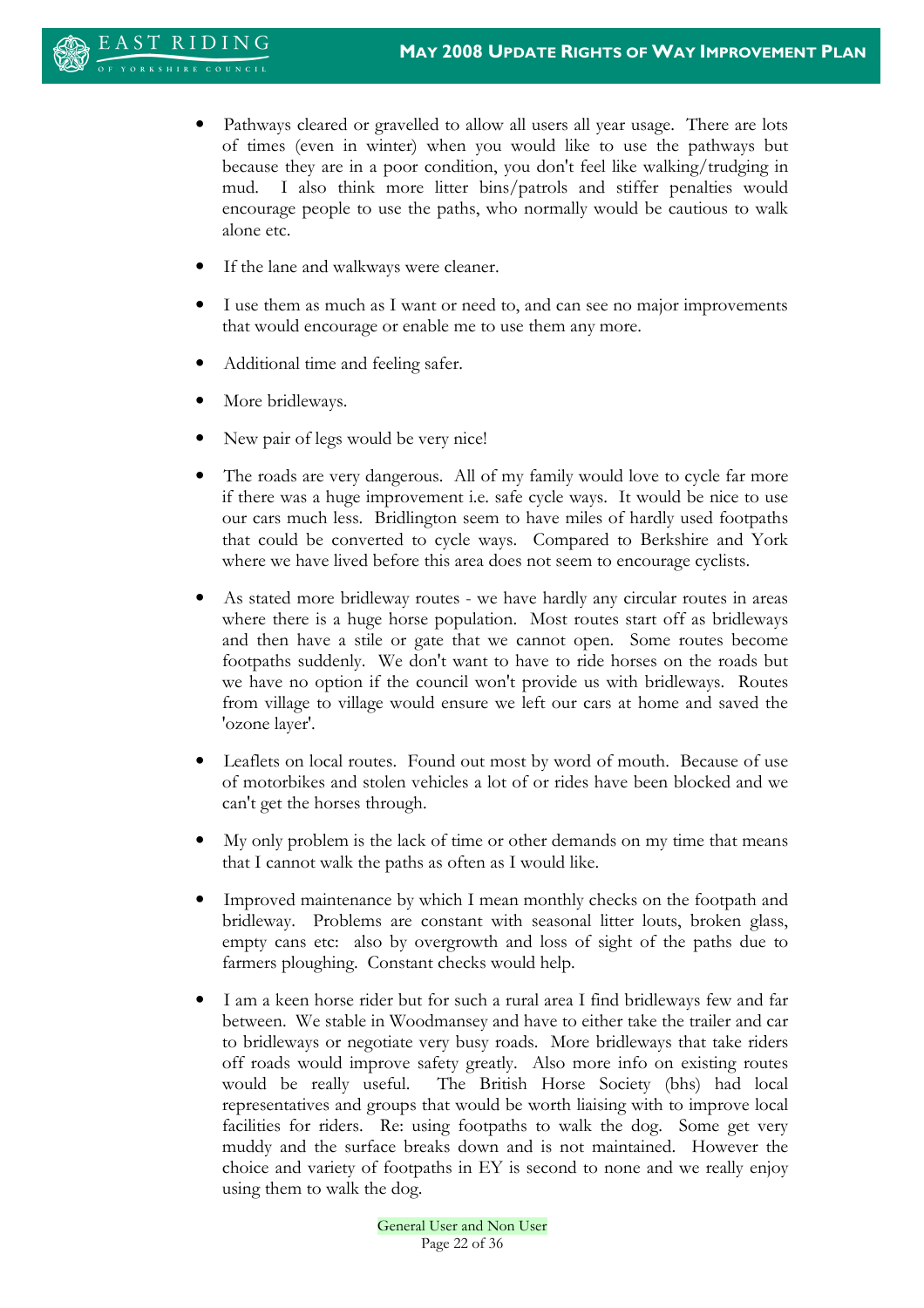

- I would like to cycle to work in Beverley but feel unable to use the main link -Hull Road due to traffic. The cycle route recommended - Long Lane is not good - cars go fast and there is nowhere to go off the road. Also as a woman it feels a bit lonely. If some of the paths could be designated alongside Hull Road for cycle use it would help. Also I'm not sure about the route through the fields from Wawne to Beverley whether it is a designated route or not? I must say that compared to Hull the lack of cycle paths in EY is noticeable the only decent ones are the old railways lines, which are excellent, but no good for day-to-day use such as getting to work.
- As a daily horse rider in the area of Wilfholme (where my horse is kept) there is a network of bridleways, but not all are accessible to horse riders due to obstacles such as a narrow footbridge to cross, which is of wooden construction). Therefore when wet is extremely slippery and the horses will not go across it (very sensible). The bridge is too narrow for big horses to cross, and even if you dismount it is too narrow to lead the horse across, therefore making what would be a very pleasant ride inaccessible to horse riders. This is a designated bridleway! What a shame the bridge is only wide enough for walkers and not horse riders. A wider bridge with some sort of non-slip surface would be great.
- We find that the routes we wish to use are usually over grown, for our local path we have to ring each year to ask for it to be cut back, no one comes until autumn which is not very good for people wanting to walk in the nice summer weather.
- A clearly defined network of footpaths free from interference by farmers and selfish tenants. The availability of maps and leaflets, drawing attention to walks and sites of local interest.
- Better maintained, going around instead of through farmyards, more toilet facilities, and better public transport to and around the rural areas.
- I don't need to be encouraged to use public rights of way. They are there to be used and I find they are a free way of exercise, hobby etc.
- I have arthritis. Very rough ground is painful ploughed up paths are a nono. Suggests circular routes as you start a walk.
- I rely on my son to push me in my wheelchair, anything which would improve access e.g. relatively even surfaces and information would help me.
- I will always use PROW in whatever form you provide. However unless this is a paper exercise, please give what is practical and what people want/need to enhance the system.
- Footpaths we could walk on without having to take the car. Currently we can walk to the Hudson Way or on the road.
- Clearly marked, safe routes.
- Reviving walks leaflets originally issued by Humberside CC. More aggressive approach to farmers who repeatedly plough up paths. Stop encroachment!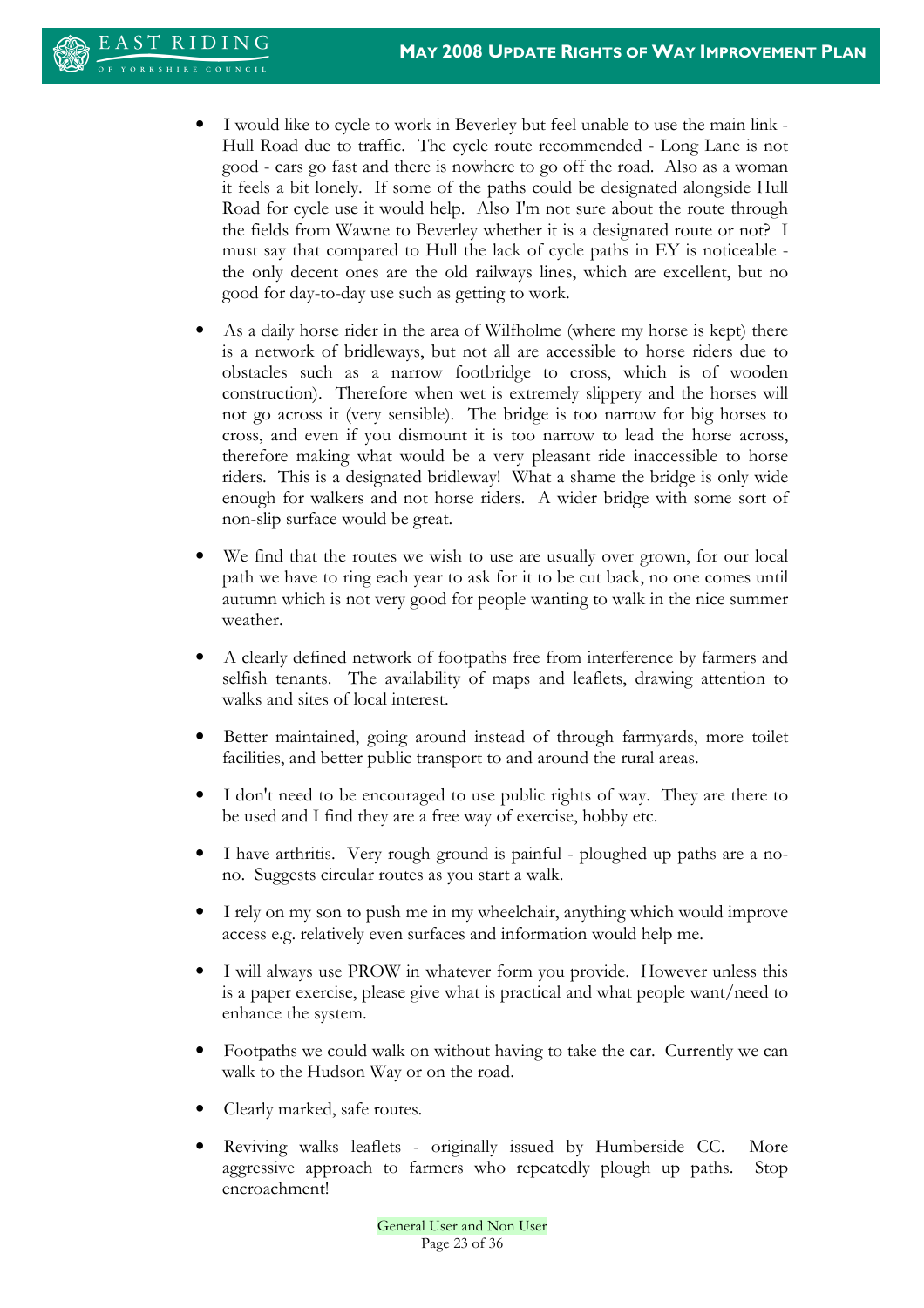- More information i.e. directory of available routes with a map. Also more free time.
- Routes are well marked and cleared of overgrown weeds, need more circular routes.
- Better maintenance, re-instatement of footpaths crossing fields after ploughing, etc, footpaths along field edges need to be of sufficient width to walk comfortably, hedges adjoining footpaths need to be kept trimmed. Better surfacing for cycling on e.g. Hudson Way (the Hull-Hornsea trail is very good). More off-road paths for cycling - many "footpaths" would be suitable but cannot be used by cyclists, e.g. Banks of River Hull, Welton to Wauldby Manor. Eliminate the "gaps" in bridleways, e.g. around Woodhouse Farm.
- Clarifying who can use the routes and by preventing unlawful use of the routes. For example the use of motorcycles on bridleways and footpaths.
- More paths and better maintenance of existing paths and particularly bridleways.
- If something were done about the deep ruts and mud caused often by horse riders and vehicles.
- Living in a rural area (Cherry Burton) we have always been disappointed at the restricted areas for walking in the local countryside. Busy roads and arable farming limit the number of safe routes around the village. We would like to have routes linking into the wider network of footpaths and providing safe walking routes to neighbouring villages.
- Many of the existing footpaths/cycle ways require some (or a lot) of roadwork. There is usually no provision for bikes and walkers must try to walk on rough grass verges. Please construct separate bike/walk ways alongside roads - as in Holland etc. Cycling or Walking alongside of the road traffic is frightening and dangerous.
- Some footpaths are overgrown with nettles, branches etc others are ploughed up before constant use flattens them. On the railway/bicycle tracks like the Hudson Way the route is too narrow for 2 bicycles and quite dangerous to balance in some places (again nettles and branches are a problem especially when wearing shorts!) There should also be more cycle tracks alongside busy roads (try coming from Bishop Burton to Beverley crossing the roundabout it can take 20 minutes).
- I am concerned that current paths, which are a fantastic asset but are not maintained well enough e.g. some bridle paths are almost too narrow to walk down because of overgrowth of blackthorn brambles etc. Farmers destroy bridle paths leaving deep tractor ruts (these are not 4x4 and m/cycle drivers). More circular routes are needed and "dead-end" paths should be extended. Dogs at farms that attack is discouraging e.g. Mount Airey Farm at South Cave. The maintenance (mowing) should occur more often - sometimes nettles are higher than small children. Wearing shorts leaves you with incredible nettle rash.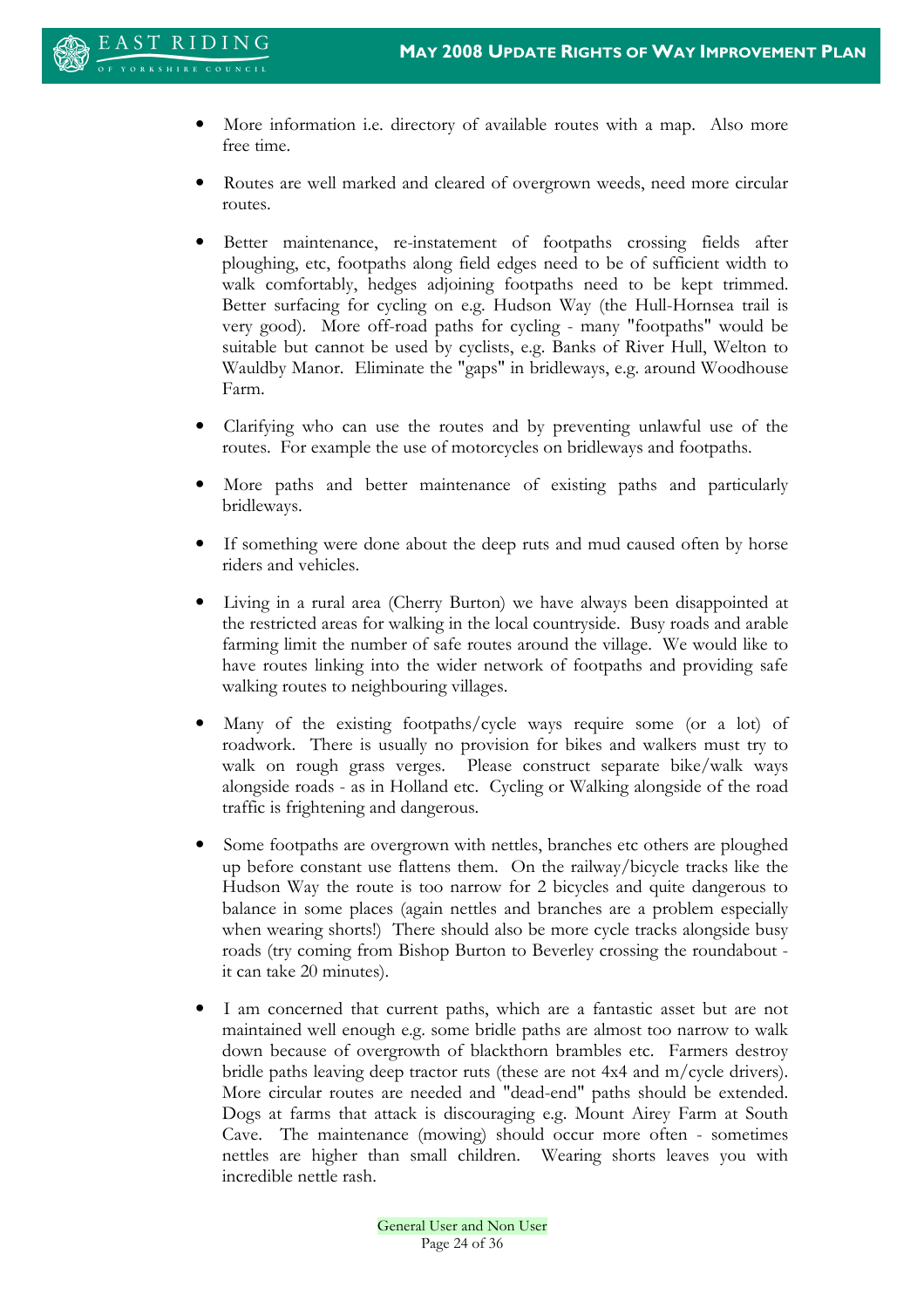- Encouraging wildlife interest for users on existing routes, including wild plants. Too much stripping of vegetation, strimming of hedges or artificial surfacing makes paths uninteresting to walk on and also impoverishes the footpaths as wildlife habitat.
- Information maps on walks in parishes. Available on the website. Local area maps on village notice boards showing the walks available in the particular village.
- I have used and enjoyed public rights of way in the East Riding and many other parts of the country for many decades and hope to be able to continue to do so.
- From weekly experience our group of walkers find that a lot of signposting has been damaged and not replaced or simply removed by farmers? making depicted walks difficult to follow. On some occasions pathways previously signposted have been deliberately blocked off/fenced across to prevent access therefore making a depicted circular walk impossible to complete. This applies to some of the circular walks researched and listed on the East Riding Walks website. We also find that some pathways that are shown on maps cut across fields have been ploughed over virtually blocking off the route off to walkers following a depicted route. This means that walkers have to find their own way across the field (possibly causing undue damage to crops) or take some lengthy alternative route around it. A similar situation occurs when pathways along field edges are ploughed so tight up to the edge that walking without damage is virtually impossible. Walkers are inherently people who appreciate the countryside and would not intentionally wish to cause any damage or inconvenience to landowners. Surely with co-operation all round it would benefit both parties to keep pathways clear and well signed. There are often occasions when walkers could pass helpful information on to landowners if noted en-route.
- Paths linking Open Access Areas to path and road network. More stiles/gates over field boundaries in Access Areas.
- Maybe some nice open paths for family/dog walks (i.e. not too severe/extreme), but leave things similar to how they are now, mainly making the effort to raise public awareness over how paths can be used (by signs/promotion etc) Ramblers, cyclists, equestrians, and vehicle users can all co-exist. Leave some tracks overgrown or unsurfaced, its the thing 4x4/bike users enjoy, leave some tracks open and muddy, ramblers seem to enjoy that, in all, help all of us countryside users to co exist, and peaceably continue enjoying our hobbies. Thanks for listening.
- Personally I would like to see more BOATs, i.e. routes that are open to motorised vehicles. Off road driving is a hobby, which my family and I enjoy together with several friends. We carryout this hobby with respect to both the environment and other users. I certainly would not wish all routes to be open to motorised vehicles, as it would detract from the enjoyment of others who wish to "get away from it all" and enjoy a peaceful day in the country. However I do feel that open access should be available to all who wish to participate as long as they do so in a responsible manner.

A better signing of the rights of way and improved maintenance.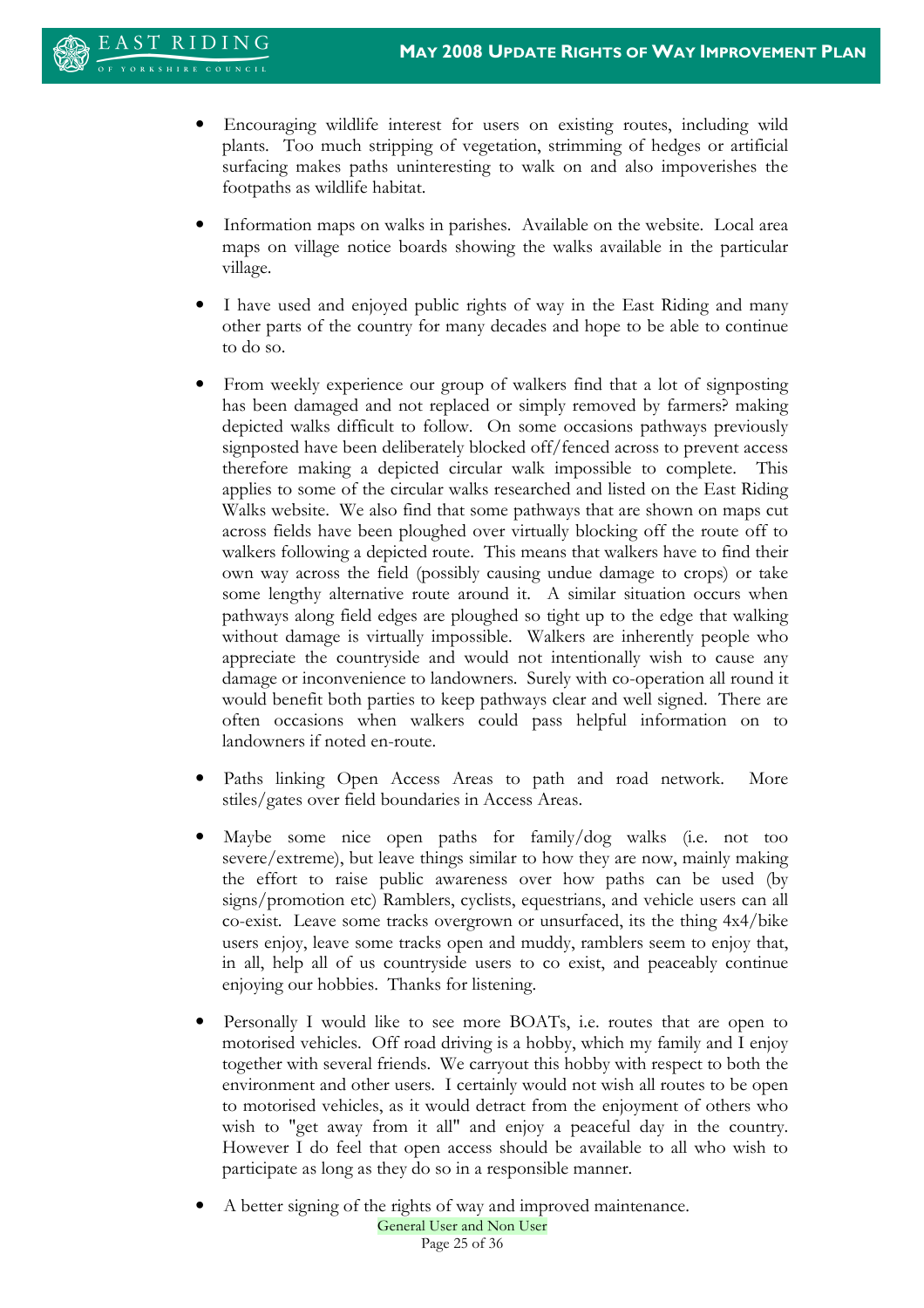

- In addition to the boxes ticked, descriptive boards en route giving flora and fauna information that may be observed and perhaps the background to the origin of the byway and footpaths.
- A clear notice at both ends of each right of way describing what its designated state means. I run, cycle and use my car on rights of way. Due to poor public knowledge I sometimes feel demonised for doing something perfectly legal both on the bike and in the car. I think clearer signs depicting use would help to clarify this and stop ill informed individuals forming the wrong opinion.
- We would like to know about the public rights of way. We often take a friends dog for a walk but don't know where to go. We would like to be able to do a variety of different walks from Cherry Burton.
- More access to closed routes, the more remote the better if I'm using my Landrover so as not to cause conflict with other users, as has been in the past. I walk also in and around lots of green lanes and find that many have been closed by undergrowth etc although I have organized lane clearing days with like minded 4x4 users, although we only receive bad press usually, we want the lanes open for everyone. Open more lanes to motorised users and reduce the impact on the currently overused ones.
- An increase in and improvement to cycle ways without destroying the natural setting, which is one of the main reasons for using them. For example the use of fine gravel or grit on a firm sub-base free of potholes, particularly in a rural setting, rather than the tarmac lanes used in town and cities.
- A friendly open use of countryside with information for all users to know who/what they will find on tracks/paths, and indication of difficulty.
- Better sign posting, more mowing and clearing, farmers sued for ploughing and cropping.
- To use the public rights of way more there could be more interesting sites to see and knowledge of where they are.
- Used daily. Motorbikes sometimes spoil the route along the River Hull from Weel to Hull and four wheel drive vehicles using the path and therefore making large ruts and a slippery muddy surface. This has been reported to the local council and the environment agency.
- To safely and with consideration to the environment and local residents, be able to enjoy the variety of the great outdoors.
- Right of way should be open to all ages and abilities, so the whole family and friends can use them safely, without having to keep track of safety issues.
- Well-defined, interesting routes within the county would encourage us with a readily available map for walking and off-road 4x4 access.
- I would like to see more cycle paths that are separated from the main roads which finish at a safe and logical place e.g. if I want to cycle from Beverley to Cottingham the cycle way from Beverley finishes near Morrisons and restarts near Skidby. The section from Morrisons to Skidby is along the main road.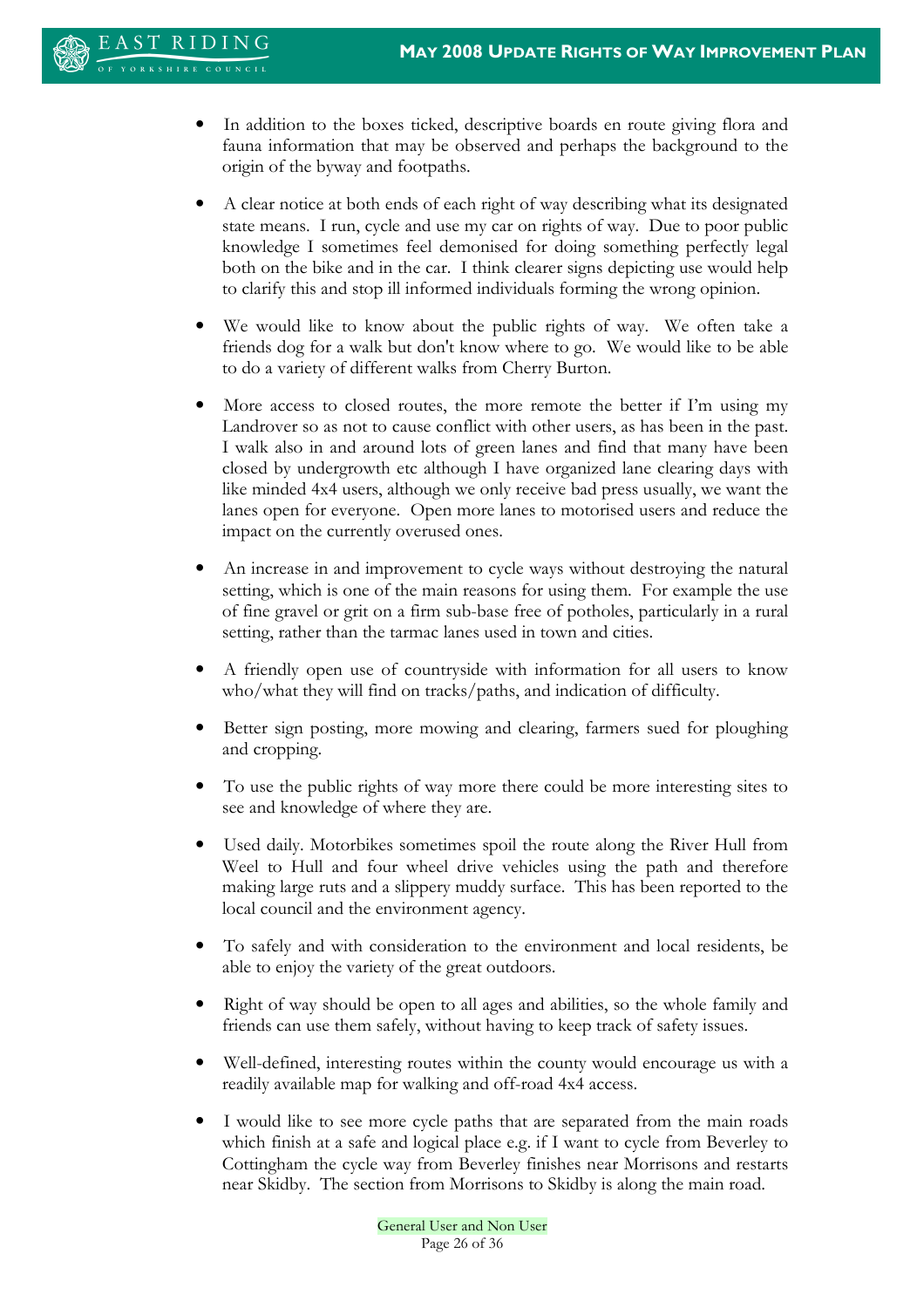

- Often walk along Hudson Way. Steps either side of Malton Road is very difficult for bicycles. A bridge over the main road would enable easier use. No footpaths on Etton-Cherry Burton road linking to Hudson Way. 60mph cars endanger walkers. Better signposting and leafleting would encourage use by local people. Why not take the information in to local schools? Pester power is an effective form of communications, if annoying at times.
- Non adopted road carr Willerby gated and locked Willerby link gated but unsecured Hull/Wold Road allowing access by motor vehicles and consequent fly tipping and abandoned burnt out vehicles with overgrown, polluted open drainage ditch. Infested with rats that have been seen in nearby gardens.
- There should be planned extension of existing routes to make more varied walks/rides possible, away from traffic.
- A clean up of the areas e.g. dog fouling, rubbish, graffiti. Better policing of bye-laws to prevent antisocial behaviour of persons who flagrantly disregard laws concerning, dog fouling, litter, unauthorised use of footpaths by motors and powered cycles, and areas where no dogs are permitted e.g. nature reserves. Maintenance of paths.
- Quite simply safer access. There are no rights of way accessible directly from the village, and the roads that have to be used have no footpaths so traffic passing is a real hazard. Agile dog walkers can leap to safety on the grass verges but not parents with young children/pushchairs etcl
- ERYC do not have a footpath cutting policy...90% of P.Footpaths are never walk able. Farmers use them and make deep ruts. More linked or circular walks. Less stupid signs. Loop path? See the 'loop sign' never see another.
- Knowing what is available in my local area and where the routes are (Seaton Ross), is there a website? I often find that routes are unclear particularly on farmland - often feel as though I am trespassing!
- Whilst the Council's "walking the riding" is excellent for those who have Internet access there are many people who have no computer even in 2006. I believe it is time for the re-introduction of small information packs such as those published by former Humberside County Council. Any weekend walkers can be seen using the old cards. Bring them back and then we shall truly have "access for all". I should also like to see more circular "parish" walks so that less able people can enjoy a stroll without having to walk far from home. New rights of way needed to join with land locked open access areas.
- We used to have a circular bus. Via bus station, to West Hill to Eastern Road to Quay Road. Now I have to have 4 buses to get to the cemetery from West Hill. West Hill to town. Then the bus to Bempton Lane or Watson Avenue and repeat these buses to get back home.
- I use the rights of way network for both hiking and 4x4 off road driving. I believe that the ROW can be utilised by all demographic groups (walkers, cyclists etc.) without difficulty. I believe that improved maintenance is the way forward and that 4x4 groups should be utilised more in this respect.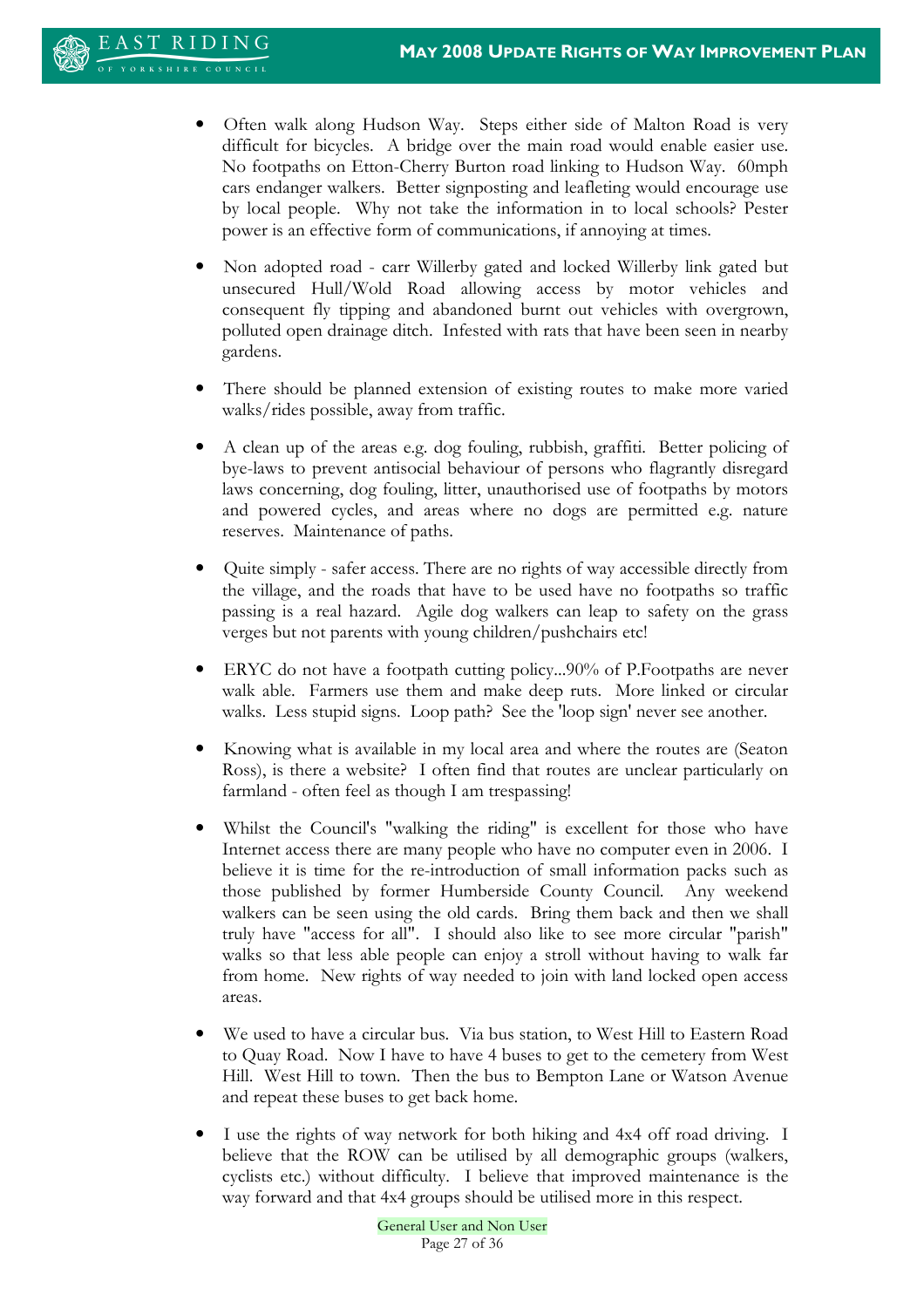

- Cleaner environment reduced fly tipping (in Cottingham).
- Clear information about where public rights of way are. Confusion regarding farmer's paths especially after the foot and mouth scare - signs vanished e.g. North Lane Welwick. More paths - area around Welwick seems to be a blank Found useful leaflets when visiting - have to use roads or riverbank. Bridlington Info but Withernsea area  $=$  bad walking. Former railway line great but gets confusing around Keyingham and Burstwick and many people don't know where is the Patrington starting point. I would use PROW several times a week but there aren't any! Walk on road. Concerned about personal safety in Ottringham Railway section due to walking alone not much you can do. Concerned about getting lost around Burstwick/fishery lakes. Problems with animals - signs warning of bulls in field.
- Keeping paths open and of a well maintained standard. More circular, shorter routes for evening ambles.
- Occasionally paths are overgrown. In general I have found the information on the ER website very helpful, have recently followed walks that have not done for years. As keen walkers, we use footpaths regularly although spend a greater time in N Yorks more spectacular scenery! Footpaths often get overgrown with nettles etc in summer, if they could be cleared/cut it would make easier walking. Also bikes can be a nuisance. More free time! Clarity of signs, well-maintained footpaths - but don't advertise too widely - too many We already use footpaths and appreciate the folks would spoil it! improvements that have been made in East Yorkshire over the last years. Keep up the good work!
- I think that the Public Rights of Way is fine as it shows every walk. I would be encouraged to take more walks if there were better information as to where you can go etc.
- Reclaiming the footpaths from crops and vegetation, uneven surfaces, for example where there is set aside or crops growing and being able to pass without obstruction.
- If more would stay open for the use of greenlaning.
- Being made felt welcome.
- We used the Public Rights of Way more when my husband was fit and well, now he is disabled we can only use very limited routes that we know of. We are in our sixties and do not drive. We used to walk along the cliffs but that is now out of the question. My husband has a mobility scooter but he can only ride on fairly even ground. We think everything should be done to encourage people to use our rights to enjoy our country safely.
- Access to open access land, better maintenance of existing paths. Lower styles or improved gates to allow elderly ramblers easier mobility. Cut grass and weeds on paths more frequently.
- A comprehensive leaflet outlining all of the PROW network together with the attractions of each route. Like many people I believe I live in the area but know very little of some of its attractions in this particular field.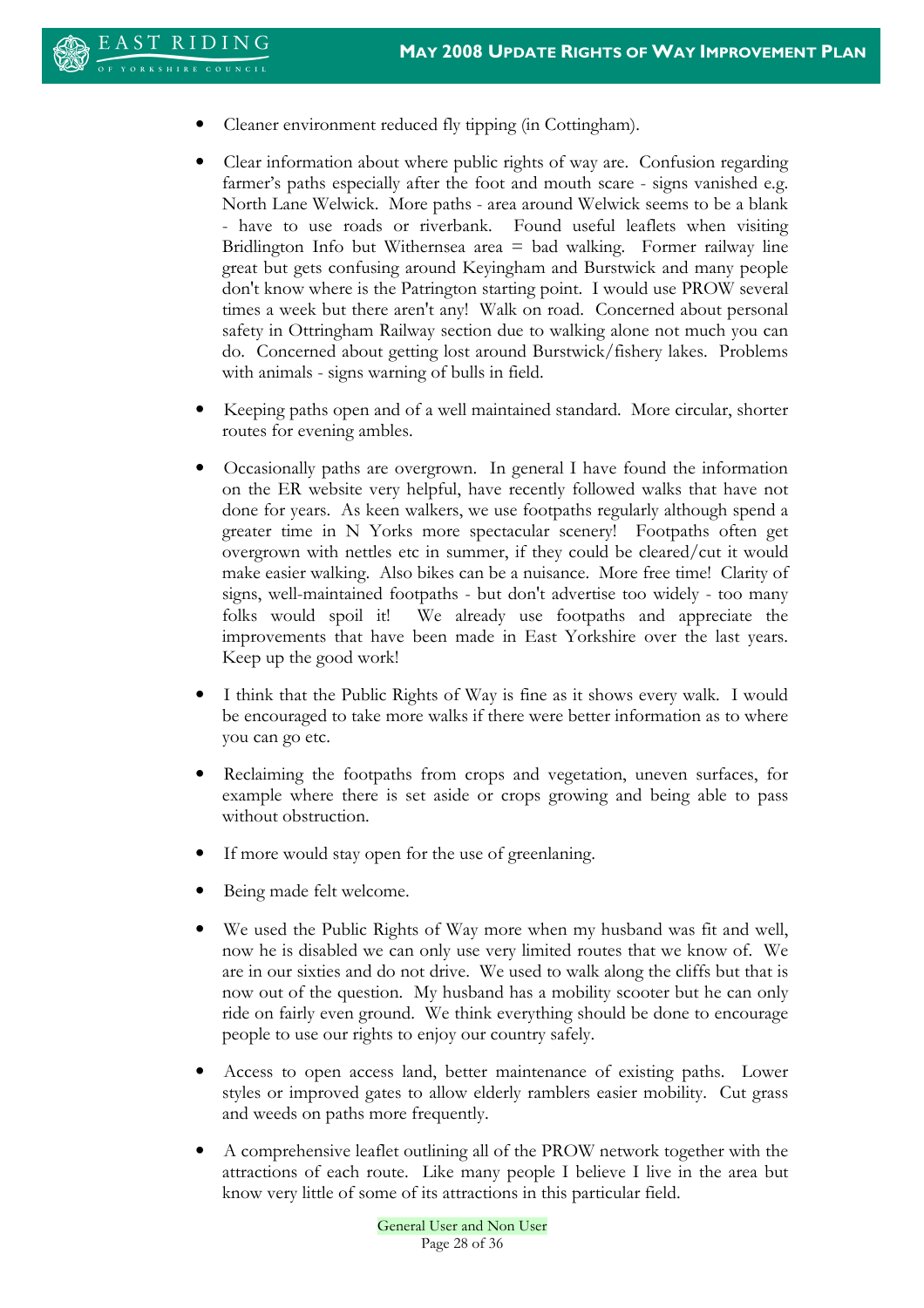

- There is no public footpath in Cherry Burton there are no pavements except on main roads. The cycle path to Beverley is a disgrace. Our experience of Hudson Way suggests that maintenance should be your priorities and maybe that would encourage greater use! Compared to the large city (Sheffield) where we lived in the suburbs - it is a joke round here for access.
- Better access for the less able or new access for the less able. When a person is fit and healthy no thought is given to walking ploughed fields, climbing styles and pushing through undergrowth - I used to enjoy it and experience the countryside -now I arrive by car and use a wheelchair that restricts the distance because paths peter out after a few hundred yards.
- The only real problem is during wet weather when the large ruts made by farm machinery are full with water. It is usually deeper than walking boots and the choice is to turn back or try to go round it by going well off the official paths. This is mainly around Hornsea mere, which we use most frequently.
- I already use it whenever I have free time to enjoy walking and riding. As I have already said, planning and walking/riding your route would be much easier if you could rely on all the paths on the map actually being there when you get there. I know this would be a tremendous task and don't want to be over critical but most paths that do exist are well signed and well maintained, and I have enjoyed many happy hours on them. Thank You!
- A greater number of PROW or permissive footpaths within the area of Market Weighton.
- Make open access areas more accessible through signed footpaths. Keeping footpaths open throughout their entirety (too many trails are blocked at some point along the route (e.g. ploughed/cropped/obstacles/overgrown etc). The integrity of mapped PROWs to be maintained and acknowledged at all time and not compromised by local councils (e.g. Elloughton FP4).
- More green-lanes. All motorised rights of way included on the definitive map and toilets that are open, not closed/knocked down.
- A booklet would be nice that the public can purchase at a reasonable cost  $\sqrt{5}$ ? With clear maps and perhaps a little bit of information about landmarks or little known facts about the area. Perhaps stop off points such as cafes or public houses on the route with opening times. Or pop all the information on the website in easily printable pages.
- Personally as a Senior Citizen I think we need more done to encourage younger people to use facilities but more thought is needed when planning improvements for example we have a park and skateboard area but no facilities for parents/children and youths to get refreshments or toilets to use within the area and the small motorbike menace on the pathways/grass areas are a danger to everyone using them. If more facilities are provided for youths/parents etc then surely this will make safer environment for us older generation. I'm not saying spend money willy nilly but encourage the youths to fund raise and help pay for what they need including a decent facility that could be used by all of Withernsea for indoors. Not everyone wants or can walk for miles.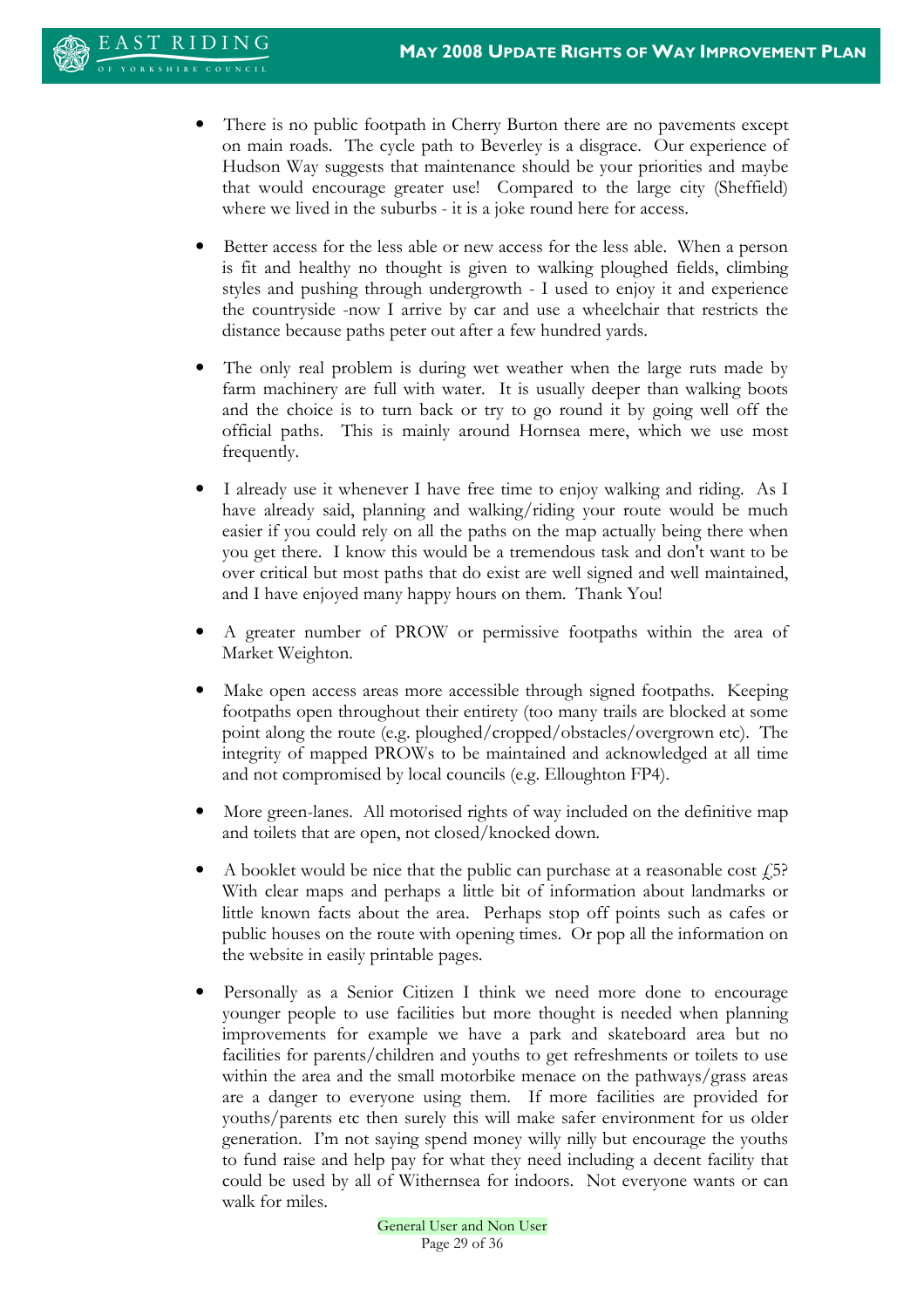- When cycle routes are along the sides of roads they continue and go somewhere. They often have glass on in certain areas and some have many potholes (not talking about tracks).
- More safer routes for taking children on cycles, walking. More circular routes that do not involve too much road walking.
- More PROW around Driffield e.g. along canal more long distance paths in ER I have already walked the Wolds Way.
- More information on the on the available network of routes close to each town or village in the East Riding together with distances etc. Perhaps these could be delivered to individual households in each area.
- Why not publish in East Riding News each month, four suggested routes of the months, each route being a circular and of variable distances to suit the fitness of participants. These should cover different areas of the East Riding.
- Real Progress has been made in improving the PROW network in the East Riding in the past 20-30 years. Some landowners do not reinstate cross field paths, so that these paths are almost impossible to walk in winter because of the mud, or in summer because of crops. Progress in investigating problem paths (e.g. Crabley Creek) or missing links at Parish Boundaries where links almost certainly existed. For the visually impaired and mobility impaired some paths with good surfaces and few barriers such as a stile could be identified for their use.
- Needs better maintenance and more interlinking to allow variation of jaunts.
- More circular routes for horses. Better maintenance and prohibition of 4wheel drive vehicles, motorbikes etc. these create deep ruts and make it unsafe for horses to use the routes except at a slow walk.
- Would it be possible to look into the route from Rotsea (Cranswick) across the River Hull to Hempholme, Burshill finally to Brandesburton for the use of cyclists only? Thank you.
- More access to ROW so that children and grandchildren can enjoy the fresh air and freedom away from diesel and other fumes of the Highway, and all the dangers thereof and enjoy our wonderful countryside and wildlife. Also to make the family more aware of the benefits of exercise for a healthier lifestyle to prevent health problems in later life.
- Better maintenance of routes, cut down view restricting trees nettles weeds etc, clear village to town walk/cycle routes.
- More PROW 'circular routes' in Cherry Burton Parish. If the current network was maintained more often i.e. pathways clearer in the growing season.
- If the PROW network was maintained in a better state i.e. routes were cleared more often. More enforcement required on obstructed routes such as crop obstruction. I tend not to use routes in the summer months because of this. More circular routes advertised/publicised to encourage users on shorter routes, for families etc.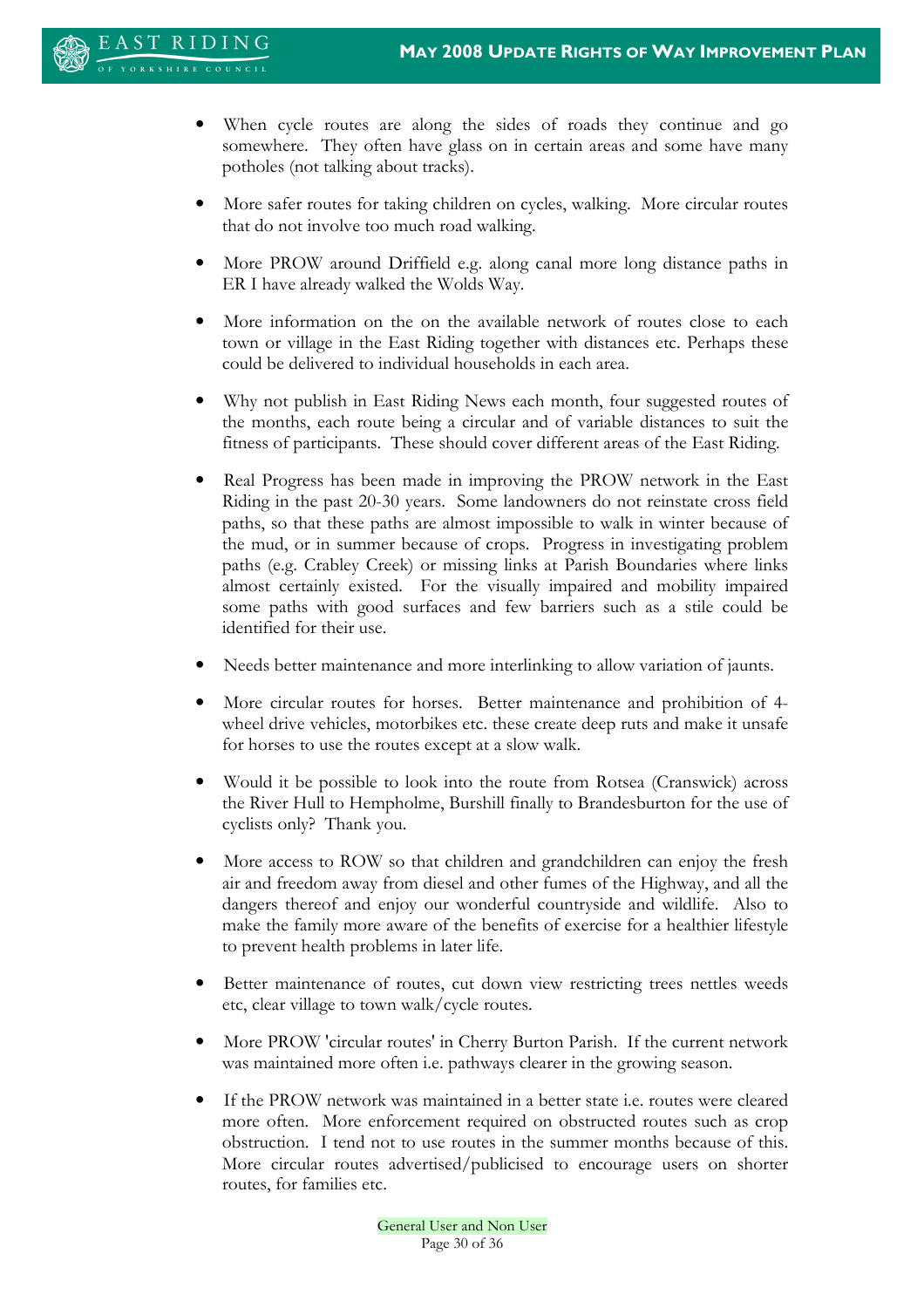

- Knowing where routes go to and their length, having circular routes and being able to park vehicles nearby so that it doesn't interfere with access to fields etc
- If the paths were away from motorised traffic, only one inconsiderate motorist can ruin a peaceful walk - if routes could be used without wellies and nettles or breaks. If routes joined pavements and allowed you to 'go somewhere' but circular is good too. Clear information which tracks paths and roads can be used - litter bins would be useful - educating everyone to clear up after their dogs (and bins) would allow children to enjoy the paths without me constantly shouting warnings (I have two dogs that I clear up after but I don't want to walk miles with dog poo in bags).
- More circular routes and more free time.
- If there were more routes available for horse riders and circular routes.
- Parking facilities or alternative transport e.g. bus.
- Less dead-ends i.e. paths stopping in the middle of nowhere
- Small maps of routes, long walks not always required.
- The creation of obvious gaps in otherwise attractive circular routes e.g. Atwick Road to Bewholme Lane, Hornsea. The reinstatement of paths, which have evidently once existed but have not been claimed e.g. Shackles Lane to Queens Gardens Hornsea. Routes which come to an end at a parish boundary should be investigated and if it is likely that they continued into the next parish, should be reinstated e.g. Hornsea Freeport to Great Hatfield boundary.
- More leisure time would be the main requirement. Another frustration is misuse e.g. cycle, motorcycles and horses ruining footpaths-they are too muddy to use in winter. Having to dodge leisure 4x4s on bridleways is another hazard.
- A campaign to highlight the PROW network (e.g. in the East Riding News), information into schools? Leaflets made easily available in bookshops, newsagents, libraries etc rather than Tourist Information Outlets (that is if leaflets do exist - we haven't actually noticed any). Maps and signposts in strategic places would be useful.
- Problems with people letting dogs run loose had experiences of people saying, "It wont hurt you!" It's not good enough I have grandchildren who enjoyed walking and now won't go. If there were more wardens or volunteer wardens to take people around the Wold.
- Better attitude to status and importance of PROW. Enforcement action when obstructed, maintenance or stronger signs (deliberately moved by landowners). More action on creating new routes in areas with little ROW, education in schools.
- We are new to the area and using PROW as much as possible to discover our surroundings both locally and a few miles distance, so no encouragement needed.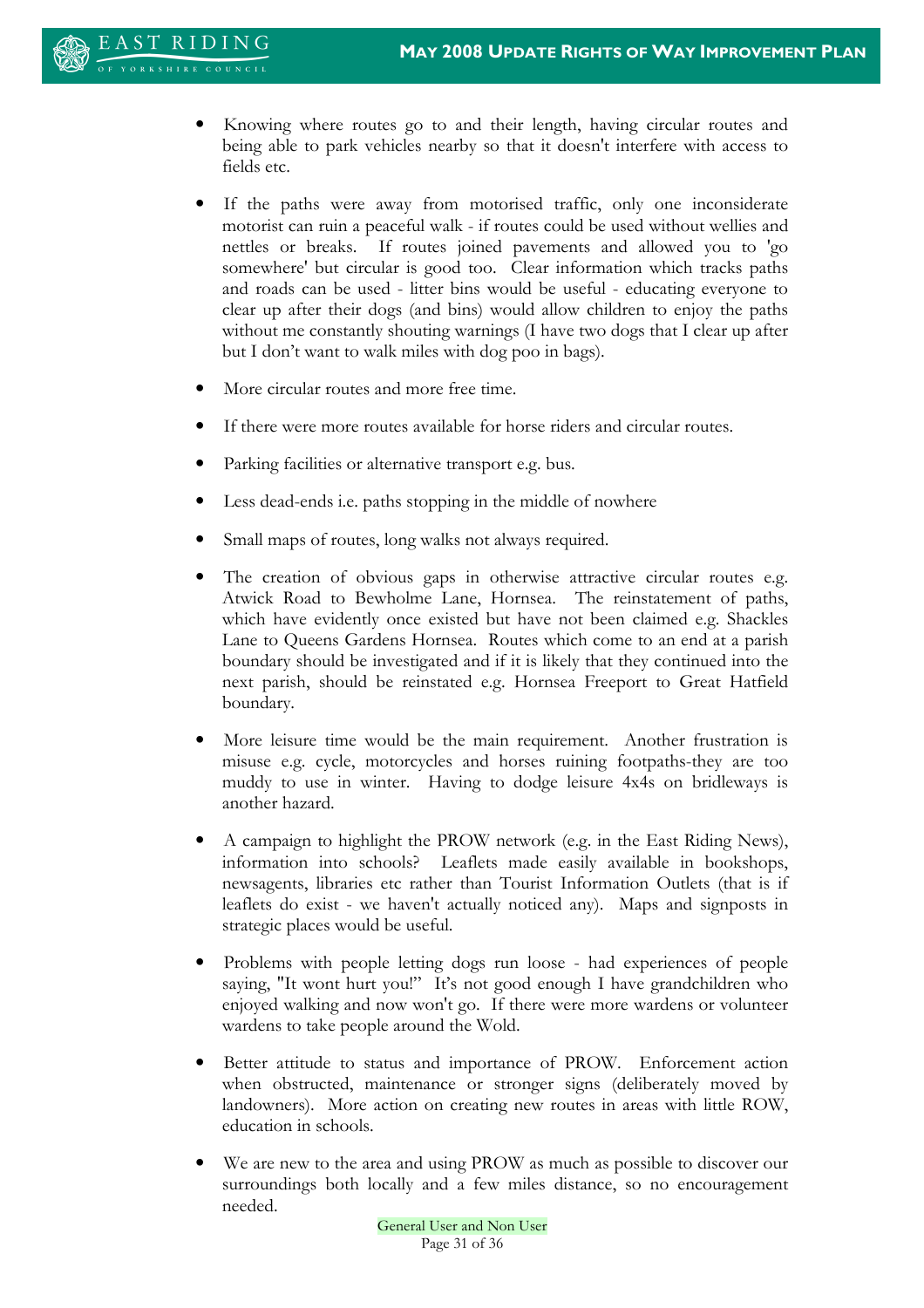- I have lived in Bridlington for 70 years and still do not know where most of the PROWs (up to 5 mile radius) are. If you come across one away from Bridlington you have no idea where it goes. A map of the area showing all PROW would be a great idea. They have one for Flamborough Head but nothing else at the information centre. Lots of places you go to on holiday do have such maps or leaflets.
- An increase in the PROW, particularly for residents of the rapidly increasing population of Market Weighton, by making the old railway track from Market Weighton to Goodmanham (to join the Wolds Way) and onwards. Although walked by locals who know it, it does not appear on footpath maps (since not a PROW) being privately owned by (mostly) farmers with adjoining land. Furthermore it becomes overgrown with brambles in summer. It is very muddy in places in the winter. Very little expenditure could improve it as a footpath.
- The route we use is overgrown, uneven surface with potholes, no lighting, muddy, and floods in wet weather. Dangerous as it is an ideal place to attack women and children. The route is Sparkmill Lane in Beverley, which is used by adults and children. It is badly in need of an upgrade.
- Public Transport at both ends (or intermediate points) of any walk.
- The PROW near us (Sparkmill Lane) is a disgrace. We use this as a family to get to school/work/shops and it is uneven with large potholes which when it has been raining makes it inaccessible and means that clothing gets splattered with mud. This lane is frequently used by the residents of Beverley Parklands as the main walking route onto Flemingate and into the town centre. Dog mess also frequently fouls it. As a lot of school children use this route it needs to be made safer for them by improvement of the lane surface and lighting.
- I think I make fair use of the network by virtue of being a member of a walking group and we walk each week throughout the year, so we use the rights of way in a varied weather cycle.
- I would like to see two or three more parks each with a lake, trees, flowerbeds and a bird feeding area with plenty of benches to sit on and a cafe and toilets, similar to the Allerthorpe Lakeland Park.
- Paths that lead to farms and through farms. The dots on some maps stop at farm roads, one doesn't know if the farm road is a right of way. Some routes have private signs is this just for traffic? Some farmers remove signs or dislodge them with farm implements and don't put them back, need clearer signs near farms and buildings. Routes are less obvious when you reach the boundary where short walkers e.g. dog walkers turn back. Farmers spraying their field headlands can be confusing with the actual sprayed footpath. Paths that lead through farms have become a no go area for fear of irate farmers. I am not going to walk many miles and then turn back because no clear route signs. Farmers are now paid to look after the countryside it should be up to them that all way markers can be seen and not overgrown and are clear. Perhaps larger signs near farm buildings.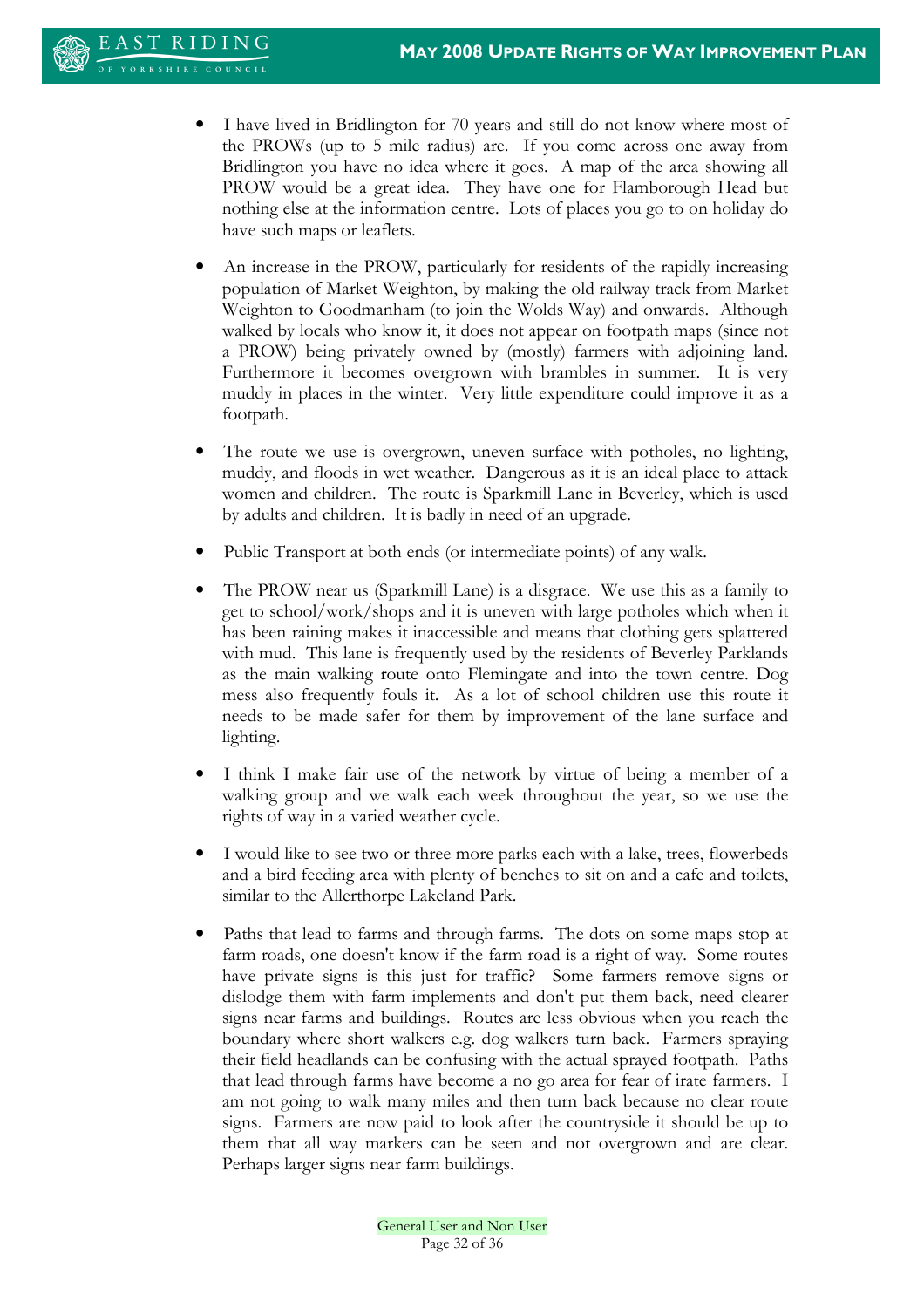

Note: the following results are from respondents who **DO NOT** use the Public Rights of Way network.

#### $Qg$ What prevents you from using the Public Rights of Way network?

|                                                         | Number   | Percentage |
|---------------------------------------------------------|----------|------------|
| I do not know where there are routes I can use          | 19       | 37.3       |
| I have no interest                                      | 14       | 27.5       |
| Lack of information on routes                           | 14       | 27.5       |
| I have an illness or disability that limits my mobility | 13       | 25.5       |
| I have a lack of free time                              | 12       | 23.5       |
| Lack of toilet facilities                               | 9        | 17.6       |
| Concerned about personal safety                         |          | 13.7       |
| Unsuitable terrain (e.g. steep hills, uneven surfaces)  | $^{(1)}$ | 11.8       |
| Other                                                   | 5        | 9.8        |
| I have other mobility issues (e.g. pushchair)           | 4        | 7.8        |
| I have no-one to go with                                | 4        | 7.8        |
| Problems with animals                                   | 3        | 5.9        |
| Difficulty reaching the start of routes                 | 3        | 5.9        |
| Concerned about getting lost                            | 3        | 5.9        |
| There are no Public Rights of Way nearby                | 3        | 5.9        |
| Restrictions on the routes (e.g. stiles, gates)         | 3        | 5.9        |
| I have a visual impairment                              |          | 2.0        |

#### What prevents you using the PROW network? (Non Users)



Other comments included 'too old', 'over 85', 'age restricts mobility' and 'no need to use Public Rights of Way'

> General User and Non User Page 33 of 36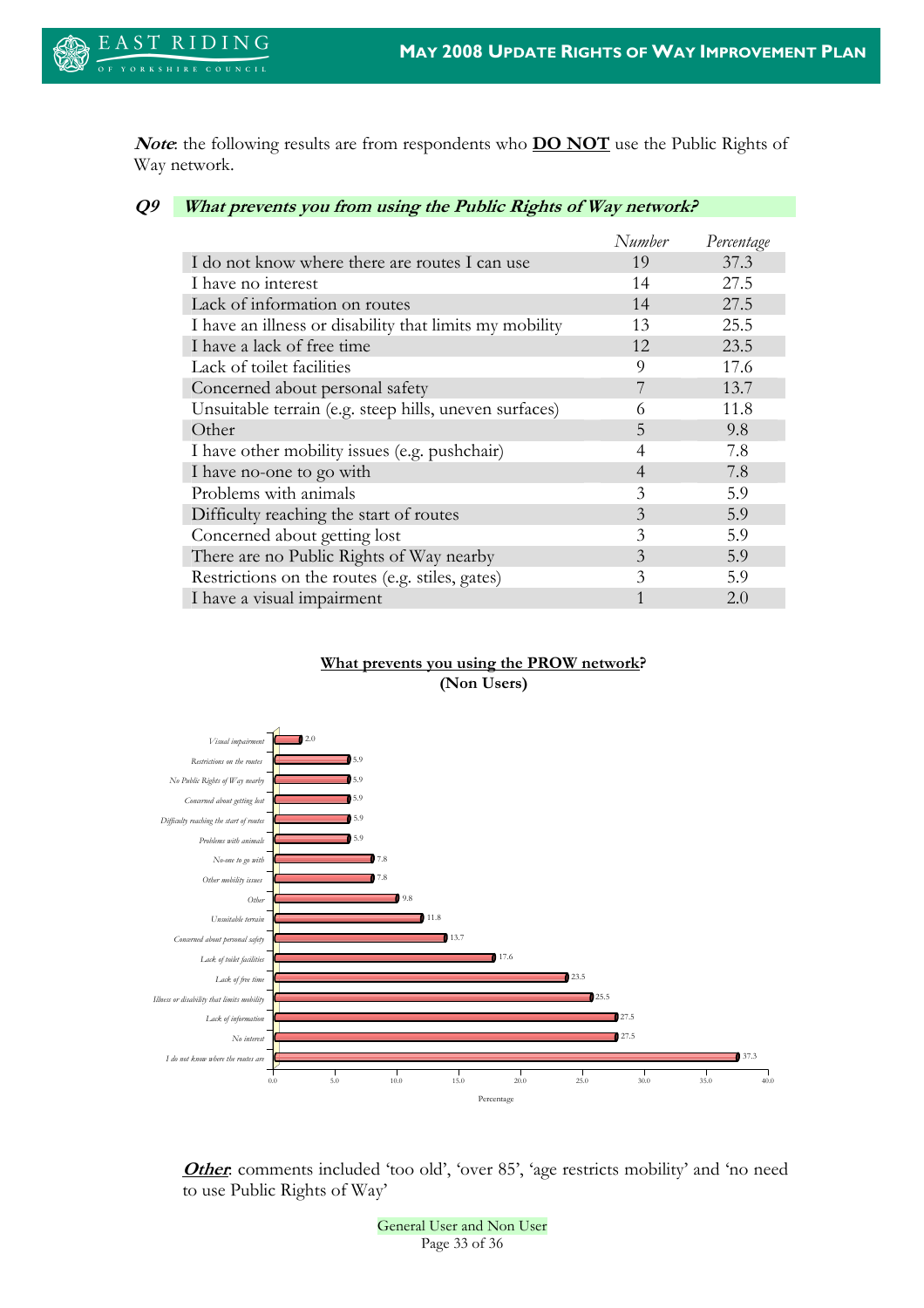|                                                      | Number         | Percentage |
|------------------------------------------------------|----------------|------------|
| Nothing                                              | 20             | 39.2       |
| More information (e.g. maps/leaflets)                | 16             | 31.4       |
| Improved signing of routes (e.g. distances, clarity) | 12             | 23.5       |
| More circular routes                                 | 8              | 15.7       |
| Additional/more convenient routes                    | 7              | 13.7       |
| Improved transport links to start and end of routes  | 6              | 11.8       |
| Routes made more accessible for                      | 5              | 9.8        |
| the mobility or visually impaired                    |                |            |
| Improved surfacing and lighting (where possible)     | 5              | 9.8        |
| More information on routes that are suitable         | $\overline{4}$ | 7.8        |
| for the mobility or visually impaired                |                |            |
| Other                                                | 4              | 7.8        |
| Someone to go with                                   | 3              | 5.9        |
| Safer access to routes beside roads                  | 3              | 5.9        |
| More 'inter-settlement, multi-user,                  | 3              | 5.9        |
| non-motorised-user' routes                           |                |            |
| Safer routes to school                               | 1              | 2.0        |

#### What would encourage you to use the Public Rights of Way network?  $Q10$

### What would encourage you to use the PROW network?

(Non Users)



Other comments included 'less dog fouling', 'more time', 'better health' and 'more countryside walks in walking distance of my home'.

> General User and Non User Page 34 of 36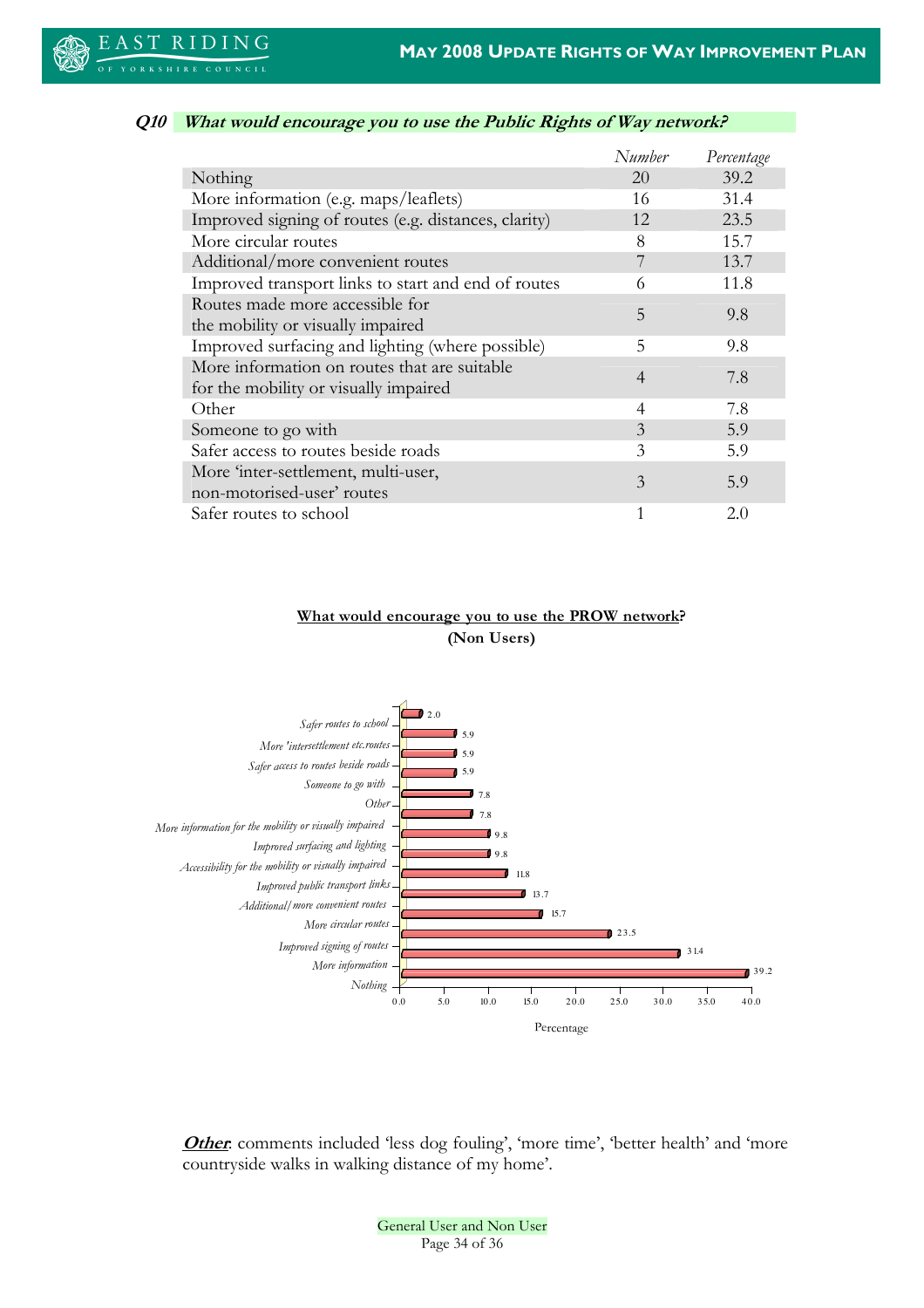## Finally, please tell us in your own words what would encourage you and 011 your family to make more use of the Public Rights of Way network in the East Riding of Yorkshire.

- Nothing
- I don't know what there is available locally and had never really thought about it but would be interested in local walks and cycle rides that where away from busy roads.
- To be able to use my scooter safely. I have already been tipped out on the pavements in Beverley and dare not visit it on unsurfaced paths.
- It needs to be publicised more and there needs to be information about the variety, length and time the walks would take. Also grading the walks in terms of their difficulty or restrictions in terms of accessibility. Thank you.
- I don't use it through physical incapacity, so there's not really much you could  $\bullet$  $d_{0}$ .
- Don't know.
- I am 84 years of age, no one else to use Public Rights of Way network and can't get about.
- Not interested.
- We just don't know where they are. If we know locations and had maps we would use them.
- Unfortunately at present I am unable to use the rights of way available in my area, but should enjoy them shortly, therefore as indicated on Question 10 these would help. (I am currently pushing a child's pushchair - so accessibility is of main concern!!).
- Being in my eighties, I have no need or interest in using Public Rights of Way.
- If there was more information and publicity as to where these Public Rights of Way were. Then I would probably make more use of them. It's often nice to get off the beaten track for a walk.
- More time, more information/maps.
- Better information about where the routes are. Information about length of route.
- Knowing where any suitable rights of way are, of any toilet facilities, being disabled has more problems than most routes accommodate for.
- Availability of Public Rights of Way near to my home.
- Reduced working hours and more free time!
- I have always used the M/W Railway routes until operations on my legs have restricted my walking but am generally in favour of the rights of way and hope they continue.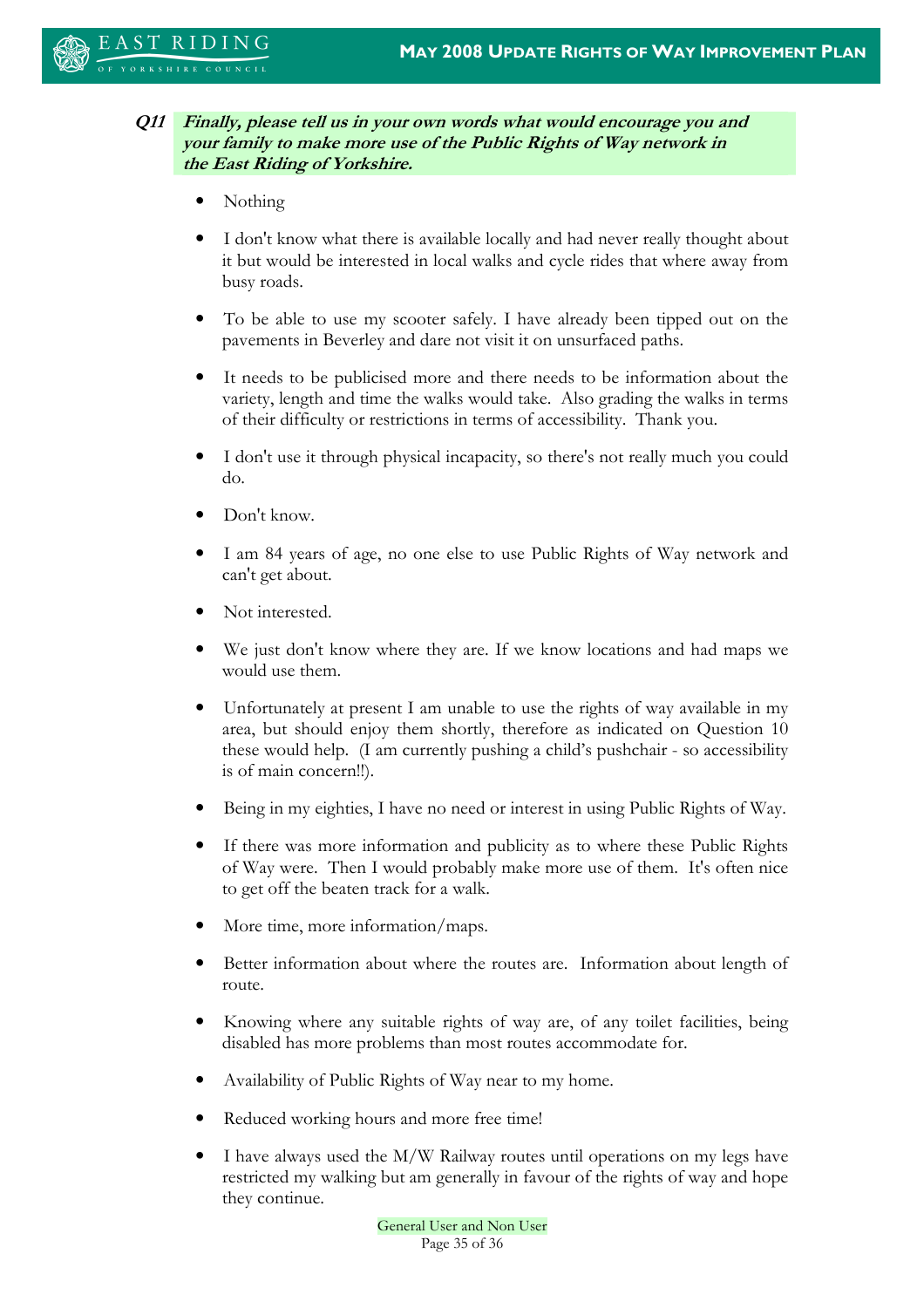

**About the Respondents** 

40-64  $57%$ 



Over 65

 $27%$ 

 $18 - 24$  $2%$ 

 $25 - 39$ 

 $14%$ 

What is your age group?

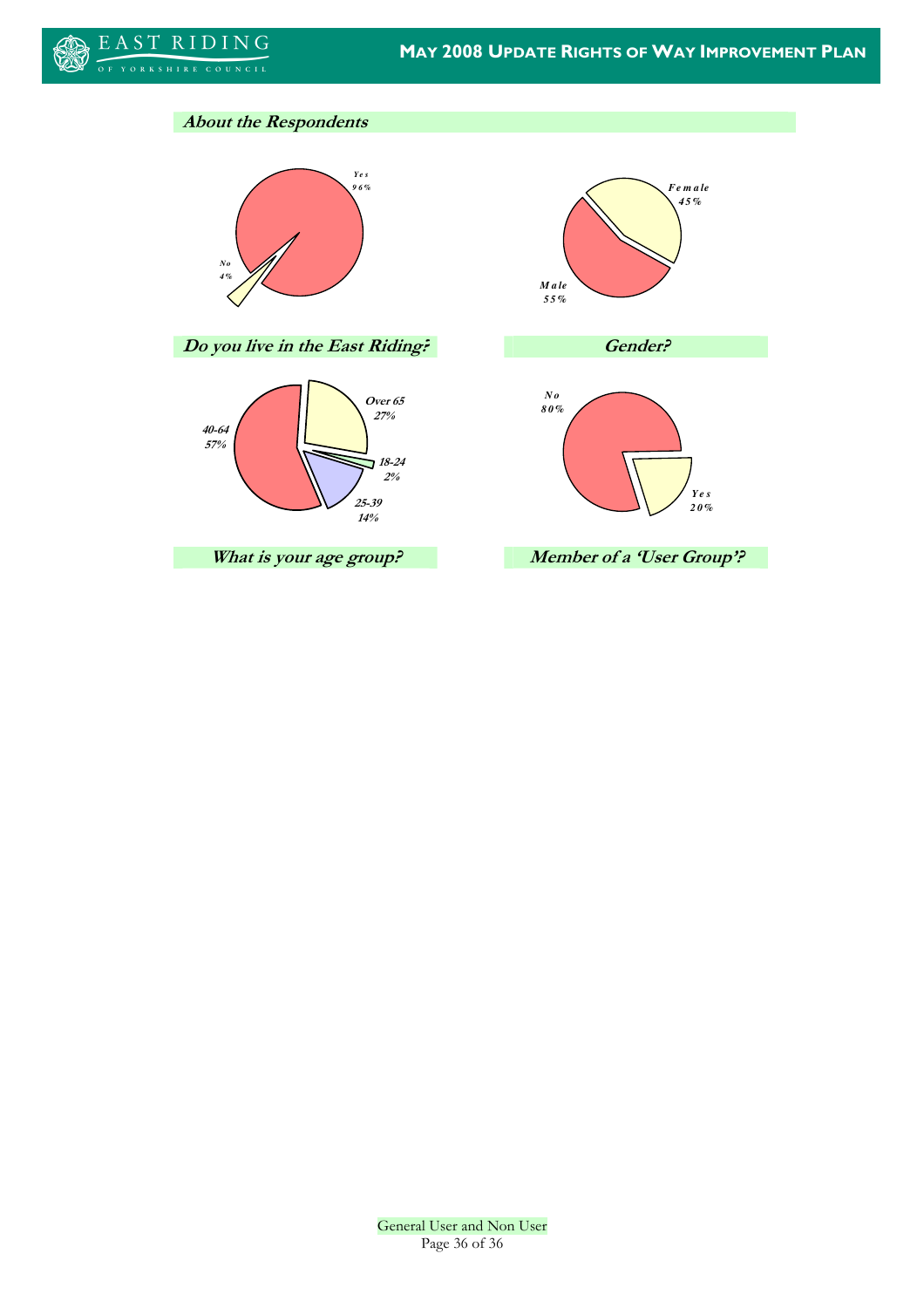# **Appendix A: Analysis of Questionnaires**

## 2. Equestrians and Carriage Drivers

R I

DING

**Note**: where figures are shown as percentages and do not total 100% this may be due to some questions not being answered, multi-responses or rounding.

### Do you, or anyone in your household, use PROWs in the East Riding? *O1*

|     | Number | Percentage |
|-----|--------|------------|
| Yes | 216    | 98.6       |
| Nο  | 3      | 1.4        |

#### How do you use the Public Rights of Way? **Q2**

|                           | Number | Percentage |
|---------------------------|--------|------------|
| On horseback              | 210    | 96.8       |
| With a horse and carriage |        |            |
| Both'                     |        | 28         |

### How often do you use Public Rights of Way?  $Q3$

|              | Number | Percentage |
|--------------|--------|------------|
| Daily        | 102    | 47.0       |
| Weekly       | 85     | 39.2       |
| Monthly      | 11     | 5.1        |
| Occasionally | 16     | 74         |

### Do you own or operate a livery yard/stables/riding school?  $Q4$

|                | Number | Percentage |
|----------------|--------|------------|
| <b>Yes</b>     | 27     | 12.3       |
| N <sub>0</sub> | 189    | 85.9       |

#### $Q<sub>5</sub>$ Do you own your own horse?

|            | Number | Percentage |
|------------|--------|------------|
| <b>Yes</b> | 212    | 96.8       |
| No.        |        | 3.2        |

#### $Q6$ Do you keep some or all of them at a livery yard/stables/riding school?

|            | Number | Percentage |
|------------|--------|------------|
| <b>Yes</b> | 126    | 61.2       |
| Nο         | 80     | 38.8       |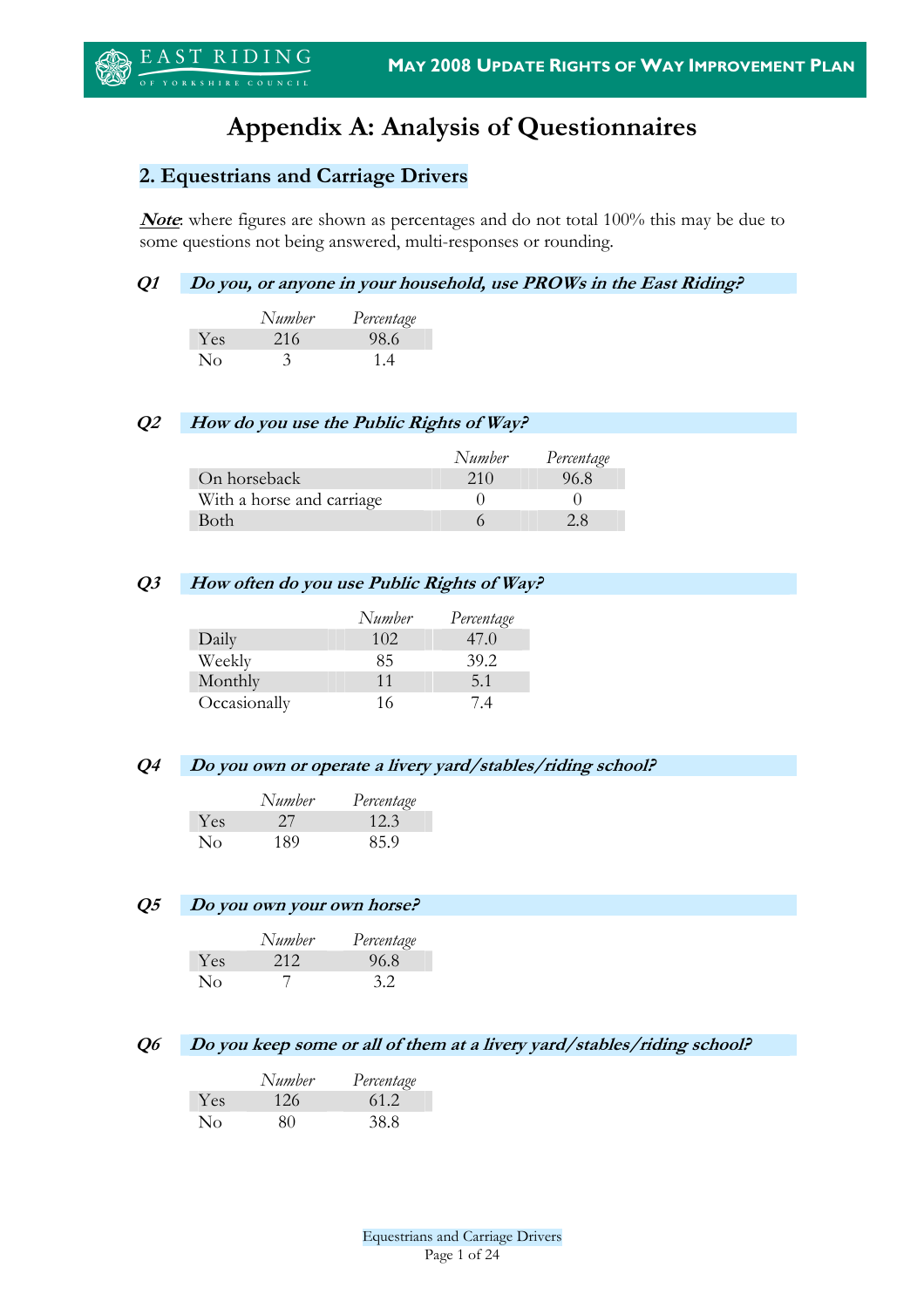### $Q$ 7 Where do you keep your horses?

This information is being treated as confidential.

### $Q8$ If you ride/drive other people's horses where are the horses normally kept?

This information is being treated as confidential.

### $Qg$ Do you hack out/drive from where the horses are normally kept?

|           | Number | Percentage |
|-----------|--------|------------|
| Yes       | 213    | 96.8       |
| Nο        |        | 14         |
| Sometimes |        |            |

## Q10 Do you use a trailer or horsebox to transport your horses to hack elsewhere?

|           | Number | Percentage |
|-----------|--------|------------|
| Yes       | 85     | 38.6       |
| No        | 63     | 28.6       |
| Sometimes | 68     | 30.9       |

## Q11 If Yes or Sometimes, which location(s) do you usually hack/drive from/to?

This information is being treated as confidential.

## Q12 How long do you spend on an average hack?

|              | Number | Percentage |
|--------------|--------|------------|
| $1-2$ hours  | 136    | 61.8       |
| 2-4 hours    | 66     | 30.0       |
| Over 4 hours | 15.    | 68         |

| Q13 Do you have access to a bridleway or BOAT (Byway Open to All Traffic) |
|---------------------------------------------------------------------------|
| close to where the horses are kept?                                       |

|                  | Number | Percentage |
|------------------|--------|------------|
| $\rm No$         | 22     | 10.0       |
| Within 1 mile    | 117    | 53.2       |
| Within 1-2 miles | 62.    | 28.2       |
| Within 2-3 miles | 12     | 5.5        |
| Further afield   |        | 18         |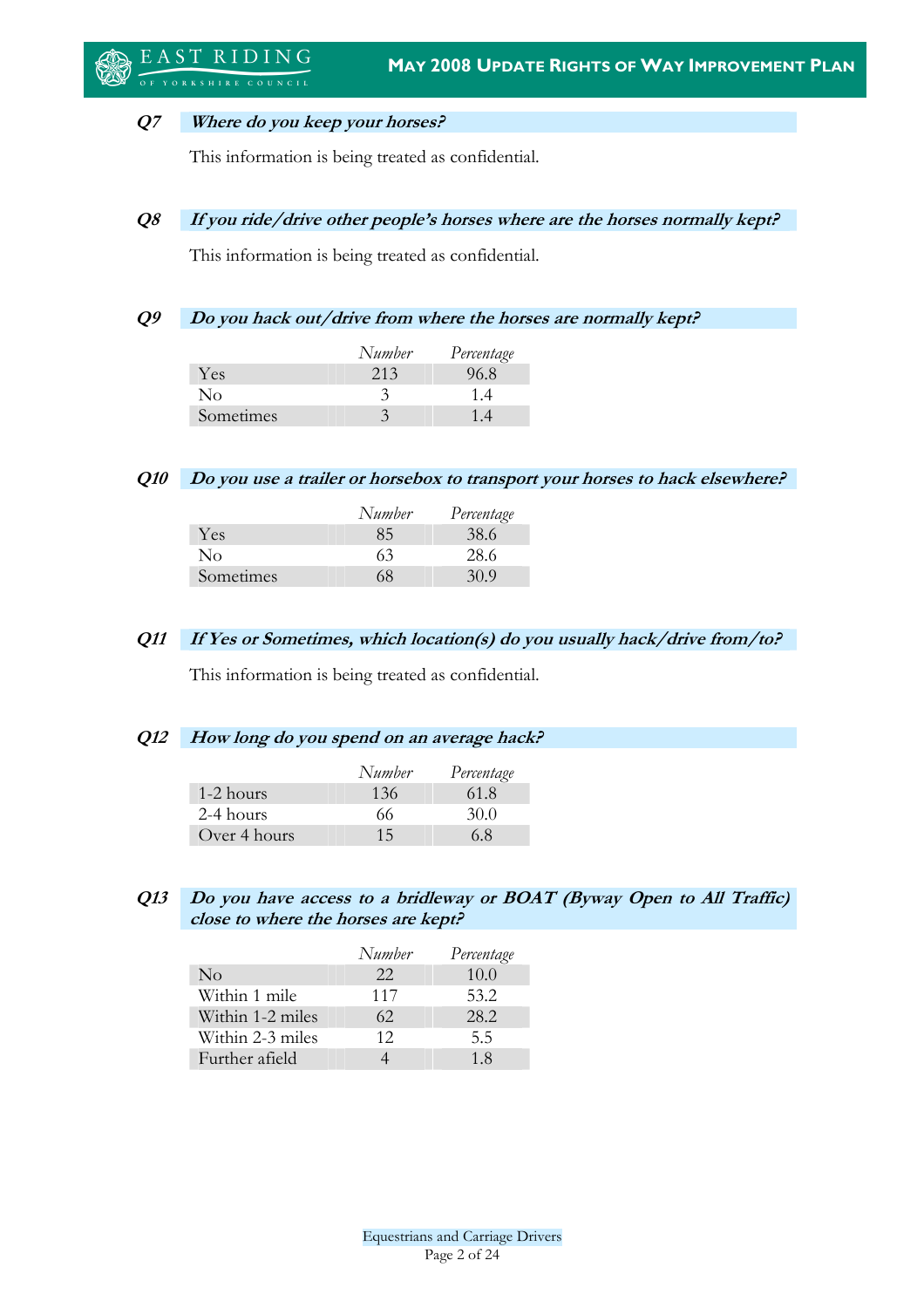### **O14** Does a typical hack involve travelling along or across any of the following?

|                  | Number | Percentage |
|------------------|--------|------------|
| Dual carriageway | 19     | 8.6        |
| A class road     | 108    | 49.1       |
| Other busy roads | 145    | 65.9       |

## Q15 Please indicate which three issues, from the following list of bridleway and track hazards, are of most concern to you:

|                                       | Number | Percentage |
|---------------------------------------|--------|------------|
| Lack of continuity                    | 128    | 58.2       |
| Getting to the start of the route     | 89     | 40.5       |
| Undergrowth, overgrowth and low trees | 84     | 38.2       |
| Blockages and obstructions            | 81     | 36.8       |
| Other                                 | 57     | 25.0       |
| Poorly maintained horse stiles/gates  | 55     | 25.0       |
| Poor drainage/surface                 | 53     | 24.1       |
| Poor signing/waymarking               | 47     | 21.4       |
| Broken glass or cans                  | 42     | 19.1       |
| Ploughing and cropping                | 32     | 14.5       |

## Which bridleway and track hazards are of most concern to you?



Other sample comments included: -

- No bridleways in the area.  $\bullet$
- Bridleways used by farm machinery making them unusable.
- Motorbikes using trans Pennine Trail this was the only safe place to ride traffic-shy horses.
- Surfacing of bridleways to suit other users (i.e. bikes and farm machinery).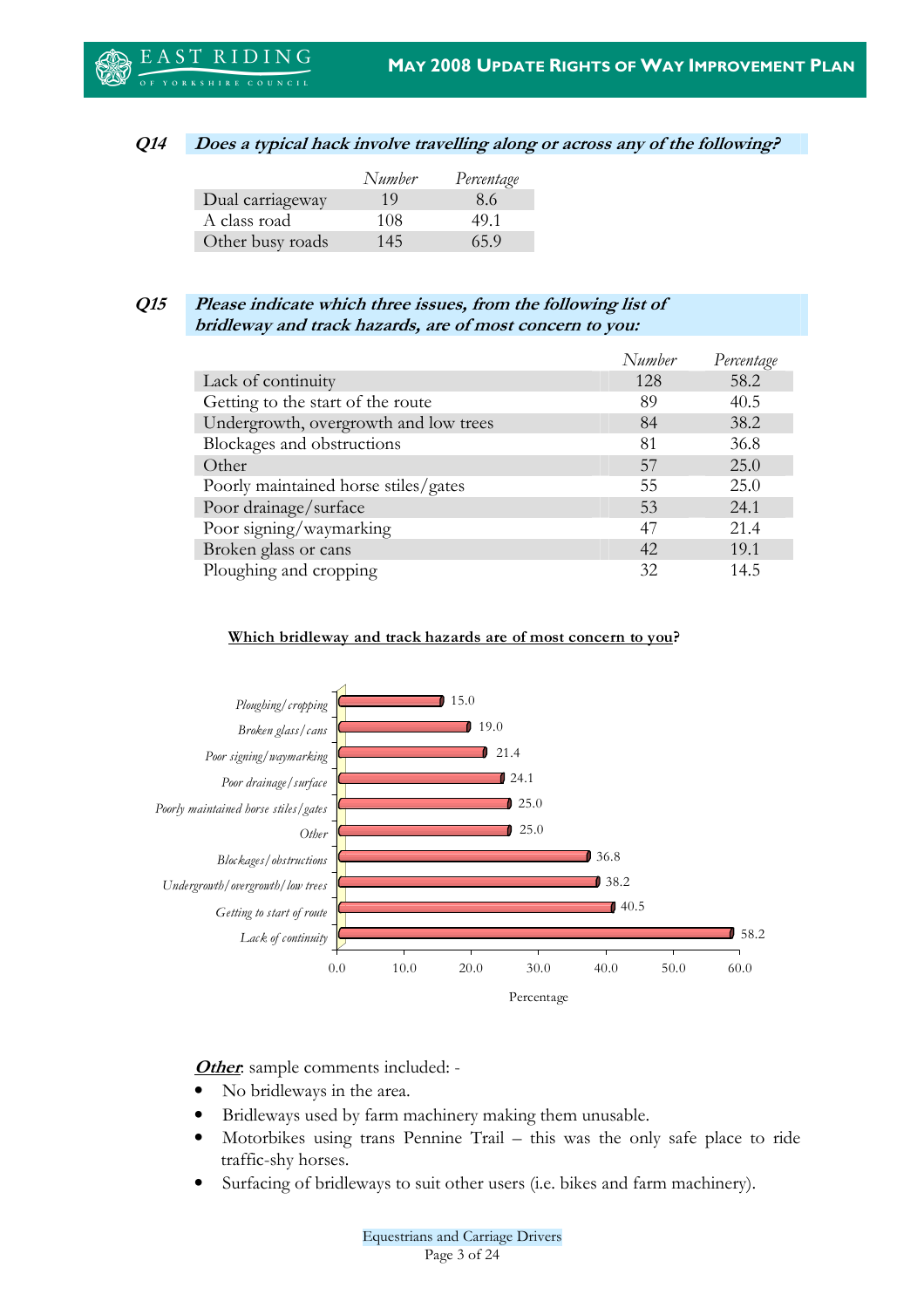- Motorbikes and shooting.  $\bullet$
- Poorly reinstated utility trenches.  $\bullet$
- Unfenced cattle grids.  $\bullet$
- Barriers that cannot be operated without dismounting.  $\bullet$
- Use of routes by trail bikes and 4x4s.  $\bullet$
- $\bullet$ Having to cross major roads.
- Rubbish (fly tipping) and burnt out cars on routes.  $\bullet$
- Electric fencing or barbed wire alongside bridleways.  $\bullet$
- $\bullet$ Lack of trailer parking.
- $\bullet$ Narrow wooden bridges.
- Lack of courtesy from other users.  $\bullet$
- $\bullet$ Dogs not under control.
- Fragmented network of bridleways.  $\bullet$

## Q16 Please indicate which three of the following road hazards are of most concern to you:

|                                                     | Number | Percentage |
|-----------------------------------------------------|--------|------------|
| Speed/type of motor traffic                         | 172    | 78.2       |
| Slippery road surface                               | 137    | 62.3       |
| Attitudes of motorists                              | 113    | 51.4       |
| Physical obstruction to the verge (e.g. road signs) | 67     | 30.5       |
| Overgrown verges                                    | 60     | 27.3       |
| Narrow verges                                       | 59     | 26.8       |
| Road crossing points                                | 29     | 13.2       |
| Other                                               | 23     | 10.5       |
| Broken glass or cans                                | 19     | 8.6        |

## Which road haxards are of most concern to you?



**Equestrians and Carriage Drivers** Page 4 of 24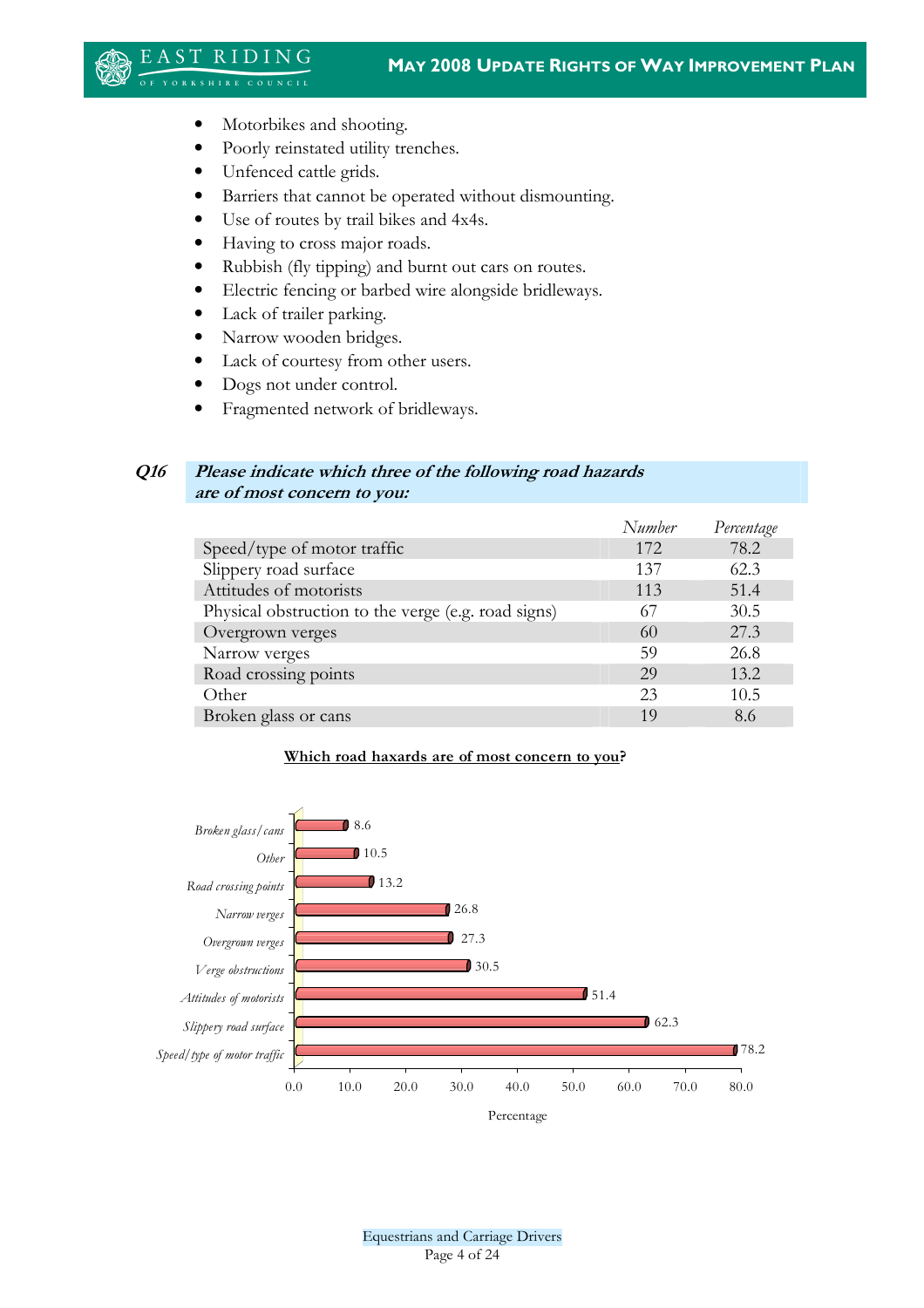

Other sample comments included: -

- Farmers incorporating verges into their fields.  $\bullet$
- $\bullet$ Heavy lorries (especially army ones) travelling in convoy.
- Rabbit holes in verges.  $\bullet$
- Motorists not observing the Highway Code in relation to horses.  $\bullet$
- $\bullet$ Bird scarers in adjacent fields.

### What prevents you using the PROW network more frequently?  $Q17$

|                                                           | Number | Percentage |
|-----------------------------------------------------------|--------|------------|
| Difficulty reaching the start of the route (e.g. traffic) | 103    | 46.8       |
| Routes are dangerous (e.g. cross or along busy roads)     | 86     | 39.1       |
| Restrictions on the route (e.g. stiles, gates)            | 84     | 38.2       |
| Routes do not go where I want to go                       | 84     | 38.2       |
| Lack of information on routes (e.g. maps, leaflets)       | 76     | 34.5       |
| Routes are overgrown                                      | 66     | 30.0       |
| Lack of parking for horseboxes/trailers                   | 46     | 20.9       |
| Lack of free time                                         | 38     | 17.3       |
| Other                                                     | 36     | 16.4       |
| Concerned about personal safety                           | 32     | 14.5       |
| Problems with animals                                     | 26     | 11.8       |
| Concerned about getting lost                              | 15     | 6.8        |
| Lack of toilet facilities                                 | 13     | 5.9        |

## What prevents you using the PROW network more frequently?

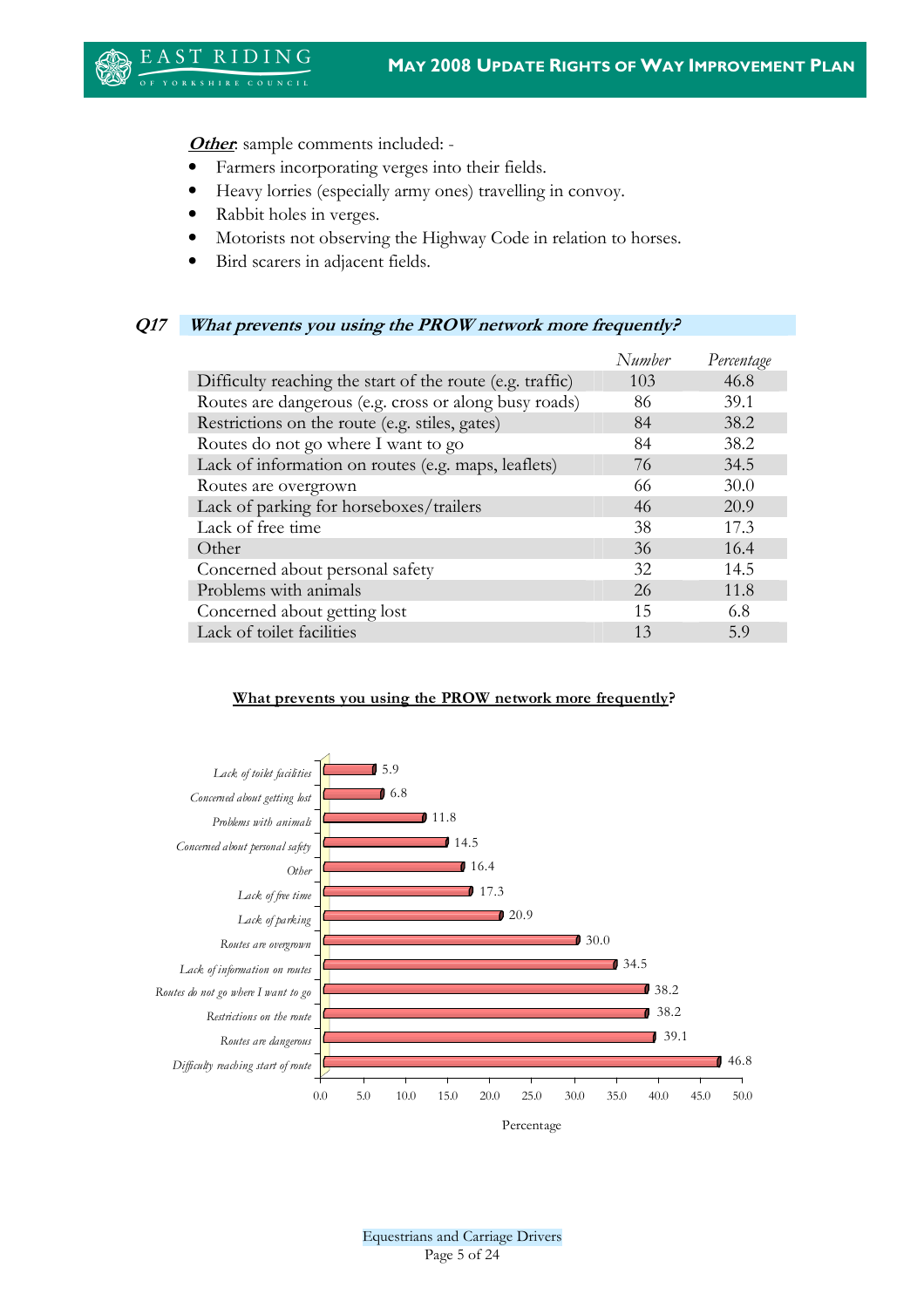**Other** sample comments included: -

- What routes? None near here.  $\bullet$
- $\bullet$ Lack of enforcement when problems are identified.
- $\bullet$ Not enough continuity.

EAST RIDING

- Attitudes of some landowners.  $\bullet$
- $\bullet$ Lack of horse awareness signs.
- It is boring riding the same route every day.  $\bullet$
- $\bullet$ Having to cross a railway line.
- Quite happy with our rights of way.  $\bullet$
- People in rights of way office do not understand issues and do not do anything  $\bullet$ if you complain.
- $\bullet$ Grazing sheep and cattle (especially on river banks).
- Vicious dogs.  $\bullet$
- Lack of circular routes (especially for short hacks).  $\bullet$

#### O18 What improvements would you like to see made to the PROW network?

|                                                                   | Number | Percentage |
|-------------------------------------------------------------------|--------|------------|
| More linear/circular routes                                       | 151    | 68.6       |
| Safer links between routes (e.g. along busy roads)                | 116    | 52.7       |
| More continuity of routes (e.g. status)                           | 107    | 48.6       |
| More 'inter-settlement, multi-user,<br>non-motorised-user' routes | 81     | 36.8       |
| Improved maintenance                                              | 59     | 26.8       |
| Improved signing of routes (e.g. distances, clarity)              | 49     | 22.3       |
| Parking for horseboxes/trailers                                   | 33     | 15.0       |
| Upgrading of routes                                               | 33     | 15.0       |
| Other                                                             | 8      | 3.6        |

## What improvements would you like to see made to the PROW network?



**Equestrians and Carriage Drivers** Page 6 of 24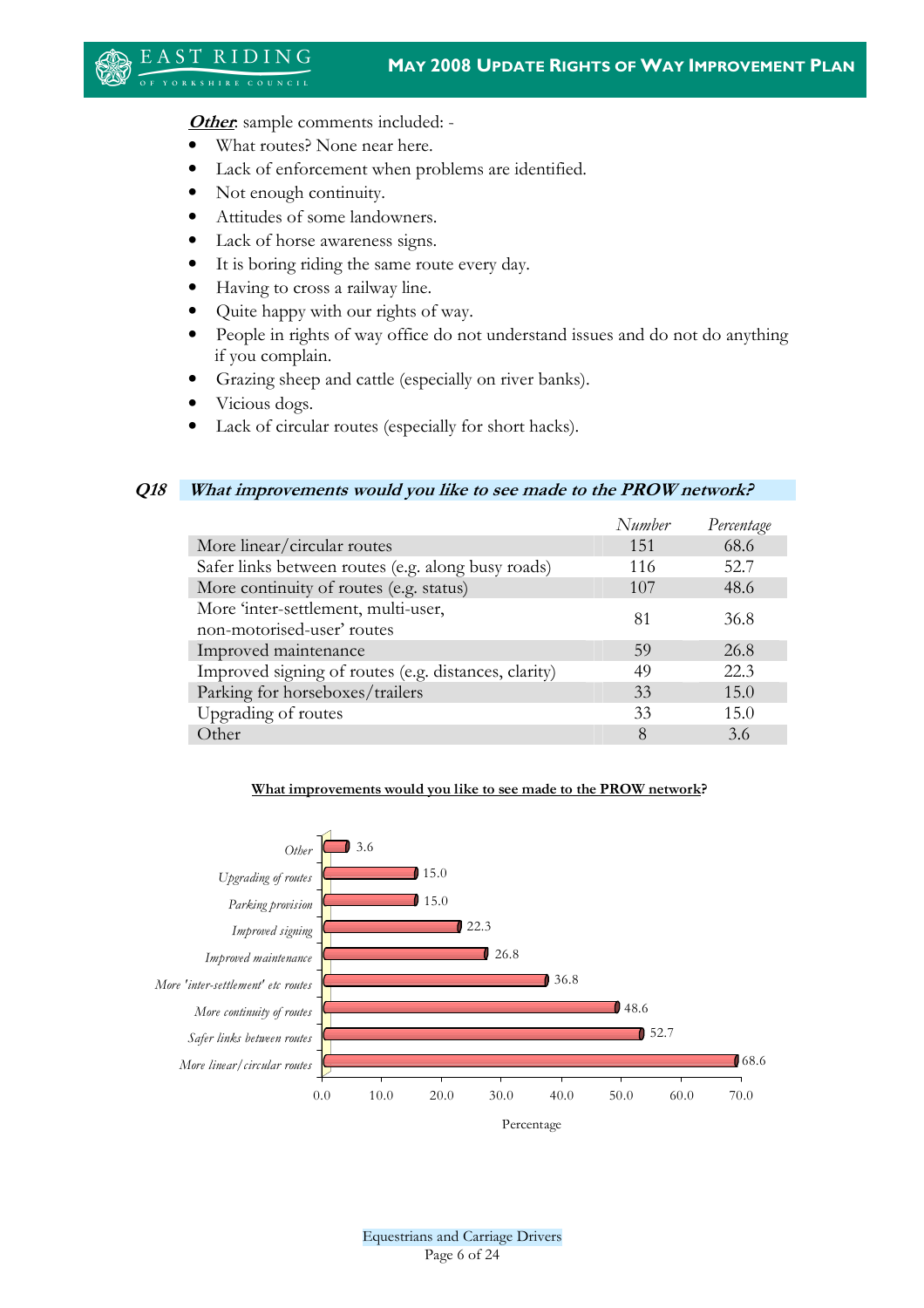

- I would use my horse for transport but there are no routes so I have to take the car.
- Safer links and more bridleways.
- More Circular Bridleway routes and horse ways along busy linking roads.
- To upgrade footpaths where possible to bridleways and bridleways to green lanes. To keep as much horse traffic off roads as possible. Many villages are being built upon with no regard to the road structure or non-motorised transport.
- I have learnt where the bridleways go from other riders, but would really like a clear map of where you can ride a horse in my area around Harswell, Everingham and Holme-on-Spalding-Moor. Some farmers tend to ignore the bridleways across their land; riding over the ploughing is not easy. Circular routes are more interesting if you could make some, going up and down is not as exciting!
- Better parking facilities. Better maintained routes. Prevention of routes being used as farm access tracks making them unusable. Legal action against people who obstruct routes: - locked gates etc. More understanding of equine needs: bridleway signs attached to footbridges, staircases on bridleways, gates that cannot be opened on horseback. All these thing are present within a few miles of Beverley and have been carried out by the council department.
- We have had difficulties with people fly tipping at the top of the bridleways and also vehicles (motorbikes etc) using the rights of way making the ground very uneven and unsafe. Most of the rights of ways are difficult to get to due to busy roads, they also do not really lead anywhere except to another busy road!
- We live near the Trans Pennine Trail, (Hornsea to Hull Railway Line). We have to take horses down there to get to any other bridleway, however, during the recent craze of mini motorbikes, who may I add, should not be there in the first place, it is becoming too dangerous to use. The police have been informed about the problem but don't seem to be bothered about helping. Hopefully you might be able to help.
- More routes that can link up to keep riders away from cars, old routes that stop at dead ends need freeing up they must have gone somewhere, and the end of up grading of routes with hard surfaces that restrict the riders to walk and trot.
- The surface of some of the bridleways is sometimes unsuitable for horses' feet, too stoney. Some parts of the Trans Pennine Track that used to be the railway track. Also too many kids now go up and down on small motorbikes. The bridleway running through Manor Farm, Goxhill is at times unsuitable due to the resurfacing of the driveway.
- $\bullet$ Better advertising, organising a regular village hack, better signage.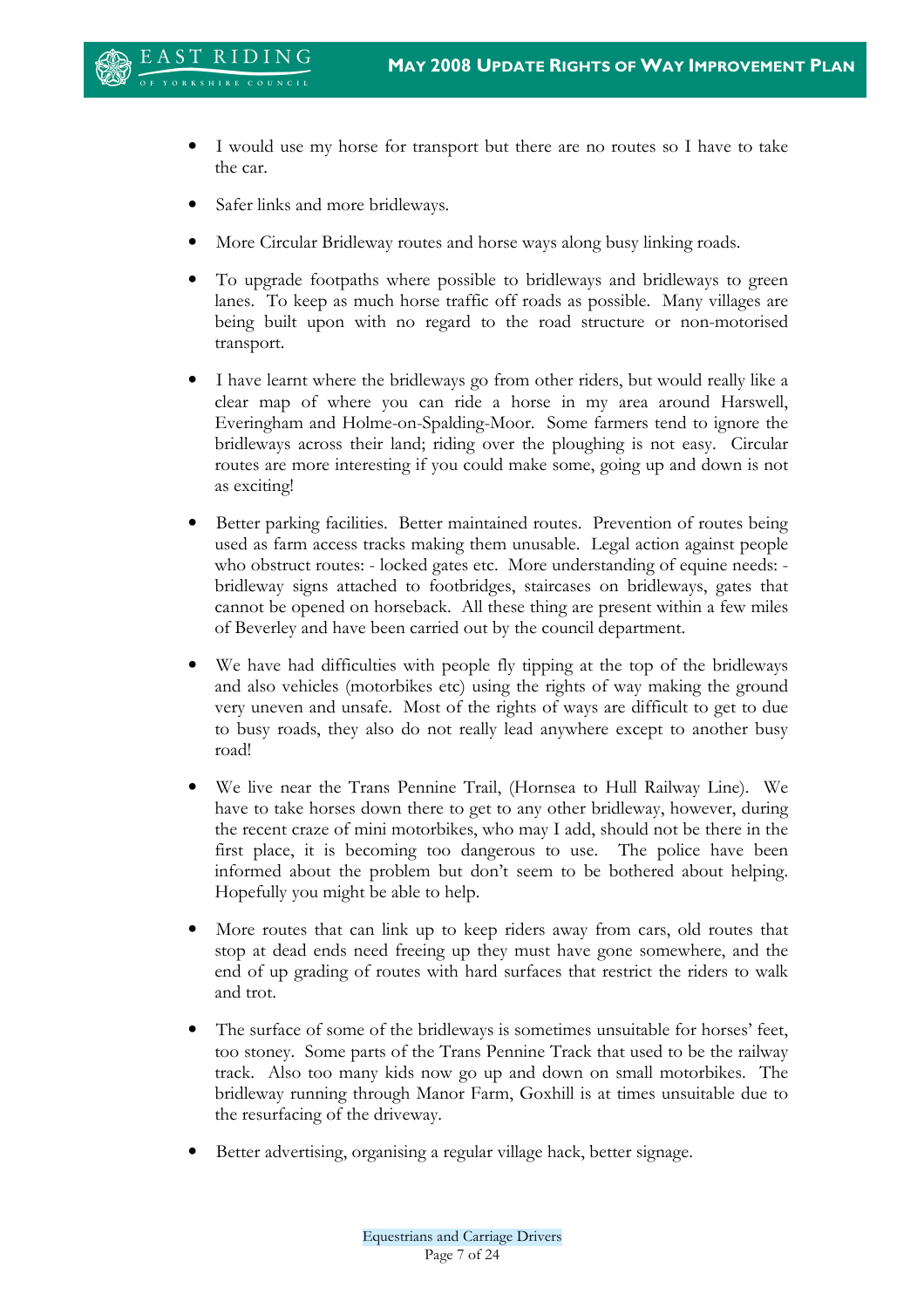- Routes should be made more accessible and continuous so riders can access the routes without the hazards of gates, over grown tracks. Bridleways that were once open, such as the nature reserve at Patrington Haven should be reopened, giving access through to the Humber Bank.
- A proper strategy to keep and maintain the routes with incentives from County The P3 system is helping but some parish councils are less Council. enthusiastic than others, possibly due to the make up of the different councils. When a problem is identified a continuity of effort is required to action the remedy. NOT as in the case of Lorne Farm in Newport which has been allowed to stagnate for more than 20 years and would no doubt still be lying dormant if I had not demanded attention to it! Help rather than hindrance in adopting new routes is also required especially where motorway side roads are involved. Various departments would appear to be desperately trying to avoid responsibility/cost and this simply will not do. The situation is a classic example of "a stitch in time saves nine" where a little low level maintenance every year would have kept many ways open and virtually trouble free, but instead they were allowed to deteriorate to such an extent that now major costs will be incurred in remedying the problems that exist. It is important that ways are not lost forever by acting now.
- Many of the existing rights of way are very good, what would improve things would be more continuity, i.e. additional routes which joined up existing routes without having to brave motorised traffic.
- That walkers and horse riders do not have to give way to cyclists and motor  $\bullet$ bikers.
- Confidence they would not be used by cycles and motorbikes.
- Good safe access to and from rights of way, roads are very slippery and the verges not rideable.
- More routes closer to home over varied routes and length.
- Access to riverbank along the Humber Estuary, if they were opened the full length of the old Withernsea Railway Line and get blockages removed. At Winestead stop farmers cleaning dykes out onto the verges making verges harder to ride.
- Being able to ride from Eastgrowths Farm to Welwick Bound through the small wood, which had a track anyway (Ordnance Survey Explorer 292). This would connect 2 bridleways with most of it off the roads. This is a ride along the Humber bank and is within hacking distance to the coast. Gates block access. The other farm track I would like to see upgraded to a bridleway is the one that goes around the back of Enholmes Hall (22/28 the same map) and ends in the middle of nowhere, Ingslane Bridge. It could circle past the plantation (22/29) then head south along the track to Patrington Haven. We do ride this often by the landowners leave; it would be useful to have it as a bridleway. I feel the first one is the most important.
- Bridle paths are few and far between. The public footpaths could be changed to bridle paths and would get more use. More circular routes are needed.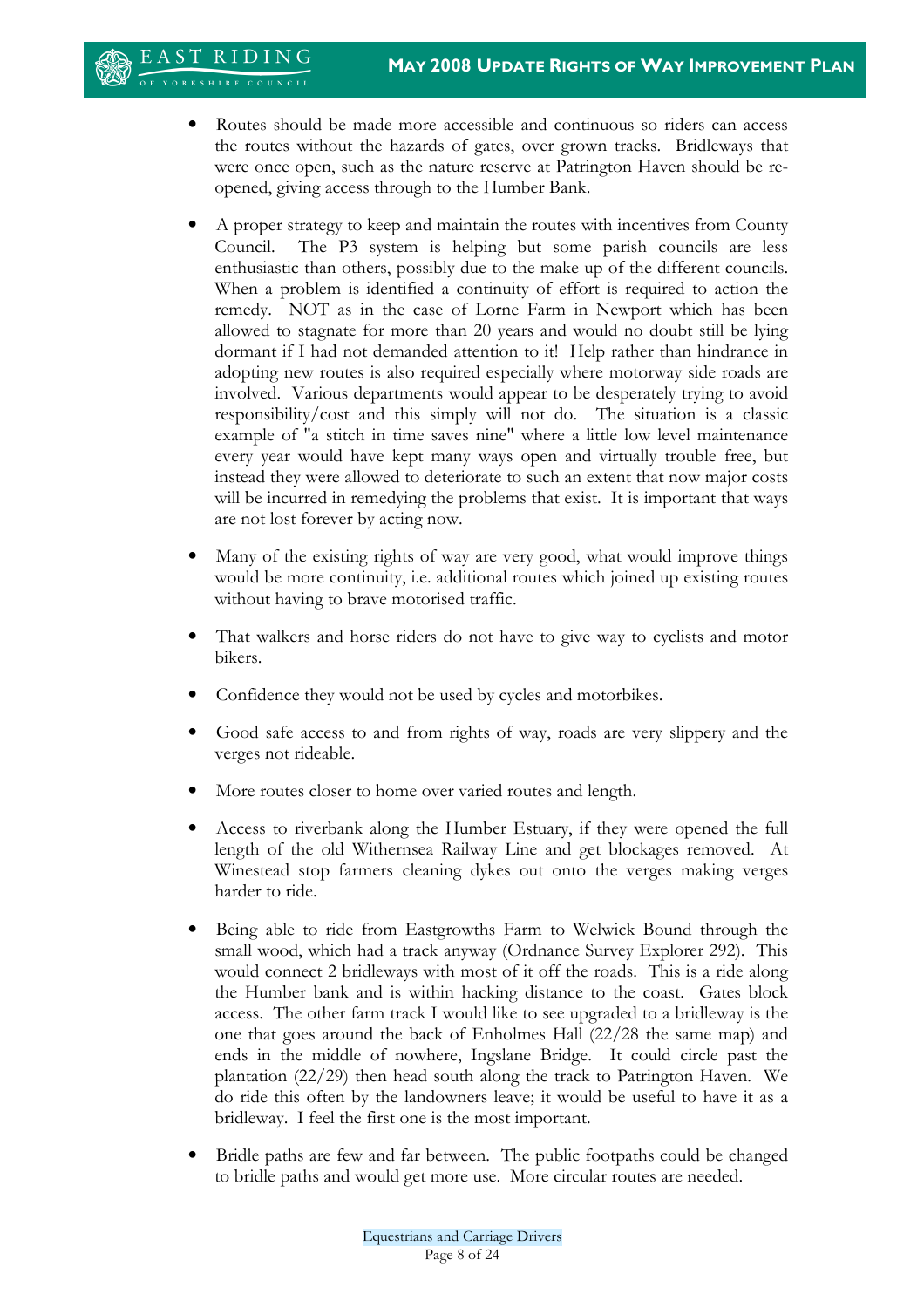- Make the roads safer around Wawne; it's a nightmare. There is one horse sign very close to the village bearing in mind that the stables are at least a mile before you get into the village from both ways into it. Meaux Road is an absolute nightmare for horse riders as there are more boy racers and inconsiderate drivers appearing every day but there are some nice ones too.
- $\bullet$ It would be fantastic if there was more horse/motorist awareness literature so me and my family would feel a little easier when out riding. Does not stop the idiot drivers though. More horse signage where it's needed! WAWNE.
- Continuity of bridle paths instead of them downgrading to public footpaths for  $\bullet$ part of the journey, which means having to turn back instead of enjoying a much longer ride. Less hassle from certain landowners who object to some individuals using what they class as their permissive path, and then put many dangerous objects along the public footpath.
- We would like more routes, a map of routes and better signing which say how long it is. Linear routes are annoying as it is bad psychology to simply turn a horse around so circular routes are best though we understand that may be a problem. Often the beginning of a route is signed and it is not clear once on it where we can go and then you end up riding around trying to find where it goes. Please see other answer about frustration of a route that ends for 50-100 vards and aggressive farmers.
- Knowing where more bridleways are and that they are fully accessible. No gates so you don't have to dismount and wider tracks especially when riding alongside canals. Not having pigs right up to the track. Better road surfaces on way to bridleways. Very slippery in places at the moment.
- There are far more footpaths than bridleways perhaps some of these could be opened up to horses. We currently have to hack along road for quite a distance before reaching all but one bridleway. It would be great to see more bridleways away from busy traffic in the Cottingham area.
- More access to bridleways without having to ride along main roads to reach  $\bullet$ them. Convert the footpaths to bridleways - horses are not a problem to walkers. Little Weighton - open up the dismantled railway from (Eppleworth Road) Westfield Road to Little Weighton and re-establish the bridleway through Walk Farm (which is currently of no use and is restricted by the owners anyway).
- Public Rights of Way which are more easy to access and enable the rider to avoid roads or keep road riding to a minimum.
- More circular routes needed so that I do not have to go on the roads. Or joining of existing routes/re-opening of ones that have closed over the years.
- $\bullet$ We would love to use them if you get them reopened. We have problems with bridle paths joining across parish boundaries. We gave evidence in 1991 for one bridleway, which was closed by the farmer - the lack of this particular bridleway increased the danger to riders by 100-1 but still no progress from the county council.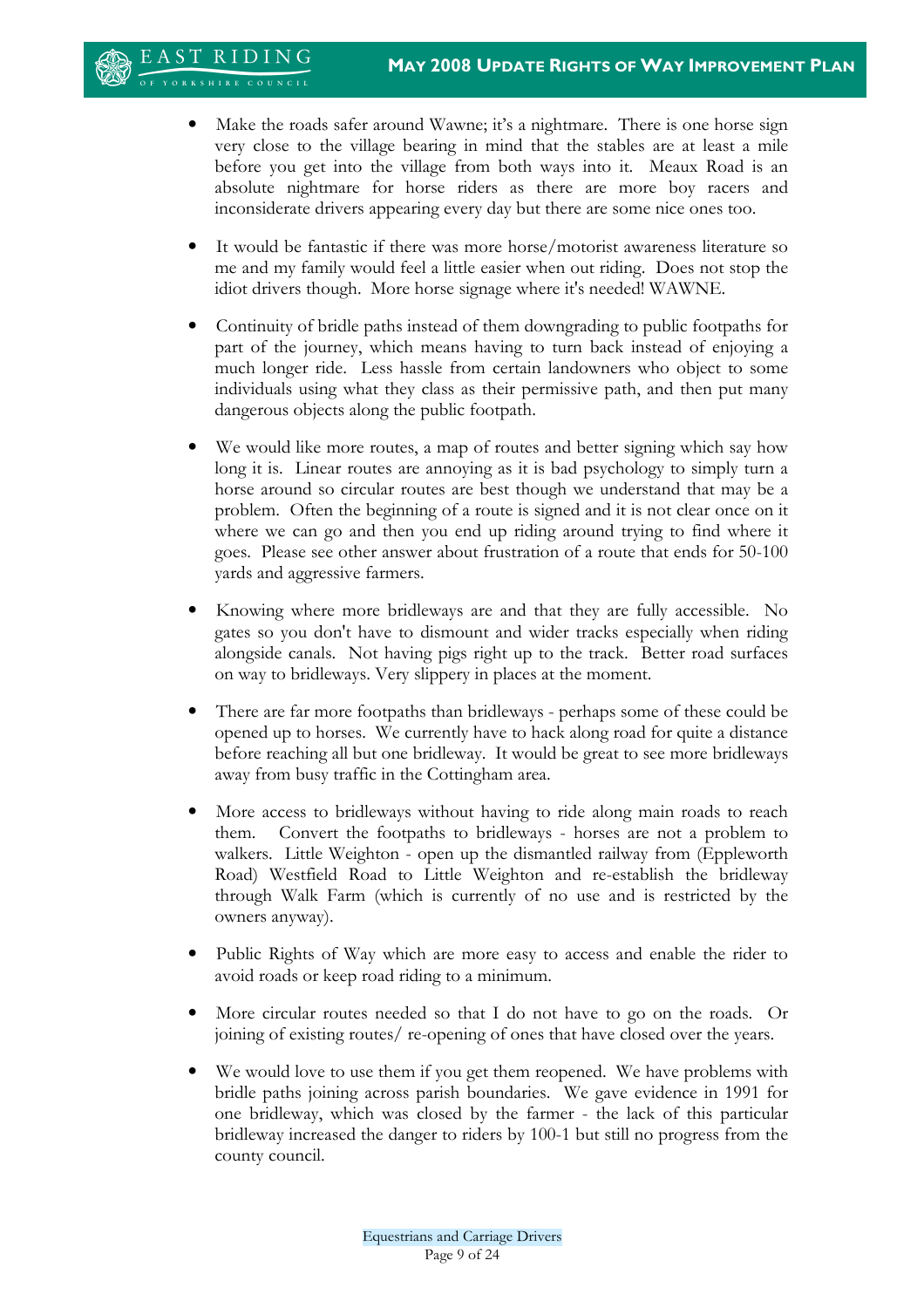

- Restricted use by motorised vehicles.
- Please help us. We have a livery vard in Preston catering for 18 horses, there is also a lot of other small vards in Preston wanting the same thing, a bridleway. There are some very good bridleways in the area but unfortunately nearly impossible for Preston to use. There is a bridleway on the Hedon railway track, where people can ride for miles. Unfortunately because of very busy traffic lights, narrow roads, lorries and heavy traffic this bridleway is too dangerous to reach using the road. There is however a public footpath next to our yard which leads to this bridleway. Wouldn't it be good and safe for riders if this footpath was upgraded to a bridleway. Preston has no bridleways please help us to try and get one. If anyone would like to speak to me about this please ring me. Thank you.
- I love to hack out but I find that some routes cross busy roads. More routes needed to be re-opened and access made easier. More circular routes need to be considered.
- More bridleways within easy reach of the stables without the need to cross major roads such as the main Cottingham to Beverley road and other very busy roads in the locality. Also safer means of crossing these roads where it is unavoidable without having to go out into the road in order to stop the traffic as at the top of Woodfield Road when needing to cross from the Lazaat Restaurant over to Beverley Old Road. Also please note that the smoothness of the road surfaces combined with horses metal shoes can cause them to slip and slip quite dangerously, particularly in the summer months when the roads are very warm from the sun.
- The Public Rights of Way we wish to use have blockages (i.e. Winestead), which deny us access, also the riverbank along Humber estuary have also been denied.
- I used to ride on the Humber Bank from Patrington Haven regular a few years ago and was very disappointed that a few years later you have to hack to Welwick on the main road to actually get on the bank due to the nature reserve been fenced off, if this could be ridden again it would keep at least 75% of Horses off the main roads and would be ideal for young people to hack out safely.
- Anything that will keep myself, my children and my animals away from traffic often worse on 'quiet', windey country roads - as cars appear from nowhere at speed and pass too close. Also as above if some of the local public footpaths were changed into bridleways it would create more circular, off road routes. A public bridleway off Little Weighton road to the south is blocked half way down at a farm!!!
- As a horse owner Better bridleway signs (e.g. local council said horses not allowed on Old Goole to Rawcliffe towpath it was invented for horses!!). As dog walker -more bins, better signs for specific dog routes. In general somebody in the Goole planning team who understands horse need re stables, rights of way, site of new yards, hedge planting etc. Thanks.
- Bridleways along new road schemes. More circular bridleways.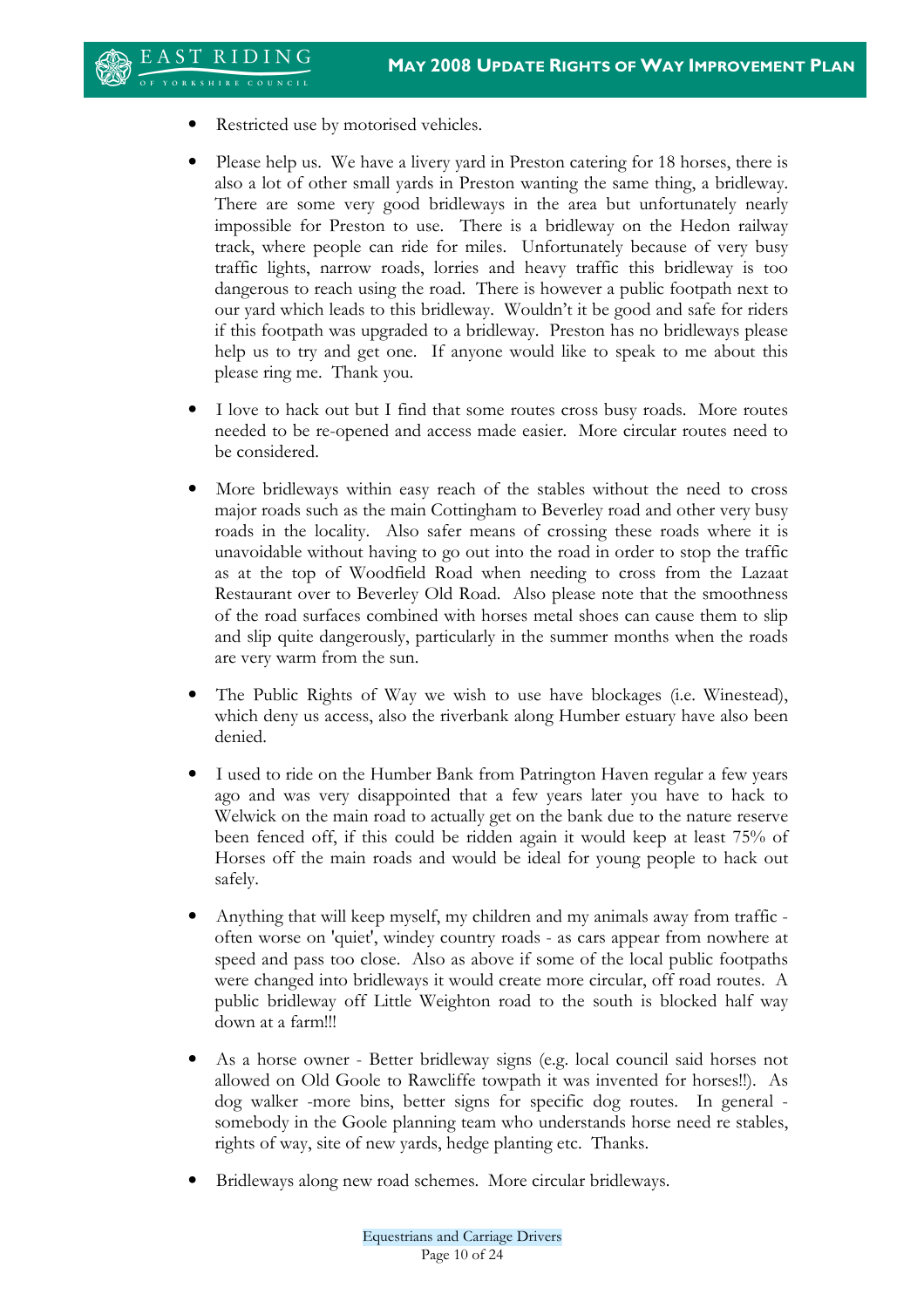

- $\bullet$ Better drainage and horse friendly surfaces- gates that are easier to open without getting off and on!!
- More off road riding i.e. an increased amount of bridleways, would make horse  $\bullet$ riding a far more enjoyable and safer sport.
- More bridleways need to be made available because horse riding on the roads is becoming more and more dangerous - for both horse and rider!
- Better maintained pathways, regular hedge/grass cutting etc & farmers not  $\bullet$ ploughing right up to the track. With ever increasing traffic such a danger we could really use some safe off road routes. Will keep my fingers crossed. Oh we need a map of bridleway too.
- More information on existing routes so I could use them in confidence. Clear signs so I did not unintentionally go onto private land and cause bad feeling. Tipping of rubbish in the countryside is of great concern and information on what actions to take should any tipping activity be seen would be helpful.
- As they have closed the Withernsea railway line and there is a blockage at Winestead, this stops us from doing a complete circle enabling us to return home without using public roads. They have also closed the access to the riverbank along the Humber Estuary.
- $\bullet$ Standard of some bridle ways are poor as they have been used by motorised vehicles and become hazardous both when vehicles are using them but also when the tracks they leave dry out they cause dangerous ruts.
- I live in Cottingham and keep my horse in Wawne. I ride six days a week but  $\bullet$ at the moment struggle to find a good variation of routes to hack out on. On average once a week I drive out to the west of Etton village, where there is a parking place on the roadside and hack out along the Hudson Way and surrounding area. Whilst this is wonderful hacking out country it would be lovely to go elsewhere. Particularly Wauldby Green near Raywell and around the Skidby, Walkington area. I am out of trying to park just on grass verges because of the hidden hazards and the possibility of getting stuck in muddy or boggy ground although with a car and horse box trailer there is always the worry of not having sufficient room to manoeuvre or turn round. I am not averse to paying for parking but on top of all the expenses including in keeping horses it would be less attractive that not having to do so.
- Keeping motorcycles off bridleways. Removal of litter. Allowing carriage driving (pony & trap) on bridleways.
- Longer, safer, well sign posted routes, well maintained. Easy to follow bridleway maps.
- It seems as if without checking the most up to date maps, it's unsure which  $\bullet$ routes are still bridleways. Some farmers try to keep you off, like putting the chains or bars across - No Entry signs. So it makes you unsure.
- We already use them frequently but they still need better signs and as riding is becoming ever more popular we need more of them not less.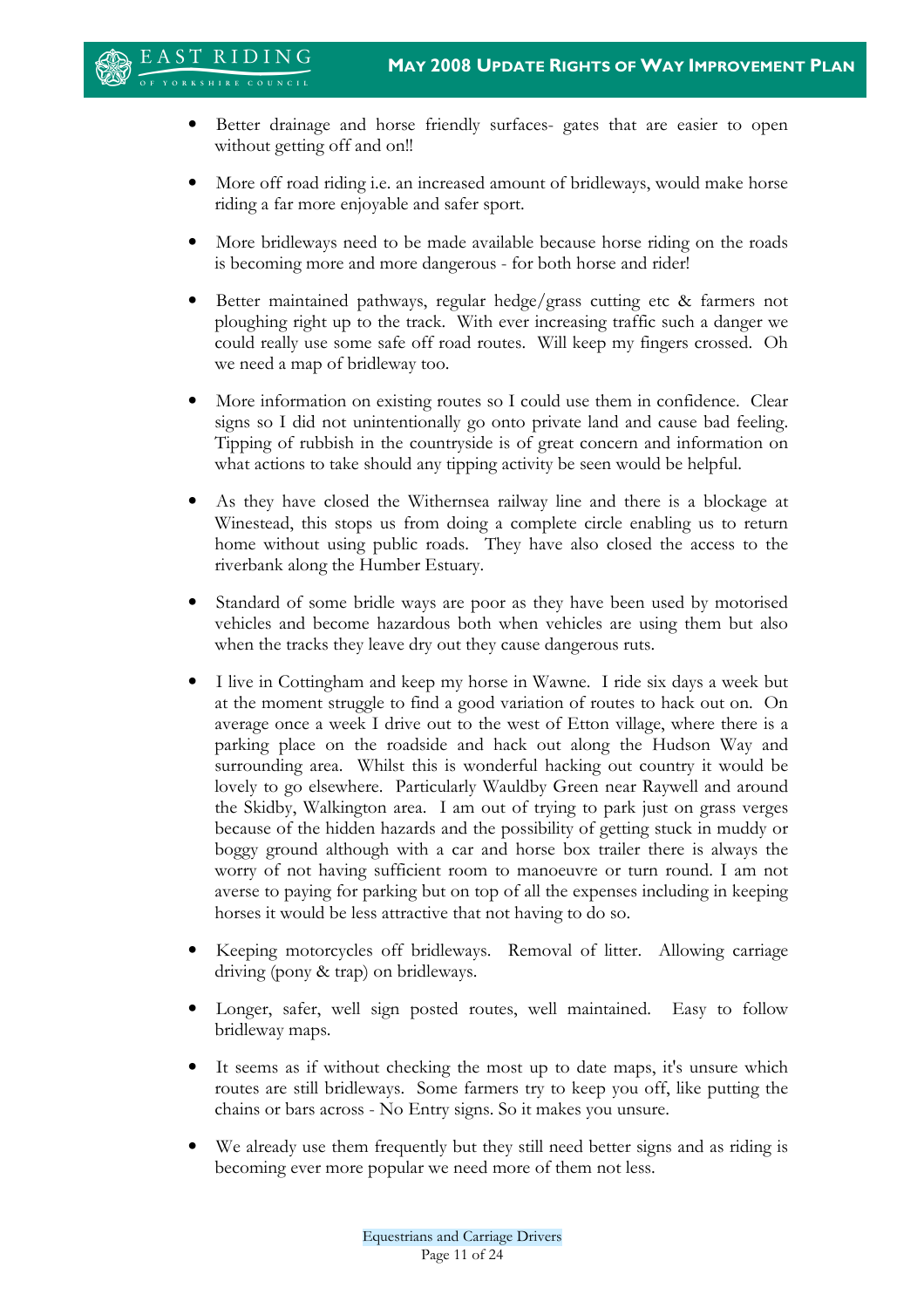

- More circular routes, long and short options.
- More information on routes available, routes that join up with other rights of way. Gates easier to use, less rabbit holes!!! Haven't yet come across a public toilet in our area (Sancton). More bridleways in general, would help keep horses off our roads. Lack of maintenance on some routes e.g. stoney, pot holes.
- $\bullet$ More bridleways. So many of our old routes have been closed off to us and now we can ride either on the same, extremely short, route every day or we can go on the main roads. This is not appreciated by us or the motorists.
- Not feeling guilty when crossing a farmer's field that should be a right of way but has crops growing because the farmer has covered over the path - we are in the right but don't like disturbing their lands. This isn't fair on us.
- Leven area is very limited and the roads are extremely busy. Footpaths usually only lead onto main roads so part of any route has to involve negotiating heavy traffic.
- Wider Verges Farmers crops often go right up to Bridleway leaving narrow track to ride on. Surfaces made smoother as horses trip in wheel ruts-holes etc.
- $\bullet$ If the routes we usually take were used only by walkers, horse riders we would feel safer. We have had serious problems recently with off road motorbikes which fly out in front of horse and there is nowhere to go - we have an eight year old daughter and feel very concerned for her safety.
- Map card etc particularly for horse riding.
- I would like to see a greater improvement to roadside verges. They are part of the highway and would provide a safety area for horses but are overgrown, uneven, difficult to see pot holes, drainage cuts etc. On many verges a suitable way could be provided away from the road edge, which could be also used by other users, pedestrians, cyclists etc. But please not tarmac!
- Clear maps with rider of varying degrees. More circular rides to allow you to  $\bullet$ start and finish at the same point (helps if you need to box there). More routes between the villages. Bridleways alongside new road schemes.
- If the routes to bridleways from Harland Way were safer for me to get to. At the moment I have to only hack out on summer nights and the weekends. When I first got my horse in 2000 I was able to hack out anytime but heavy traffic along Harland Way and going passed Skidby Mill prevents this. I am also finding it more and more difficult crossing the A164 preventing me from riding round Skidby bride path.
- Make it safer to cross roads, especially where a right of way crosses push button crossings are a good idea but the button must be set well back from the traffic or the horse will be too scared to stand and wait. The traffic should be stopped far enough back to allow the horse and rider to cross - not all horses will walk calmly in front of a lorry with its engine revved up to continue on its way.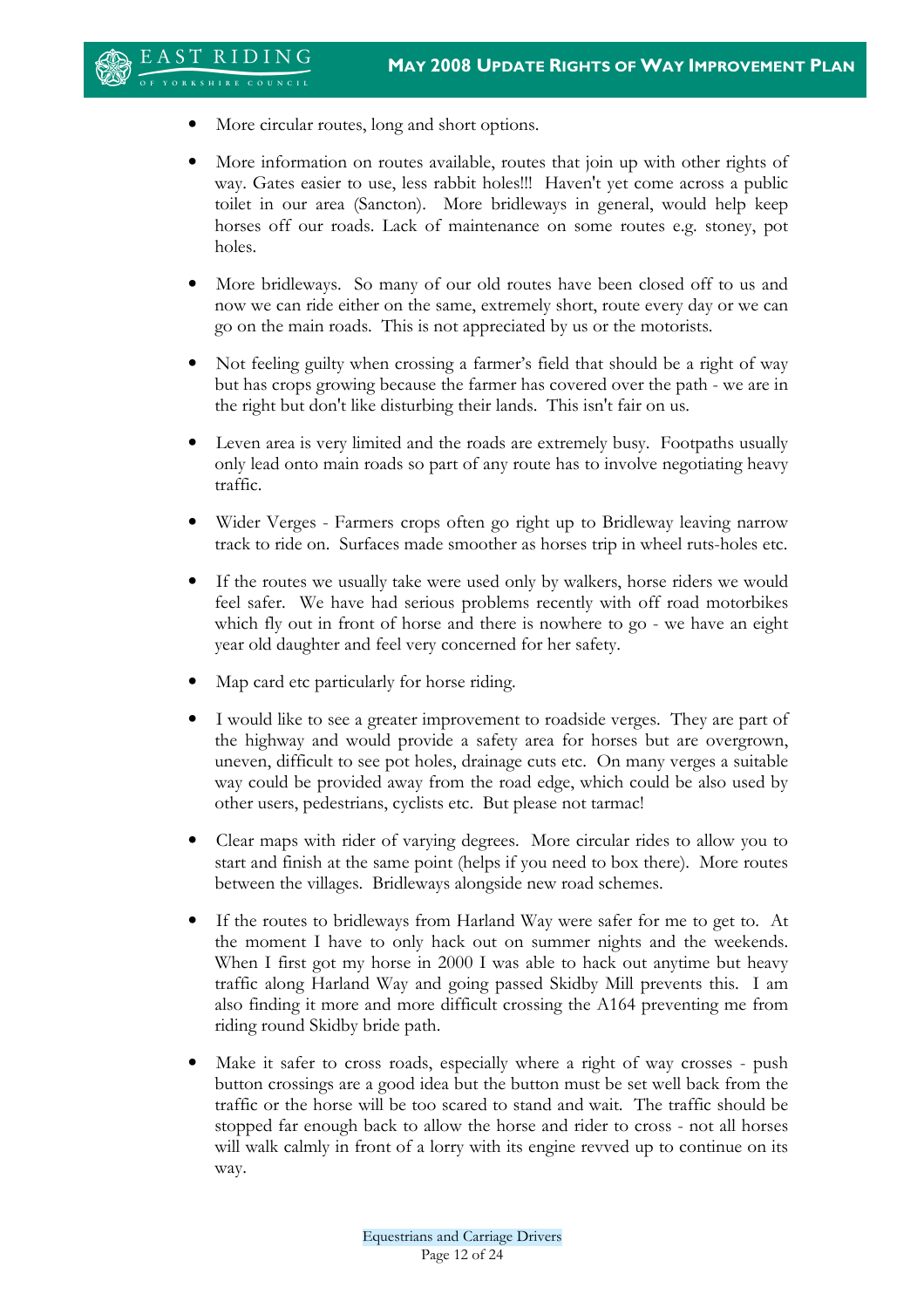

- $\bullet$ The banks of the Humber Estuary have been closed along with the old railway lines, which would enable us to have a long enough ride. There are blockages around Winestead.
- I have lived in the areas of Swanland and Welton since the 1950's. For most of that time I have owned horses and dogs. I do not like to walk with my dogs or ride horses on tarmac paths and roads. I live in Swanland now - we have no parish paths/bridleways although our design statement indicated we do need them. In the last 20 years many of the walks I used to ride on are no longer available to horse riders - only walkers. I feel strongly we should all use these but they should be kept for non-motorised vehicles.
- With regard to bridleways, an easy to understand (I am a women) guide to bridleways in East Yorkshire. It's easy to get guides for footpaths but not for horse riders who want bridleways. Even better would be individual laminated ones that riders can carry with them. Paper rustling while on top of a horse can be disastrous, not easy to handle and can spook a horse. Notices to farmers not to create ruts the size of the Grand Canyon on bridleways with their tractors - I'm sure this could be avoided. Parking for trailers please.
- Being based in Cherry Burton with access to the disused railway line I have access to some of the best riding routes in the area and I use it every day. So I cannot suggest any improvements other than banning motor cross riders and rapeseed oil fields!! Thank you.
- Please could you provide us with some bridleways as all farmland is now out of bounds due to government laws and the roads are so busy in the village with lorries etc. All nice rides are a good distance away and we don't always have 2 or 3 hours spare to get to them due to work commitments. Not all horses are traffic wise and some drivers can be quite impatient and cause us danger. Please please help us to enjoy our hobby.
- I think the public rights of way in our area is very good. A link around or at the sides of the by-passes would be a good thing.
- We do use them quite frequently. Either on horseback or walking.
- · It would be beneficial to see the upgrading of some public footpaths (particularly those over fields) to bridleways e.g. from near Manor Farm in Walkington (presently a footpath only) over fields to the Newbald Road. This would take horse riders off a very busy, fast, straight road with no grass verges that are rideable (see map for details).
- More routes available, currently our only bridleway is closed for 6 months so need to cross busy and narrow roads to access other routes. Also the Drewton estate has two impossible gates to get through (the gate is made for people on horseback but is extremely dangerous involving trapping you and the horse between metal bars and moving in time with the gate).
- I would like to see bridleways clearly identified as for use big horses, walkers, cyclists etc and not for use by motorised vehicles. This is becoming an increasing issue on the bridle paths leading from Wauldby Green in Raywell.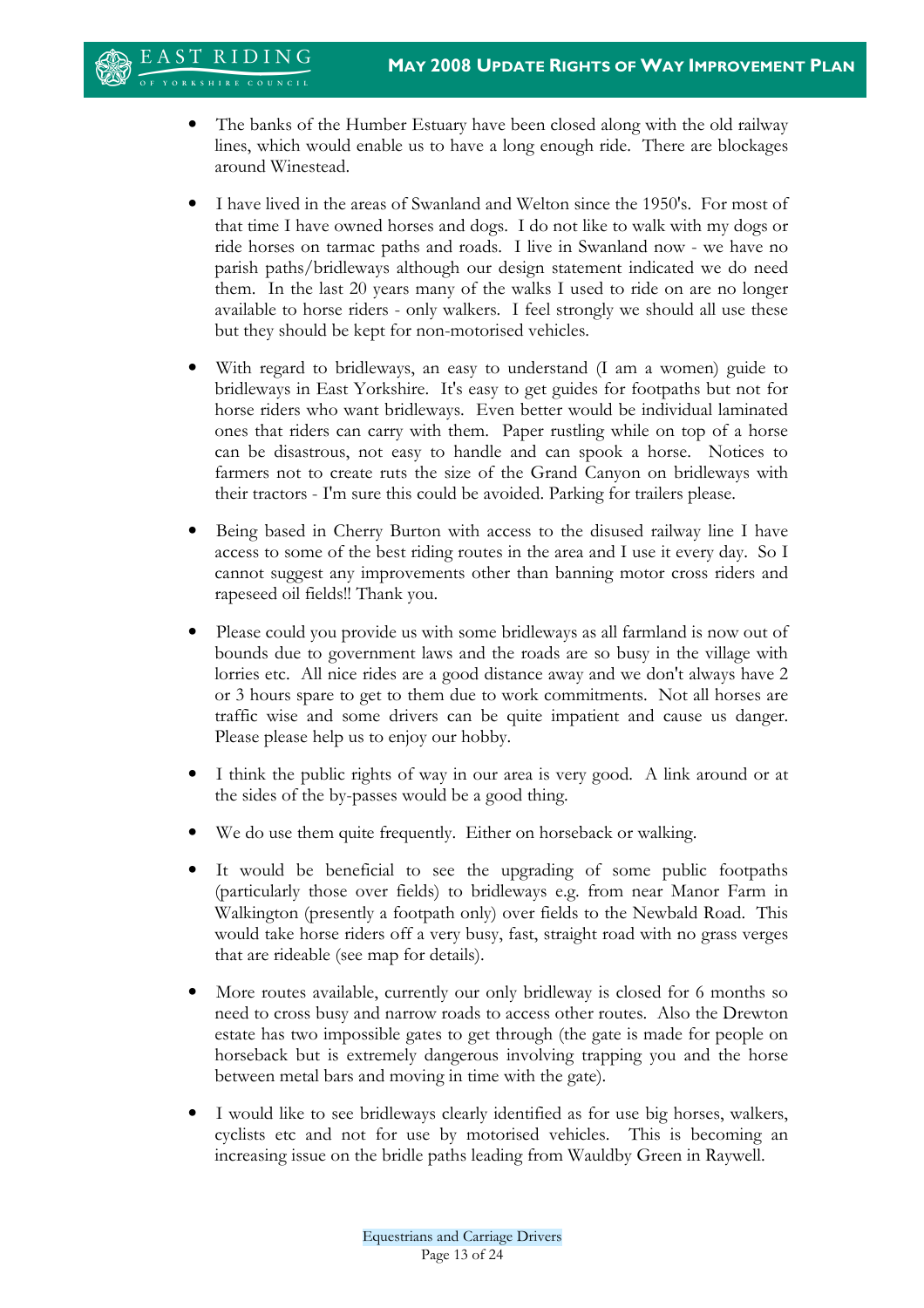Many bridle paths turn into footpaths or stop mid route going nowhere due to poor recording on the OS Maps. Surely they were not originally like that. Hudson Way -why is it a footpath and why have steps to cross the Walton Road - upgrade footpaths where possible! Difficult to open gates/styles. I cannot remount mid hack due to a disability so if the gate cannot be opened on horseback I cannot go on. A really good example of this is the bridle path running through the Drewton estate - two styles which a horse would not enter! Then the bridle path turns into a footpath!

- Better signage also for dog walking. Better car parking. We use the routes a lot for horse riding and dog walking. Mostly we have a great time but the above would make it even better for us.
- $\bullet$ Generally where I live the bridleways are excellent but could be improved by controlling the undergrowth, overgrowth and low trees. More routes are always welcome with safer links. I am willing to help.
- I, as a keen horse rider with a young horse, would like to be able to hack out on more circular routes, some of the bridleways around our stables go nowhere and you have to turn around and retrace steps. Not enjoyable for me and not good education for horses young or old. I also feel that my husband would be keener to go with me on foot if the routes were more circular.
- I use them a lot and think they are very good please don't let them diminish.
- Would use them more if they were circular routes. No good having to turn back, don't like busy roads to get to the start of them.
- $\bullet$ Allow horse riders same rights as cyclists – allow us to use cycle paths. Tidy the routes  $-$  a lot of rubbish dumped near road access. Better parking facilities. Some bridleways have locked gates, footbridges and staircases - no use at all to a family on horseback.
- Routes that go somewhere as opposed to going a short distance and then just stopping in the middle of nowhere i.e. parish boundaries etc. Circular routes. Parking at the start of bridleway routes. Better maintenance of routes. Often not enough land left round farmed land or route is used by farm vehicles - can leave routes impossible due to deep ruts etc. Some local routes at the moment are blocked others dangerous due to bad road crossings. These are obvious areas of improvement.
- More bridleways and/or more respect from car drivers on country roads. I never hack on my own because of lack of common sense from car drivers often causing very dangerous situations. Also traffic using country lanes as cut throughs and travelling at excessive speeds. Also more and more cyclists in huge groups scaring horses and children on ponies!
- I think if the routes were better maintained I would be more likely to take my horse along them, and also if they were better signposted so that I knew where and where not I was allowed to ride I would travel longer distances.
- Lots of tracks round here but farmers take the signs down or half way through the track is impassable.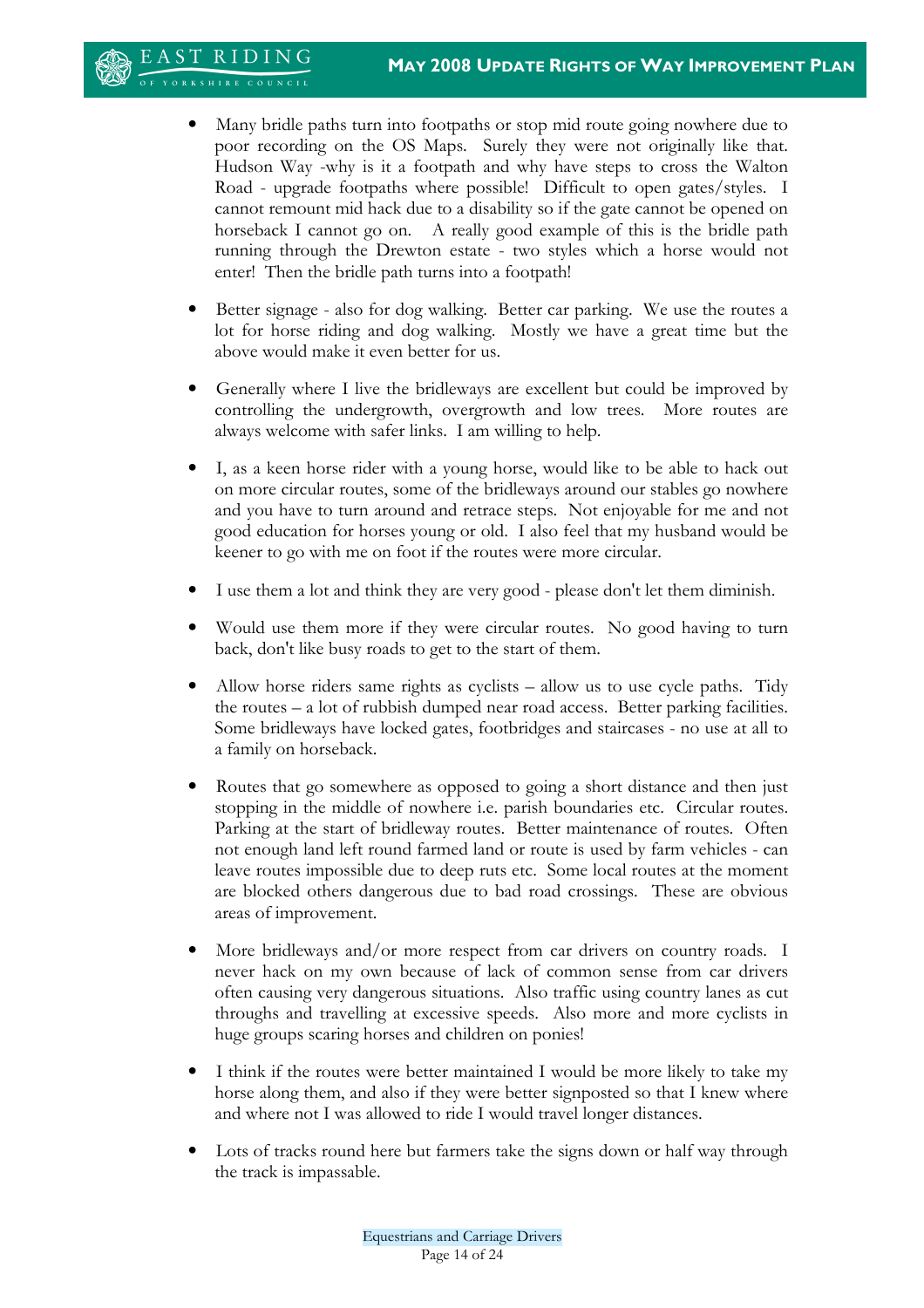

- $\bullet$ Better continuity - very few linked bridleways compared with footpaths so most hacking involves busy roads.
- More bridleways with continuity i.e. above way and also Kilnwick to  $\bullet$ Lockington. These just stop in middle meaning horses must be turned round dangerous on young/happy horses.
- Better maintenance of routes so that they aren't overgrown.
- To have them more clearly marked, allow horses to go on some footpaths, tracks that can accommodate a push bike (cycle!) as well as a horse. We do enjoy the bridleways because it is wonderful to be away from roads and traffic but it can be a problem if farmers put crow scarers and pigs near to the bridleways.
- If there were more links between riding areas i.e. separated by a main road  $\bullet$ such as the A164 Willerby, which is dangerous to cross and can't ride along to crossing point because the verges are too narrow.
- Prior to 1992 we used to hack/walk to Wauldby 3x a week since the new A164 we have hardly dared - a petition for a horse crossing was denied. A pedestrian dog walking has been killed crossing and looking at kids on ponies and bikes trying it is only a matter of time till it happens again. It is nearly impossible to cross due to traffic speeds and density. Simply making an access from Riplingham Road to track A164 - West Ella Manor Farm the woodside or the post and rail i.e. away from the traffic would make a vast difference.
- Rider friendly signs and routes marked out, ideal for new people coming into area -can take a while to learn new routes, also for me, find it easy to get lost.
- At the moment we ride daily through a busy main road into town to get out city to the countryside. The road is slippery and so we walk. Traffic is impatient but we refuse to be bullied. Verbal abuse is common, when we get to the green lanes usually landowners and trials bikes are around and the lanes are so pot holed and the surfaces destroyed it is dangerous. Fly tipping is common. Since farmers now have to leave a grass edges to all their fields wouldn't it make sense to encourage them to let us use this. I believe at the moment they are paid by the government NOT to use it!!!!
- More circular off road routes that are not used by bikes and 4x4s.  $\bullet$
- Better signage. Better access onto routes.  $\bullet$
- Better signage. More routes. Better access on routes.
- Knowing where they all are in our area. Keeping them clear and better marked.
- Too few routes available in our area. I use same bridleway at least twice a day as no choice.
- Many of the rights of way in this area are footpaths, which may have been bridleways and down graded. The use of horse traffic (ridden horseback) on many of these footpaths would go a long way to satisfying the equestrian need.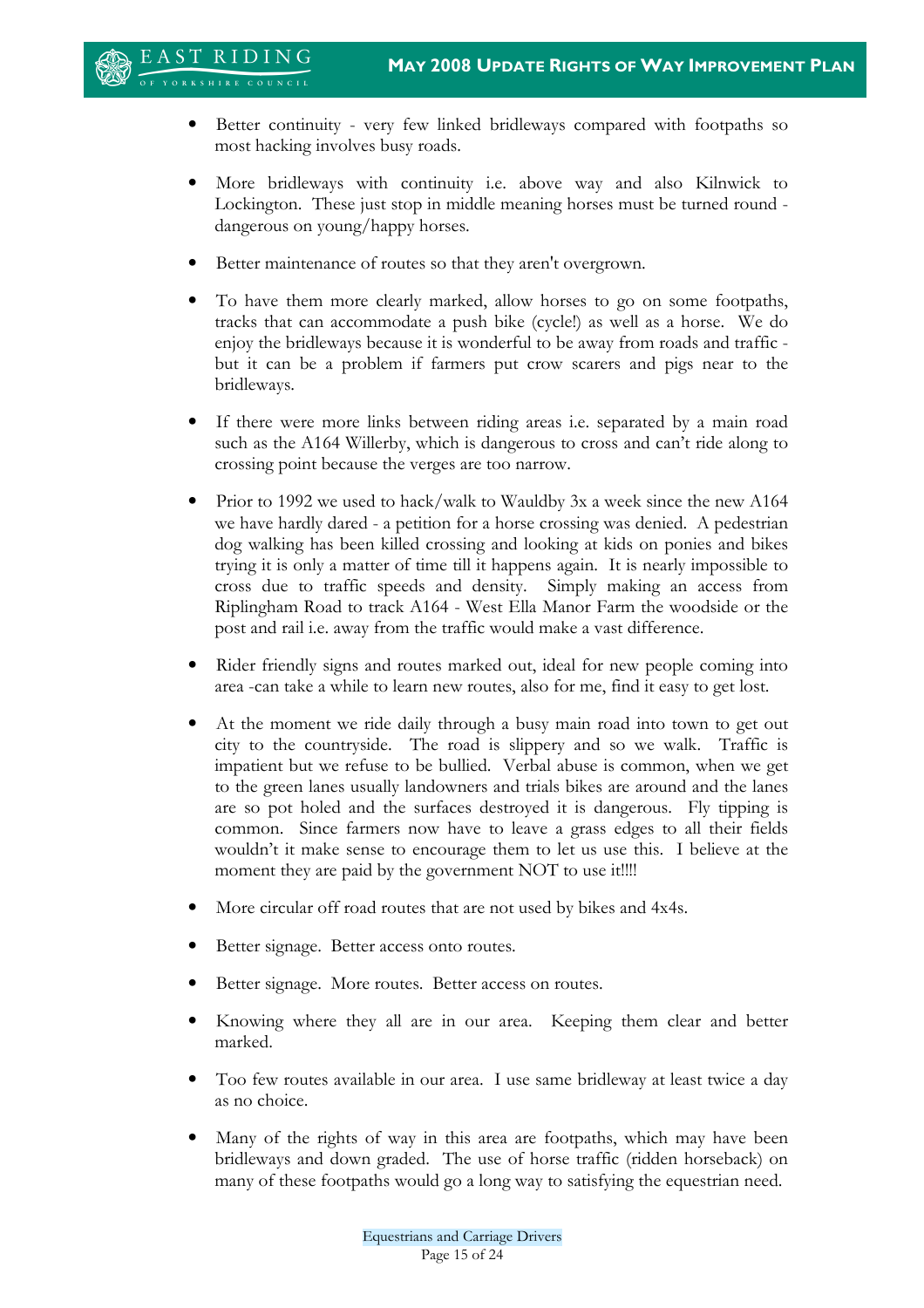- $\bullet$ Circular routes well cut and well signposted. With and updated leaflet on bridle paths still in use as lots of new farmers are reluctant to let you use the path and plough the path completely. Gas cannons with flags were a problem last year. Another major concern are the Wind Turbines that are being placed in the area of Roos, Tunstall, Hilston etc! Horse riders should be able to have a voice on this matter.
- More pleasant riding away from traffic and therefore less chance of accidents with motorists.
- Bridle paths to lead somewhere, not to a dead end where you have to turn back, more footpaths not pavements to be made into bridle paths.
- Safer for horse and rider away from roads and traffic. Various routes and better directions on bridleways.
- Being able to access them along busy roads with overgrown or no grass verge and speeding traffic.
- More routes would mean less time on the roads. Some routes start off fairly maintained and end up overgrown and very badly maintained and dangerous e.g. Hedon to Patrington.
- More bridleways. Have recently moved to area and there seems to be very few rights of way for horses. Previously lived in Scotland where there is open access much better. Need to work with landowners to open up more tracks. Would be willing to pay for an armband system. Many cars around here drive far too fast past horses.
- Increased information e.g. maps, websites etc.  $\bullet$
- A greater network of routes that link up. Ease of access to routes and the ability to park a horse box.
- Many of the public bridle/footpaths are overgrown or local farmers have grown crops across them, put fencing up or removed bridges to prevent access. Action needs to be taken to ensure the rights of way networks are re-opened and maintained.
- More circular routes of about 3-4 miles. Upgrading of suitable footpaths to bridle paths.
- Better leaflets to find Rights of Way, Bridleways etc and new ones.
- Good surface, clear from overgrowth, routes that provide a circular route for long and short riding distances. Also re roads cleared verges to ride along to access routes. Some sort of method to get between Etton/Cherry Burton side of A1079 and Bishop Burton side.
- There is a vast network of footpaths following years of campaigning by walkers. There are very few bridleways when you consider 150 years ago the county had nothing else. What we have are good just need to reclassify many routes.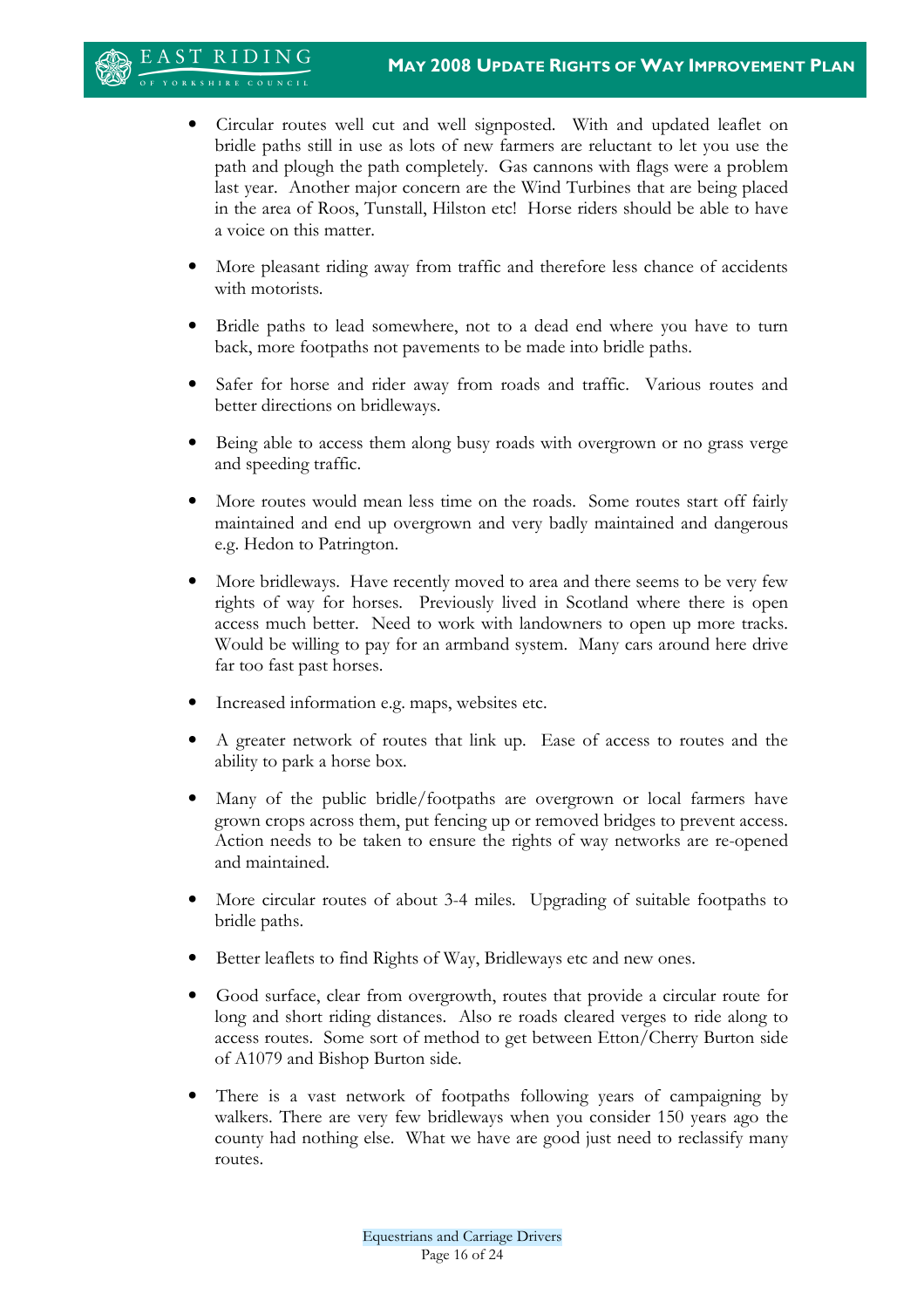

- Creating routes which provide safe environment for children to hack ponies away from dangerous roads.
- We have 1 lovely 1 hour circular route which does not include too much road and 1 short route but that is all. We have to use local roads which are very very slippery because they are smooth and shiny. We would welcome other routes and could use the old rail tracks if there was more parking available.
- Safer access across the A164 to enable access to more bridle paths.

- Easier access getting to routes, more information on where different routes are and where they lead to. More routes that can be used for horse riding *i.e.* bridle paths instead of just footpaths.
- I am amazed at the lack of bridleways! If I was to go for a ride I have to use roads all the time.
- The volume and speed of traffic on the roads, which have to be used to gain access to bridle paths, is quite intimidating. Most of the verges cannot be ridden on anymore as they are always overgrown, too rutted, have drainage ditches cut out of them, have glass bottles and cans hidden in grass. A lot of verges have been cut back due to road widening which only encourages cars to go faster. If verges were reclaimed for riding/walking people would feel safer and it would create a bit of distance between horses and traffic.
- Some of the byways/bridleways in my area turn into footpaths so unable to  $\bullet$ continue. Part of one bridleway has "No Horses" signs where it joins Howden 20 route. Riverbanks have gates with padlocks and cattle so are impassable. If more routes were advertised then maybe would use other routes.
- Better rights of way the local couple don't go anywhere and you can only access them via busy roads. More multi-use rights of way would be good.
- More local information, circular routes with varying lengths to enable you to  $\bullet$ just go for a short walk or much further but allowing you to return to your starting point. Better maintenance so families with young children can walk them without having to fight through beds of nettles etc.
- Circular routes that avoid large stretches of busy roads. Links being made  $\bullet$ available between sections of bridleway that just stop in the middle of nowhere so that there is an alternative to just turning round. Also prohibition of gaspowered bird scarers directly on or by the bridleways - it is far too dangerous to have a horse near them.
- Better maintenance farmers plough up the tracks as well as their fields. Better access for children on bikes - the roads are far too dangerous. Knowing which tracks are owned by farmers because some say that you shouldn't be riding horses on them.
- Easier access to bridleways and information on circular or linear routes with suitable parking for horse trailer.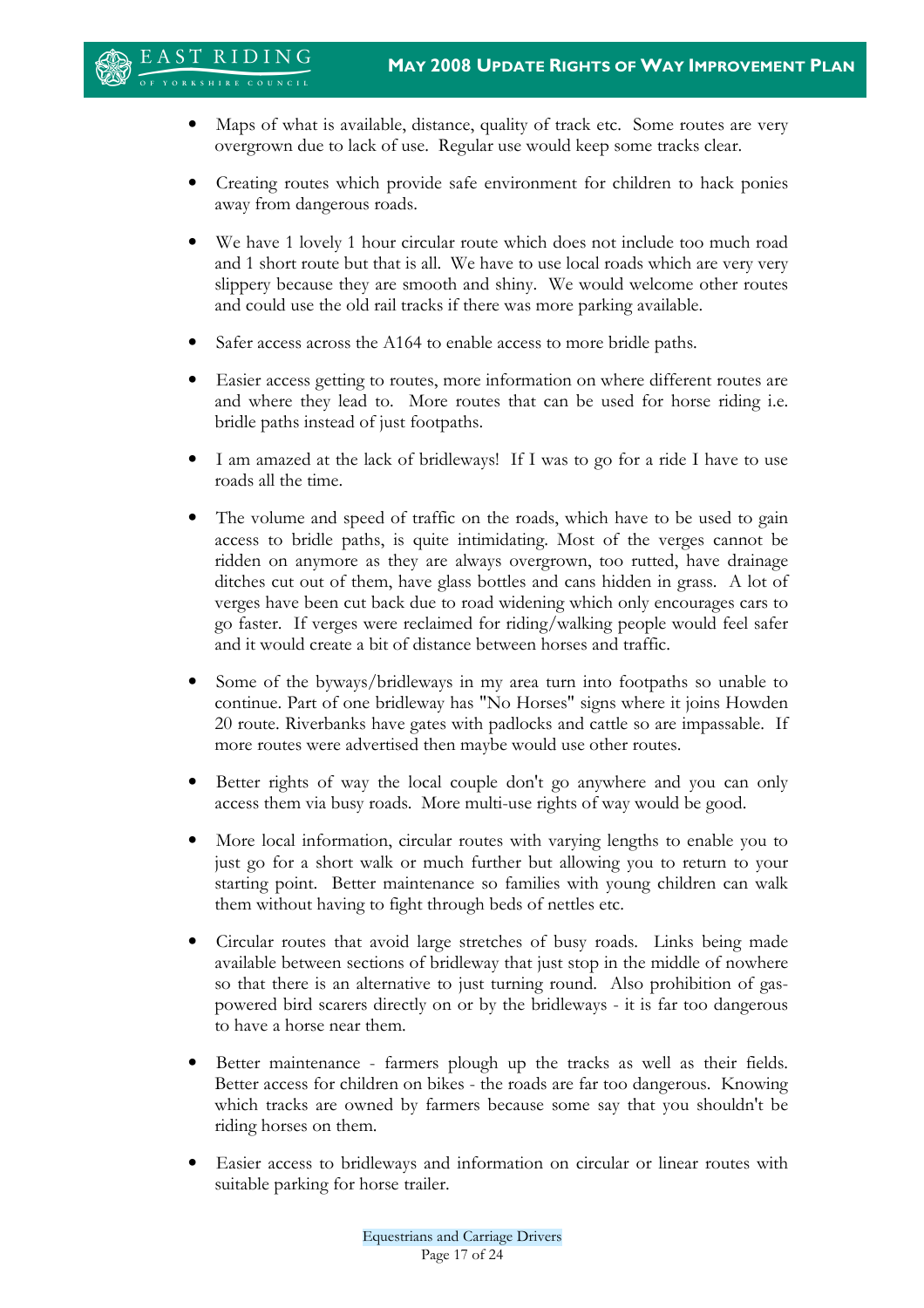

- $\bullet$ I am very fortunate to live in an area where there is a fairly good and comprehensive bridleway network, however it would be helpful if more of the footpaths could be upgraded to bridleways.
- The footpath system is excellent. The bridle path routes are very poor in some areas due to changing to footpaths at parish boundaries making the bridleway a "there and back" ride rather than circular.
- Another horse for the husband.
- $\bullet$ We have no bridleways round our house, farmers allow me to ride on their land as a goodwill gesture. They can take permission away any time they wish. Our nearest interesting ride is privately owned and costs  $f<sub>1</sub>15$  per horse per day. We moved from Kent 25 years ago where we had so much choice in bridleways. We ran a bridleways association.
- Making more public paths into bridle paths to keep horse and rider safer and off dangerous roads. Also re-opening old bridleways on Parish Boundaries etc.
- Clearer signing. No loose horses on bridleways "very dangerous". More circular routes.
- A better non-slippery road surface would certainly help. However we are extremely concerned about the proposed wind turbines at Sunderland Farm. If this proposal went ahead, our use of the bridleway adjacent to Roos Drain and the new bridleway towards Burton Pidsea (from East...? Bridge) would be made impossible. A recent article in Horse and Hound (4th May) quotes from a British Horse Society questionnaire stating that "19 riders had already ridden near turbines, five of those riders reported they had fallen at least once as a result of horses spooking" due to shadows cast by blades, noise, movement of blades and ice through in winter. Given the proximity to Roos Drain, with its depth and near vertical sides along entire length of bridleway, we feel the risks would be too great.
- Being able to ride there from home off road.
- Generally not much, usually well maintained with other users very considerate, as horses can be intimidating. Better publicity for ridden routes by ERYC would be fantastic as most geared to walking/cycle routes.
- To ensure that the PROWs are safe to use and that routes are cut back to enable safe passage.
- I am concerned that there seems to be a policy to allow bridleways to be used for industrial access i.e. Crossland Lane, North Cave and Dryham Lane, North Cave, bridleways off Myers Lane North Cave Diving Club, bridleway leading up from Everthorpe Lane to South Cave. Is it possible to restrict use of bridleways by 4x4 cars and off road bikes!
- More connections between bridleways. More bridleways.
- Knowledge of available routes. Safe crossings of main roads, removal of rubbish and hazards and for farmers to be more available with allowing us along bridleways which cross their land.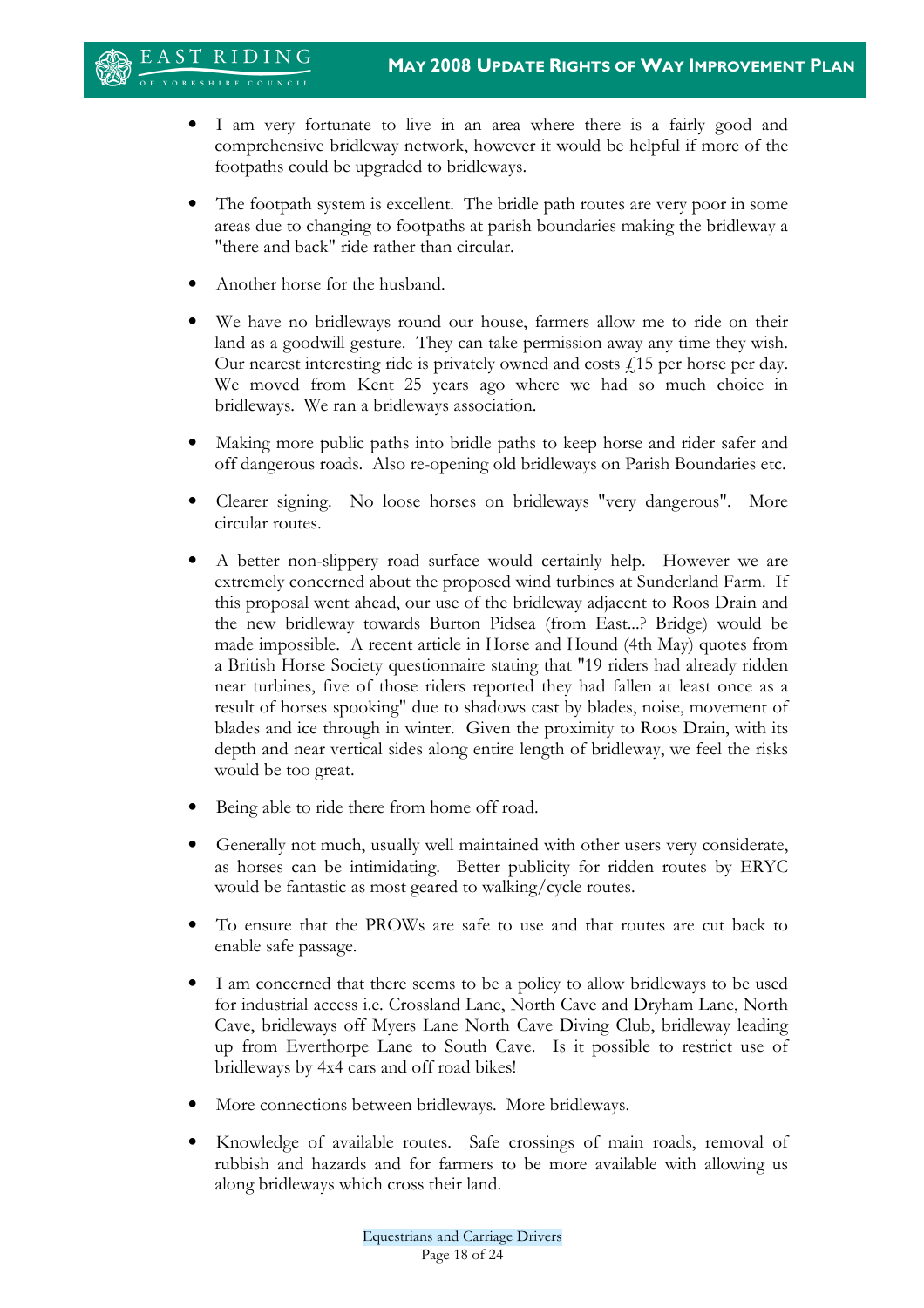- $\bullet$ As roads become increasingly busy it would be nice to be able to get "off road" and ride my horse somewhere where I did not have to worry about cars and lorries. Perhaps landowners could be persuaded to allow riders to use the wide grass headlands around many of the available fields in my local area.
- Some of the tracks are rough with potholes and brick rubble, badly kept, also deep tractor ruts.
- More toilet facilities and catering on route. Parking facilities.
- Better facilities to park very long vehicle/trailer/4x4. Circular routes. More  $\bullet$ detailed rights of way.
- Any improvements as detailed under Q15, 16 and 17 would help! Horses and traffic are a bad mix as any horse is unpredictable. We have novice riders who would enjoy hacking, but are too inexperienced to handle a horse for the inevitable roadwork required. Some of the bridleways we have explored (on foot in the first instance) turn into footpaths (with impassable obstacles for riders), thus abrogating circular routes e.g. Bridleway running north from Hempholme, Bridleway running west from Frodingham Beck/Barmston Drain (due west from Hempholme), Interruption to bridleway beside Barmston Drain at level of Aike Village (changes to path status). Can some of the path/footpath routes be upgraded to allow horses?
- When you go down a lane you have to come back the same way as gates are locked on the riverbank for horses. When stock are not on the bank why can't there be a key for horse riders. Or down a lane opposite Crossing Farm, half way it changes to public footpath from a bridleway. Farmers tell you off if you go down and they don't leave enough room at sides of fields to pass any traffic.
- To keep safe and out of mad drivers way. Safety reasons.
- More connection to bridleways. Safer route and more routes.
- More of them, better maintained, better signposting, better links, policing of non-authorised users.
- As a horse/occasional bicycle rider I would like to see improved and safer links on routes and, as I travel into the East Riding, better parking for boxes.
- We are lucky from Hornsea to have the Trans Pennine Trail on our doorstep but it is spoilt by the abuse of some, yobs on motorbikes, including grown men on the mini types, constantly use the trail and are abusive when told. Also the trail from Old Bridge Roundabout, east bound, is used for under-age drinking and goodness knows what else. Litter and broken glass along there is a big problem. Bridleways are limited in Hornsea (in part due to coastal erosion) but we are also limited by the gates, particularly across Wassand, which renders the bridleway unusable as the gates involve dismounting to open – difficult for a mid-50s person on a 16.2 hh horse.
- Safer road crossings. Reduce car speeds on approach to bridle paths, so we can cross safely. More Pegasus crossings set back from main roads, so when coming to a blind crossing we can cross much safer.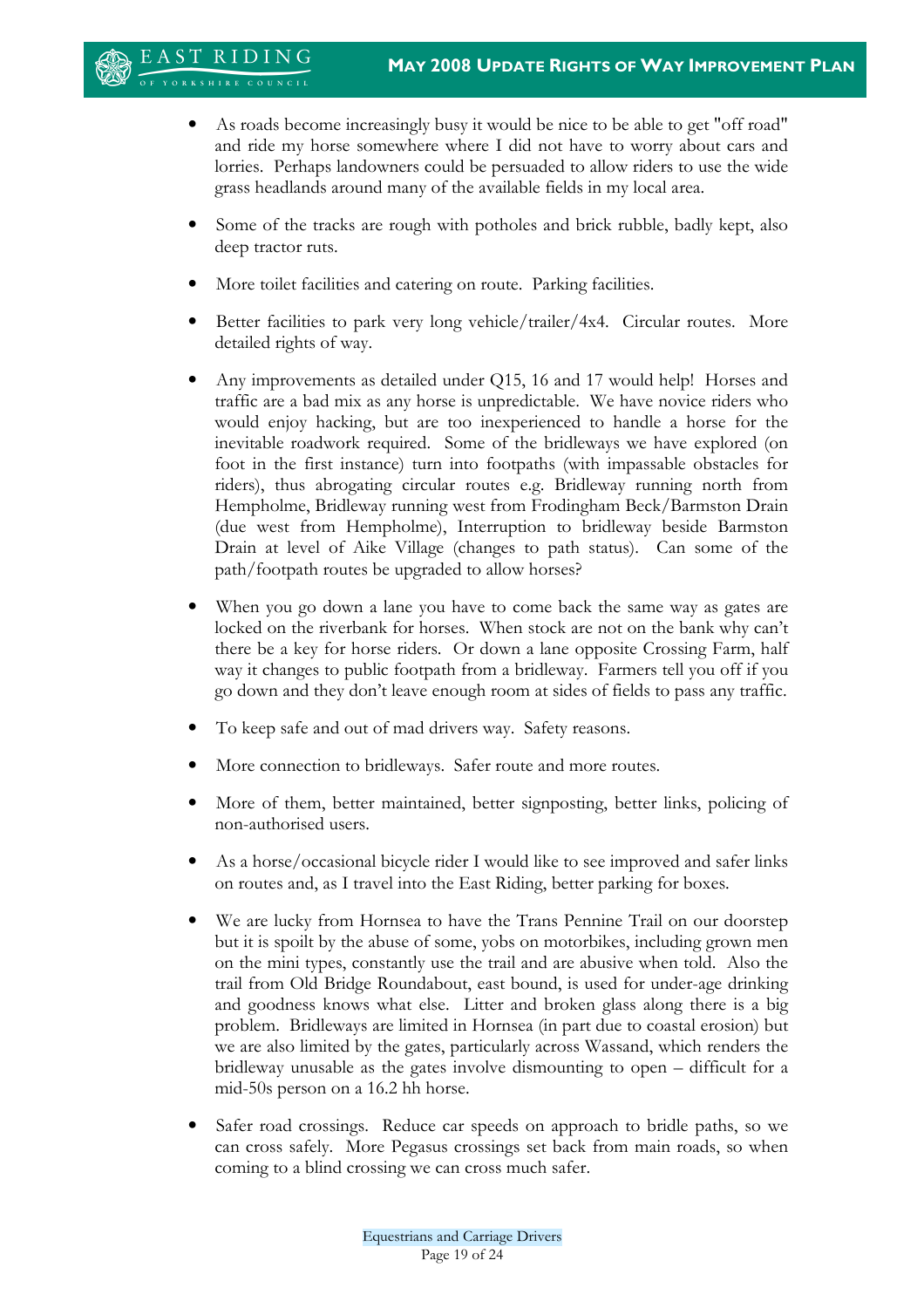- More advertisement. I can't find anything detailing footpaths or bridleways in  $\bullet$ the area which will enable me to walk or ride.
- Easy to read maps with distances and signage on routes.
- Improved circular routes away from traffic.
- Safer minor road surfaces and verges which are used to link bridle paths.
- Safer Crossings.

- Safer road links to PROW and also clear signs to show all road users and people who would wish to use any PROW.
- If there were more drivers who obeyed the speed limit and more courteous towards horse-riders and walkers.
- Major concern: For 10 years my husband and I have been working to get Stone Pit Road, Welton re-instated as the horse access it should be. NO progress appears to have been made despite council acceptance of the historic background to this access for the people of Welton and their horses, only taken away because of the widening of the quarry, and not re-established because of it finishing a short distance from the next bridleway. Surely something can be done to re-open for horses this vital safe access and link to bridle path network?
- Preston is a very busy village, there isn't any bridleways in the village. Just to have one would improve safety and make riding more enjoyable and safer for myself, family and fellow riders.
- If we had some to use we would use them more often.
- If bridleways were for horses, not allowing motorbikes on also they should be kept safe by keeping them maintained with no interference from farming equipment or busy roads. Roads are getting incredibly dangerous for horses because people do not slow down for us. England flags and lorries scare horses also.
- We would use the ROW more if we could get to them without having to use very busy roads with ignorant drivers and loads of commercial vehicles, and if there were more of them!
- Accessibility is what's needed.
- Ordnance survey maps must be accurate to what information they give e.g. no bridleway exists on Canal Side East, Newport North of Newport House Farm and no bridleway access through Common Farm (Stoney Lane to Drymen Lane).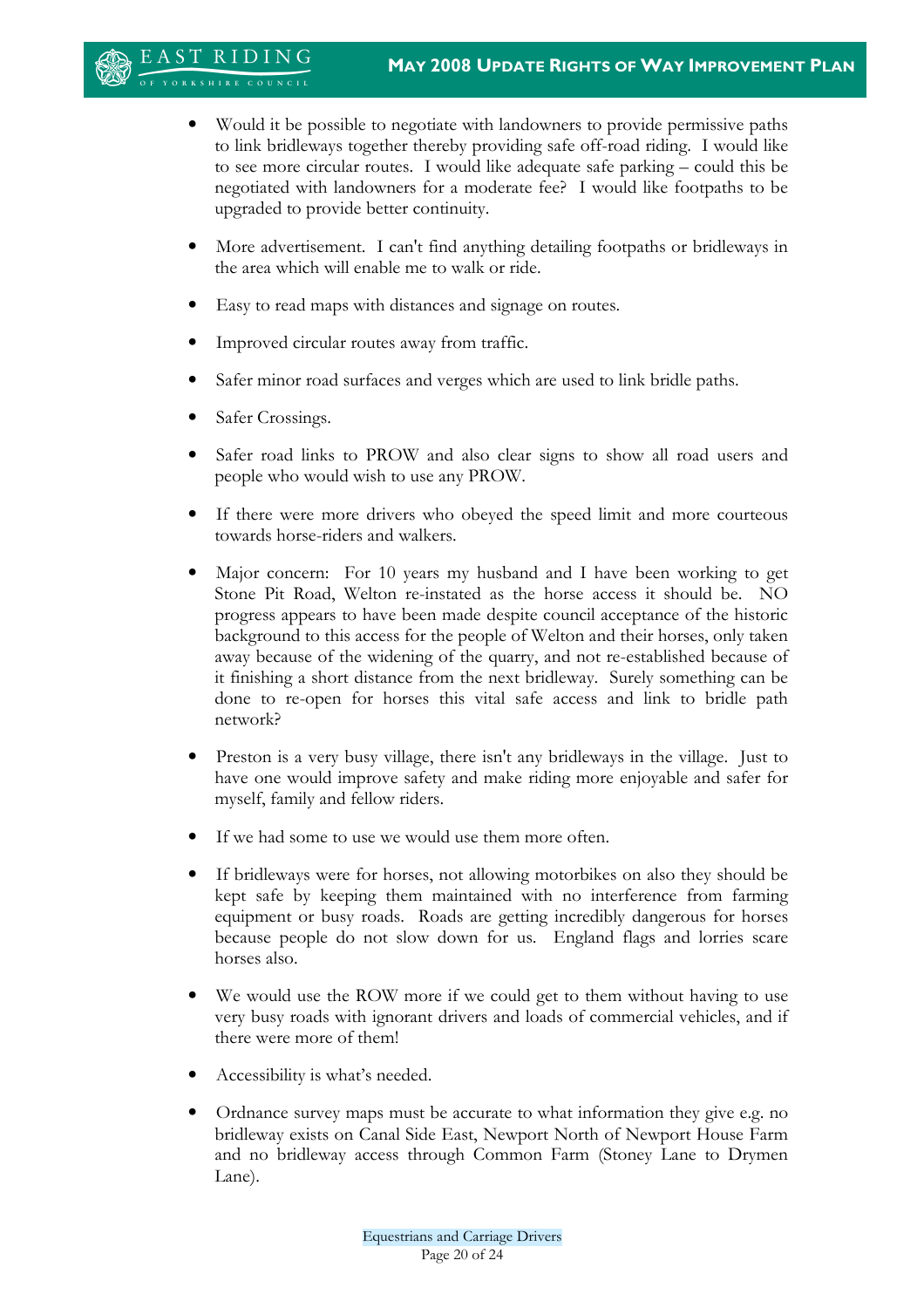

- Since the turn of the century drivers have become more aggressive. It is vital  $\bullet$ that speed and weight restrictions be put on roads like West Field Road, Eppleworth to enable riders to ride in safety.
- There should be more bridle paths if there were it would encourage horse riders to use them, thus keeping them off the roads making roads safer for both riders and drivers. The bridleways should be claimed back off the farmers and other landowners as they already exist. If these were re-opened this would become far safer for everyone.
- Keeping hedges and verges cut back. Slower traffic around bridleways.
- More circular routes which don't involve busy roads.
- Continuity of routes that are off-road and horse crossings where needed to keep routes going and in general more available horse routes easily found on maps and well signed.
- A booklet showing all available rights of way for the area would be useful.
- A greater number of bridleways/permissive paths which link without crossing/going along busy roads. The only bridleway I can reach within one hour on horseback is effectively a dead end as it goes out onto the A1079 and there is no safe way of negotiating this road to reach potential linking bridleways. In addition it has barbed wire on one side and electric fencing on the other for much of the year. p.s. I think way marking has improved a great deal in recent years - well done!
- I would prefer using bridle paths to roads due to traffic issues however a lack of bridleways forces me to ride on busy roads and country lanes where a lack of vehicle driver courtesy seems to apply!
- There are far more PROW for walking then riding surely these could be multi- $\bullet$ user as in the area where I live very few people actually walk them.
- I am single, male and quite happy to hack along local paths: my horse is stabled on a 700 acre farm but we do get heavy wagons going through.
- Providing that the route was safe i.e. safe bridges, reasonable footing, motorbike free and routes that did not involve much main road riding especially with the Easington Gas which has lots of heavy lorries that brought my horse down on the road that is good in Traffic the roads are increasingly dangerous.
- We need to be able to get off roads and away from the traffic and have a few more footpaths opened up to horses.
- Longer routes at present can only use a route which is about 2 miles long and terminates in a dead end (at the river bank which is closed). I am reluctant to use roads as I was hit by a car when riding my horse by an old man who "didn't see" my 16.3 hh horse! Traffic speeds past me, even in 30mph zones (which they ignore) and pass me so close my toe has clipped their wing mirror, so getting to a longer route, further away is very stressful.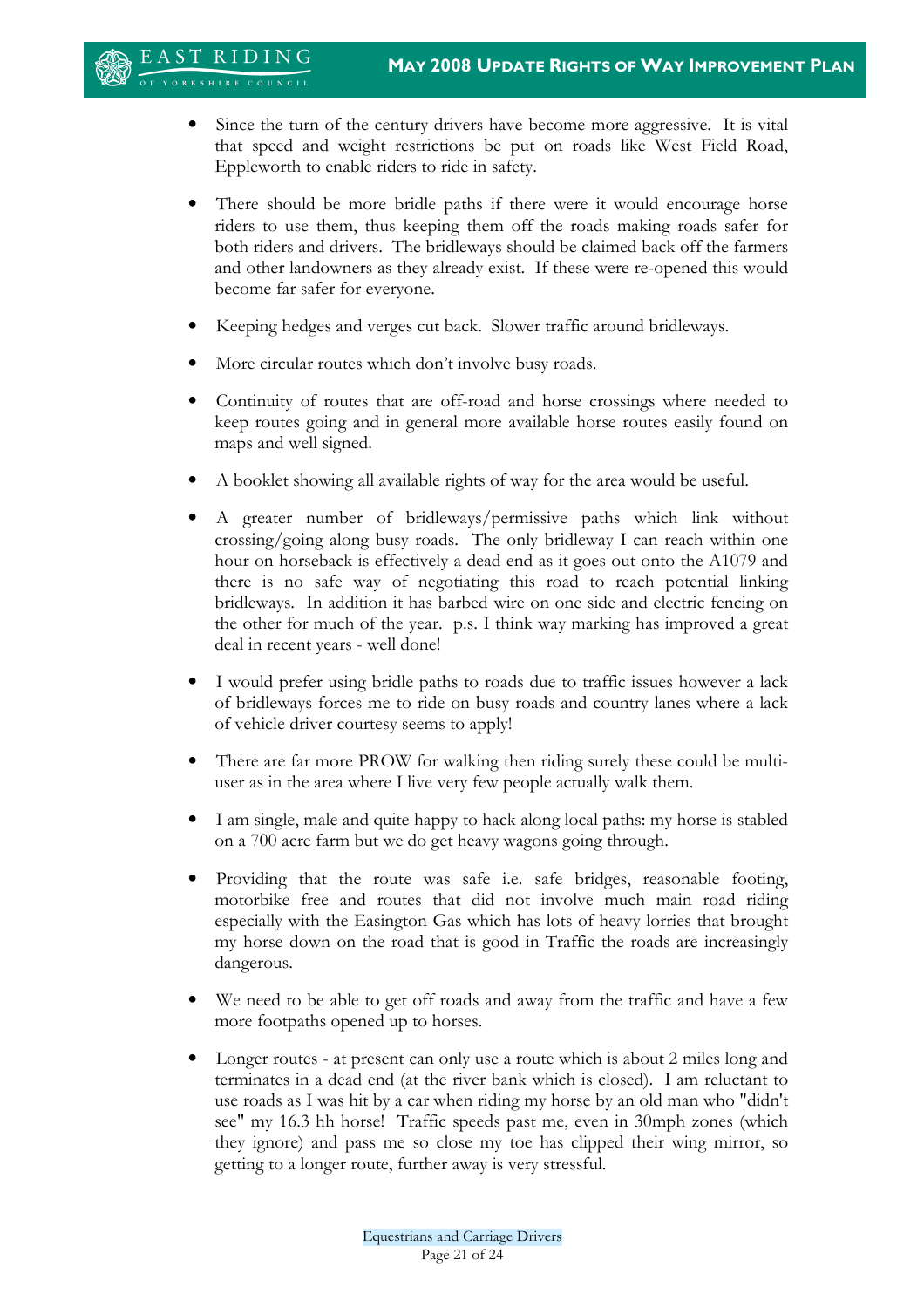- $\bullet$ Crossing points for horses near Lazaat restaurant and at the end of cycle path across Walkington Road so people from Cottingham could get to Skidby bridle paths and up quiet roads to Risby and Little Weighton without worry of crossing main Beverley/Willerby Road.
- More bridleways closer to home there is only one very short one near me.
- $\bullet$ It would be nice to have some off road riding where I am although it's all country lanes to do a hack it has to be a long one or turn around as I'm surrounded by farmland. I am allowed to ride on the land where the animals are kept but this can be a long route and get boring.
- Being made aware of the bridle paths in the area (without having to jump over fences or cross dangerous roads!). Having more bridleways in the area. I think farmers should leave green paths at the sides of their fields to enable people/riders to enjoy the countryside more (these paths should be wide enough though!).
- The main problem in this area is lack of prow the farmers block the tracks off and there is a possibility of wind turbines being erected in the immediate vicinity and that will cause even more problems. It's roadwork or nothing here it would be so nice to be able to just ride in safety on a country track.
- We already enjoy the ROW networks what really worries me is the ignorance  $\bullet$ of car drivers towards us and our horses. They have no respect for our animals, the speed they pass us, the verbal abuse I have received is shocking. I do my utmost to ride on the left and correctly on the road, but my experience of riding in Swanland and Ferriby is of hostility towards horse riders.
- I do use them regularly but it would be wonderful to not have to go in heavy  $\bullet$ traffic. It can be daunting taking a young horse in the traffic but if they don't get used to it you are unable to leave the place where they are kept. Most drivers are very thoughtful but a few don't appreciate how much damage can be done in frightening a horse by driving too fast.
- The Pegasus crossing at Ganstead is wonderful. Thank you for modifying one of the push button posts it has made it so much safer to use. One would be appreciated at the A165 - Hornsea Rail Trail crossing (TA 154375) an extremely busy crossing on sunny weekends. More clarity on cycle routes for horse use slippery side roads even for horses fitted with road studs, even cars skid at relatively slow speeds when slowing for horses aggravating a potentially dangerous situation.
- As above, just make them passable on my horse not deep rutted mud and water please. I thought when I saw all the bridleways on the map near Adlingfleet it would be great but I am mainly still on road riding due to the farmers abuse of the bridleways.
- Riding around Newport is great. When I ride out at Spaldington there are no bridle paths nearby and the horse I ride is quite old so it would be nice to be able to ride on grass whereas most of the time I have to ride on the roads. My family and I would get out more if there were more signposted circular routes.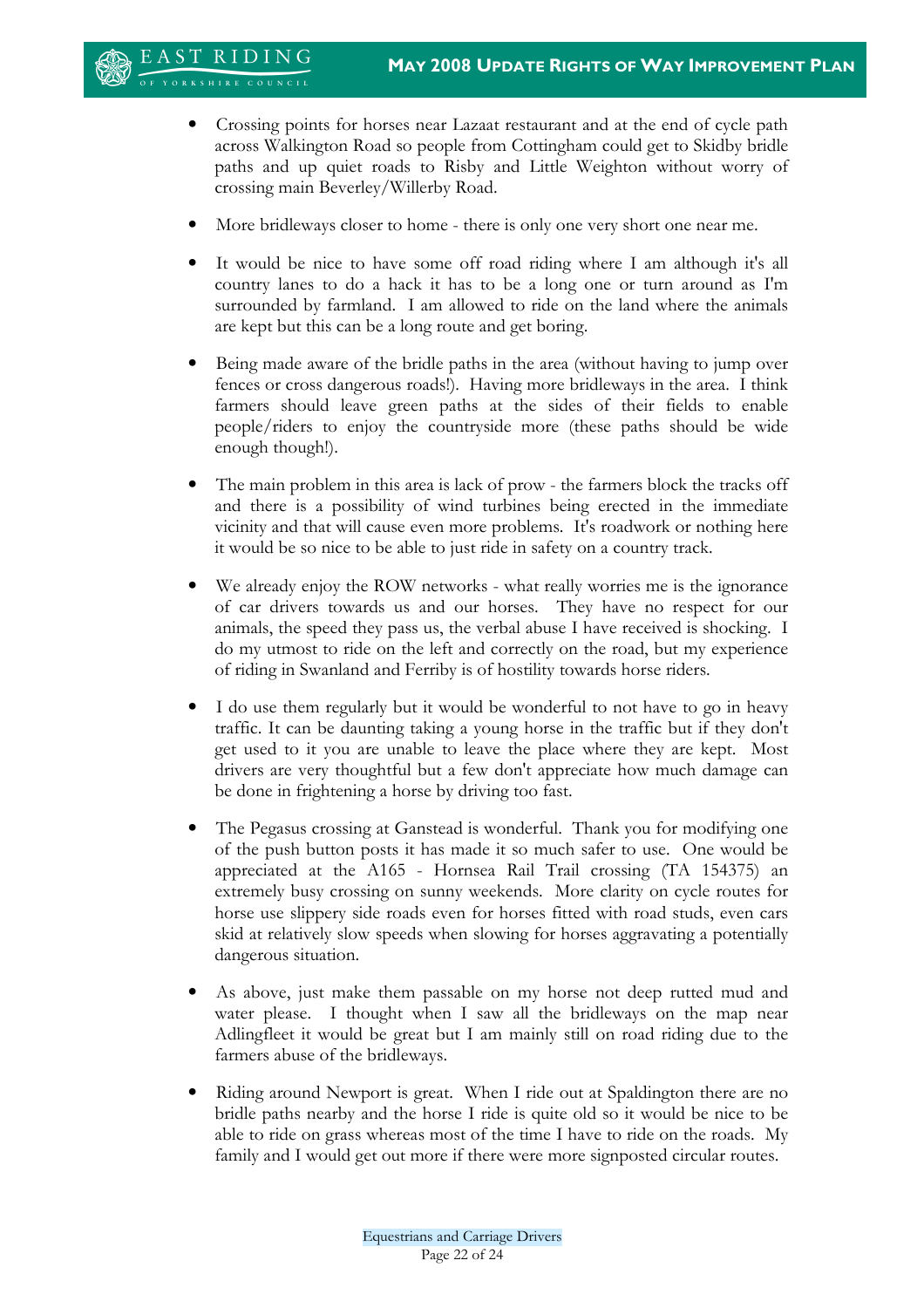- $\bullet$ Safer routes - where people realise horses are not just machines but people need to be a bit more careful around them. Some circular routes that take an hour sometimes longer, with some areas where it is safe to canter (e.g. straight stretches where you can see what is coming towards you). Easier access across busy roads. Drivers very rarely give horses the easy option of crossing a busy road when traffic is slow moving or at a stop - prime example Great Gutter Lane crossing across the main A road at Willerby. At rush hour you could sometimes wait 10 minutes or more before safely crossing. Motorists on small narrow bendy roads - they need to understand that they may come across riders (horse) who cannot move out of the way quick enough and to give the horse enough room when passing. I have had an air pistol shot in the air, horns blown and drivers passing too fast and inches away from me. Verges small areas next to the road could be cut down so that a rider could place the horse on it so a car could pass - also makes it easier to check for broken bottles/cans before walking into it.
- $\bullet$ If more info on the routes was available. There is a major lack of bridleways in immediate vicinity - they all involve transport to be able to get to them.
- $\bullet$ Confidence of not being harassed on discouraged by landowners.
- More local routes perhaps making some footpaths into bridleways.
- It is very difficult in this area as all land is farmed and I am not sure whether I  $\bullet$ am allowed to use paths made by the machinery. These are obvious paths but not official, I presume they belong to each individual farmer.
- More bridleways. Bridleways that don't stop in the middle of nowhere. Better  $\bullet$ access to bridleways - the roads are dangerously slippery to the point of having to get off and walk with the horse. More bridleways needed, upgrade footpaths.
- $\bullet$ More circular routes as a lot just stop in the middle of nowhere. Better maintained. More of them - we have a number of footpaths but not many bridleways.
- Routes that you can start and finish in the same place.
- There is only one bridleway within walking distance of the stables were I keep my horse. This is a circular route one which means a lot of roadwork down Benningholme and Meaux Road - both are very busy roads. The drain bank we ride along is overgrown and dangerous between May and October and in the winter months is a mud bath and very slippery. To get onto the bridleway from the village of Wawne you have to go through a cattle farm and the farmer has a habit of putting up electric fencing and guide the cattle but these block the path and aren't easy to untie without dismantling. On occasions you come faced with a herd of cattle on the track which is very dangerous.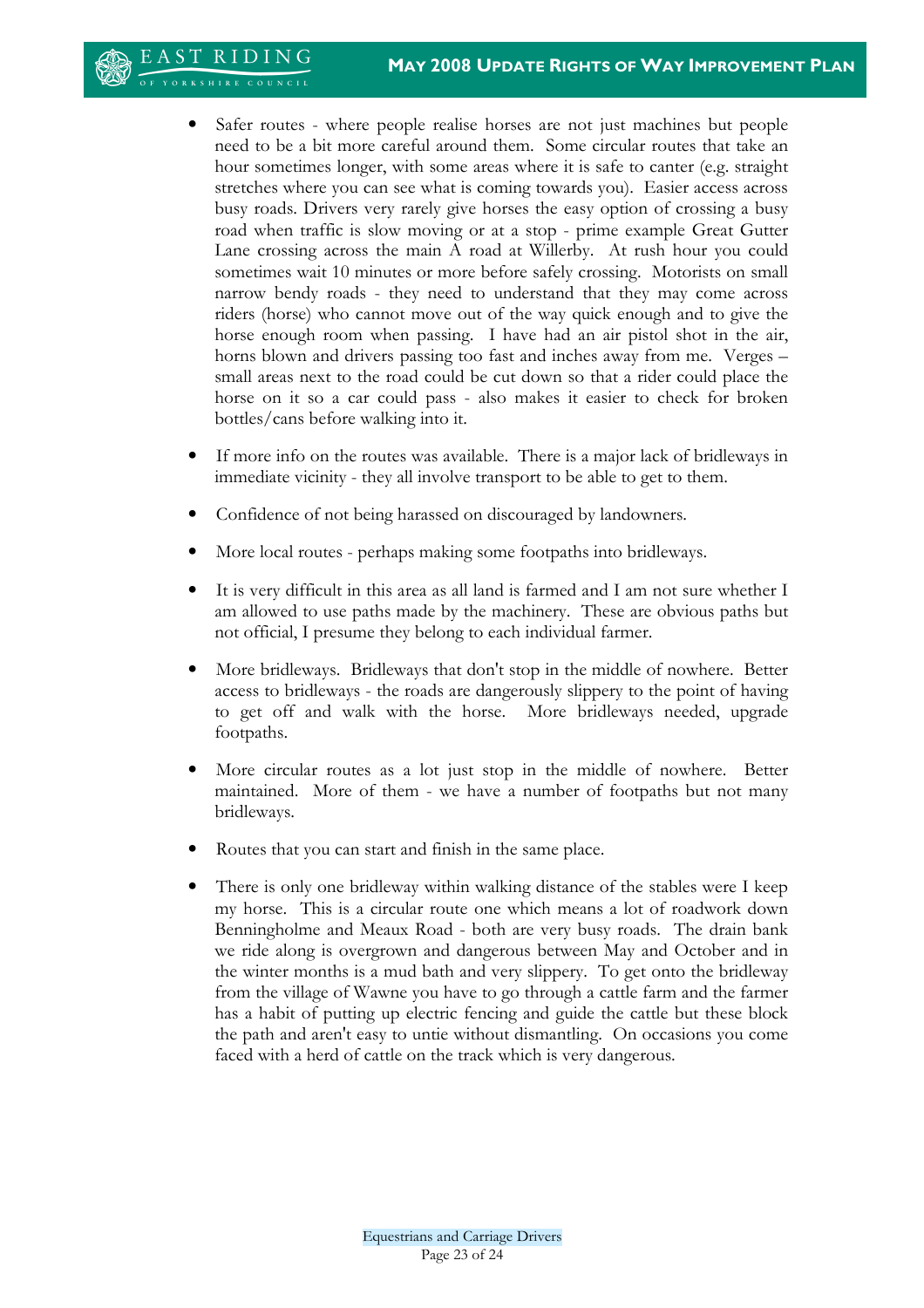**About the Respondents** 

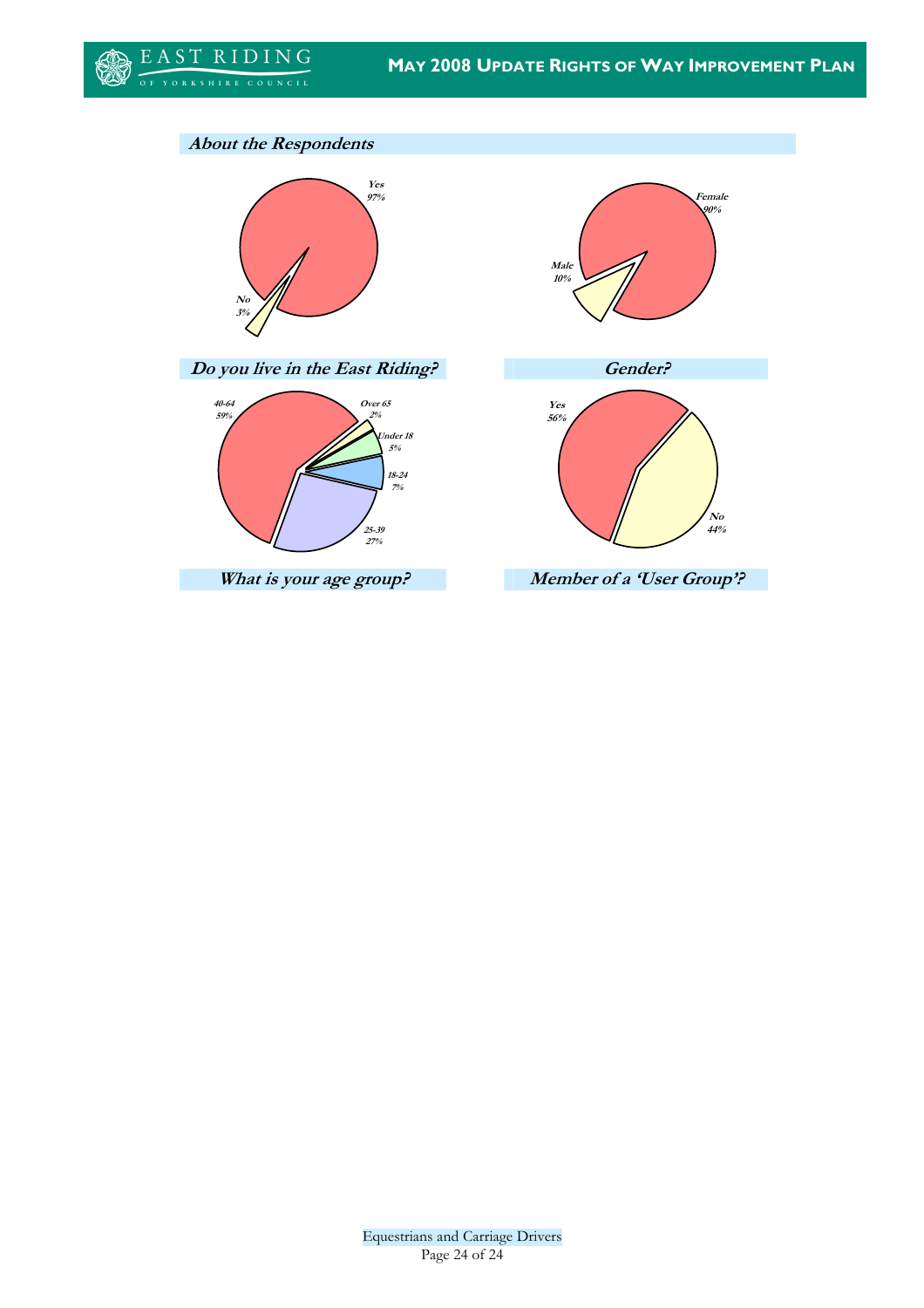# **Appendix A: Analysis of Questionnaires**

## **3. Landowners and Tenants**

EAST RIDING

**Note**: where figures are shown as percentages and do not total 100% this may be due to some questions not being answered, multi-responses or rounding.

#### 01 What is the main use of the land that you own or tenant?

|              | Number | Percentage |
|--------------|--------|------------|
| Farming      | 13     | 81.3       |
| Recreation   |        | 6.3        |
| Tourism      |        |            |
| Conservation |        |            |

### $Q2$ Do you have Definitive Public Rights of Way across land that you own or tenant?

|            | Number | Percentage |
|------------|--------|------------|
| Yes        |        | 75.0       |
| No         |        | 12.5       |
| Don't know |        |            |

### If YES, what status Public Rights of Way do you have? *O3*

|             | Number | Percentage |
|-------------|--------|------------|
| Footpath    | 10     | 83.5       |
| Bridleway   | x      | 66.7       |
| <b>BOAT</b> |        |            |
| Don't know  |        |            |

### $Q4$ Which of the following statements reflect your experiences?

|                                                                                                          | Yes          |                                    |                | $N_{\theta}$                     |                | Don't know                         |
|----------------------------------------------------------------------------------------------------------|--------------|------------------------------------|----------------|----------------------------------|----------------|------------------------------------|
|                                                                                                          | Nr           | $\frac{\partial}{\partial \theta}$ | Nr             | $\frac{\partial}{\partial \rho}$ | Nr             | $\frac{\partial}{\partial \theta}$ |
| Most users of Public Rights of Way<br>respect the needs of landowners/tenants                            | 14           | 88                                 | $\mathbf{1}$   | 6                                | $\mathbf{1}$   | 6                                  |
| Most users of Public Rights of Way are<br>considerate to farming practices/land use                      | 13           | 81                                 | $\overline{2}$ | 13                               | 1              | 6                                  |
| I would like all PROW across land I own<br>or tenant to be waymarked to guide users                      | 14           | 88                                 | $\mathbf{1}$   | 6                                | $\overline{0}$ | $\Omega$                           |
| I would like to move the Public Rights of<br>Way on my land                                              | 4            | 25                                 | 7              | 44                               | 4              | 25                                 |
| I have made a declaration under Section<br>31(6) of the Highways Act 1980 for my<br>land                 | $\mathbf{1}$ | 6                                  | 6              | 38                               | 6              | 38                                 |
| I would like more information on making<br>a declaration under Section 31(6) of the<br>Highways Act 1980 | 5            | 31                                 | 5              | 31                               | 3              | 19                                 |
| I have problems with unauthorised<br>vehicles on my land                                                 | 11           | 69                                 | $\overline{4}$ | 25                               | $\Omega$       | $\Omega$                           |
| I have problems with dogs on my land                                                                     | 9            | 56                                 | 6              | 38                               | $\theta$       | $\theta$                           |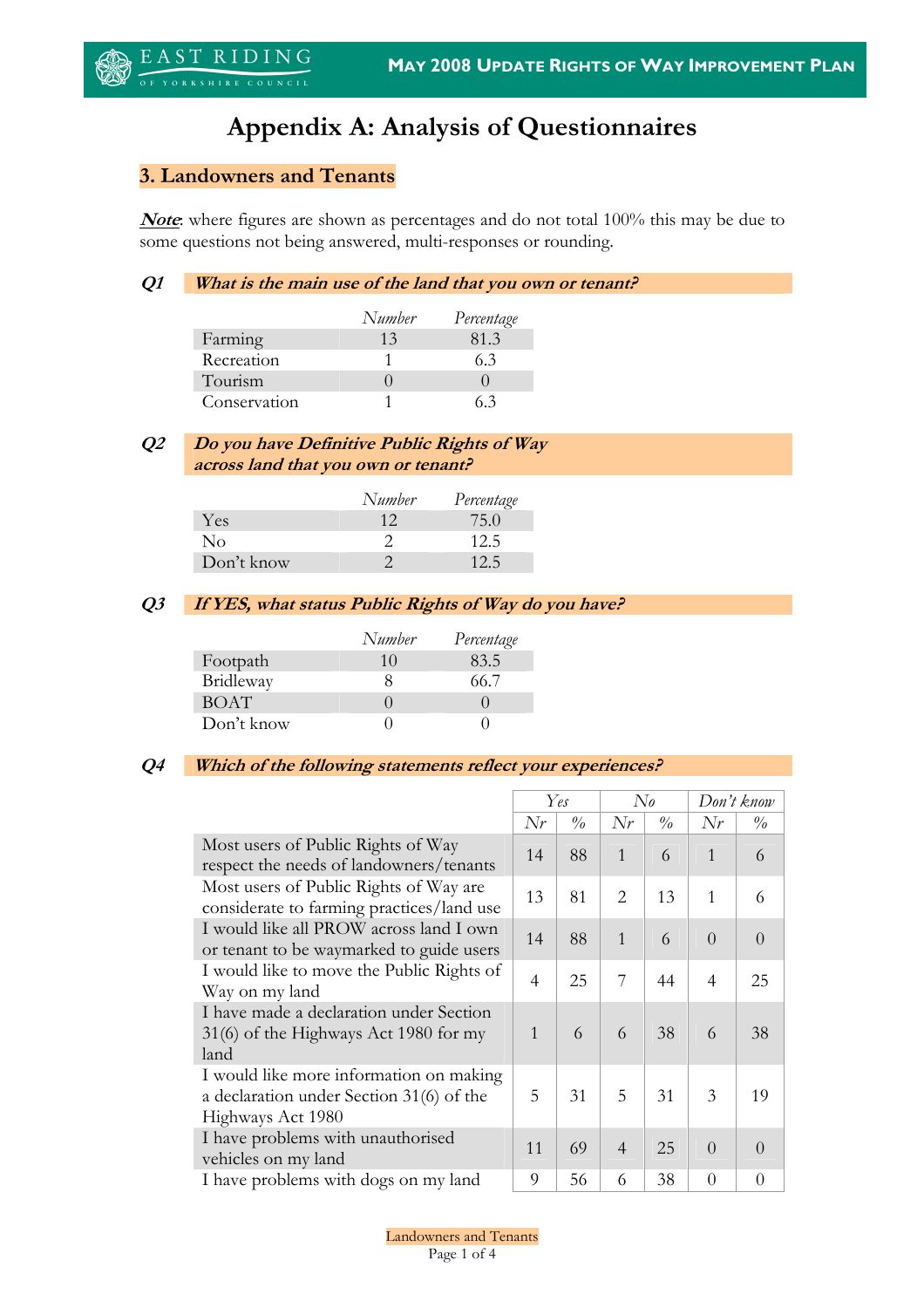## How many incidents of 'dogs out of control' have  $Q<sub>5</sub>$ you reported to the Police in the last 12 months?

Total: 8

 $Q6$ Would you be prepared to upgrade any existing footpaths on your land into bridleways?

|     | Number | Percentage |
|-----|--------|------------|
| Yes |        | 12.5       |
| No. | 13     | 81.3       |

#### Do you or rent any land registered as 'Open Access'?  $Q7$

|            | Number | Percentage |
|------------|--------|------------|
| Yes        |        | 12.5       |
| No         | 1 フ    | 75         |
| Don't know |        | 12.5       |

## Q7a If Yes, can all areas be accessed via a Public Right of Way or Public Highway?

|            | Number | Percentage |
|------------|--------|------------|
| Yes        |        | 100.0      |
| No         |        |            |
| Don't know |        |            |

## Q7b If No, would you consider providing a suitable route?

There were no responses to this question.

#### $Q8$ Does part of your land/business rely on tourists and/or countryside users?

|             | Number | Percentage |
|-------------|--------|------------|
| Yes         |        | 6.3        |
| No          | 13     | 81.3       |
| Considering |        | 6.3        |

### $Q<sub>9</sub>$ If Yes or Considering, please indicate all that apply

|                              | Yes |               |                       | Considering   |
|------------------------------|-----|---------------|-----------------------|---------------|
|                              | Nr  | $\frac{0}{0}$ | Nr                    | $\frac{0}{a}$ |
| Farm Shop                    |     |               |                       | 33.3          |
| Farm based café/restaurant   |     |               |                       | 33.3          |
| Livery/stables/riding school |     |               | $\mathcal{D}_{\cdot}$ | 66.7          |
| Camping/caravanning site     |     |               |                       |               |
| Bed and Breakfast            |     |               |                       |               |
| Self catering cottage        | 1   | 33.3          |                       |               |
| Other accommodation          |     |               |                       | 33.3          |
| <b>Education facilities</b>  |     |               |                       |               |
| Tourist attraction           |     |               |                       |               |
| )ther                        |     |               |                       |               |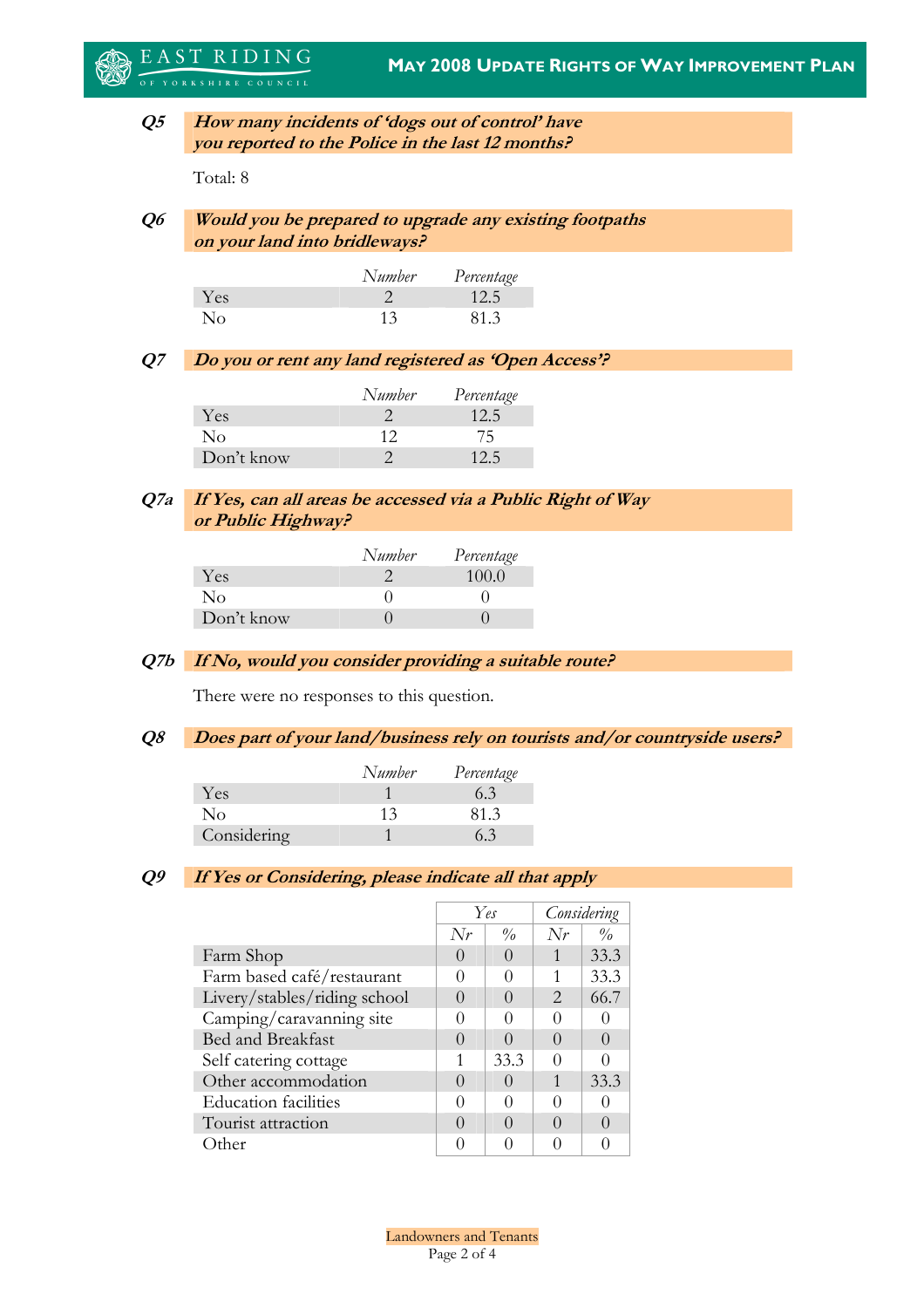## $O10$ Please read the following statements and indicate those that accurately reflect how you feel:

|                                                                                                                                              | Strongly<br>agree |               | Agree |                                    | Disagree       |                                    | Strongly<br>disagree |                                  |
|----------------------------------------------------------------------------------------------------------------------------------------------|-------------------|---------------|-------|------------------------------------|----------------|------------------------------------|----------------------|----------------------------------|
|                                                                                                                                              | Nr                | $\frac{0}{0}$ | Nr    | $\frac{\partial}{\partial \theta}$ | Nr             | $\frac{\partial}{\partial \theta}$ | Nr                   | $\frac{\partial}{\partial \rho}$ |
| I appreciate that more of the<br>countryside should be accessible to<br>those with mobility and sensory<br>impairment                        | $\mathbf{1}$      | 6             | 12    | 75                                 | $\overline{2}$ | 13                                 | $\mathbf{1}$         | 6                                |
| I would support removing stiles and<br>creating gaps to allow greater access<br>for mobility and visually impaired<br>users (where possible) | 1                 | 6             |       | 44                                 | 4              | 25                                 | 3                    | 19                               |
| I would support having stiles<br>replaced by gates (where possible)                                                                          | $\Omega$          | $\Omega$      | 6     | 38                                 | $\overline{4}$ | 25                                 | $\overline{4}$       | 25                               |
| I would support having stiles<br>replaced by self-closing gates or<br>boxed accesses in livestock fields<br>(where possible)                 | 1                 | 6             | 10    | 63                                 | $\mathbf{1}$   | 6                                  | 3                    | 19                               |

## $Q11$ Finally, please tell us your views on he Public Rights of Way network in the East Riding of Yorkshire and any improvements you would like to see.

Comments were: -

- There are far too many rights of way/public footpaths across land in general and particularly the land owned by ourselves, which frankly are historically based, and bear no justification for today's use. Quite a number could be closed and moved to other existing footpaths, which would still accomplish access, and give the same directional movement. We have issues on usage during the shooting season where, because of the duplication of some of these footpaths, it is difficult to monitor.
- Adequate as is. Better signing required. Self-closing gates or boxes needed.
- I would like to see more bridle gates implemented to make easier access for riders. I would like to see more waymarkers and boards with information of the routes around the areas.
- Some rights of way need to be tidied and be more user friendly. Serious concern is expressed about the safety aspects, in particular fast motorcyclists on footpaths etc.
- A far less heavy-handed approach in tackling problems that arise with footpaths.
- OK. It is a struggle to get an accurate map of the local PROWs displayed on the Parish notice board.
- Provision of public rights of way is adequate.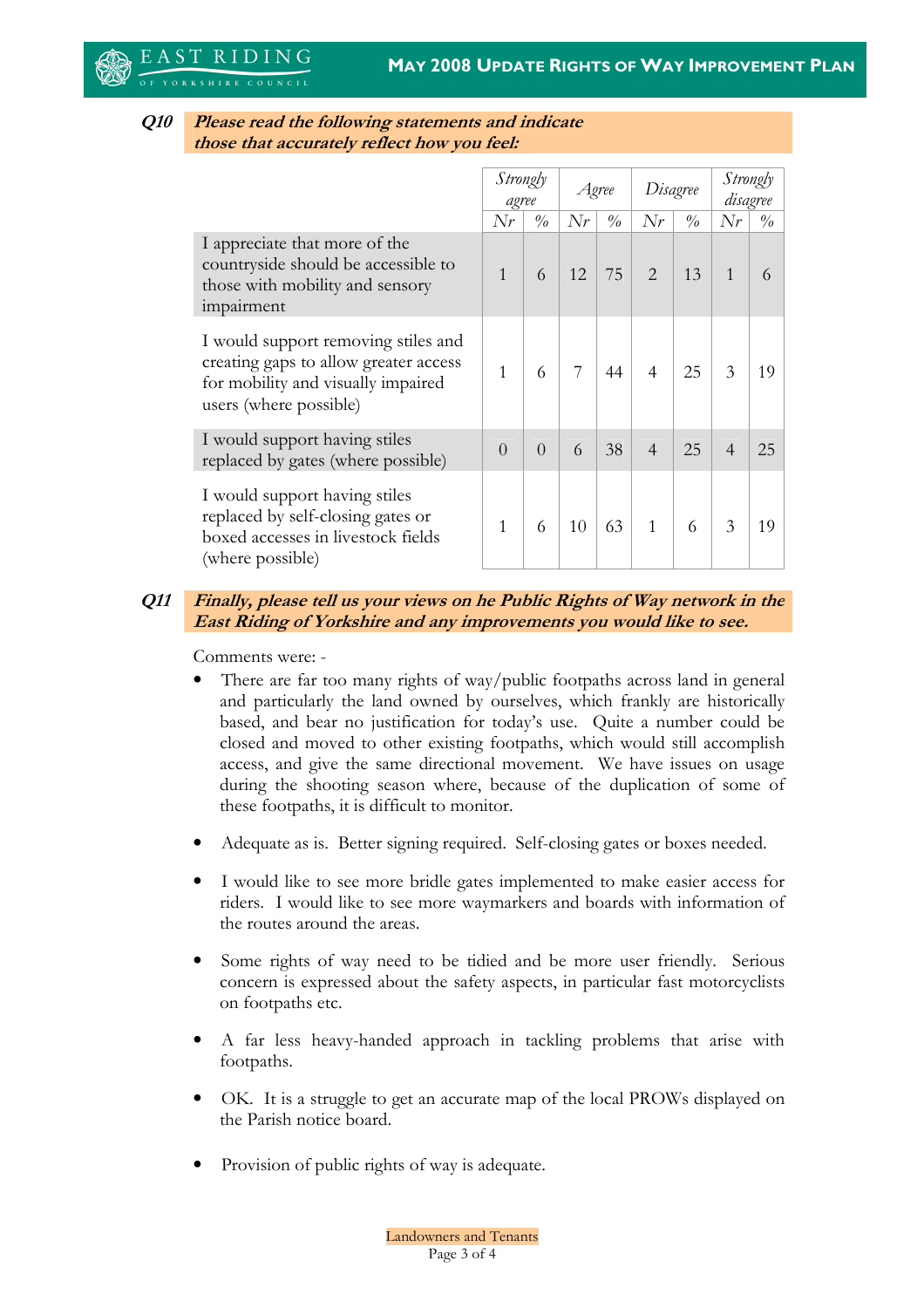

- $\bullet$ More staff to cut the rights of way or pay a realistic fee to the landowners or tenant to keep them clear. Be more considerate to tenant landowners who want a minor diversion to the line of the path.
- County Council should be more active in maintaining lanes and tracks.
- It is considered more people want to use rights of way but there are many paths nobody uses already, most people have no idea about livestock or crops and damage caused by them, vehicles or dogs, most people mistakenly believe they have a right to roam anywhere they want. Any 'NO ENTRY' or 'PRIVATE' signs are smashed and ripped down even the Council ones are made of firewood. Even scout groups don't keep to paths! Our stock proof fences have been vandalised so animals have escaped. We are contemplating fencing people onto the path so that they do not wander off.
- Not always clear to find where they start and where the route follows due to  $\bullet$ poor sign posting. Information on where PROW routes are is not readily available. Both areas should be improved. As a Landowner who has provided Holiday Cottages now find that the economics of making such available to the public to visit the countryside is penalised by exorbitant rating valuation to the point its of being no use continuing to provide accommodation. There is not much point investing in PROW improvements if there is no provision for people to holiday and benefit from money East Riding Council would be spending.



Clearer sign posts etc.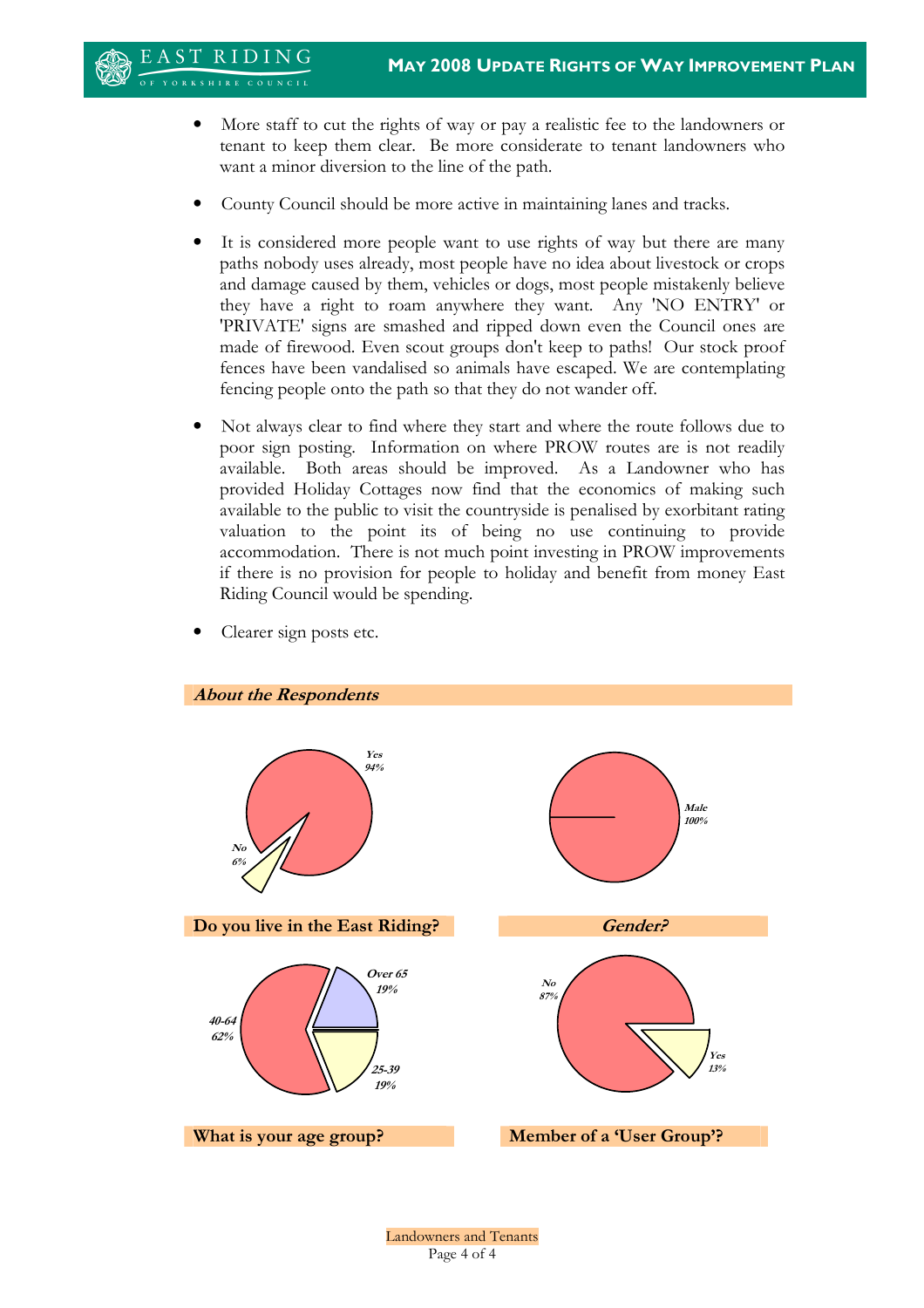# **Appendix A: Analysis of Questionnaires**

## 4. Town and Parish Councils

EAST RIDING

**Note**: where figures are shown as percentages and do not total 100% this may be due to some questions not being answered, multi-responses or rounding.

| Q1 | Do you have Public Rights of Way, which are shown  |
|----|----------------------------------------------------|
|    | on the Definitive Map, within your Town or Parish? |

|            | Number | Percentage |
|------------|--------|------------|
| Yes        | 137    | 96.5       |
| No         |        | 2.1        |
| Don't know |        |            |

## Q2 If YES, what status Public Rights of Way do you have?

|             | Number | Percentage |
|-------------|--------|------------|
| Footpath    | 131    | 92.3       |
| Bridleway   | 92     | 64.8       |
| <b>BOAT</b> | 20     | 14.1       |
| Don't know  |        | 2.8        |

### **O3** Do you believe that you have an adequate Public Rights of Way network within you town or Parish?

|     | Number | Percentage |
|-----|--------|------------|
| Yes | 98     | 69.0       |
| No  |        | 28.9       |

**Q4** Are you aware of any routes in your Town or Parish that, although not shown on the Definitive Map, may be a Public Right of Way or where a landowner may be prepared to grant permissive use?

|                  | Number | Percentage |
|------------------|--------|------------|
| Yes <sup>-</sup> |        | 31.7       |
| $\rm No$         | 92     | 64.8       |

 $Q<sub>5</sub>$ Would you like to see any of the Public Footpaths in your Town or Parish upgraded to bridleways?

|     | Number | Percentage |
|-----|--------|------------|
| Yes | 20     | 14.1       |
| Nο  | 115    | 81.0       |

### $Q6$ Are there areas of land registered as 'Open Access' within your Town or Parish?

|            | Number | Percentage |
|------------|--------|------------|
| Yes.       | 32     | 22.5       |
| No         | 70     | 49.3       |
| Don't know | 38     | 26.8       |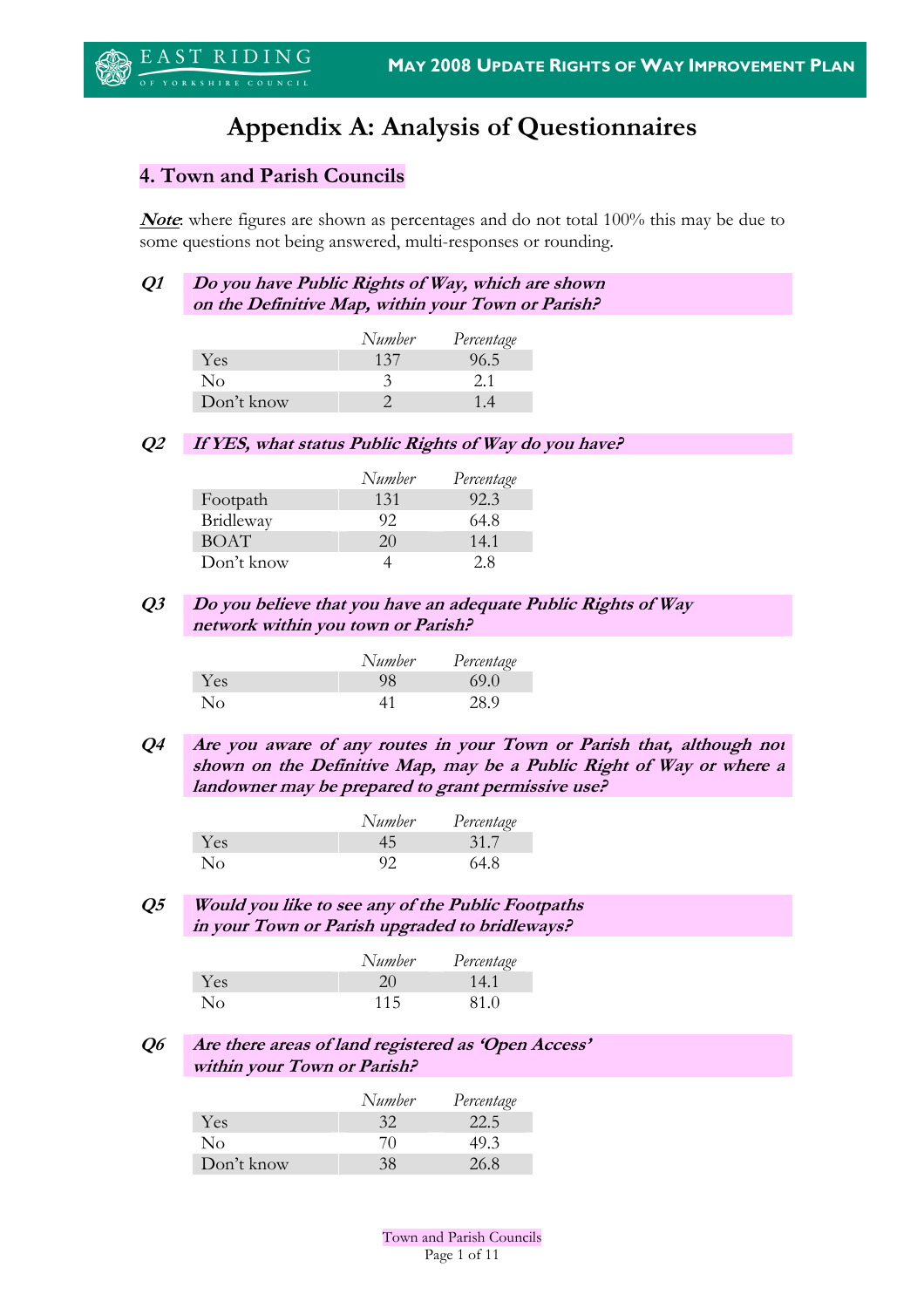#### $Q7$ If Yes, can all the areas be accessed via a PROW or Public Highway?

|            | Number | Percentage |
|------------|--------|------------|
| Yes        |        | 81.3       |
| No         |        | 15.6       |
| Don't know |        | 3.1        |

### $Q8$ Do you have any livery yards/stables/riding schools within your Town or Parish?

This information is being treated as confidential.

#### $Q<sub>9</sub>$ What are the main problems on PROWs within your Town or Parish?

|                                                        | Number | Percentage |
|--------------------------------------------------------|--------|------------|
| Routes unsuitable for the mobility/visually impaired   | 66     | 46.5       |
| Lack of information on routes (e.g. maps/leaflets)     | 64     | 45.1       |
| Routes are in a poor state (e.g. litter, dog fouling)  | 59     | 41.5       |
| Restrictions on the route (e.g. stiles, gates)         | 50     | 35.2       |
| Lack of circular routes                                | 49     | 34.5       |
| Routes are overgrown                                   | 47     | 33.1       |
| Routes that are ploughed out or cropped                | 41     | 28.9       |
| Difficulty reaching the start of the route             | 28     | 19.7       |
| (e.g. no car park or bus stop nearby)                  |        |            |
| Unsuitable terrain (e.g. steep hills, uneven surfaces) | 24     | 16.9       |
| Routes that terminate or change status                 | 21     | 14.8       |
| at the Town or Parish boundary                         |        |            |
| Routes are dangerous (e.g. cross/along busy roads)     | 19     | 13.4       |
| Other                                                  | 18     | 12.7       |
| Problems with animals                                  | 13     | 9.2        |

## What are the main problems on PROWs within your town or Parish?



Town and Parish Councils Page 2 of 11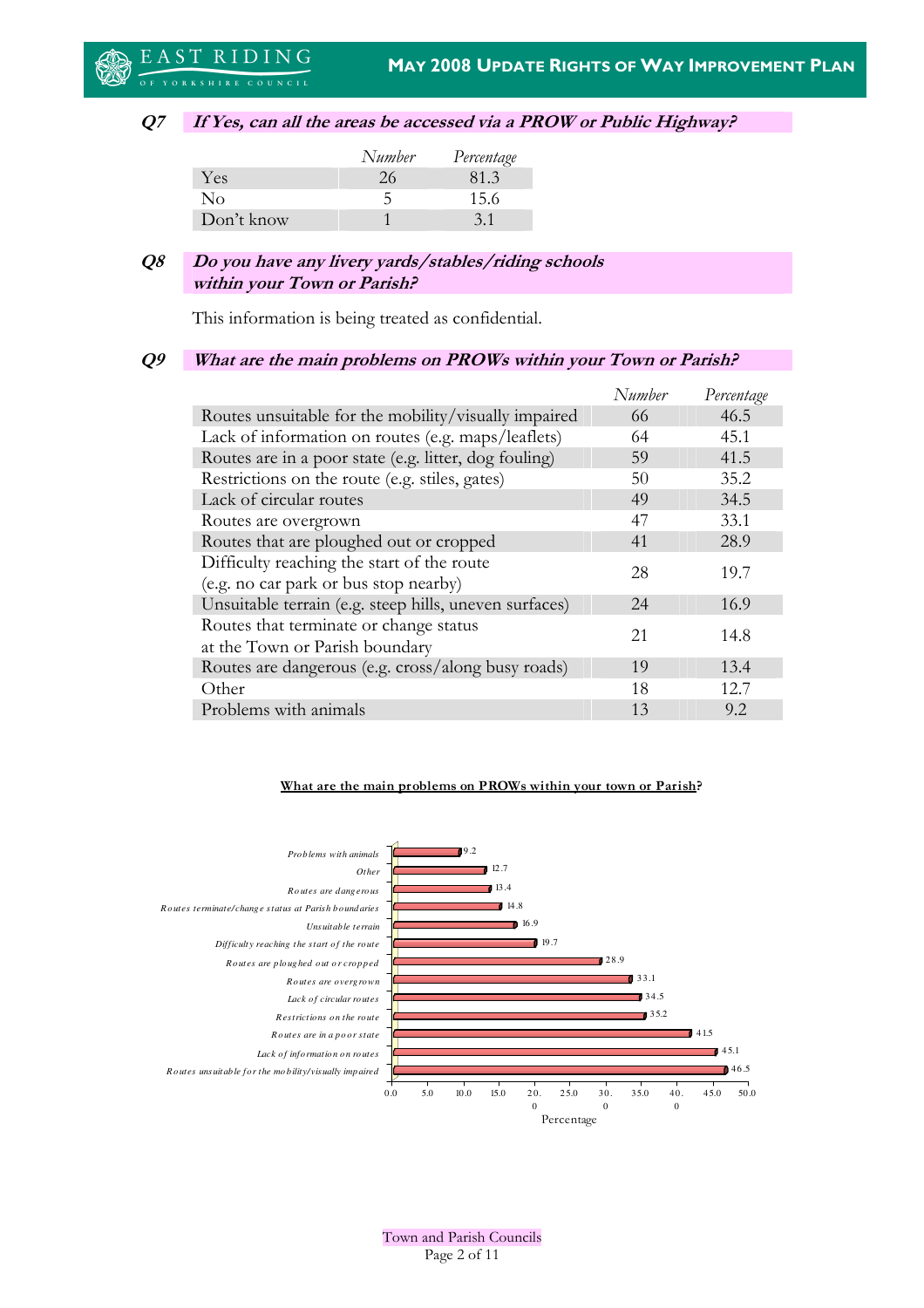**Other** sample comments included: -

- $\bullet$ Problems with youths on motorcycles
- Removal of signs by landowners to deter use
- Horses and cycles using public footpaths
- Erosion by rabbits
- No problems

EAST RIDING

- Quad bikes control and monitoring
- Unstable cliff top paths  $\bullet$
- Illegal restrictions, diversions and closures  $\bullet$
- Landowners failing to repair or maintain stiles etc.
- Routes that go nowhere  $\bullet$
- There are no routes
- Problems with litter  $\bullet$
- $\bullet$ Abuse by all-terrain vehicles
- Motorcycles using footpaths  $\bullet$
- Dog fouling and dogs not on leads
- Vandalism  $\bullet$
- Footpaths crossing undecked railway lines and trip hazard from signal wires
- Many of these questions assume that all PROWs should be accessible to  $\bullet$ everyone no matter how disabled – this is not something that everyone would agree with because making them accessible may urbanise the countryside
- All well maintained and signed
- Gates on paths not user friendly for horse riders

#### $O10$ What improvements would you like to see made to the PROW network?

|                                                                                       | Number | Percentage |
|---------------------------------------------------------------------------------------|--------|------------|
| Improved maintenance                                                                  | 68     | 47.9       |
| Improved signing of routes (e.g. distances, clarity)                                  | 68     | 47.9       |
| More circular routes                                                                  | 57     | 40.1       |
| Routes made more accessible for mobility<br>or visually impaired (where possible)     | 52     | 36.6       |
| More information on routes that are<br>suitable for the mobility or visually impaired | 46     | 32.4       |
| Additional routes                                                                     | 42     | 29.6       |
| Extension of routes into adjacent Towns or Parishes                                   | 33     | 23.2       |
| Safer links between routes (e.g. along busy roads)                                    | 27     | 19.0       |
| Other                                                                                 | 18     | 12.7       |
| Improved public transport links to<br>the start and ends of the routes                | 12     | 8.5        |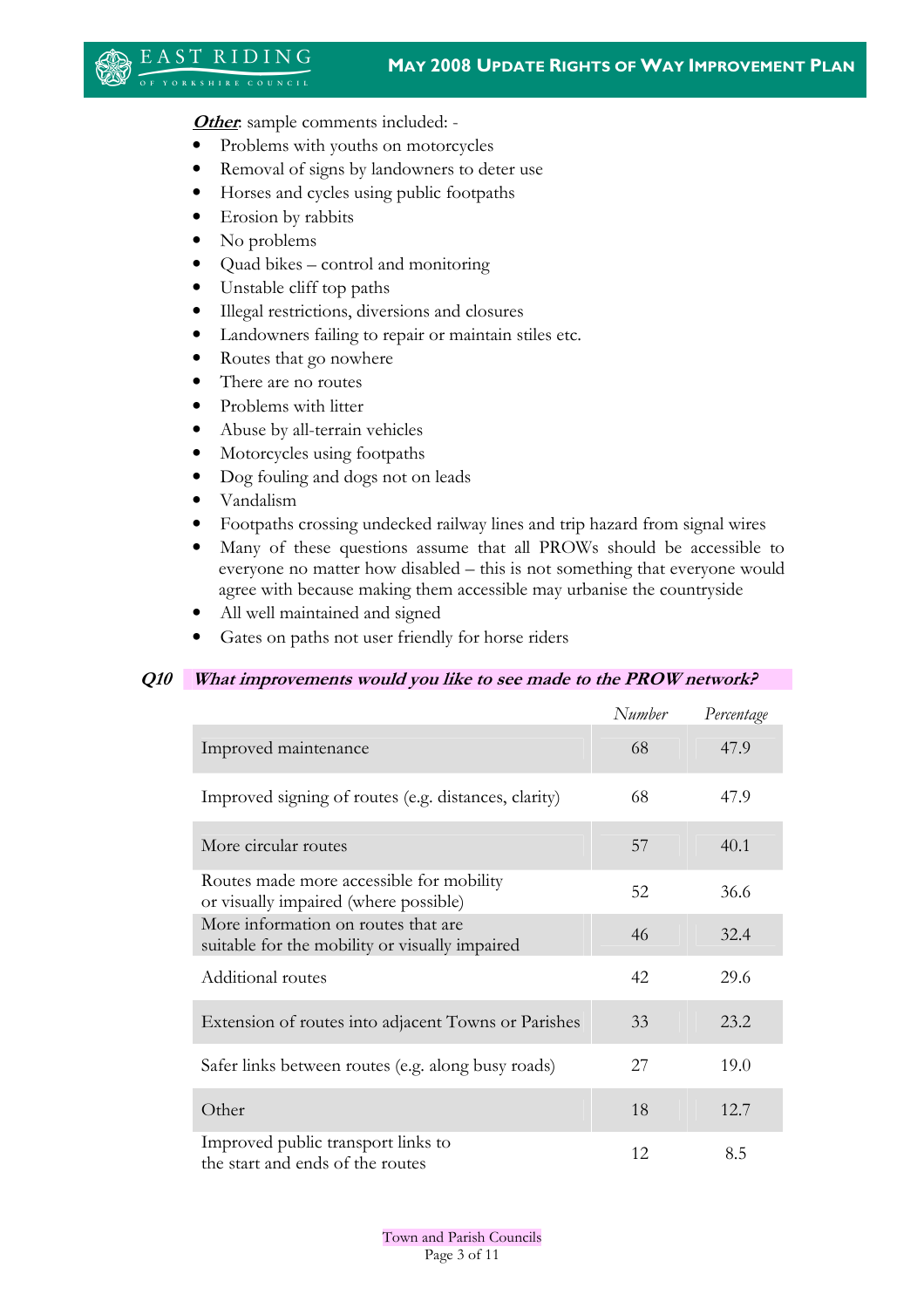



## What improvements would you like to see made to the PROW network?

**Other**: sample comments included: -

- Offending landowners to be penalised or warned for removing signs
- 'No horses or cycling' signs on footpaths
- Maps/leaflets etc
- More bridleways as our roads are becoming more and more hazardous
- Information boards in town/Village centres  $\bullet$
- No improvements
- Cannot make all routes suitable for mobility/visually impaired perhaps improve some near Town/Village centres
- Some re-established
- Barriers to stop all-terrain vehicles
- More policing
- Working together with Town and Parish Councils
- The Council to make more effort in keeping old routes open and the creation of new routes

## $Q11$ Would your Council be prepared to assist in maintaining routes or encouraging landowners to both dedicate new routes and upgrade existing routes within your Town or Parish?

|               | Number | Percentage |
|---------------|--------|------------|
| Maintenance   | 51     | 35.9       |
| New/upgrading | 43     | 30.3       |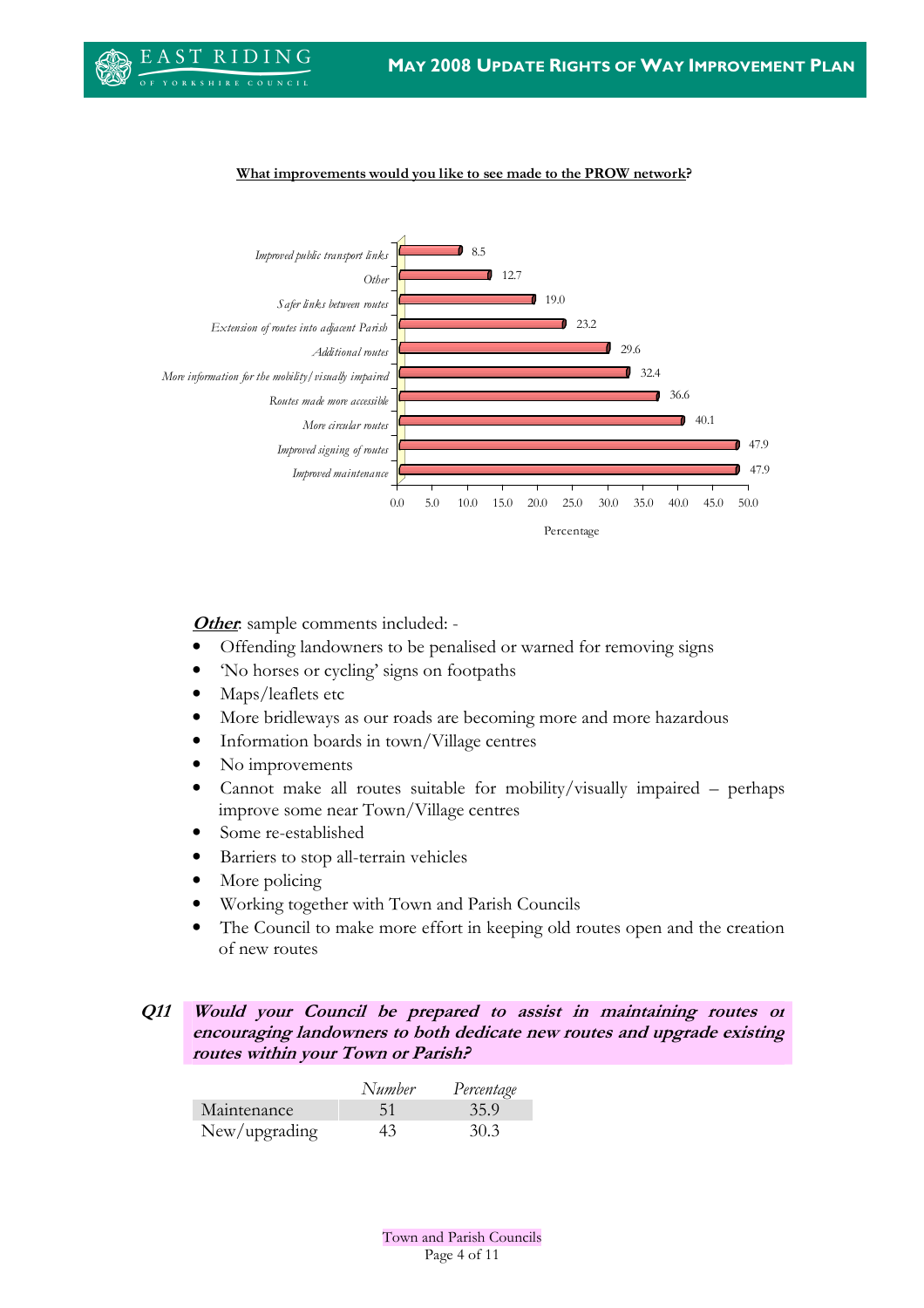

Q12 Finally, please tell us in your own words, what you believe would encourage more people to make use of the Public Rights of Way network both in your Town/Parish and the whole of the East Riding.

- Availability of maps and maintenance.
- We have no rights of way but on the whole local landowners are not unreasonable in allowing local residents access to tracks on local farmland. Clearly as far as legal rights to use these tracks is concerned we have none and would not wish to jeopardise current good will by pressing for a more formal arrangement.
- Better publicity of routes available.
- Get a dog and a map! Safe, easy walking. Allow cycling on footpaths.
- Bubwith Parish Council is already part of the P.P.P. Some of our neighbouring parishes are not in the P.P.P Scheme, this means when a walker leaves Bubwith Parish the paths often become difficult to walk, sometime overgrown or rutted. Also the opportunity of circular walks are sometimes lost.
- $\bullet$ Better clearer signs. Maps of the Rights of Way on the route itself, giving different routes i.e. long/short, easy/hard. Better maintenance and better car parking at the start and end of routes.
- More information about where they are, in the form of leaflets possibly. Using some of the routes in this parish is difficult as you get so far and come to a dead end or a junction with no signs indicating right of way.
- More links with neighbouring parishes via new/permissive ROW. All paths in the network to be maintained to standards of the best parishes.
- More publicity, guided walks organised etc. More info about right to roam sites - map isn't coming out soon enough. Area leaflet to show path networks.
- Maintenance in winter for mud, cutting of vegetation in late spring.
- Greater publicity. I don't think most people know they are there.
- Clear signs in all places indicating routes. Some incentive given to landowners to encourage them to permit use of land.
- Increase public awareness of Rights Of Way, facilities to provide refreshments, clothing books, maps etc. Develop working partnerships with Town and Parish Councils. Devolve budgets to those Town and Parish Councils willing and able to maintain footpaths in and around the parish boundary.
- Improved signage, maps/leaflets and dog warden monitoring of fouling.
- Good signposts and recommended walks. Guidance on where to park cars safely and securely.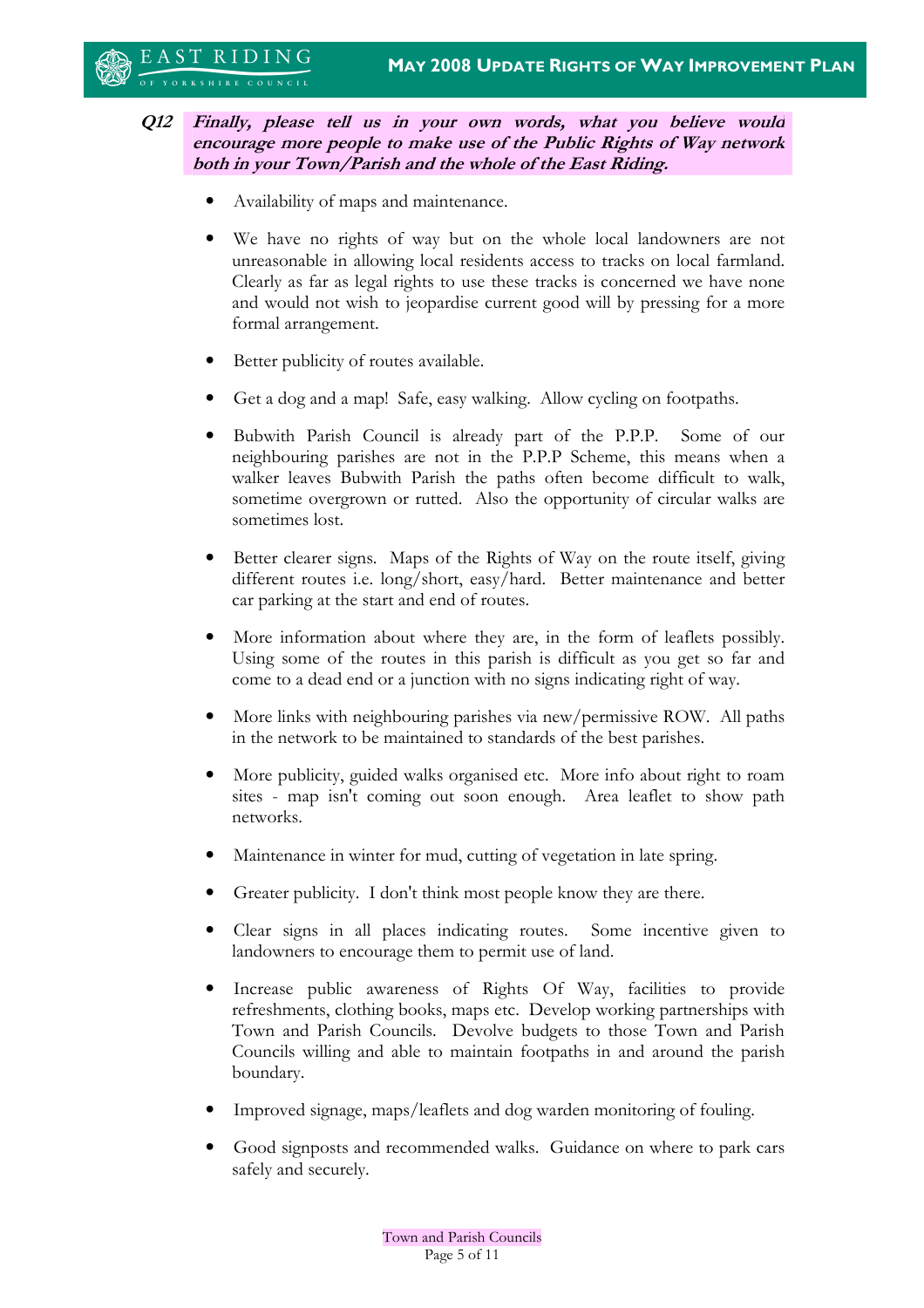- Time. Improve access for cyclists. If routes had more hardcore it would make access for less able walkers better. However there is a large number here and I am sure the cost would be untenable
- More publicity and maps to be made available through libraries, customer service centres and town/parish councils.
- I believe that our PROW network is already well used.
- We get a lot, thank you.
- I feel that the rights of way around Wold Newton are well used and walked by both local and tourist people. The most essential thing I believe is that they are clearly marked on the O/S maps walkers use. Most of our rights of way are part of longer routes e.g. Wolds Way and are clearly signposted. I feel that the council has done as much as it can to show where they are but it would be impossible to upgrade for mobility or impaired people.
- Cannot quantify.
- Maintaining the PROWs in a fit state for use. Signage is ok.
- Signage and publicity leaflets. The bridle path past Nafferton Grange has no signage and has been ploughed up.
- Better information and better maintained circular walks. Notes on points of interest and wildlife features.
- Circular routes of varying distances. Better maintenance during bad weather periods i.e. mud/water making it impassable. Better signing i.e. mileage and severity/unevenness of surfaces/dog faeces etc. Also indication of the 'follow on' path to next parish or main highway. It might be possible to get permission to use 'set aside areas' to make circular routes off of 'Leven Canal' area of Pipe Bridge etc.
- Burton Pidsea Network is well used.
- Fimber has a below average number of PROWs in the parish. The roads particularly B1251 are becoming busier and traffic moves at speeds well in excess of the speed limit. This makes it unsafe for the public to walk, cycle and ride horse on the roads. The solution would appear to be to provide more PROWs, permissive paths and improved access to our 4 open access sites that are currently land locked.
- Circular routes on footpaths (rather than roads).
- More information.
- Circular walks.
- More publicity. We have produced a leaflet, which now needs reprinting. This council is involved in the Parish Paths Partnership, which does help to keep up the standard of the rights of way. Council members carry out surveys and inspections.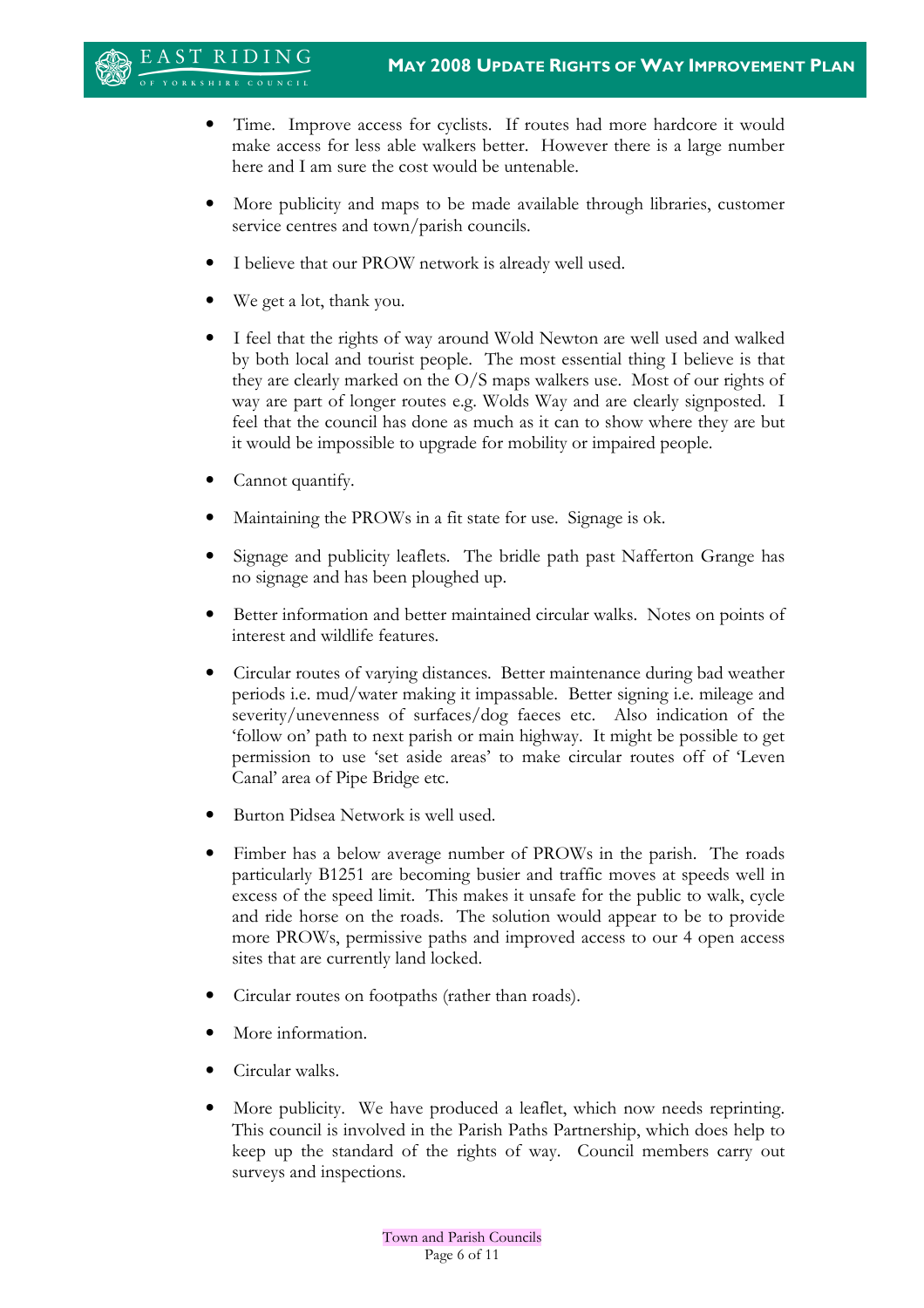

- Linking of routes to make circular walks of various lengths.
- To issue maps of walks as Humberside CC did years ago. Note: This parish works very well with ERYC under the Parish Paths Partnership scheme to maintain existing PROW and we publish a walks leaflet.
- All public footpath routes in our parish cross farmland at some point we mostly have had problems with loose dogs and have had 2 incidents of lambs and sheep killed and injured this year. All footpaths well looked after and maintained unfortunately not for disabled and, as someone with a walking disability, understand why not in this rural area. All paths accessible to parking even a nice pub, which most paths lead to. And views of Hornsea Mere birdwatching and nature.
- In general most people are either unaware of where the footpaths are, or where they go to, consequently how to get back on a different route. Perhaps a map board in each village centre would be advantageous, as often seen in North Yorkshire.
- The network is available but few people use it as the highways are quiet and dog-walkers are happy using those. We do not get many tourists it is only locals. We would all like maintenance of the highway network, which is in deplorable condition, to take precedence over rights of way.
- Adequacy and sufficiency of paths.
- Increased awareness, improved maintenance of routes and not enough signage.
- Get rid of the motorcar! Better advertising of footpaths etc.
- More publicity, better maintenance and more circular routes.
- We have an increasing number of residents enquiring as to the rights of way. It would be a great value to us all if you could supply a map showing all the footpaths in the area this could be displayed in the village notice board.
- Improved signage and circular routes.
- No encouragement is required.
- Circular routes.
- Well maintained and signposted. Good, interesting documentation, leaflets, pages for websites etc.
- Remove quad bike usage enforce a ban. No motorised vehicles should be allowed!
- Map on village green, many residents (especially dog owners) use paths and some residents don't walk which is a general problem of getting people to exercise. Some ladies have perceived a safety problem walking alone (unless with dog). Re. Q11 maintenance done under P3.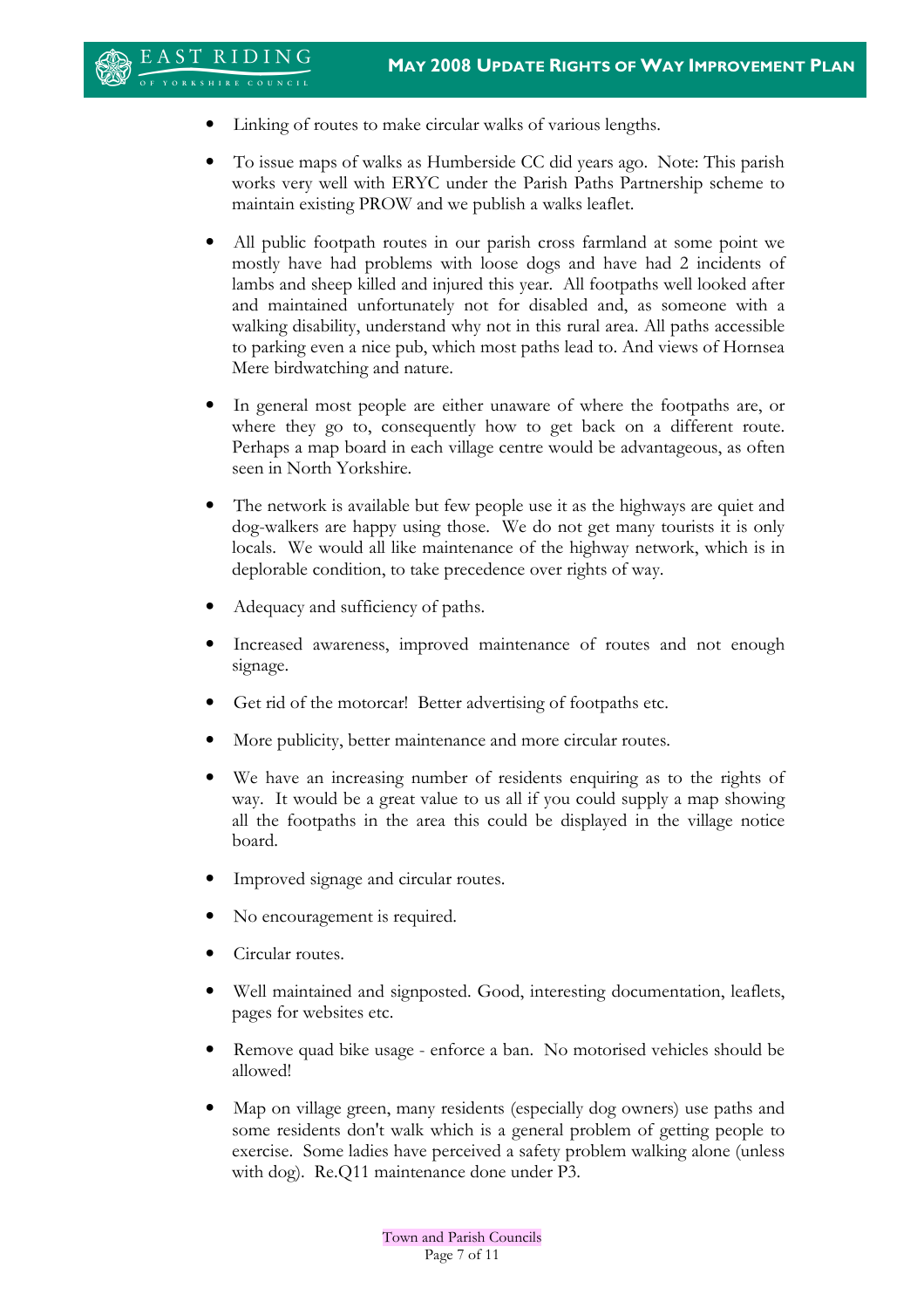

EAST RIDING

- More information and general maintenance.
- Better access and parking, more information of routes etc. Circular routes and linking routes.
- Small parish councils are not financially able to provide maps or leaflets. Grant aid/assistance from District Council would help greatly. Without the financial aid given to small Parish Councils through Parish Paths Grants they would be unable to maintain access along the PROWs. This should continue and not be cut or restricted.
- More information and more maps.
- In South Cave Parish, under the PPP the footpaths are well used and well maintained. Would like to see a new footpath up Beverley Road to Beverley Clump to join with Swinescaife Lane making another circuit route through the wood not alongside the road. I would also like to see some new leaflets and maps.
- Better publicity and more information leaflets.
- More signs and leaflets in customer service centres.
- A countywide network map with reference to suitability for different type of user. The map to show car parks and restaurant stops (pubs, cafes etc.).
- Publicise the PROW. If the people do not know about them then they cannot be used.
- Footpaths 3 and 9 Walkington are joined by a link along a busy road. This link should be provided within a field boundary.
- Both locals, visiting parties and ramblers, regularly use routes.
- The 1:25000 OS maps and other route guides such as those published by your council should be sufficient to ensure sustainable use of footpaths by people who appreciate that access to the countryside entails rights and responsibilities.
- More clearly signposted, the path to Ulrome from the Methodist Church or Sands Lane is not well signed. Better maintenance, the path to Fraisthorpe that runs to the left of the old Alms Houses (hospital) becomes overgrown with nettles.
- For some 15 years we have been trying to re-open paths but are met with poor response from landowners and tenants.
- Improved signage/interpretative boards. Maps/leaflets, improved maintenance and circular routes. Displays at libraries and other venues and volunteer led walks.
- Improved maintenance and clearer signposting of the PROW.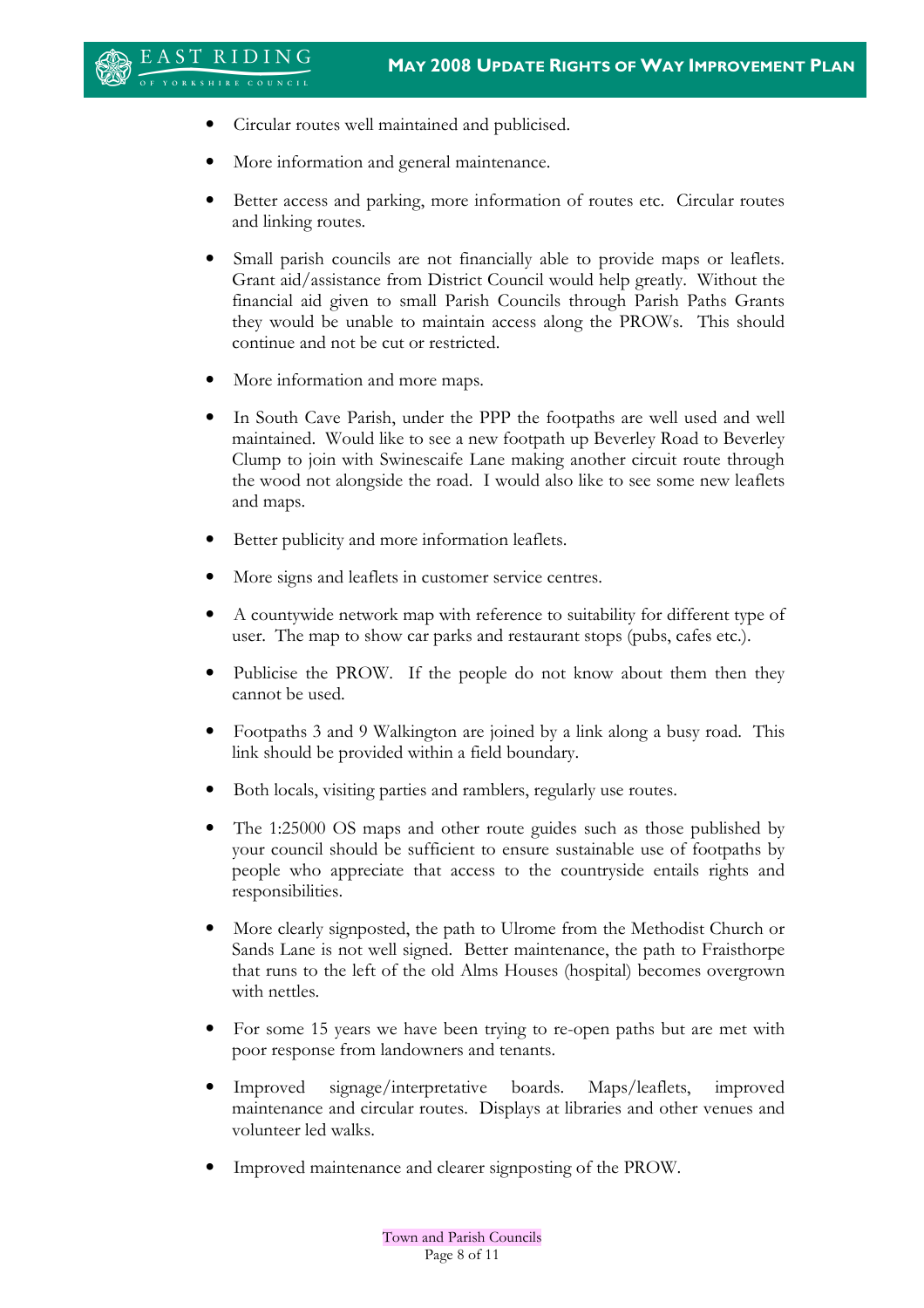

- Maps/leaflets deposited in Bilton Post Office to encourage the public to use footpaths/bridleways. Our records show footpath No.3 commences in School Lane on the east side and joins at a point east of the primary school.
- As many paths/bridleways regularly become uneven and overgrown we think that maybe twice a year a trained team, using specialists equipment to level and cut would encourage more frequent use by more people.
- Printed maps showing all public footpaths in the parish being available to everyone. More publicity about walks.
- Clearer signage and more information on public routes.
- More information (tourist information) on routes and descriptions of their content. Better signage, more circular routes and maintenance of existing routes.
- The ROW in Bugthorpe and Kirby Underdale are well used but require more maintenance by ERYC and more signage appropriate to the location.
- Better route information and signposting.

EAST RIDING

- Leaflets dedicated to particular parish for display at council offices. Ease of access by regular maintenance i.e. litter removal, doggy bins, cutting back of overgrown grass/shrubbery and occasional seating areas.
- Increased funding for more frequent cuts, particularly in parishes not in the PPP scheme. Encourage more parishes to join the PPP. Improved measures to bridleways to prevent use by unauthorised vehicles and motorcycles.
- Clearer signing and distance information and better upkeep of stiles.
- Routes in parish are all well used.
- Q9 footpath continues from Seaton Ross into Holme on Spalding Moor but it is not adequately maintained in Holme. Decommission footpaths which do not go anywhere - were originally just a means of getting from one farm to the next for workers. Village footpaths mostly used by dog walkers. Rationalise some footpaths so they are not so expensive to maintain.
- More cycle paths made available with good surfaces.
- Maps and knowledge of routes.
- Better maintenance.
- Better signs and better help for farmers. Ours orders people off and claims that it is not a public footpath.
- More publicity in the form of leaflets indicating where the public rights of way are. Educating and informing to encourage more use of the paths.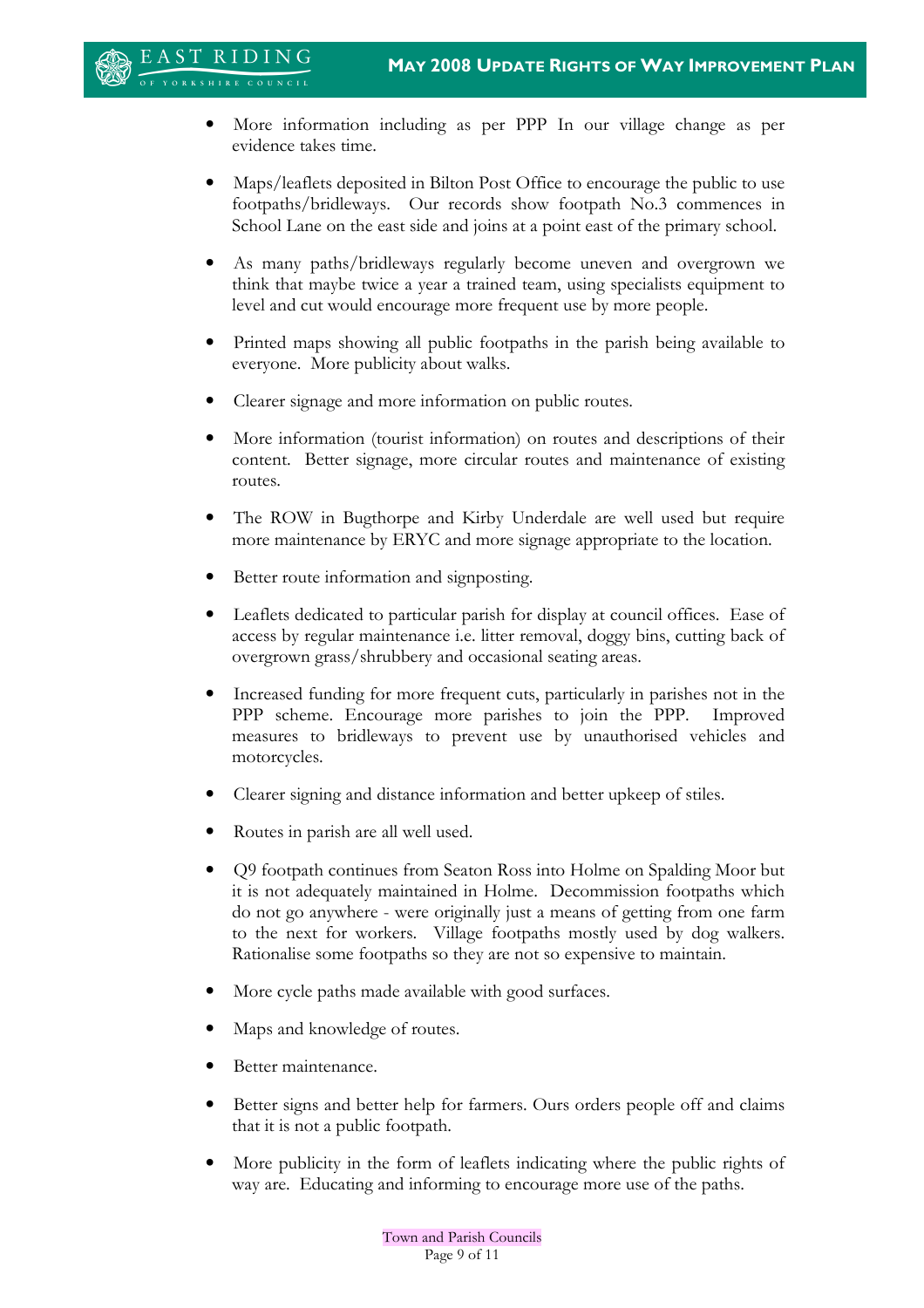- Improve positioning of footpath signs giving the distance and destination. If possible repair of paths and make sure pathways are unobstructed by growth of trees, brambles etc and more bridleways required.
- Readily available maps.
- The routes around Wetwang are fairly well used. We are visited frequently by walking groups and people from the village walk footpaths.
- Safety for families, in particular a path on Etton Road to the Hudson Way linking Cherry Burton to its principal parish footpath. Replacement of bridge over Etton Road but not upgrading to Bridleway in that direction unless significant funding to upgrade the surface to multiuse becomes available. This has been verbally approximated at a very high figure.
- We feel that many footpaths could be made into circular walks by the East Riding Council which would make landowners more aware of people not just wandering different ways across crops and through livestock, to find a different route back. The routes are there they just need the permission and the money for maintenance. We are maintaining some paths not registered and feel we could do with more help from the East Riding to sort it out.
- The footpaths/bridleways in our parish have been part of the PPP for several years and are well maintained. They are generally quite well used and add to the quality of life of the parishioners.
- The green lanes classified as highways attract 4-wheel drive vehicles, which are responsible for damaging the surface of the lanes, thus preventing easy walking or riding. We understand many such drivers are from the continent. We would like to see such activity banned.
- Regular publicity in ER News with maps, warning signs regarding dogs, dog fouling, motor cycles etc.
- More policing.
- No observation.
- Apply effort to keeping the lanes clear of undergrowth and the surfaces firm and level. Too many lanes overgrown rutted and badly drained.
- Better public transport.
- Better information on the routes making 2 parish paths into one circular route.
- Pocklington Industrial Estate is about 2 miles from Pocklington town. We would very much like a cycle track to be built along West Green. I am sure this would encourage more people to use cycles instead of their cars. I'm not sure this comes within your limit but if so could this proposal be put down as one for consideration.
- Promotion of routes by use of East Riding newsletter, prior to this there should be a survey of each route by parish and east riding with more positive liaison, financing, upkeep and finally back up by the east riding.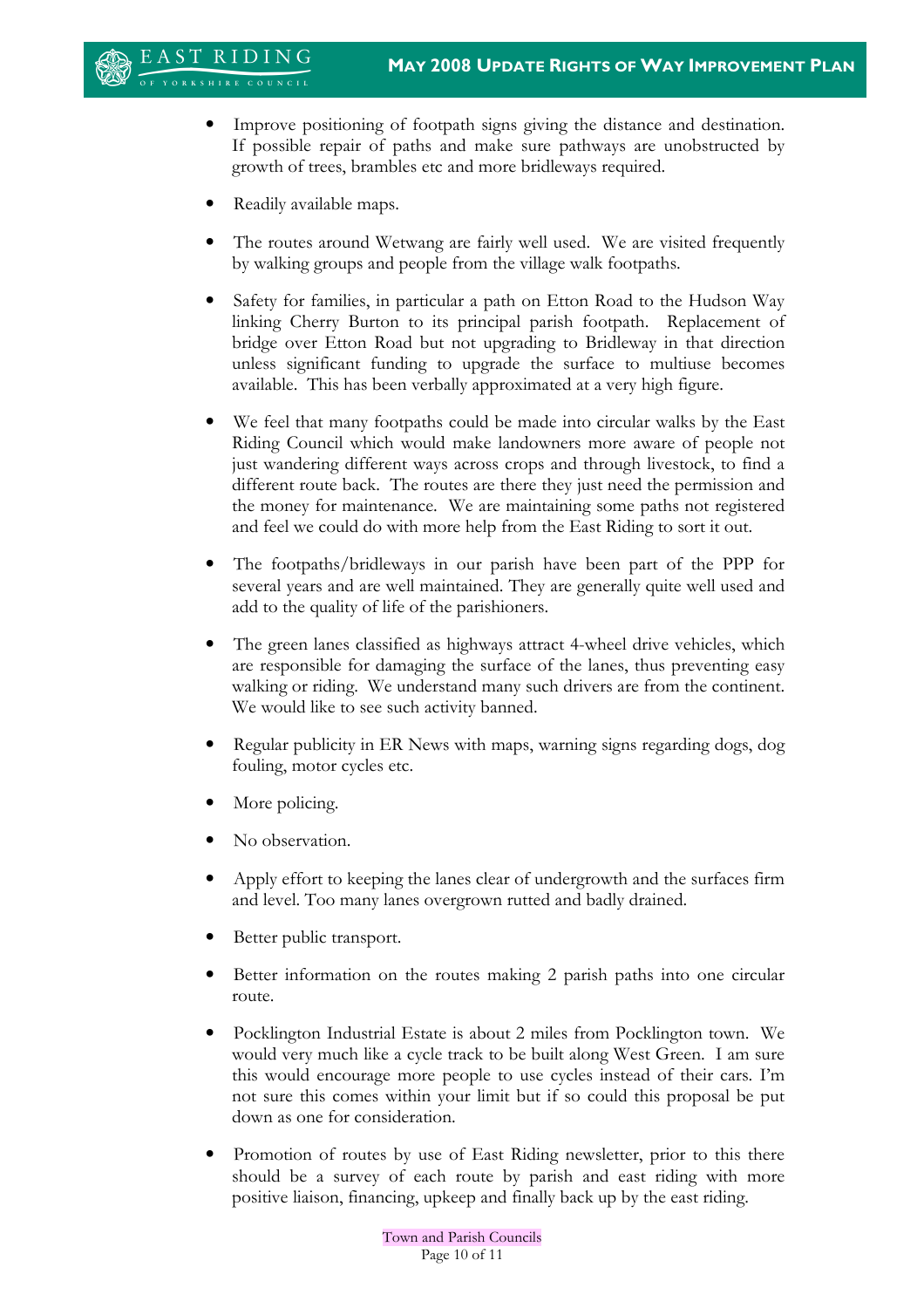- AST RIDING
	- Both rights of way go from Main Street to the river flood bank, however the bank top is not registered as "right of way" though it has been used without complaints I believe. It would make a pleasant walk to Swinefleet if registered though access to the bank at Swinefleet would have to be sorted out.
	- For farmers to get payments for using margins for bridleways. To spend more time to cut out stiles and gates. For East Riding to up rates of pay and not down grade payments as work cannot be done for nothing unless voluntary.
	- Better signage and better access provided to paths, possibly a booklet could be printed to make people more aware of what is in their area.
	- Regular maintenance on cutting grass and hedges.
	- The PROW are well used because we're near Pocklington but there is very little relevant public transport and most people walk on verges. Not enough bridleways. No routes suitable for wheelchairs except Millington Wood (which is out of parish). Circular routes would encourage more people. In general maintenance and the ploughing of routes is a problem in the East Riding. Also many routes go through fields with bulls (not bullocks!) or cows with young calves in spring.
	- If routes were made more accessible and more information given. Made to feel safer i.e. not worried about illegal motorbikes.
	- Rights of way map to link with adjoining parishes.
	- May I take this opportunity of requesting a confirmation finger sign at the end of Mill Lane, Foston? There is one that points next to 'Beckwatchers' Cottage', but a confirmation sign over the first obstacle to prevent people going along the access road to the YW treatment plant would be most useful.
	- They are all well used, Bempton is the RSPB area and attracts many visitors.
	- Maintenance of routes and new/upgrading of routes from grant funding rather than precept e.g. PPP. More publicity, provision of maps/leaflets in locally available facilities.
	- Increased publicity and local maps made available. Organised events i.e. walks on local public rights of way. Parish and Town Councils encouraged to produce local route maps.
	- To be made more aware of the stunning countryside which can be enjoyed by everybody with due regard to the landowners.
	- The availability of local parish based walks maps/leaflets, similar to those provided for the Yorkshire Wolds and Flamborough area walks.
	- Maintaining to correct width, cutting back overgrown hedges and stop farmers encroaching with cultivation. Enforcement of fly tipping.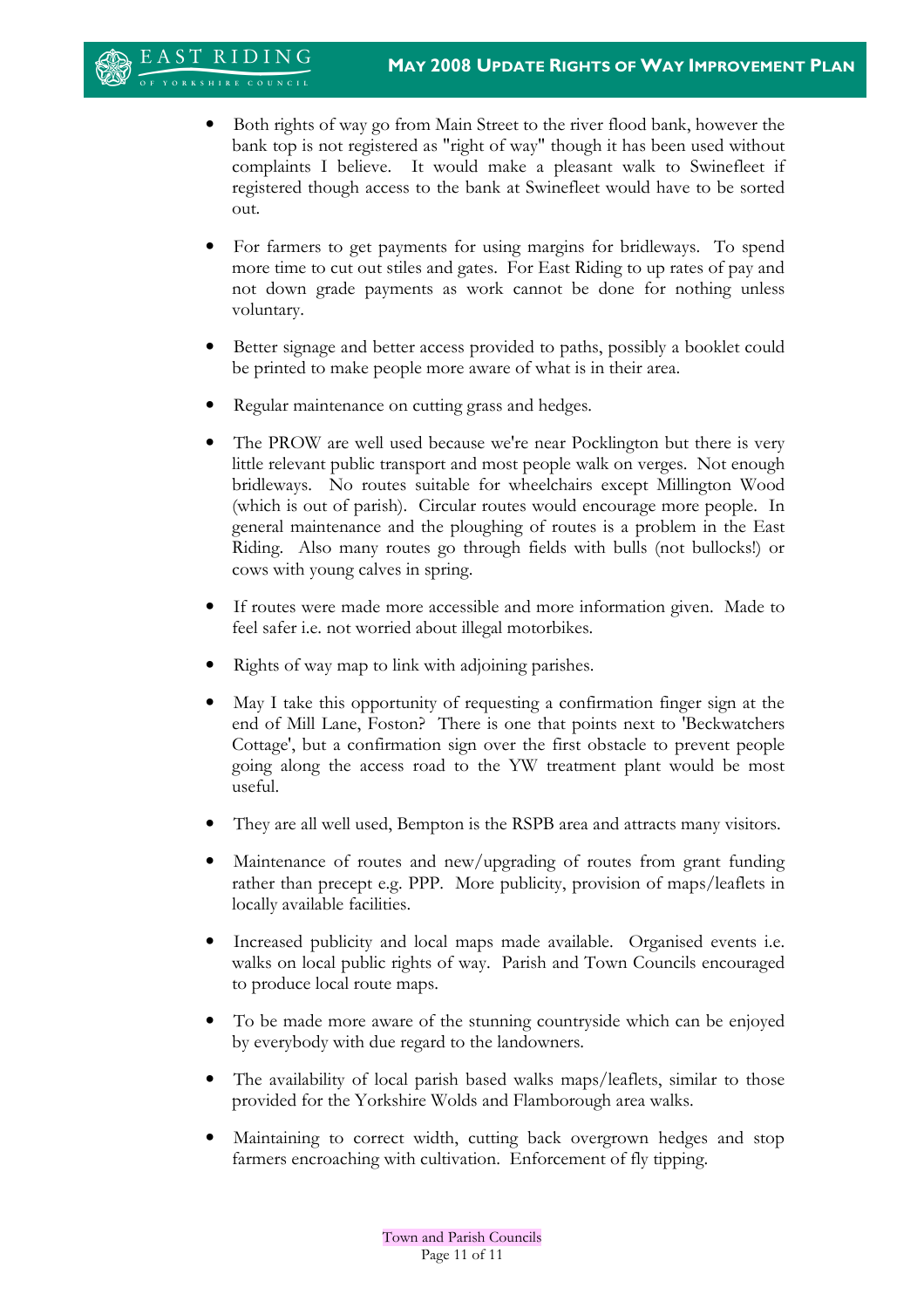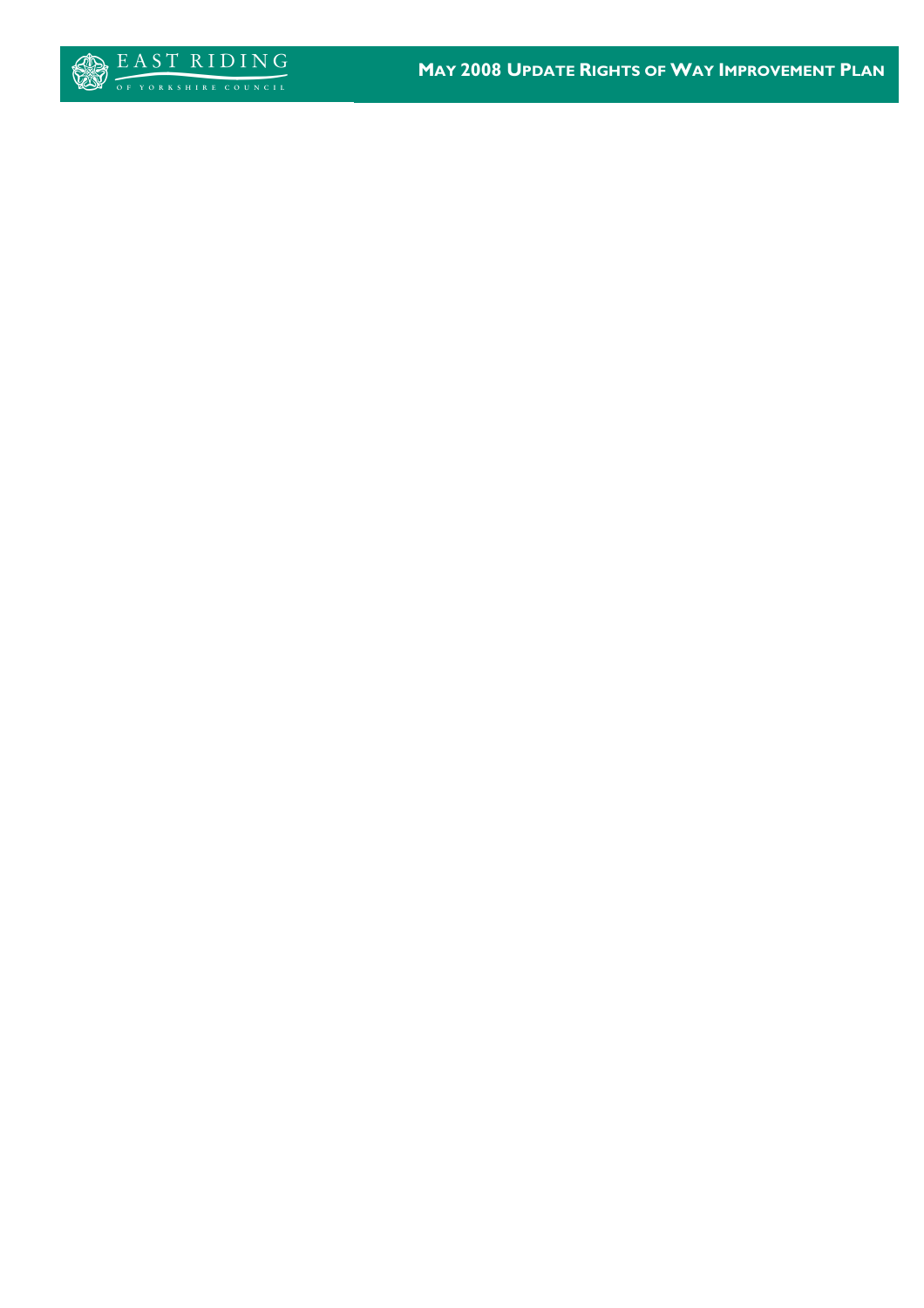

# Appendix B: List of Town and Parish Councils

East Riding of Yorkshire Council would like to thank the following Town and Parish Councils for returning their completed questionnaire: -

| Airmyn                       | East Garton                | Kirk Ella and<br>West Ella | Seaton Ross         |
|------------------------------|----------------------------|----------------------------|---------------------|
| Aldbrough                    | Eastrington                |                            | Shiptonthorpe       |
| Allerthorpe                  | Ellerby                    | Langtoft                   | Sigglesthorne       |
| Anlaby with<br>Anlaby Common | Ellerker                   | Laxton                     | Skeffling           |
|                              | Elloughton cum<br>Brough   | Leconfield                 | Skerne and Wansford |
| Asselby                      |                            | Leven                      | Skidby              |
| Bainton                      | Elstronwick                | Lissett and Ulrome         | Skipsea             |
| Barmby on the Marsh          | Everingham and<br>Harswell | Lockington                 | Skirlaugh           |
| <b>Barmby</b> Moor           |                            | Londesborough              | Sledmere and Croome |
| Barmston and<br>Fraisthorpe  | Fangfoss with Bolton       | Lund                       | Snaith and Cowick   |
|                              | Fimber                     | Mappleton                  | South Cave          |
| Beeford                      | Flamborough                | Market Weighton            | Spaldington         |
| Bempton                      | Foggathorpe                | Melbourne                  | Sproatley           |
| <b>Beswick</b>               | Foston                     | Middleton on<br>the Wolds  | Stamford Bridge     |
| Beverley                     | Garton                     |                            | Sutton Upon Derwent |
| Bielby                       | Gilberdyke                 | Millington                 | Swanland            |
| Bilton                       | Goodmanham                 | Molescroft                 | Swine               |
| <b>Bishop Wilton</b>         | Goole                      | Newbald                    | Swinefleet          |
| Blacktoft                    | Grindale                   | Newport                    | Thorngumbald        |
| Boynton                      | Halsham                    | Newton on Derwent          | Thornton            |
| Brandesburton                | Harpham                    | North Cave                 | Thwing and Octon    |
| Bridlington                  | Hayton and Burnby          | North Dalton               | Tibthorpe           |
| <b>Broomfleet</b>            | Hedon                      | North Ferriby              | Tickton and Routh   |
| Bubwith                      | Hessle                     | North Frodingham           | Twin Rivers         |
| Bugthorpe/Kirby<br>Underdale | Hollym                     | Nunburnholme               | Walkington          |
|                              | Holme on                   | Paull                      | Warter              |
| Burstwick                    | Spalding Moor              | Pocklington                | Watton              |
| <b>Burton Constable</b>      | Holmpton                   | Pollington                 | Welwick             |
| Burton Pidsea                | Hook                       | Preston                    | Wetwang             |
| Carnaby                      | Hornsea                    | Rawcliffe                  | Wilberfoss          |
| Catton                       | Hotham                     | Reedness                   | Willerby            |
| Catwick                      | Howden                     | Rise                       | Withernsea          |
| Cherry Burton                | Huggate                    | Roos                       | Withernwick         |
| Cottingham                   | Humbleton                  | Rowley                     | Wold Newton         |
| Dalton Holme                 | Hutton Cranswick           | Rudston                    | Woodmansey          |
| Driffield                    | Keyingham                  | Sancton                    | Wressle             |
| Easington                    | Kilham                     | Seaton                     | Yapham cum Meltonby |
| East Cottingwith             | Kilpin                     |                            |                     |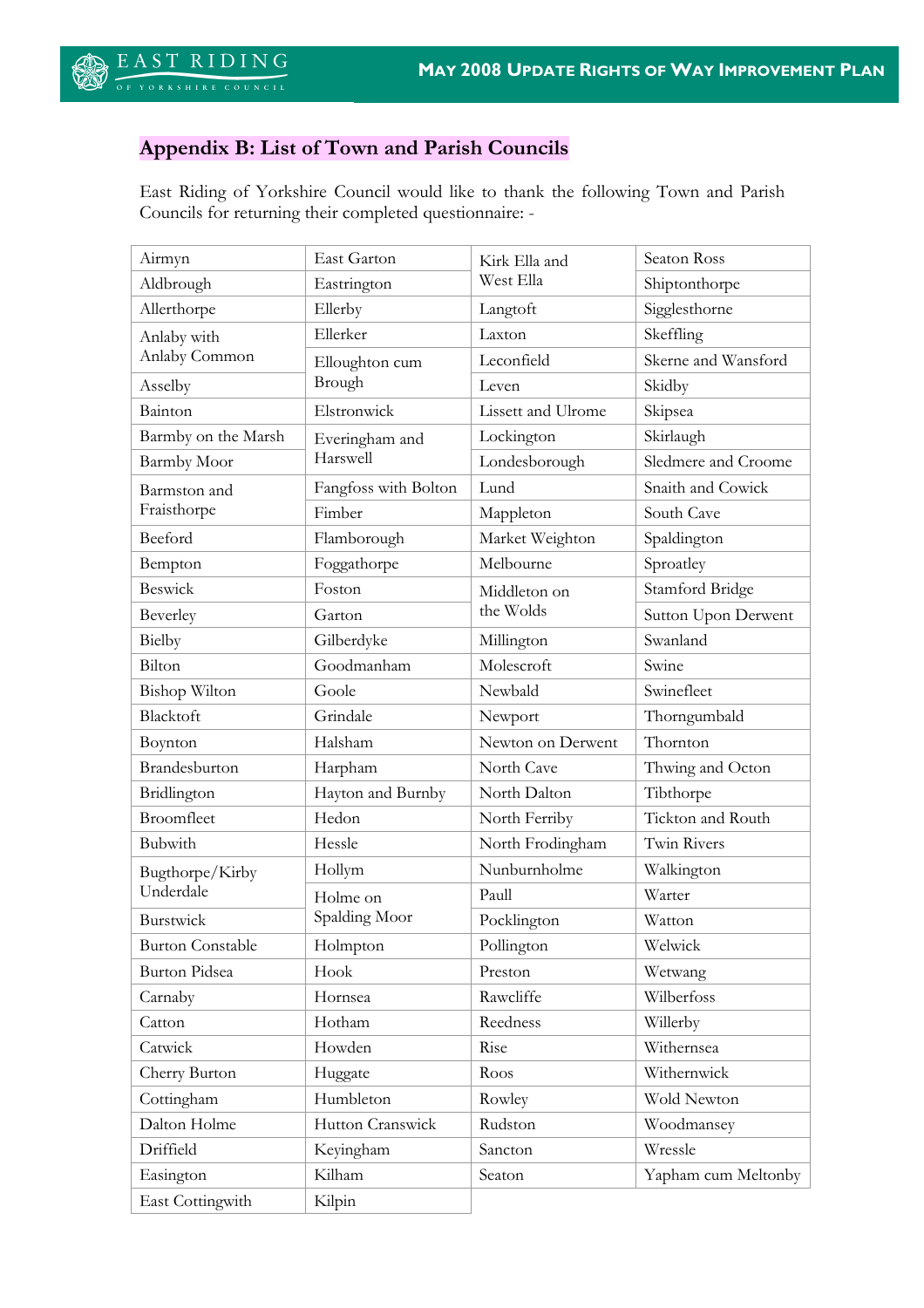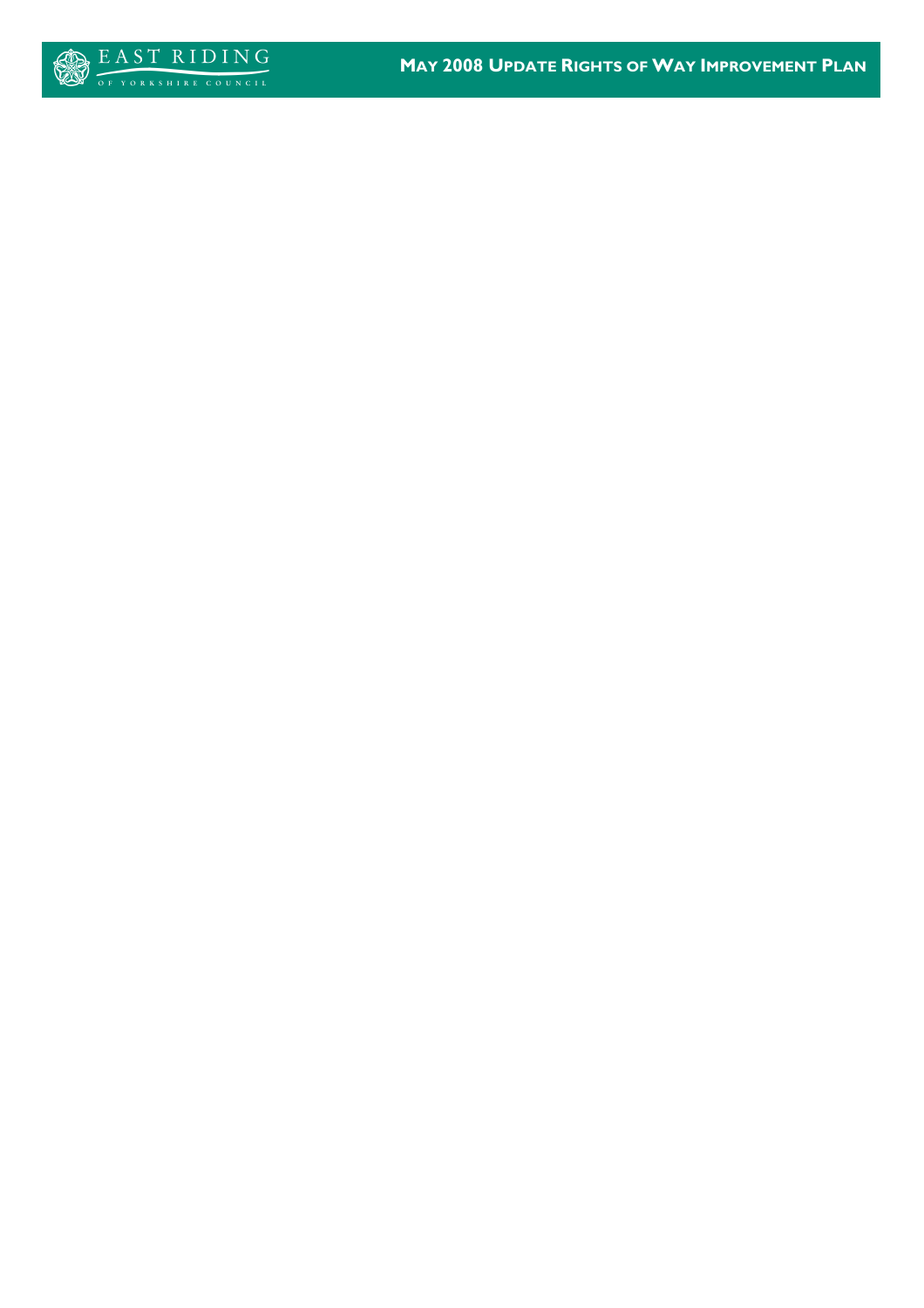

# Appendix C: Extract from Local Transport Plan 2 (2006 – 2011)

# Rights of Way Improvement Plan

## **Introduction**

The Countryside and Rights of Way Act 2000 (sections 60 to 62) introduced a statutory duty for all local highway authorities to prepare and publish a Rights of Way Improvement Plan by November 2007. Rights of Way Improvement Planning will therefore be progressively incorporated into local transport planning during the life of LTP2. This will provide the Council with an opportunity to ensure local transport planning is making the most efficient and effective use of the rights of way network.

The Rights of Way Improvement Plan (ROWIP) will provide an assessment of the:

- Extent to which local rights of way meet the present and future needs of the public;
- Opportunities provided by local rights of way for exercise and other forms of open air recreation;
- Accessibility of local rights of way to all members of the community, including those with visual impairment or mobility problems; and
- Such other matters, as may be directed by the Secretary of State.

The aims of integrating the ROWIP with LTPs are to:

- Establish the shared aims and identify a definite link between the Rights of Way Improvement Plan and LTPs;
- Ensure that rights of way are included in the LTP process and recognised as a key factor in the development of an integrated transport network;
- Recognise the invaluable role rights of way can play in assisting LTPs in the delivery of the four transport shared priorities and wider quality of life issues; and
- Strengthen and facilitate the long-term sustainability of rights of way.

Full integration of ROWIPs and LTPs will take place from 2010 onwards. However, it is unlikely to lead to a large improvement programme as the Rights of Way Improvement Plan is not a Government core performance indicator and funding is limited. We have drawn this to the attention of our Local Access Forum and we intend to work together on how to address the funding shortfall and make better use of the funding we have available. We will monitor the eligibility for making supplementary bids to improve our Rights of Way. As a first step towards integration, the Council has prepared a progress report on the development of its ROWIP.

#### **Progress Report**

#### **Current Position**

The Authority has made good progress in preparing its ROWIP. A full condition survey is currently being undertaken of the entire public rights of way network in the East Riding (approximately 1500km). The survey is nearing completion, with 80% of the network surveyed, and will be supplemented by consultation with neighbouring councils and users of the rights of way network. The Authority envisages completion of its ROWIP by November 2007.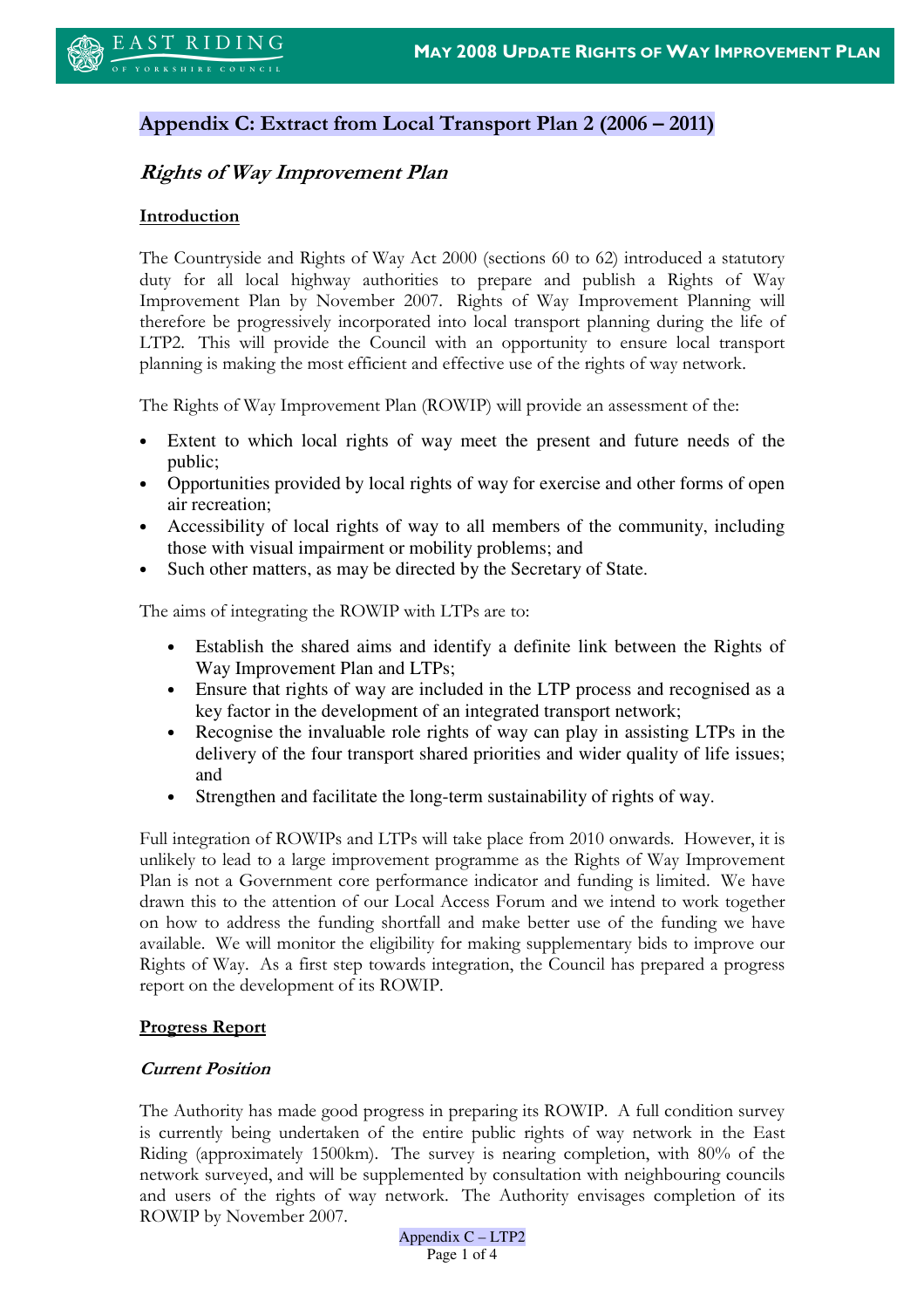

The value of public rights of way for walking, cycling and horse riding in the East Riding is well recognised. It is important, that through the development of its ROWIP, the authority ensures that the rights of way network continues to meet both current and future needs of both residents and visitors to the East Riding, and is considered in the development of better networks for walkers and cyclists in urban and rural areas. This will be achieved by taking full account of public rights of way in developing local walking and cycling strategies.

In preparation of the Final Second Local Transport Plan, Council Officers have developed questionnaires in order to obtain the views of Users and Non-users of Rights of Way in the East Riding, Equestrian Users, Landowners, and Town and Parish Councils. These will be available both electronically and in paper form. Close links have also been forged with the Local Access Forum, resulting in the formation of a ROWIP Sub Group that meets on a regular basis.

The ROWIP will take into account:

- The opportunities that rights of way provide for exercise and recreation;
- The role of rights of way, as part of the local transport network, in delivering the four shared priorities for transport; and
- The contribution of rights of way in the achievement of the Council's Shared Priorities and the Government's Rural Strategy.

# **Objectives**

The key objectives of the ROWIP are:

- Protect, improve and extend the rights of way network as an important means of access to the countryside for recreation and for health;
- Enhance the opportunities for safe and sustainable travel for both recreation and access to schools, work and services;
- Improve accessibility to rights of way for all members of our community and provide appropriate publicity;
- Ensure that the condition of the rights of way network enhances the appearance and amenity of the natural and built environment and our local heritage; and
- Ensure that the rights of way network contributes to the enhancement of economic opportunities.

# Delivery of the Four Shared Priorities for Transport and LTP2 Objectives

The rights of way improvement proposals and measures identified below will contribute to the delivery of the following shared priorities for transport and LTP2 Objectives.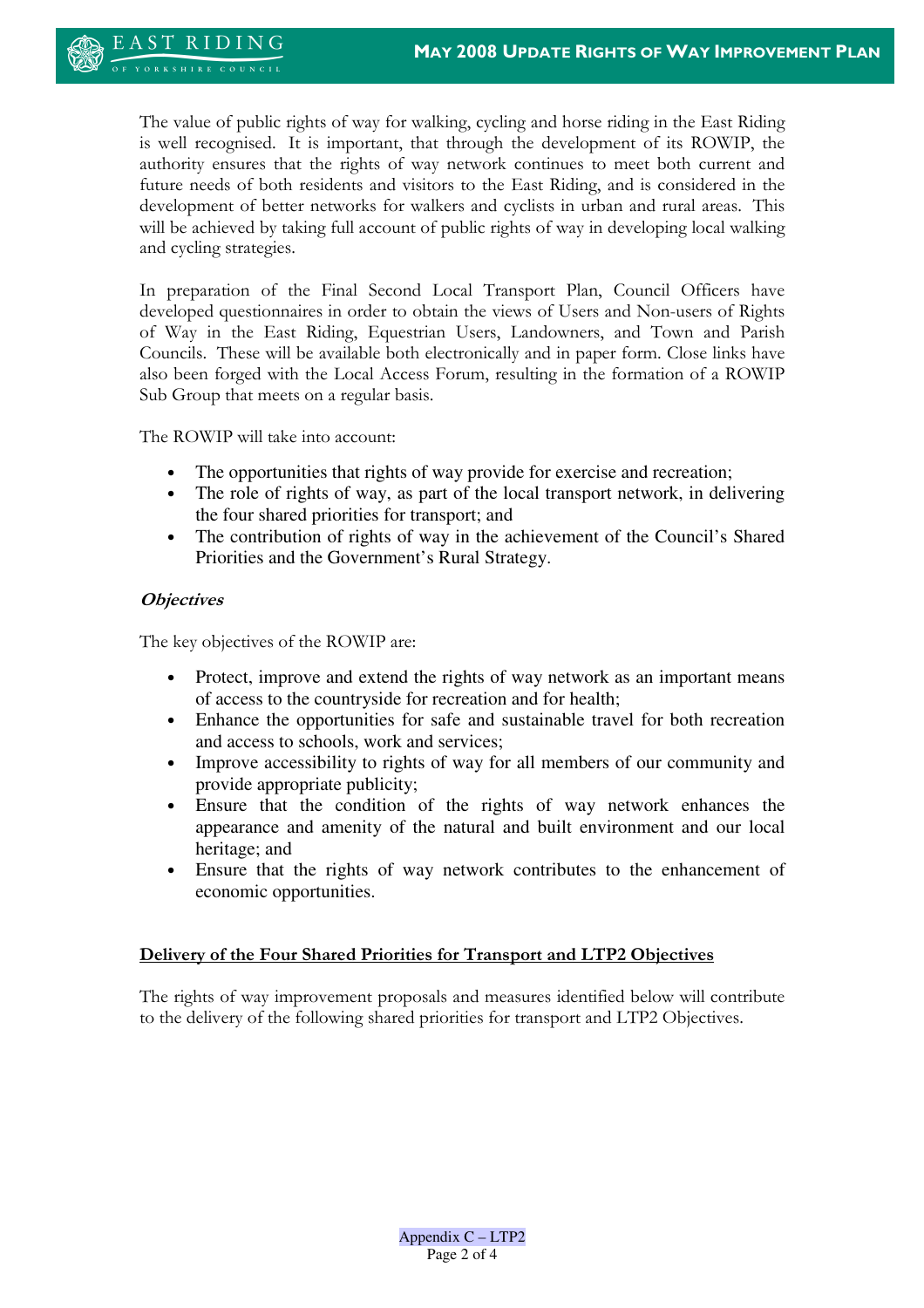

# **Tackling Congestion**

Objective 1 (Congestion) - Minimise traffic congestion, particularly in urban areas and interurban connections, and improve the efficiency of the Transport Network

# **Objective 4 (Economic Regeneration)** - Support sustainable economic regeneration and growth

Public rights of way offer opportunities to reduce motor vehicle use to school, work, local facilities and local recreation/tourism sites. Rights of Way can, in some instances, provide shorter or quicker journeys than using the car.

Measures to reduce congestion include:

- Improve links to school and places of work;
- Improve routes to bus and train stations to encourage more people to use public transport;
- Make appropriate routes suitable for commuter use by improving surfacing to enable ordinary shoes to be worn, removal of unnecessary obstructions and introduction of lighting;
- Improve routes that can be used by cyclists and, where possible, create new routes;
- Promote the use of Rights of Way as a viable alternative for short journeys.

## Delivering Accessibility

**Objective 2 (Accessibility)** - Improve access to key services (Health, Education, Employment, Shopping and Leisure) and reduce social exclusion for everyone

#### **Objective 6 (Quality of Life) -** Ensure transport provision promotes an enhanced quality of life

Public Rights of Way for walking and cycling are important to everyone, particularly for people without motor vehicles - the elderly, children and people on lower incomes. They provide important links between communities and for journeys to schools, workplaces, shops and other facilities. A priority is to improve routes for people with mobility problems and visual impairments.

Measures to improve accessibility include:

- Provide clearer and more informative signing to indicate the destination and, where practicable, the distance involved;
- Integrate improvements to the Rights of Way network as part of 'Safer Routes to School';
- Provide lighting on appropriate paths, particularly in urban areas to reduce the fear of crime and anti-social behaviour;
- Ensure that the Rights of Way network and public transport networks are integrated and not severed by difficult or dangerous road crossings;
- Ensure that Rights of Way development and enhancement is fully integrated into rural and urban planning; and
- Encourage developers, through the planning process, to facilitate improvements to existing routes and provide new routes.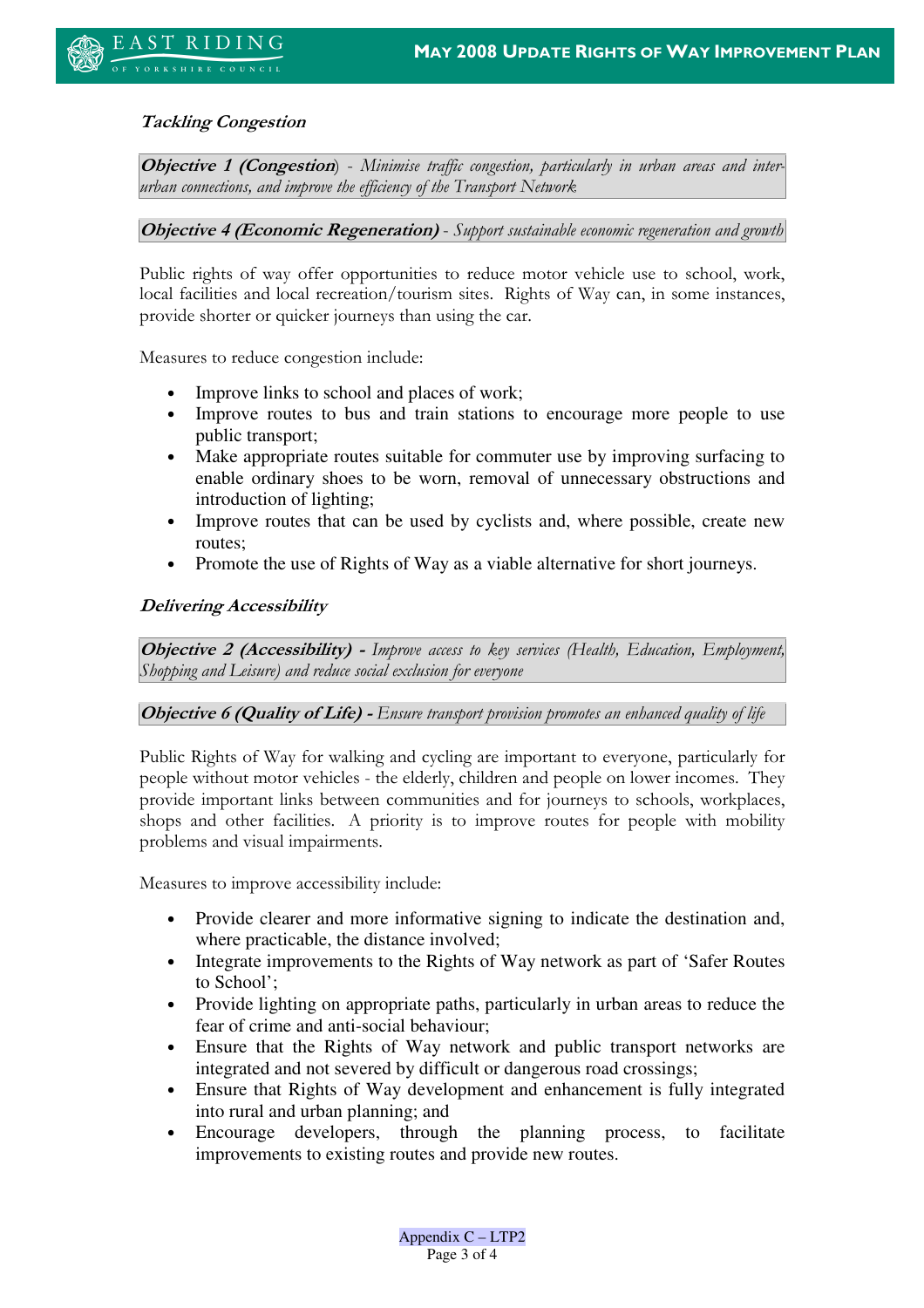

#### **Safer Roads**

**Objective 3 (Safer Roads)** - Improve road safety to make travel safer for all users, and increase personal and community safety for everyone

Rights of Way can segregate users from road traffic, thus providing safer routes for walkers, cyclists and horse riders.

Measures to improve road safety include:

- Improvements to road crossings where rights of way cross roads;
- New paths to avoid busy roads or roads with limited or no pavements/verges;
- Improvements to verges alongside roads that link adjacent footpaths or bridleways;
- $\bullet$ Pavement provision, or improvements to verges, where rights of way emerge onto roads with no or limited pavements; and
- Removal of hazards for walkers, cyclists and horse riders.  $\bullet$

#### **Better Air Quality**

**Objective 6 (Quality of Life) - Ensure** transport provision promotes an enhanced quality of life

Promotion and use of the PROW network, as a viable alternative for short journeys, will help in the reduction of motorised vehicle journeys. This will reduce the levels of pollution and the detrimental impacts this has on society.

The PROW network in the East Riding provides a significant opportunity for improving an enhanced quality of life for both residents and visitors to the East Riding as it provides a free resource, which can both improve the physical health and mental well being of users.

The measures to be used to improve air quality will include a combination of the above measures utilised to reduce congestion and improve accessibility.

#### **Summary**

The Council's ROWIP will identify priorities for future investment from 2007/08. The authority will seek to prioritise Rights of Way improvements with the Local Access Forum to assist in achieving LTP2 objectives and targets. It is hoped that additional funding allocations may become available from 2007/08 in order to implement improvement schemes on the Rights of Way network. The Rights of Way network within the East Riding is large at 1500km, and unless it is made a core performance indicator and additional funding is awarded, it will be very difficult to commit to a significant investment programme.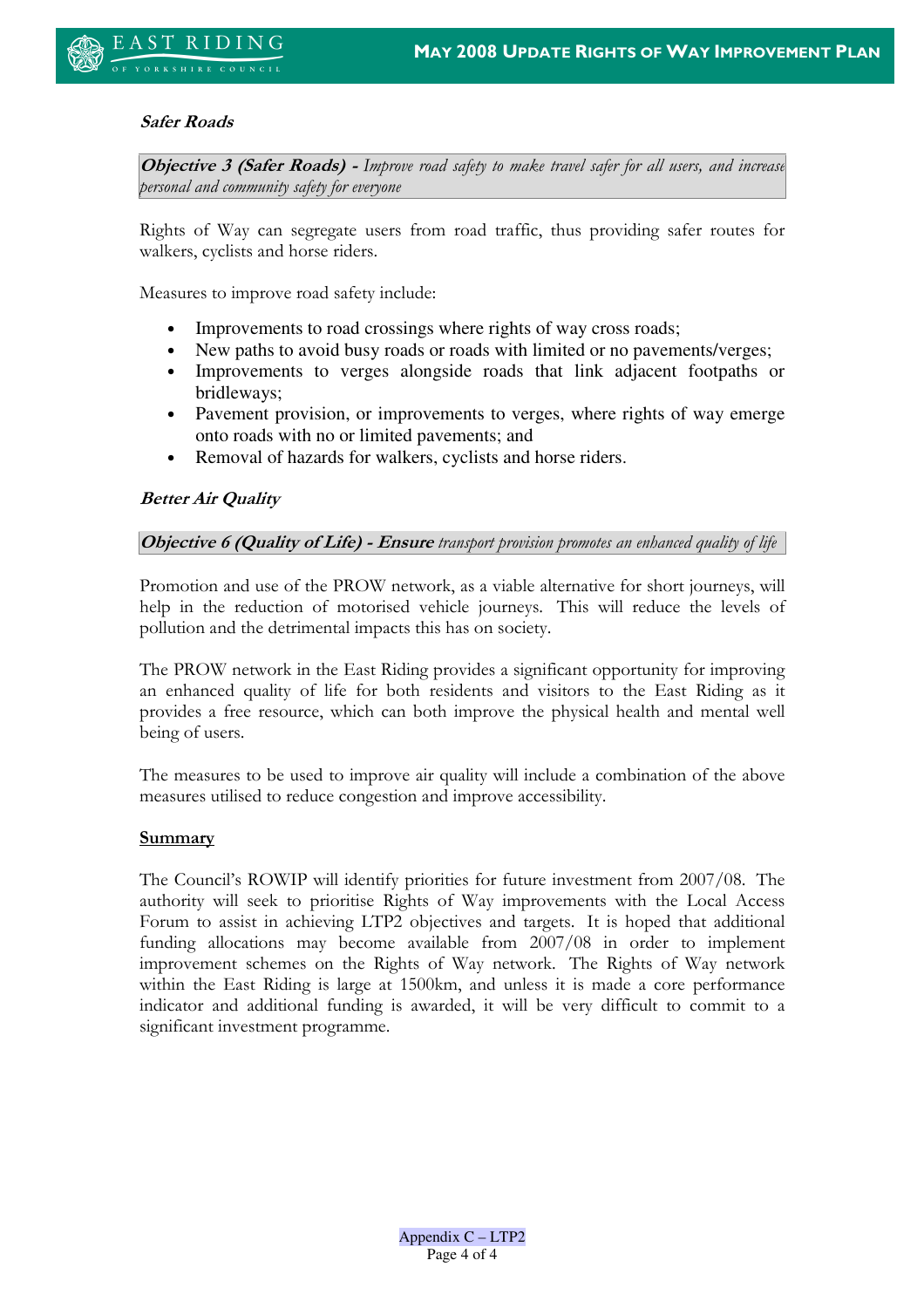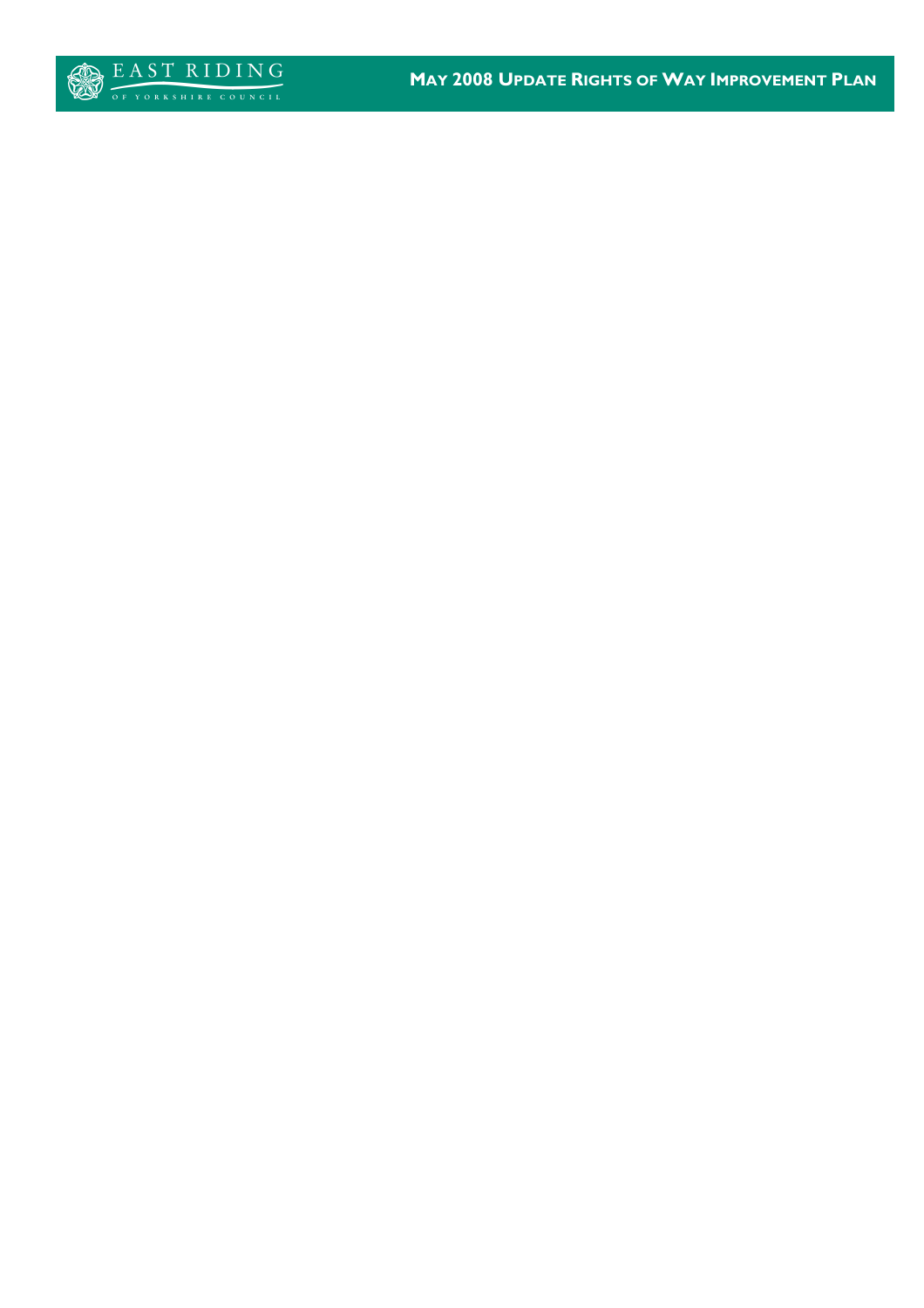